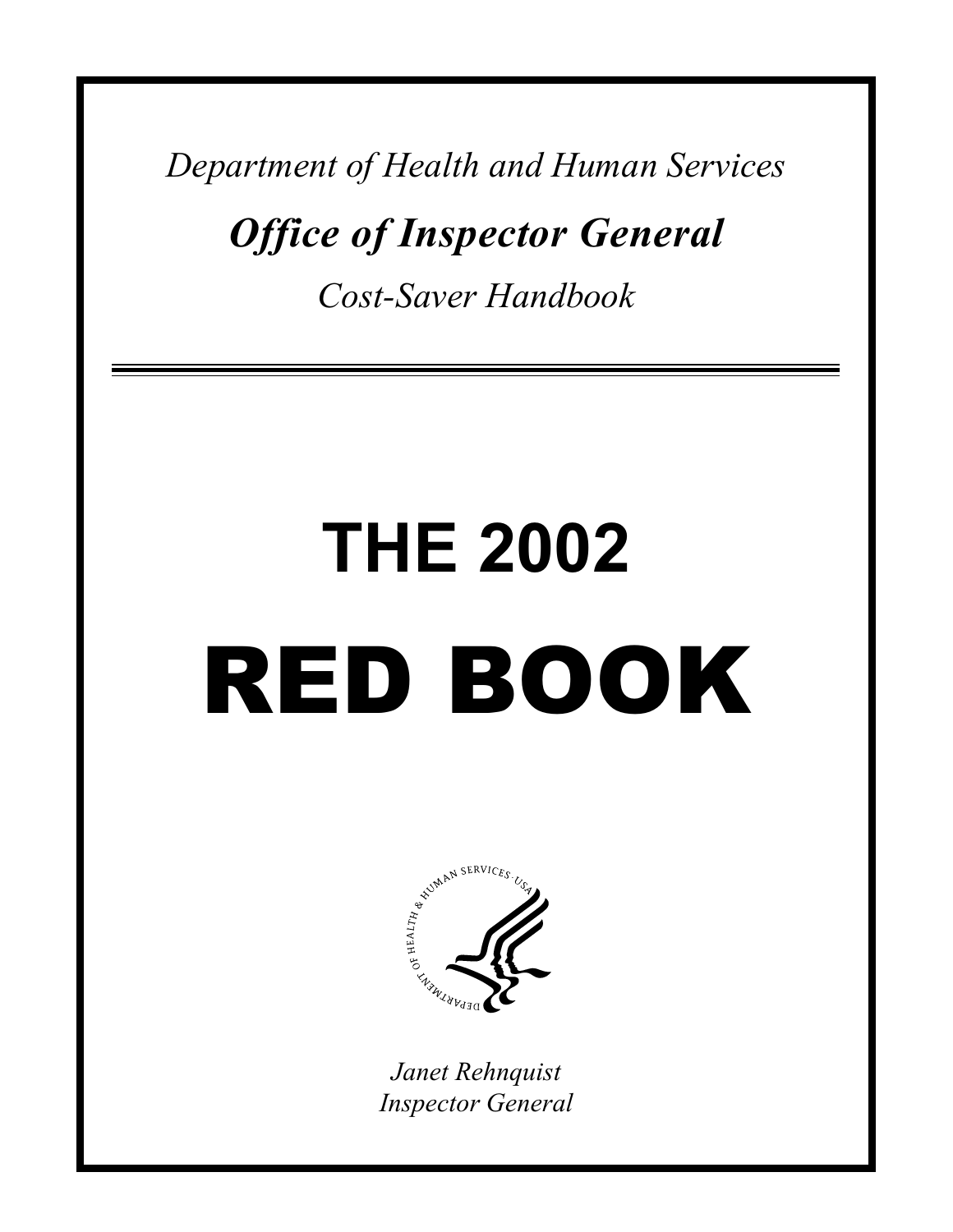# *OFFICE OF INSPECTOR GENERAL*

Under the authority of the IG Act, we improve HHS programs and operations and protect them against fraud, waste, and abuse. By conducting independent and objective audits, evaluations, and investigations, we provide timely, useful, and reliable information and advice to Department officials, the Administration, the Congress, and the public. Our statutory mission is carried out by the following operating components:

### *Office of Audit Services*

The OIG's Office of Audit Services (OAS) provides all auditing services for HHS, either by conducting audits with its own audit resources or by overseeing audit work done by others. Audits examine the performance of HHS programs and/or its grantees and contractors in carrying out their respective responsibilities and are intended to provide independent assessments of HHS programs and operations in order to reduce waste, abuse, and mismanagement and to promote economy and efficiency throughout the Department.

### *Office of Evaluation and Inspections*

The OIG's Office of Evaluation and Inspections (OEI) conducts short-term management and program evaluations (called inspections) that focus on issues of concern to the Department, the Congress, and the public. The findings and recommendations contained in the inspections reports generate rapid, accurate, and up-to-date information on the efficiency, vulnerability, and effectiveness of departmental programs.

### *Office of Investigations*

The OIG's Office of Investigations (OI) conducts criminal, civil, and administrative investigations of allegations of wrongdoing in HHS programs or to HHS beneficiaries and of unjust enrichment by providers. The investigative efforts of OI lead to criminal convictions, administrative sanctions, or civil monetary penalties. The OI also oversees State Medicaid fraud control units which investigate and prosecute fraud and patient abuse in the Medicaid program.

### *Office of Counsel to the Inspector General*

The Office of Counsel to the Inspector General (OCIG) provides general legal services to OIG, rendering advice and opinions on HHS programs and operations and providing all legal support in OIG's internal operations. The OCIG imposes program exclusions and civil monetary penalties on health care providers and litigates those actions within the Department. The OCIG also represents OIG in the global settlement of cases arising under the Civil False Claims Act, develops and monitors corporate integrity agreements, develops model compliance plans, renders advisory opinions on OIG sanctions to the health care community, and issues fraud alerts and other industry guidance.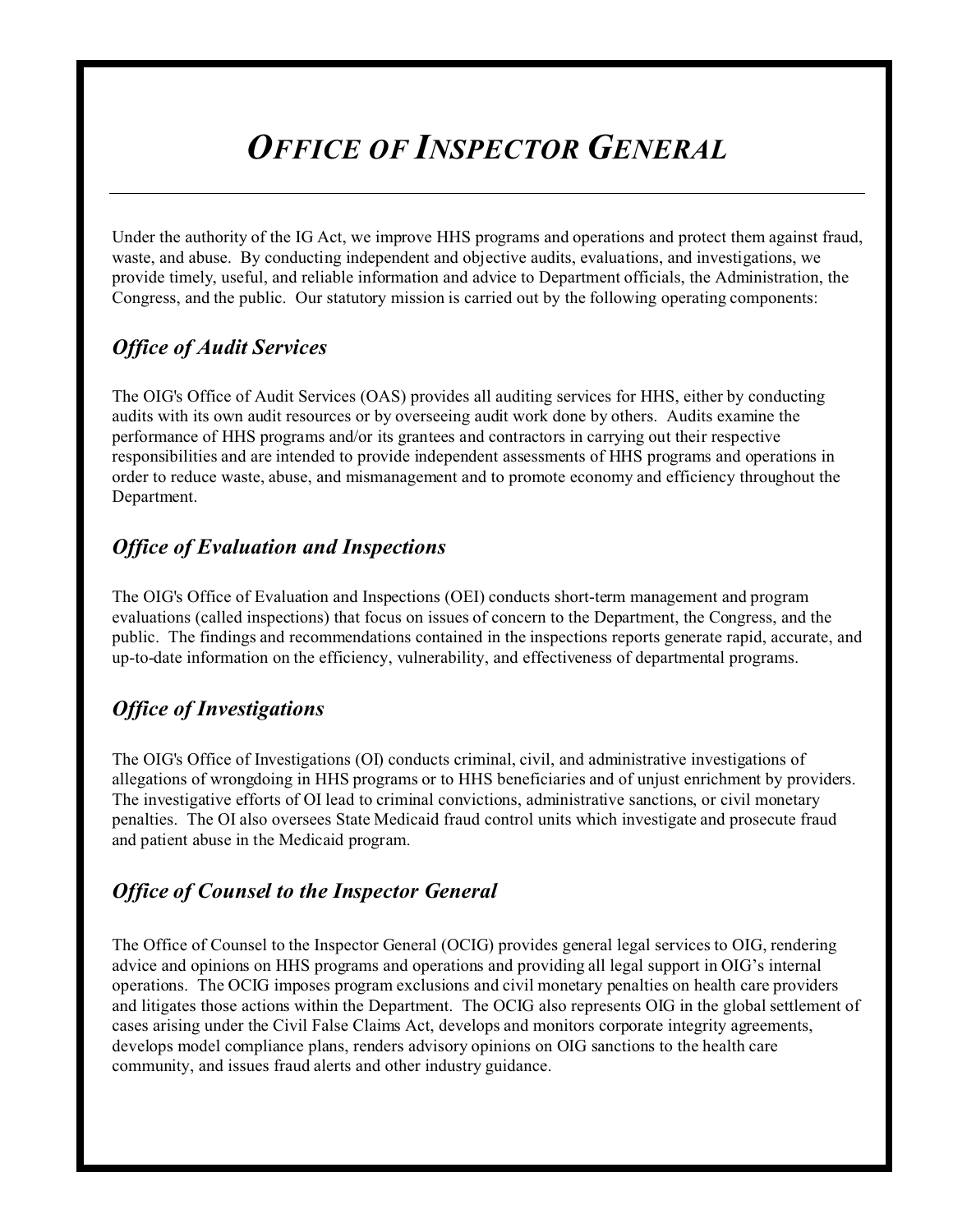### **Introduction to the Red Book**

| <b>Purpose</b><br>of the<br><b>Red Book</b>                    | The Red Book is a compendium of significant Office of Inspector General<br>(OIG) cost-saving recommendations that have not been fully implemented.<br>These recommendations may require one of three types of actions:<br>legislative, regulatory, or other administrative (such as manual revisions).<br>Some complex issues involve two or all three types of actions.                                                                                                                                                                        |  |  |  |  |  |
|----------------------------------------------------------------|-------------------------------------------------------------------------------------------------------------------------------------------------------------------------------------------------------------------------------------------------------------------------------------------------------------------------------------------------------------------------------------------------------------------------------------------------------------------------------------------------------------------------------------------------|--|--|--|--|--|
|                                                                | The Inspector General Act requires that the OIG's semiannual reports to<br>the Congress include "an identification of each significant<br>recommendation described in previous semiannual reports on which<br>corrective action has not been completed." Thus, appendices to each<br>semiannual report list significant unimplemented recommendations.<br>Because of the abbreviated nature of this list, however, we prepare the Red<br><i>Book</i> to further highlight the potentially significant impact of cost-saving<br>recommendations. |  |  |  |  |  |
|                                                                | The savings estimates indicated for these unimplemented<br>recommendations are updated from time to time to reflect more current<br>information as it becomes available. The estimates have varying levels of<br>precision. Full implementation of the recommendations in this 2002<br>edition of the <i>Red Book</i> could produce substantial savings to the<br>Department.                                                                                                                                                                   |  |  |  |  |  |
| <b>Department</b><br>of Health<br>and Human<br><b>Services</b> | The Department of Health and Human Services (HHS) promotes the<br>health and welfare of Americans and provides essential services to people<br>of every age group. Over 80 percent of the HHS budget provides medical<br>care coverage for the elderly, the disabled, and the poor. The balance of<br>the programs support research into the causes of disease, promote<br>preventive health measures, support the provision of health and social<br>services, and combat alcoholism and drug abuse.                                            |  |  |  |  |  |
|                                                                | The Department's major operating divisions are briefly described below:                                                                                                                                                                                                                                                                                                                                                                                                                                                                         |  |  |  |  |  |
|                                                                | The Centers for Medicare and Medicaid Services administers the<br>Medicare, Medicaid, and State Children's Health Insurance<br>programs.                                                                                                                                                                                                                                                                                                                                                                                                        |  |  |  |  |  |
|                                                                | The public health agencies include the National Institutes of<br>Health, the Food and Drug Administration, the Centers for Disease<br>Control and Prevention, the Health Resources and Services<br>Administration, the Indian Health Service, the Agency for Toxic                                                                                                                                                                                                                                                                              |  |  |  |  |  |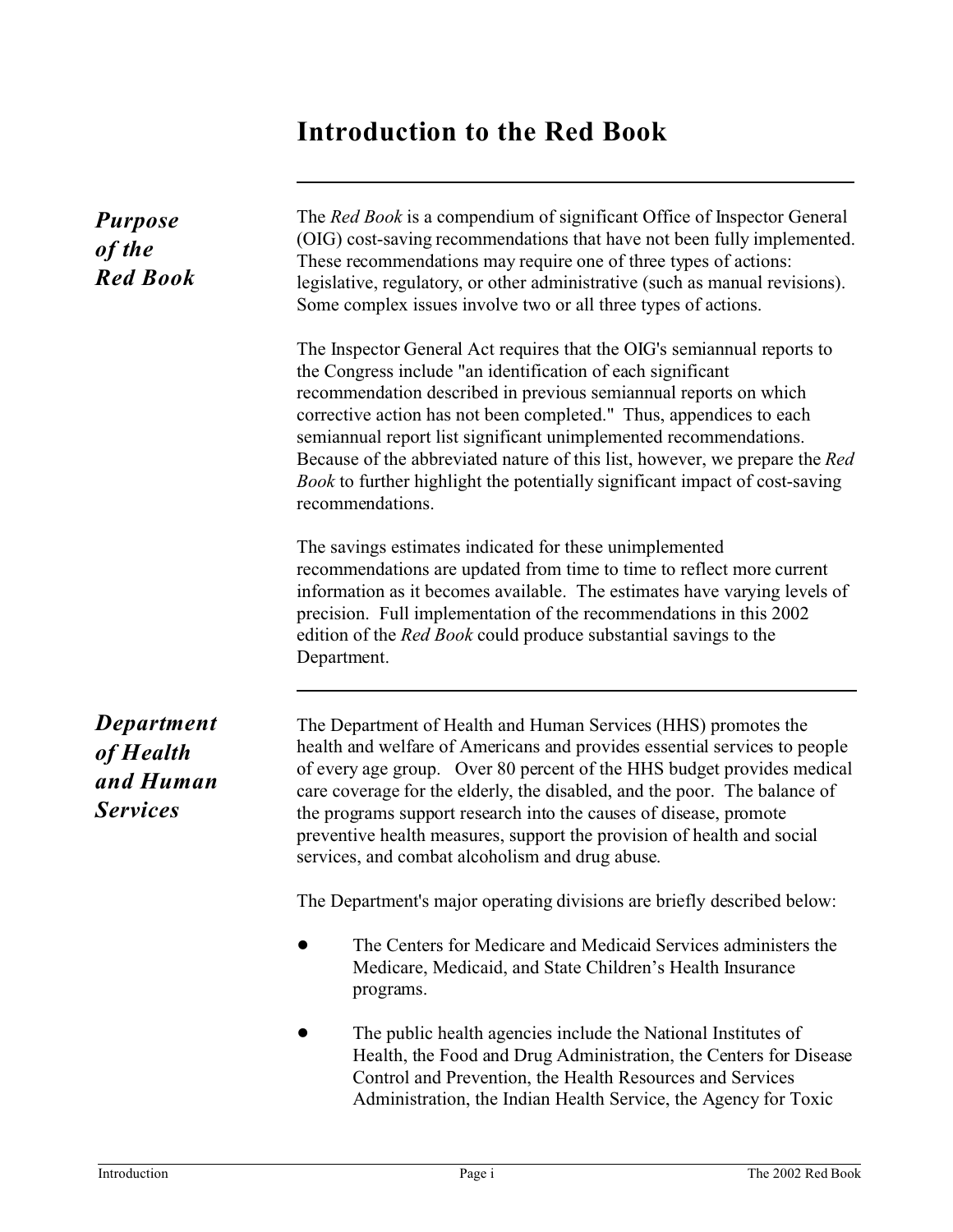Substances and Disease Registry, the Agency for Healthcare Research and Quality, and the Substance Abuse and Mental Health Services Administration. They promote biomedical research and disease cure and prevention; ensure the safety and efficacy of marketed food, drugs, and medical devices; measure the impact of toxic waste sites on health; and conduct other activities designed to ensure the general health and safety of American citizens. The Administration for Children and Families provides Federal direction and funding for State-administered programs designed to promote stability, economic security, responsibility, and selfsupport for the Nation's families, including a variety of social service programs for American children and families, Native Americans, and the developmentally disabled. *Organization of the Red Book*  The following sections of the *Red Book* address the OIG's recommendations to the Department's major operating divisions. Recommendations issued since the last *Red Book* was published are included in the first section; previously published recommendations can be found in the second. For each recommendation, we summarize the current law, the reason that action is needed, the estimated savings that would result from taking the recommended action, the status of actions taken, and the report number and date. In addition, the type of action needed (legislative, regulatory, or other administrative) is indicated. Recommendations for proposed legislation are removed from the *Red Book* once the law has been fully enacted. On regulatory and other administrative issues, recommendations are removed when the action has been substantially completed. Each final report, including the full text of comments from the cognizant agency, is available upon request. Each report also includes an appendix detailing OIG's methodology for estimating cost savings; we encourage the reader interested in a particular proposal to review the report. We hope that this 2002 edition of the *Red Book* will prove to be a useful asset for departmental decision-makers, the Administration, and the Congress in their continuing efforts to contain costs and improve program efficiency at HHS.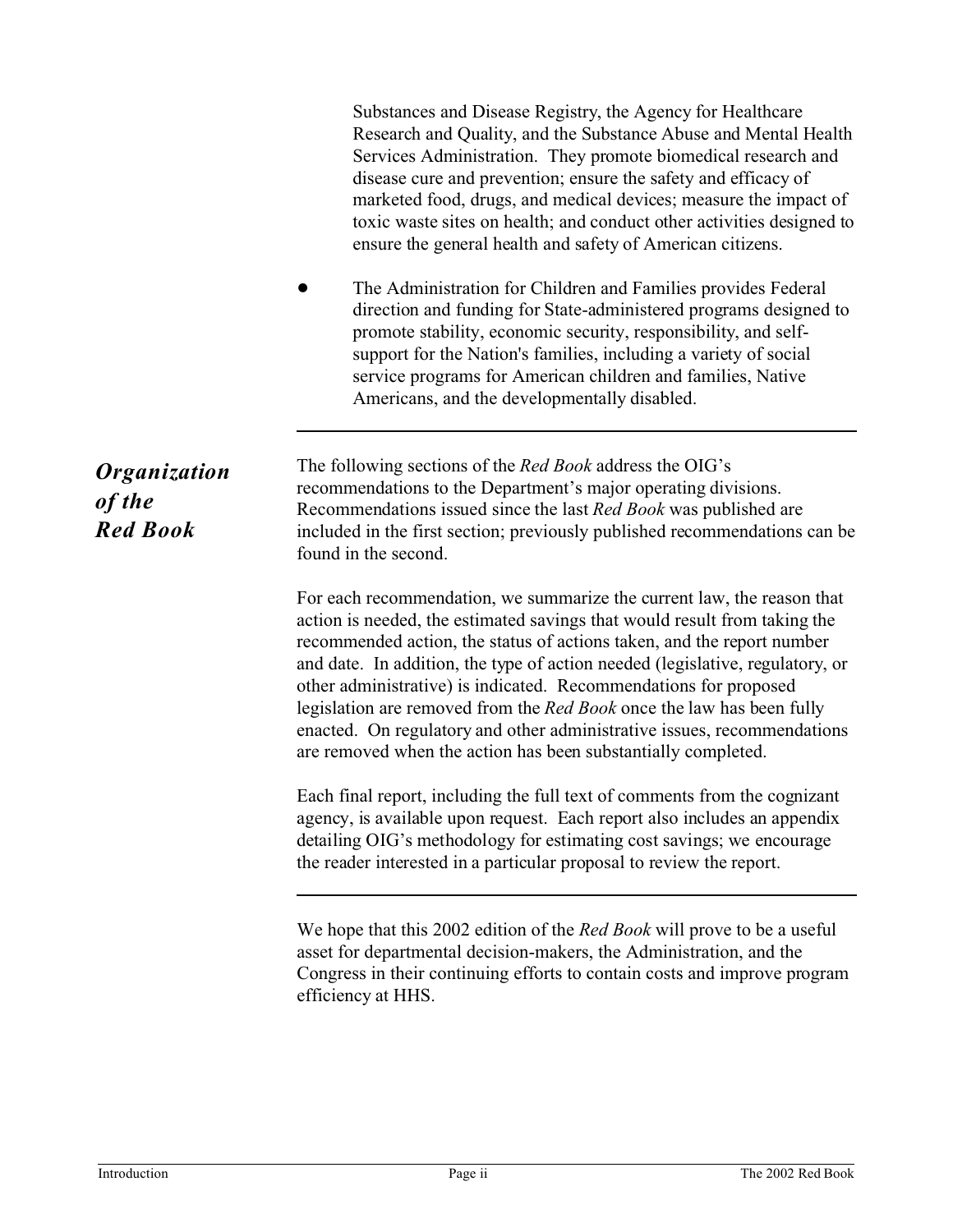# *Table of Contents*

 $\mathbf{I}$ 

| <b>Annual</b><br><b>Savings</b><br>$(in$ millions)* | <b>CENTERS FOR MEDICARE AND MEDICAID SERVICES</b>                                                            | Page<br>$\mathbf{1}$ |
|-----------------------------------------------------|--------------------------------------------------------------------------------------------------------------|----------------------|
|                                                     | <b>NEW RECOMMENDATIONS</b>                                                                                   |                      |
|                                                     | <b>Hospitals</b>                                                                                             |                      |
| <b>TBD</b>                                          | Collect Overpayments for Prospective Payment System Transfers<br>Incorrectly Reported as Discharges          | $\overline{2}$       |
| <b>TBD</b>                                          | More Closely Monitor 1-Day Inpatient Hospital Stays                                                          | $\overline{3}$       |
| \$55                                                | Prevent Overpayments Under Medicare's Postacute Care<br><b>Transfer Policy</b>                               | $\overline{4}$       |
|                                                     | <b>Durable Medical Equipment</b>                                                                             |                      |
| \$91                                                | Identify Medical Equipment/Supply Claims Lacking Valid, Active<br>Unique Physician Identification Numbers    | 5                    |
| \$12                                                | Prevent Inappropriate Medicare Part B Payments for Medical<br><b>Equipment in Skilled Nursing Facilities</b> | 6                    |
| \$12                                                | Reclassify Respiratory Assist Devices With a Back-Up Rate                                                    | $7\phantom{.0}$      |
|                                                     | <b>Other Medicare Reimbursement</b>                                                                          |                      |
| <b>TBD</b>                                          | <b>Adjust Home Health Agency Prospective Payments</b>                                                        | 8                    |
| \$685                                               | Ensure Appropriateness of Medicare Payments for Mental Health<br>Services                                    | 9                    |
| \$1                                                 | Prevent Overpayments of Rural Health Clinic Claims                                                           | 10                   |
|                                                     | <b>Medicaid Reimbursement</b>                                                                                |                      |
| Over \$1 billion                                    | Revise the Limit on Medicaid Enhanced Payments                                                               | 11                   |

*\*These estimated savings have varying levels of precision. Further, the actual savings to be achieved depend on the specific legislative, regulatory, or administrative action taken. However, the estimates listed provide a general indication of the magnitude of savings possible.*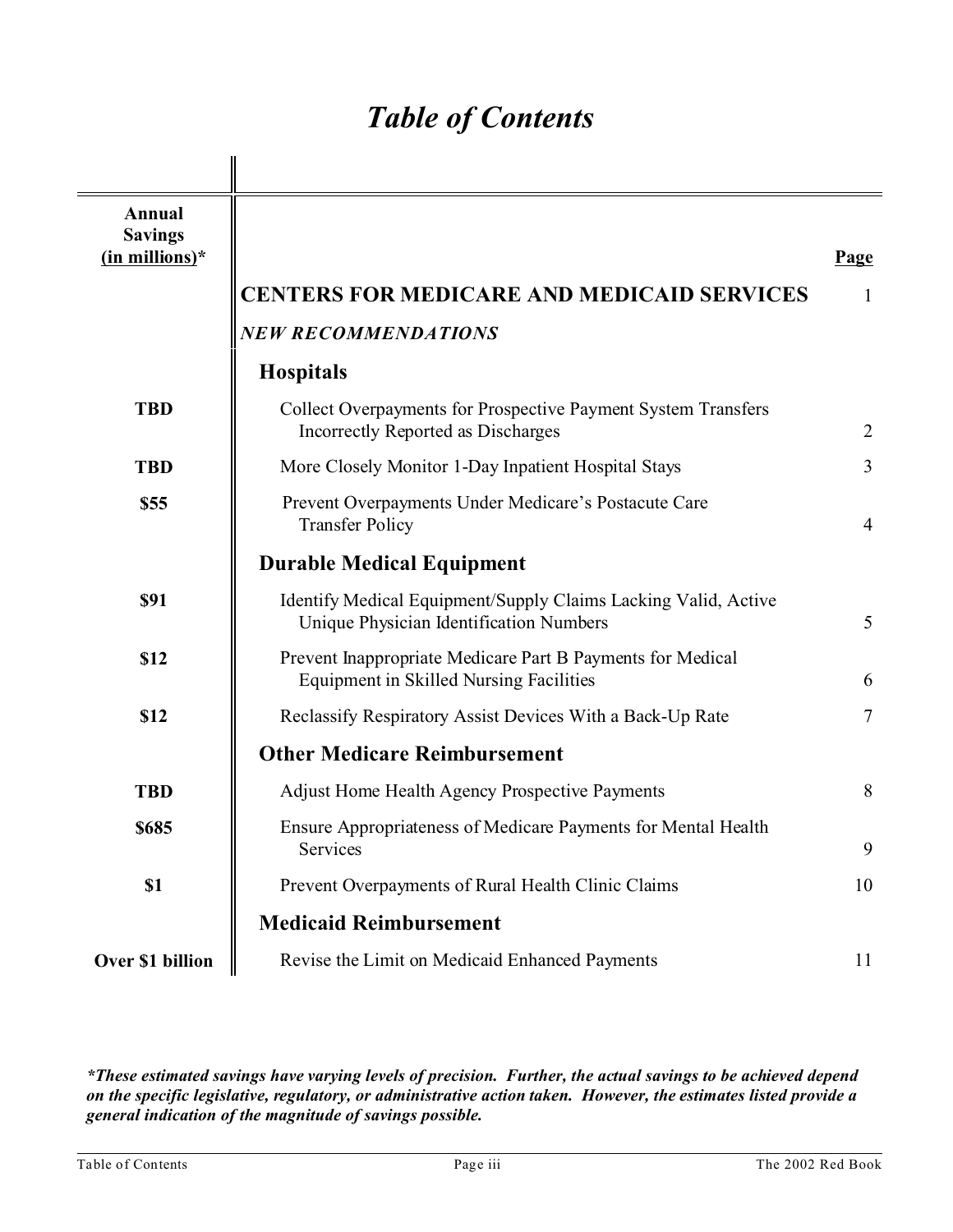| <b>Annual</b><br><b>Savings</b><br>$(in$ millions)* |                                                                                                                | Page |
|-----------------------------------------------------|----------------------------------------------------------------------------------------------------------------|------|
| <b>TBD</b>                                          | Eliminate or Reduce Transition Periods for Compliance With<br>New Medicaid Upper Payment Limits                | 12   |
| \$50                                                | Delay or Repeal the Increase in Medicaid Disproportionate Share<br><b>Hospital Payments</b>                    | 13   |
| Over \$1 billion                                    | Require That Medicaid Reimbursement for Brand Name Drugs Be<br>More in Line With Acquisition Costs             | 14   |
| \$470                                               | Require That Medicaid Reimbursement for Generic Drugs Be<br>More in Line With Acquisition Costs                | 15   |
| \$140                                               | Review Medicaid Reimbursement Methodology for HIV/AIDS Drugs                                                   | 16   |
| \$185                                               | Review Cost Effectiveness of "Pay and Chase" Methods for Medicaid<br>Pharmacy Third-Party Liability Recoveries | 17   |
|                                                     | PREVIOUS RECOMMENDATIONS                                                                                       |      |
|                                                     | <b>Hospitals</b>                                                                                               |      |
| \$820                                               | Continue Mandated Reductions in Hospital Capital Costs                                                         | 18   |
| \$249                                               | More Accurately Reflect Base-Year Costs in Prospective Payment<br><b>System's Capital Cost Rates</b>           | 19   |
| <b>TBD</b>                                          | Reduce the Prospective Payment System Adjustment Factor for<br><b>Indirect Medical Education Costs</b>         | 20   |
| \$157                                               | Revise Graduate Medical Education Payment Methodology                                                          | 21   |
| <b>TBD</b>                                          | Deny Medicare Reimbursement for Patients Who Receive<br><b>Substandard Medical Care</b>                        | 22   |
| \$340                                               | Modify Payment Policy for Medicare Bad Debts                                                                   | 23   |
| \$22                                                | More Closely Monitor Same-Day Hospital Readmissions                                                            | 24   |
| \$84                                                | Recover Overpayments and Expand the Diagnosis-Related Group<br>Payment Window                                  | 25   |
| \$90                                                | Reduce Medicare Payments for Hospital Outpatient Services                                                      | 26   |
| <b>TBD</b>                                          | Adjust Base-Year Costs in the Prospective Payment System<br>for Hospital Outpatient Department Services        | 27   |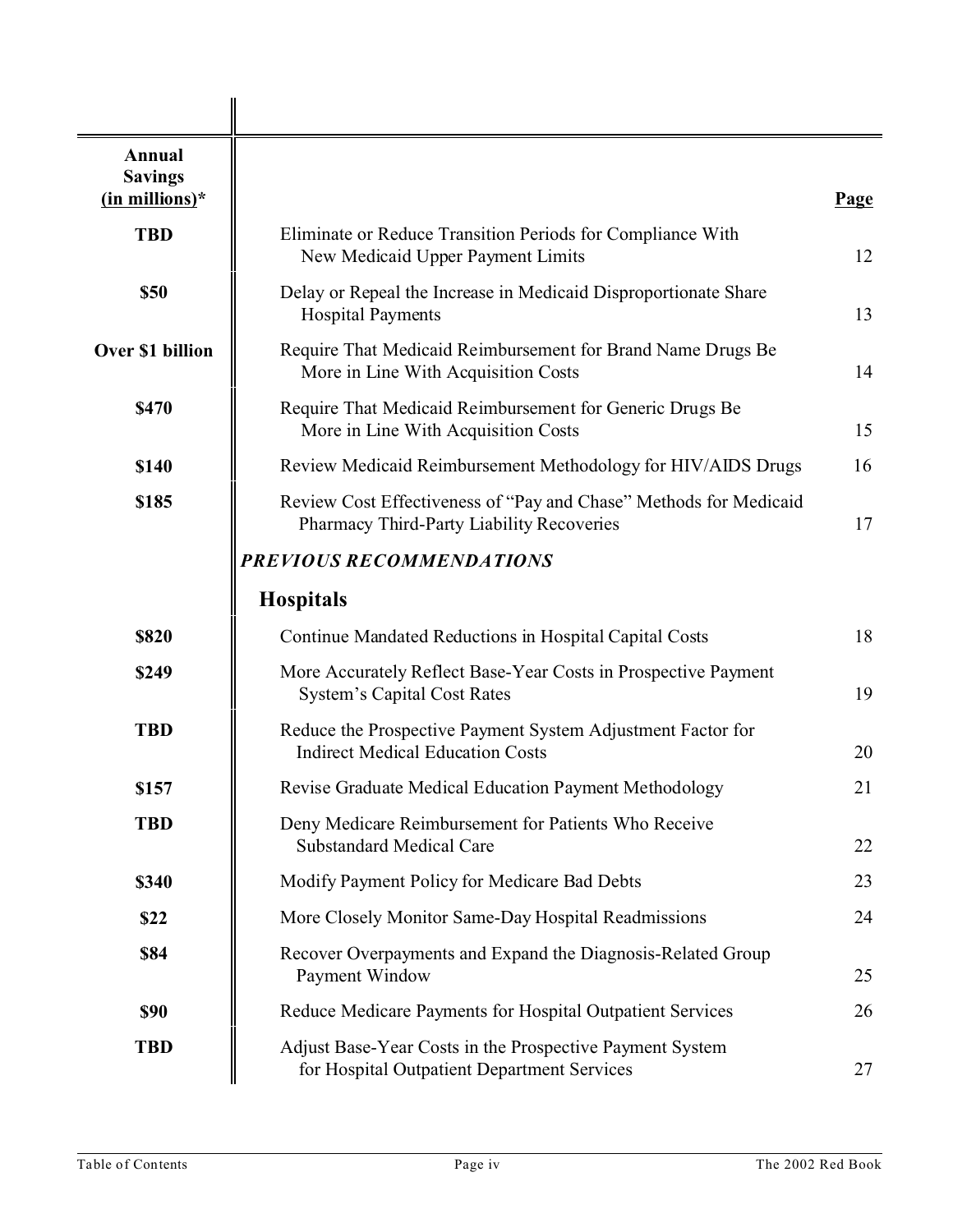| Annual<br><b>Savings</b><br>$(in$ millions) $*$ |                                                                                                                 | Page |
|-------------------------------------------------|-----------------------------------------------------------------------------------------------------------------|------|
| \$15                                            | Preclude Payment for Mutually Exclusive Procedure Codes for<br><b>Hospital Outpatient Services</b>              | 28   |
| \$48                                            | Apply a 190-Day Lifetime Limit for Medicare Inpatient Psychiatric<br>Care and a 60-Day Annual Limit             | 29   |
| \$4                                             | Preclude Improper Payments to Hospitals for Hospice Beneficiaries                                               | 30   |
| <b>TBD</b>                                      | Eliminate Provider-Based Designations or Improve Management<br>and Oversight                                    | 31   |
| <b>Over \$1 Billion</b>                         | Require Medicare Coverage of All State and Local Government<br>Employees or Make Medicare the Secondary Payer   | 32   |
|                                                 | <b>Physicians</b>                                                                                               |      |
| \$138                                           | Selectively Contract for Coronary Artery Bypass Graft Surgery                                                   | 33   |
| \$130                                           | <b>Expand National List of Chemistry Panel Tests</b>                                                            | 34   |
| \$126                                           | Encourage Physicians to Submit Paperless Claims                                                                 | 35   |
| \$90                                            | Modify Medicare Incentive Payments in Health Professional<br><b>Shortage Areas</b>                              | 36   |
|                                                 | <b>End Stage Renal Disease</b>                                                                                  |      |
| \$22                                            | Reduce Medicare End Stage Renal Disease Payment Rates                                                           | 37   |
| \$94                                            | Reduce the Epogen Reimbursement Rate                                                                            | 38   |
| \$90                                            | Ensure That Claims for Ambulance Services for End Stage Renal<br>Disease Beneficiaries Meet Coverage Guidelines | 39   |
| \$15                                            | Modify Payment System for Ambulance Services for<br><b>End Stage Renal Disease Beneficiaries</b>                | 40   |
|                                                 | <b>Durable Medical Equipment</b>                                                                                |      |
| \$7                                             | Prevent Medicare Losses Resulting From Early Payments for<br>Medical Equipment                                  | 41   |
| \$40                                            | Limit Medicare Part B Reimbursement for Hospital Beds                                                           | 42   |
| \$12                                            | Reduce Payments for Pressure Support Surfaces                                                                   | 43   |
| \$1                                             | Revise Guidelines for Coding Orthotic Body Jackets                                                              | 44   |

 $\mathbf{I}$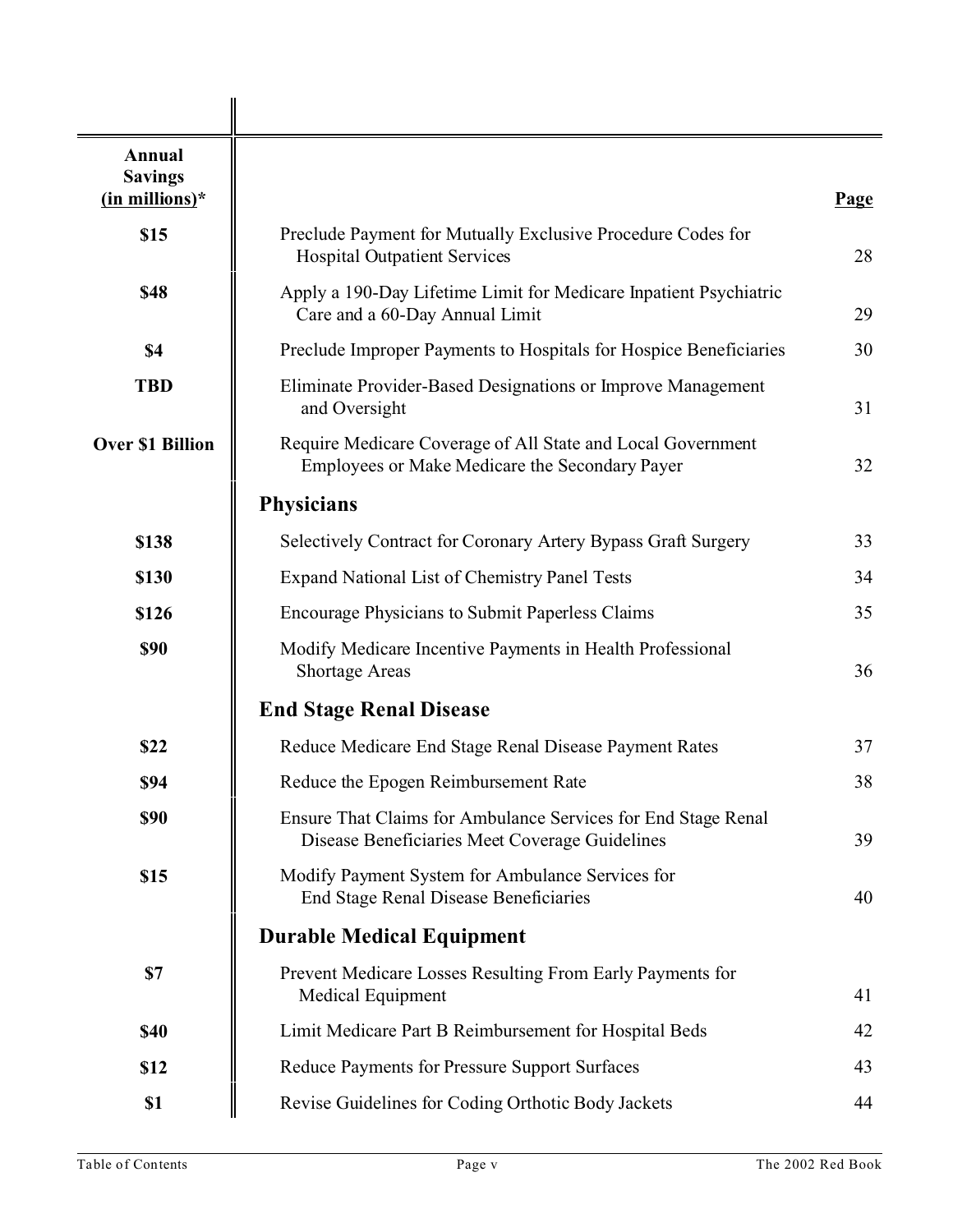| Annual<br><b>Savings</b><br>$(in$ millions)* |                                                                                                   | Page |
|----------------------------------------------|---------------------------------------------------------------------------------------------------|------|
| \$1                                          | Reduce Allowed Charges for Orthotic Body Jackets                                                  | 45   |
| \$43                                         | <b>Improve Billing Practices for Medicare Orthotics</b>                                           | 46   |
| \$7                                          | Improve Guidelines for Therapeutic Footwear                                                       | 47   |
| \$79                                         | Eliminate Inappropriate Billing for Blood Glucose Test Strips                                     | 48   |
| \$65                                         | Examine Payment Method for Parenteral Nutrition                                                   | 49   |
| \$28                                         | Reduce and Control Enteral Nutrition Equipment Costs                                              | 50   |
| \$15                                         | Reduce Medicare Part B Payments for Enteral Nutrition at Home                                     | 51   |
| \$263                                        | Improve Medical Reviews for Home Oxygen Therapy                                                   | 52   |
| \$19                                         | Stop Inappropriate Payments for Hyperbaric Oxygen Therapy                                         | 53   |
|                                              | <b>Medicare Managed Care</b>                                                                      |      |
| Over \$3 billion                             | Modify Payments to Managed Care Organizations                                                     | 54   |
| <b>TBD</b>                                   | Pay Managed Care Organizations Only Reasonable Administrative<br>Costs                            | 55   |
| <b>TBD</b>                                   | Place a Ceiling on Administrative Costs Included in Managed Care<br>Organizations' Rate Proposals | 56   |
| \$150                                        | Monitor Investment Income Earned by Risk-Based Managed Care<br>Organizations                      | 57   |
| <b>TBD</b>                                   | Monitor Payments for End Stage Renal Disease Beneficiaries in<br><b>Managed Care Plans</b>        | 58   |
| \$3                                          | Prevent Payments to Managed Care Plans for Deceased Beneficiaries                                 | 59   |
|                                              | <b>Other Medicare Reimbursement</b>                                                               |      |
| \$21                                         | Eliminate Medicare Payments for Services After Death                                              | 60   |
| Over \$1 billion                             | Change the Way Medicare Pays for Clinical Laboratory Tests                                        | 61   |
| \$13                                         | Prevent Inappropriate Medicare Payments for Clinical Laboratory Tests                             | 62   |
| \$12                                         | Eliminate Vulnerabilities to Medicare From Independent Diagnostic<br><b>Testing Facilities</b>    | 63   |
| <b>TBD</b>                                   | Require Physician Examination Before Ordering Home Health Services                                | 64   |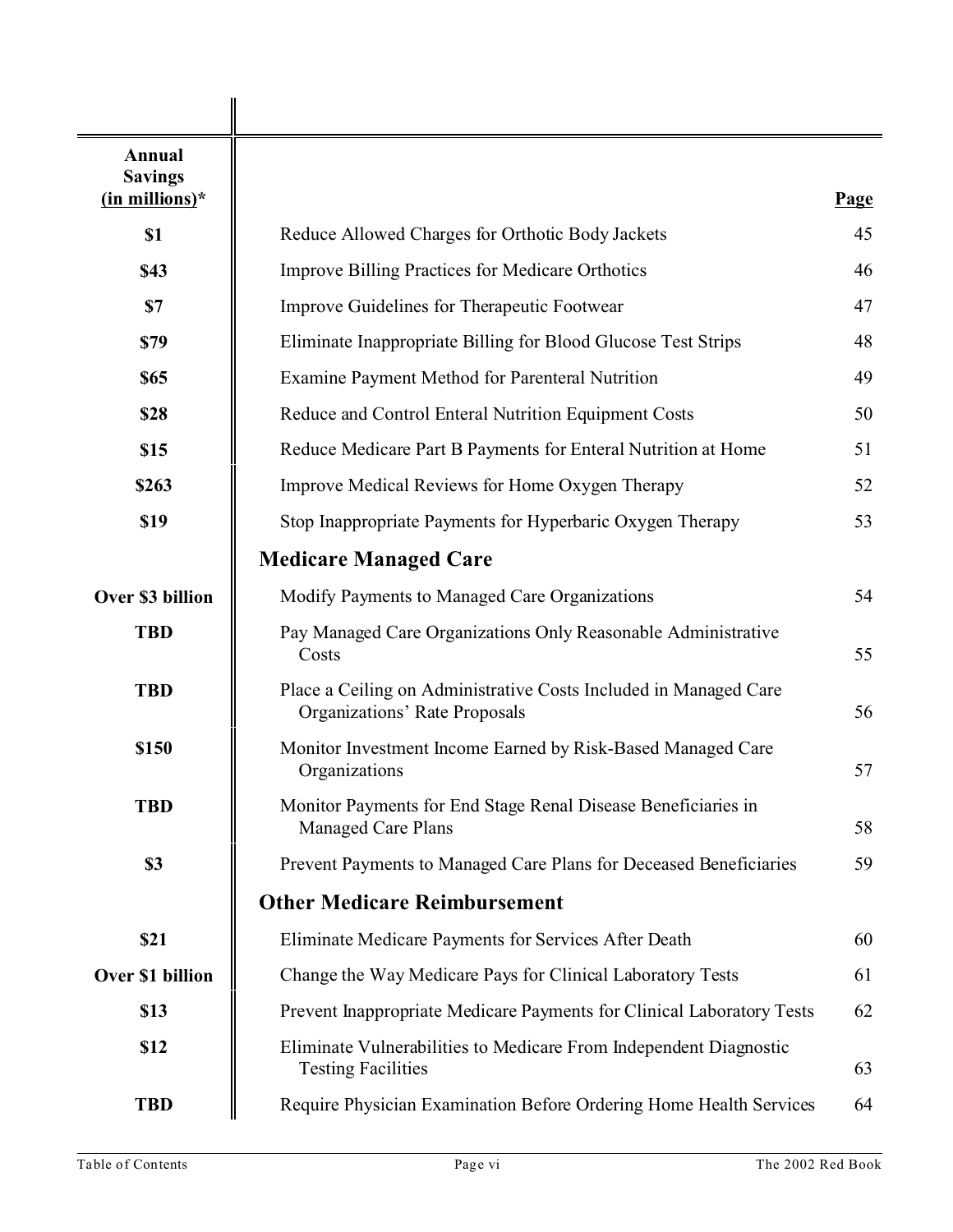| <b>Annual</b><br><b>Savings</b><br>(in millions)* |                                                                                                           | <b>Page</b> |
|---------------------------------------------------|-----------------------------------------------------------------------------------------------------------|-------------|
| <b>TBD</b>                                        | <b>Ensure Validity of Medicare Hospice Enrollments</b>                                                    | 65          |
| Over \$1 billion                                  | Adjust Base-Year Costs in the Prospective Payment System<br>for Skilled Nursing Facilities                | 66          |
| \$48                                              | Eliminate Overpayments Under Consolidated Billing by<br><b>Skilled Nursing Facilities</b>                 | 67          |
| \$97                                              | <b>Conduct Medical Reviews of Part B Therapy Services</b>                                                 | 68          |
| Over \$1 billion                                  | Revise Medicare Prescription Drug Payment Methods                                                         | 69          |
| \$47                                              | Allow Payment for Nonemergency Advanced Life Support Ambulance<br>Services Only When Medically Necessary  | 70          |
| \$104                                             | Ensure the Medical Necessity of Ambulance Claims                                                          | 71          |
| \$78                                              | Stop Inappropriate Payments for Chiropractic Maintenance Treatments                                       | 72          |
| \$30                                              | <b>Establish Utilization Parameter for Chiropractic Treatments</b>                                        |             |
| \$9                                               | Discontinue Use of a Separate Carrier to Process Medicare Claims<br>for Railroad Retirement Beneficiaries | 74          |
| \$40                                              | <b>Improve Medicare Secondary Payer Safeguards</b>                                                        | 75          |
| <b>TBD</b>                                        | Expand Medicare Secondary Payer Provisions for End Stage Renal<br><b>Disease Benefits</b>                 | 76          |
|                                                   | <b>Medicaid Reimbursement</b>                                                                             |             |
| \$7                                               | Limit Medicaid Reimbursement for Higher Priced Generic Drugs<br>to That for Lower Priced Brand Name Drugs | 77          |
| <b>TBD</b>                                        | Establish Connection Between the Calculation of Medicaid Drug<br>Rebates and Drug Reimbursement           | 78          |
| \$123                                             | Implement an Indexed Best Price Calculation in the Medicaid<br>Drug Rebate Program                        | 79          |
| \$18                                              | Install Edits to Preclude Improper Medicaid Reimbursement for<br><b>Clinical Laboratory Services</b>      | 80          |
| \$276                                             | Improve Funding System for Medicaid Administrative Costs                                                  | 81          |

 $\mathbf{I}$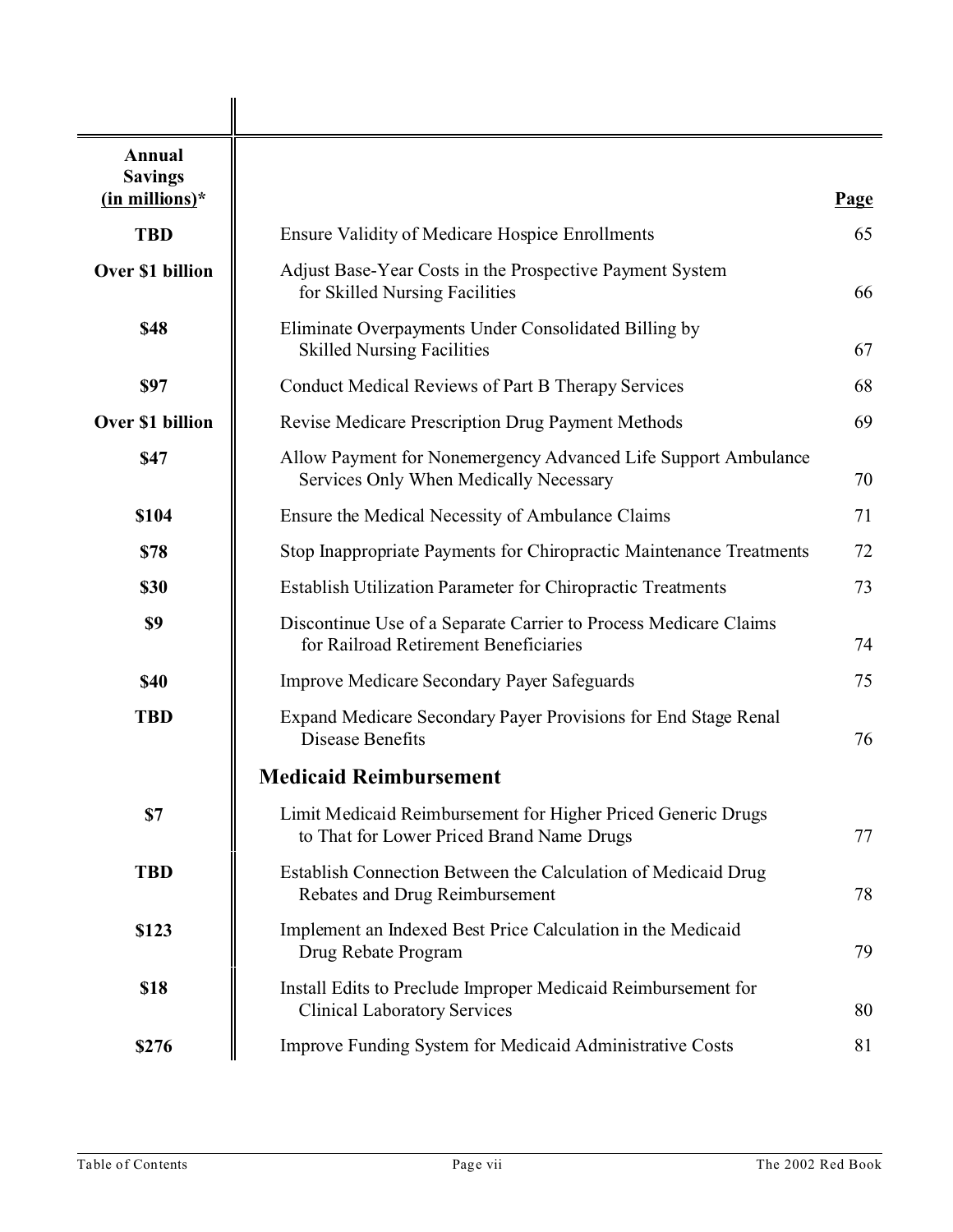| Annual<br><b>Savings</b><br>$(in$ millions)* |                                                                                                               | Page |
|----------------------------------------------|---------------------------------------------------------------------------------------------------------------|------|
|                                              | <b>OTHER OPERATING DIVISIONS</b>                                                                              | 82   |
|                                              | PREVIOUS RECOMMENDATIONS                                                                                      |      |
| \$8                                          | Require Hospitals to Accept Medicare Rates in the Indian Health<br>Service's Contract Health Services Program | 83   |
| \$2                                          | Propose Changes to Office of Management and Budget<br>Circular A-21 Regarding Recharge Centers                | 84   |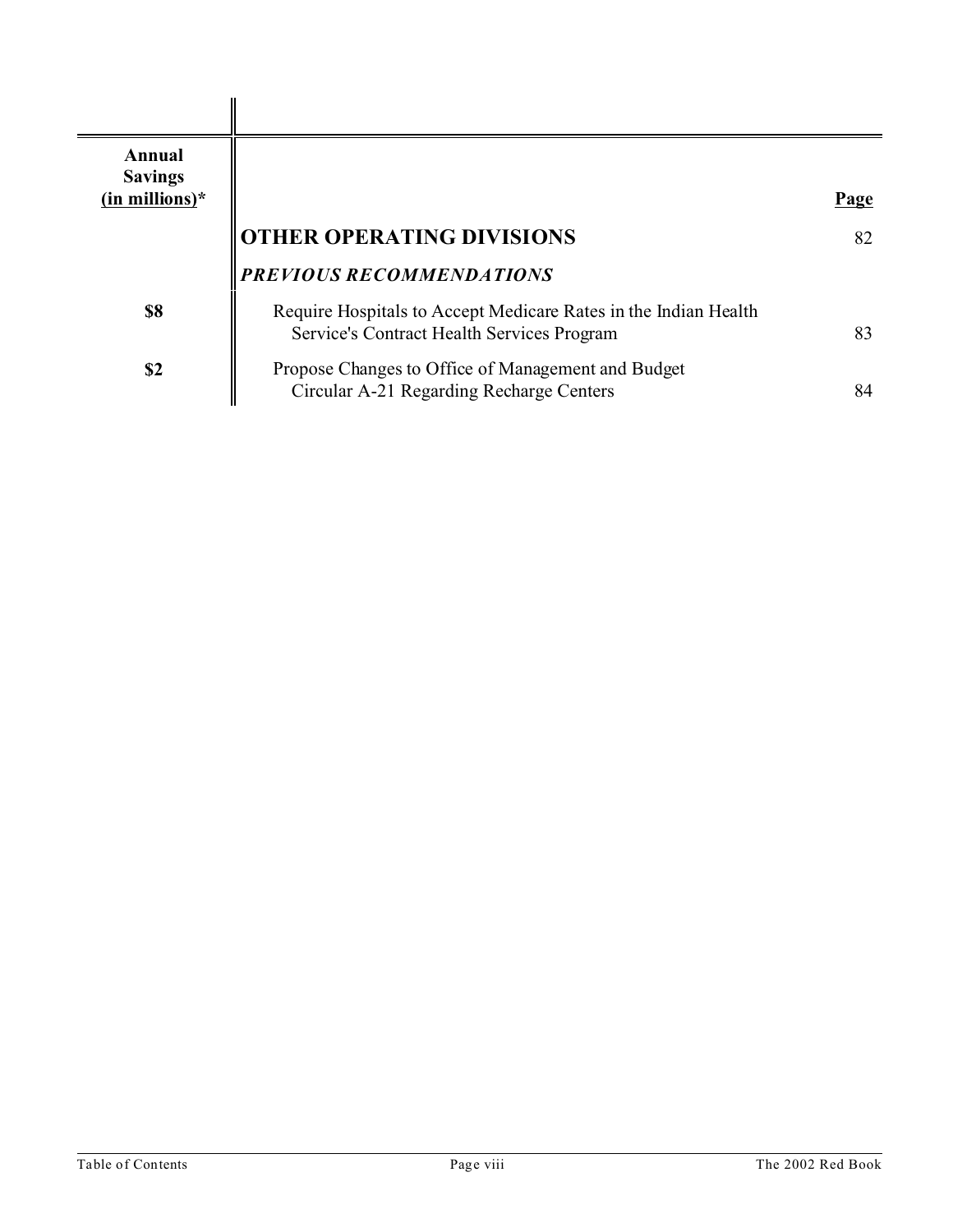## **Centers for Medicare and Medicaid Services**

| <i>Overview</i>                                       | The Centers for Medicare and Medicaid Services (CMS) administers the<br>Medicare, Medicaid, and State Children's Health Insurance programs.<br>Medicare Part A provides hospital and other institutional insurance for<br>persons age 65 or older and for certain disabled persons, including those<br>with end stage renal disease, and is financed primarily by payroll tax<br>deductions through the Federal Hospital Insurance Trust Fund. Medicare<br>Part B (Supplementary Medical Insurance), which is financed by<br>participants and general revenues, is an optional program which covers<br>most of the costs of medically necessary physician and other services. |
|-------------------------------------------------------|-------------------------------------------------------------------------------------------------------------------------------------------------------------------------------------------------------------------------------------------------------------------------------------------------------------------------------------------------------------------------------------------------------------------------------------------------------------------------------------------------------------------------------------------------------------------------------------------------------------------------------------------------------------------------------|
|                                                       | The Medicaid program provides grants to States for medical care for<br>qualifying low-income and other vulnerable people. State expenditures for<br>medical assistance are matched by the Federal Government using a<br>formula that measures per capita income in each State relative to the<br>national average. The State Children's Health Insurance Program expands<br>health coverage to uninsured children whose families earn too much to<br>qualify for Medicaid but too little to afford private coverage.                                                                                                                                                          |
| <b>Significant</b><br><b>OIG</b><br><b>Activities</b> | Over the years, OIG findings and recommendations have contributed to<br>many significant reforms in the Medicare program. Such reforms include<br>implementation of the prospective payment system for inpatient hospital<br>services and a fee schedule for physician services, the Clinical Laboratory<br>Improvement Amendments of 1988, regional consolidation of claims<br>processing for durable medical equipment, and new payment<br>methodologies for graduate medical education.                                                                                                                                                                                    |
|                                                       | The unimplemented OIG recommendations in this Red Book that relate to<br>CMS activities could produce significant annual savings and recoveries to<br>the Department. The OIG has identified a number of significant Medicare<br>policy issues, such as modifying payments to managed care organizations,<br>revising prescription drug payment methods, and ensuring the<br>appropriateness of payments for mental health services. Regarding<br>Medicaid, the OIG has recommended revising the limit on enhanced<br>payments, establishing a more realistic drug rebate, and installing edits to<br>preclude improper payment for laboratory services.                      |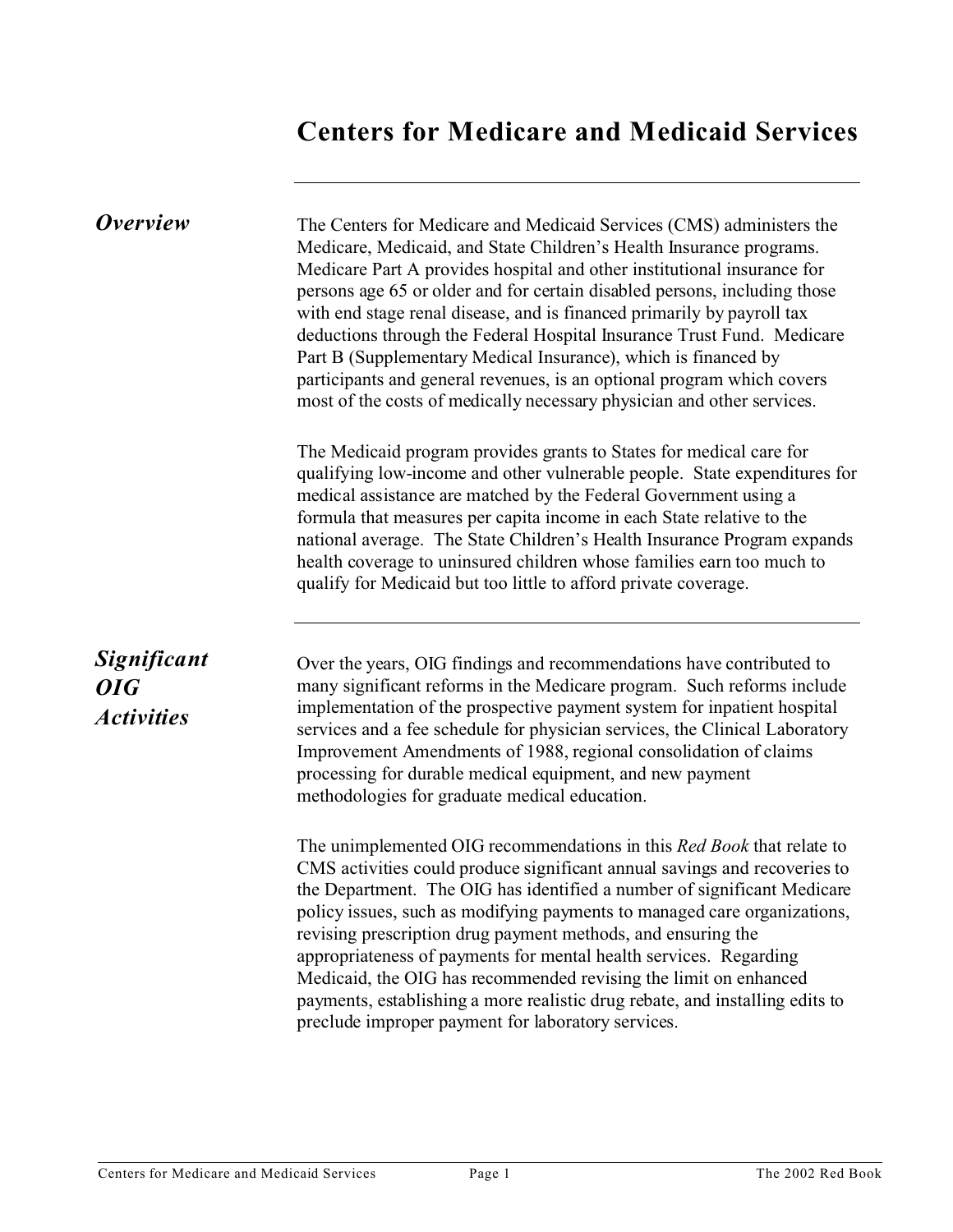# **COLLECT OVERPAYMENTS FOR PROSPECTIVE PAYMENT SYSTEM TRANSFERS INCORRECTLY REPORTED AS DISCHARGES**

#### **Current Law**:

In implementing the Medicare Part A prospective payment system, CMS issued 42 CFR 412.4, which sets forth the basic rules for patient transfers. Section 412.4(b) states that a discharge of a hospital inpatient is considered to be a transfer if the discharge is made from a hospital to another hospital that is paid under the prospective payment system or that is excluded from the payment system because of participation in an approved Statewide cost control program.

#### **Proposal**:

The CMS should issue instructions to and work with fiscal intermediaries to collect the \$163.9 million in potential overpayments identified for the period January 1, 1992, to June 30, 2000. The CMS should also issue clarifying instructions to intermediaries and hospitals regarding prospective payment system transfers.



#### **Reason for Action**:

For a number of years, OIG and CMS have been concerned about hospitals' incorrect reporting of prospective payment system transfers as discharges and fiscal intermediaries' failure to detect and correct these errors. Previous OIG and joint OIG/CMS efforts in this area resulted in over \$219 million in recoveries.

#### **Savings (in millions)**:

| $FY$ 1     | $FV$ 2 | FV 2 |     | FV. |
|------------|--------|------|-----|-----|
| <b>TRD</b> | TRN    | TRN  | TRN | TDF |

#### **Status**:

The CMS concurred with our recommendation to collect potential overpayments but stated that it would initially limit the recovery effort to the last 4 years to comply with the cost report reopening period designated in 42 CFR 405.750. In September 2001, CMS advised the intermediaries to recover overpayments on the claims we identified that were 4 years old or less from the date of initial determination (bill processing date). Medicare regulations allow CMS to reopen claims up to 4 years after the date of initial determination upon establishment of good cause and up to any time when the payment decision involves fraud or similar fault. The CMS and OIG are conducting further reviews to determine whether any of the cases that occurred beyond 4 years merit reopening under the regulations. As we provide the information, the intermediaries are beginning to recover overpayments.

#### **Report**:

A-06-00-00041 (Final report, Nov. 2001)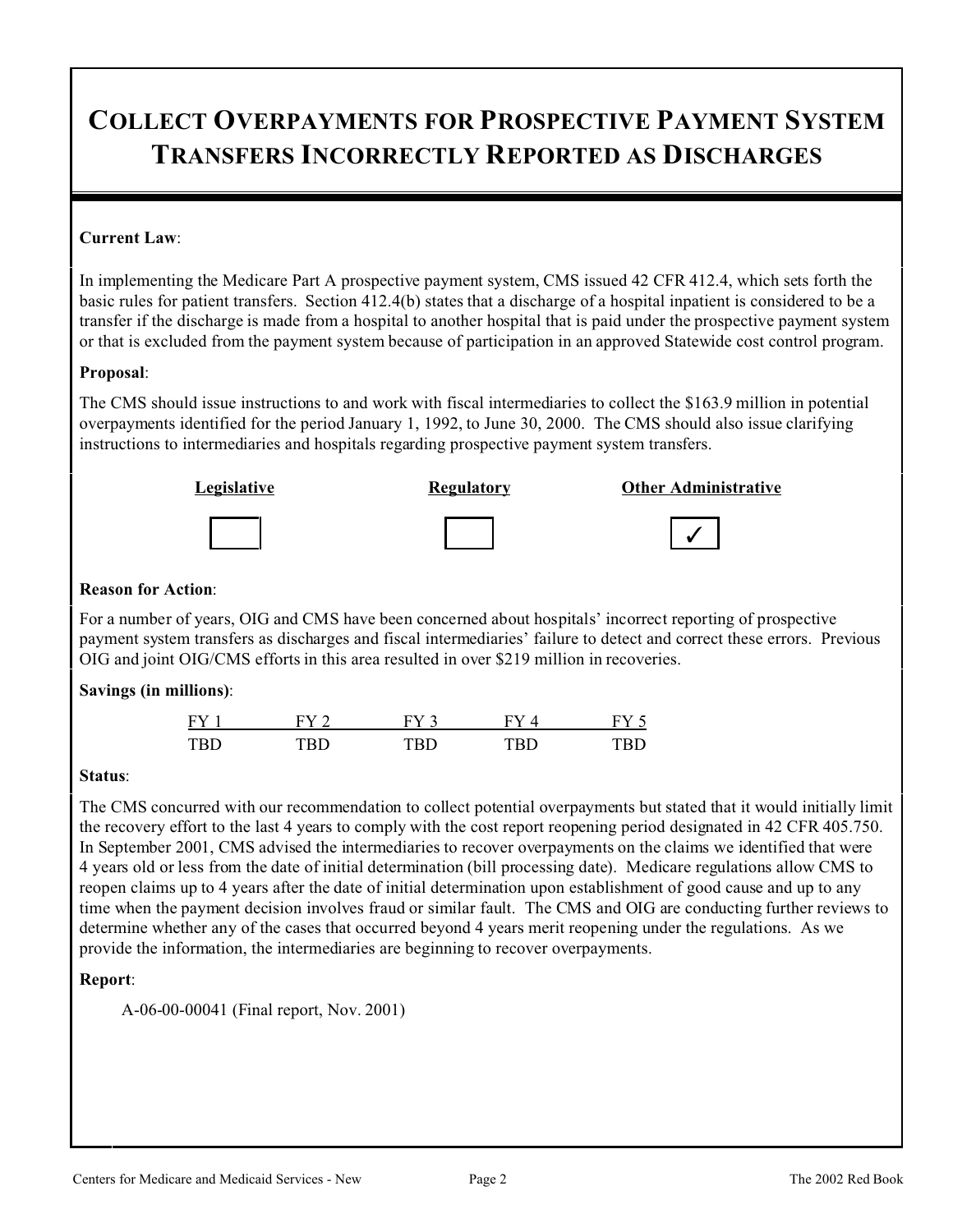### **MORE CLOSELY MONITOR 1-DAY INPATIENT HOSPITAL STAYS**

#### **Current Law**:

Under the prospective payment system, hospitals are reimbursed for each admission when the patient is discharged based on established rates which are grouped into diagnosis-related groups (DRGs). Hospitals generally receive the full DRG payment for each discharge regardless of the beneficiary's length of stay in the hospital.

#### **Proposal**:

The CMS should expand its initiative begun in a limited number of States to conduct 1-day inpatient hospital stay reviews on a nationwide basis.



#### **Legislative Regulatory Other Administrative**





#### **Reason for Action**:

The number of 1-day inpatient stays has increased significantly over the past several years. Such stays, many of which are observational stays, are vulnerable to billing errors. There is concern that the number of 1-day inpatient stays may continue to increase since the new hospital outpatient prospective payment system does not reimburse separately for observational stays; as a result, hospitals could inappropriately code these stays as inpatient stays.

#### **Savings (in millions)**:

| FY 1       | $_{\rm FV}$ ? | EV <sub>3</sub> | FV 4 |      |
|------------|---------------|-----------------|------|------|
| <b>TRD</b> | ח גודי        | TRD             | TRD  | וטיו |

#### **Status**:

Recognizing that 1-day inpatient stays may represent a current problem, CMS agreed to instruct the peer review organizations to include these stays in their analysis.

#### **Report**:

A-05-89-00055 (Final report, July 1989) A-05-92-00006 (Final report, Jan. 1992) A-03-00-00007 (Final report, Apr. 2001)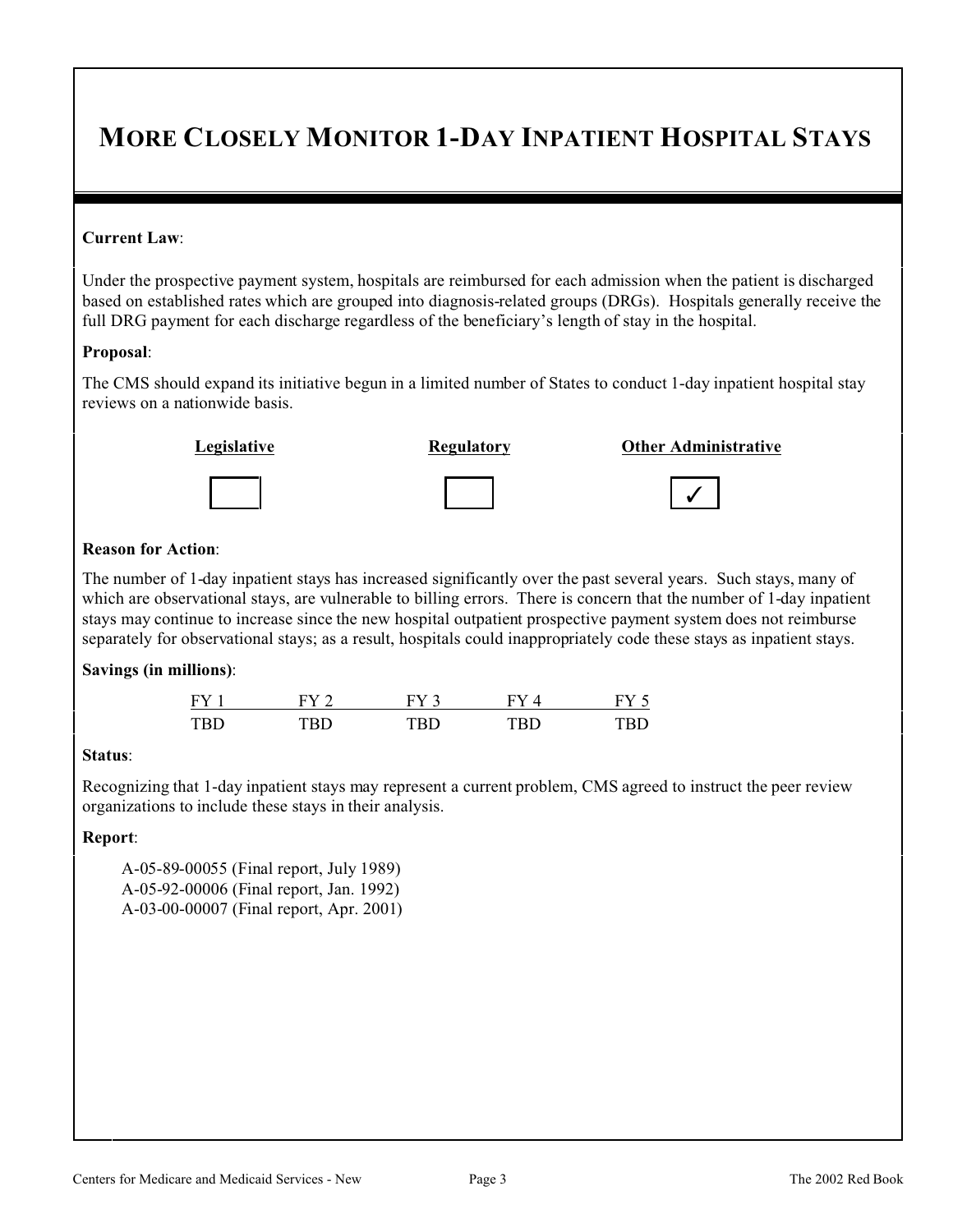## **PREVENT OVERPAYMENTS UNDER MEDICARE'S POSTACUTE CARE TRANSFER POLICY**

#### **Current Law**:

The Balanced Budget Act of 1997 required implementation of a transfer policy to reduce inpatient payment rates when prospective payment system hospitals discharge beneficiaries in specified DRGs to certain postacute care settings.

#### **Proposal**:

The CMS should establish edits in the Common Working File to compare beneficiary inpatient claims potentially subject to the postacute care transfer policy with subsequent postacute claims.



### **Legislative Regulatory Other Administrative**



| Kegulator |  |  |
|-----------|--|--|
|           |  |  |



#### **Reason for Action**:

We estimated that for Fiscal Year (FY) 1999 the Medicare program paid approximately \$55.2 million in excessive payments to prospective payment system hospitals as a result of these erroneously coded discharges. Our reviews indicated that the Common Working File had no controls or edits in place to prevent excessive payments to such hospitals for erroneously coded qualified discharges that are followed by postacute care.

#### **Savings (in millions)**:

| FY1    | $FY$ 2   | $FY$ 3   | FY 4   | FY 5   |
|--------|----------|----------|--------|--------|
| \$55.2 | \$55.2\$ | \$55.2\$ | \$55.2 | \$55.2 |

#### **Status**:

The CMS concurred with our recommendations. Until the edits are in place, we will continue our work to identify additional overpayments.

#### **Report**:

A-04-00-01210 (Final report, Dec. 2000) A-04-00-02162 (Final report, Feb. 2001) A-04-00-01220 (Final report, Oct. 2001)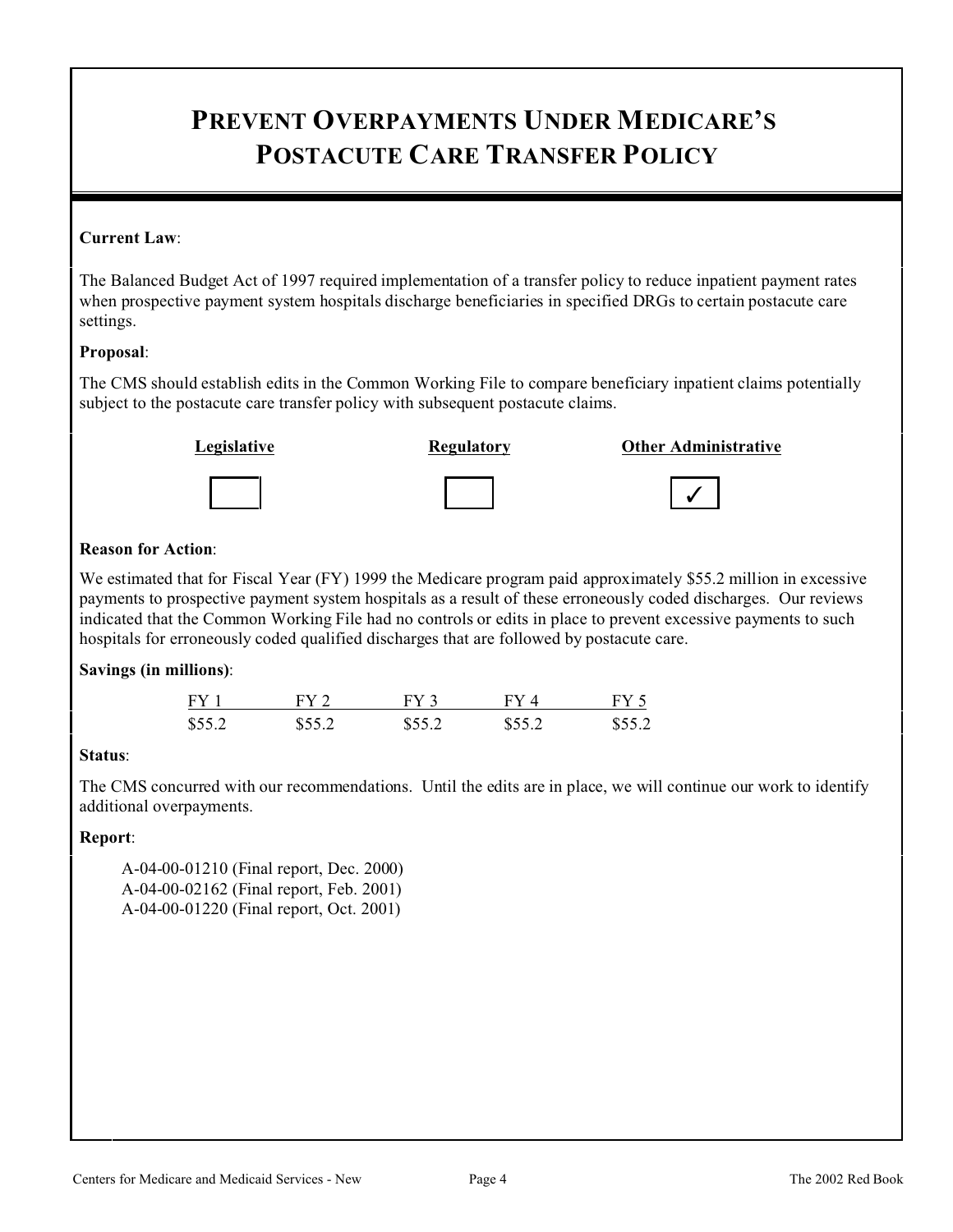### **IDENTIFY MEDICAL EQUIPMENT/SUPPLY CLAIMS LACKING VALID, ACTIVE UNIQUE PHYSICIAN IDENTIFICATION NUMBERS**

#### **Current Law**:

The Consolidated Omnibus Budget Reconciliation Act of 1985 required CMS to establish unique physician identification numbers for all physicians who provide services to Medicare beneficiaries. Medicare requires that medical equipment and supplies be ordered by a physician or another qualified practitioner.

#### **Proposal**:

The CMS should create edits to identify medical equipment and supply claims that do not have a valid and active physician identification number listed for the ordering physician.



#### **Legislative Community Regulatory Community Community Community Community Community Community Community Community Regulatory Other Administrative**





#### **Reason for Action**:

Our review of 1999 claims identified \$32 million in Medicare payments for claims with invalid unique identification numbers listed for the ordering physicians. Another \$59 million was paid for claims with inactive identification numbers. A small number of suppliers accounted for a substantial portion of these claims.

#### **Savings (in millions)**:

| $FY$ 1 | $FV$ 2 | $FY$ 3 | FY 4 | $FY$ $\overline{\phantom{a}}$ |
|--------|--------|--------|------|-------------------------------|
| \$91   | SQ 1   | \$91   | \$91 | 891                           |

#### **Status**:

The CMS concurred with our recommendation. The agency planned to implement an edit to reject claims listing a deceased physician's identification number beginning in April 2002 and to later expand this edit to include all inactive and invalid physician identification numbers.

#### **Report**:

OEI-03-01-00110 (Final report, Nov. 2001)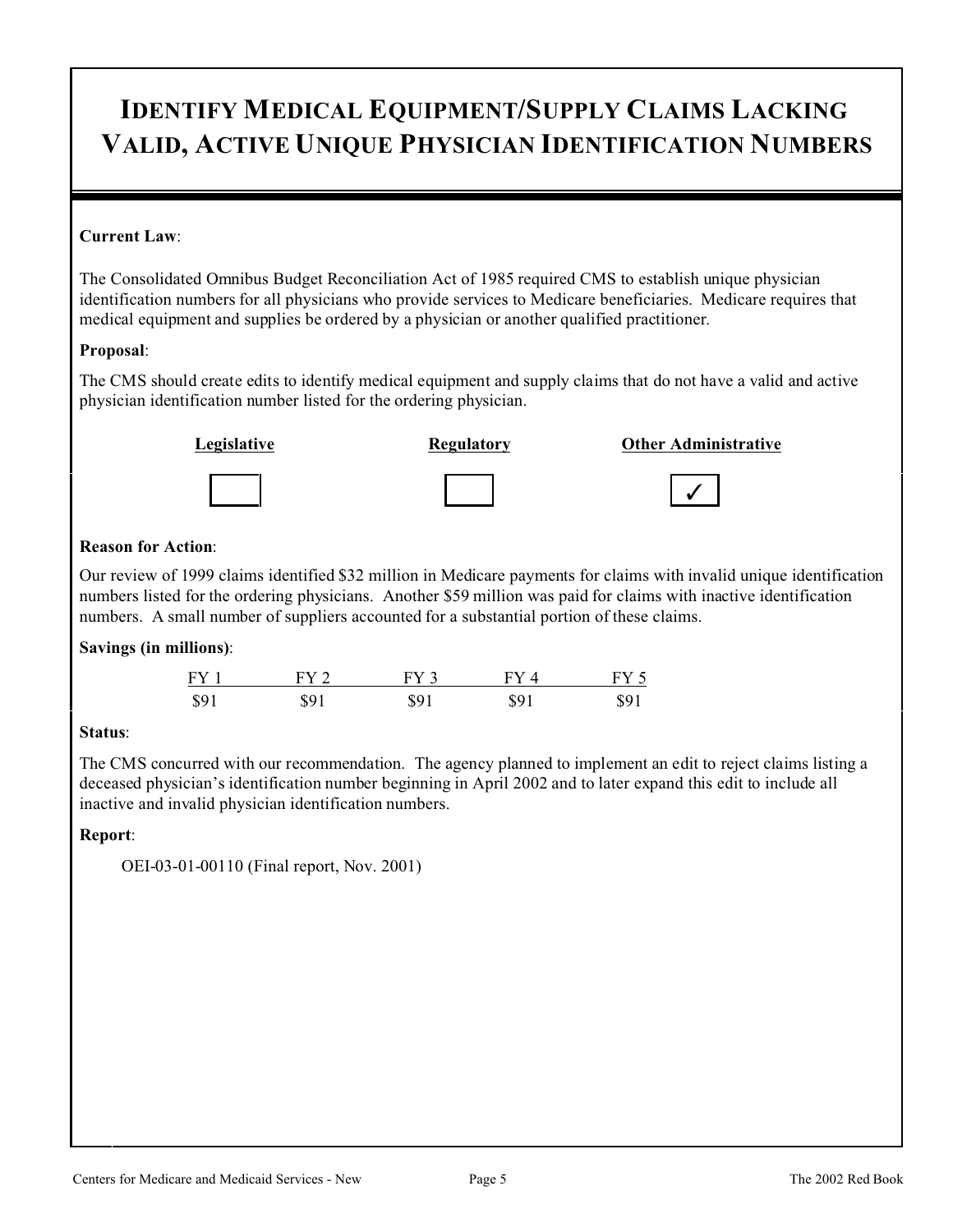### **PREVENT INAPPROPRIATE MEDICARE PART B PAYMENTS FOR MEDICAL EQUIPMENT IN SKILLED NURSING FACILITIES**

#### **Current Law**:

Federal law, regulations, and guidelines prohibit certain Medicare Part B durable medical equipment (DME) payments on behalf of beneficiaries who are in qualifying Medicare Part A skilled nursing facilities for an entire month.

#### **Proposal**:

The CMS should work with the DME regional carriers to implement edits to prevent inappropriate Medicare Part B DME payments for beneficiaries who are residents of skilled nursing facilities for an entire month.

#### **Legislative Regulatory Other Administrative**



# �

#### **Reason for Action**:

Our review identified approximately \$35 million in inappropriate Medicare Part B payments for Calendar Years (CY) 1996 through 1998.

#### **Savings (in millions)**:

| FY1    | $FY$ 2 | $FY$ 3 | FY4    | FY 5   |
|--------|--------|--------|--------|--------|
| \$11.7 | \$11.7 | \$11.7 | \$11.7 | \$11.7 |

#### **Status**:

The CMS did not concur with our recommendation to install postpayment edits and stated that it would be impractical for the regional carriers to perform postpayment reviews to identify these situations. The CMS has developed prepayment edits, which were expected to be implemented in April 2002.

#### **Report**:

A-01-00-00509 (Final report, July 2001)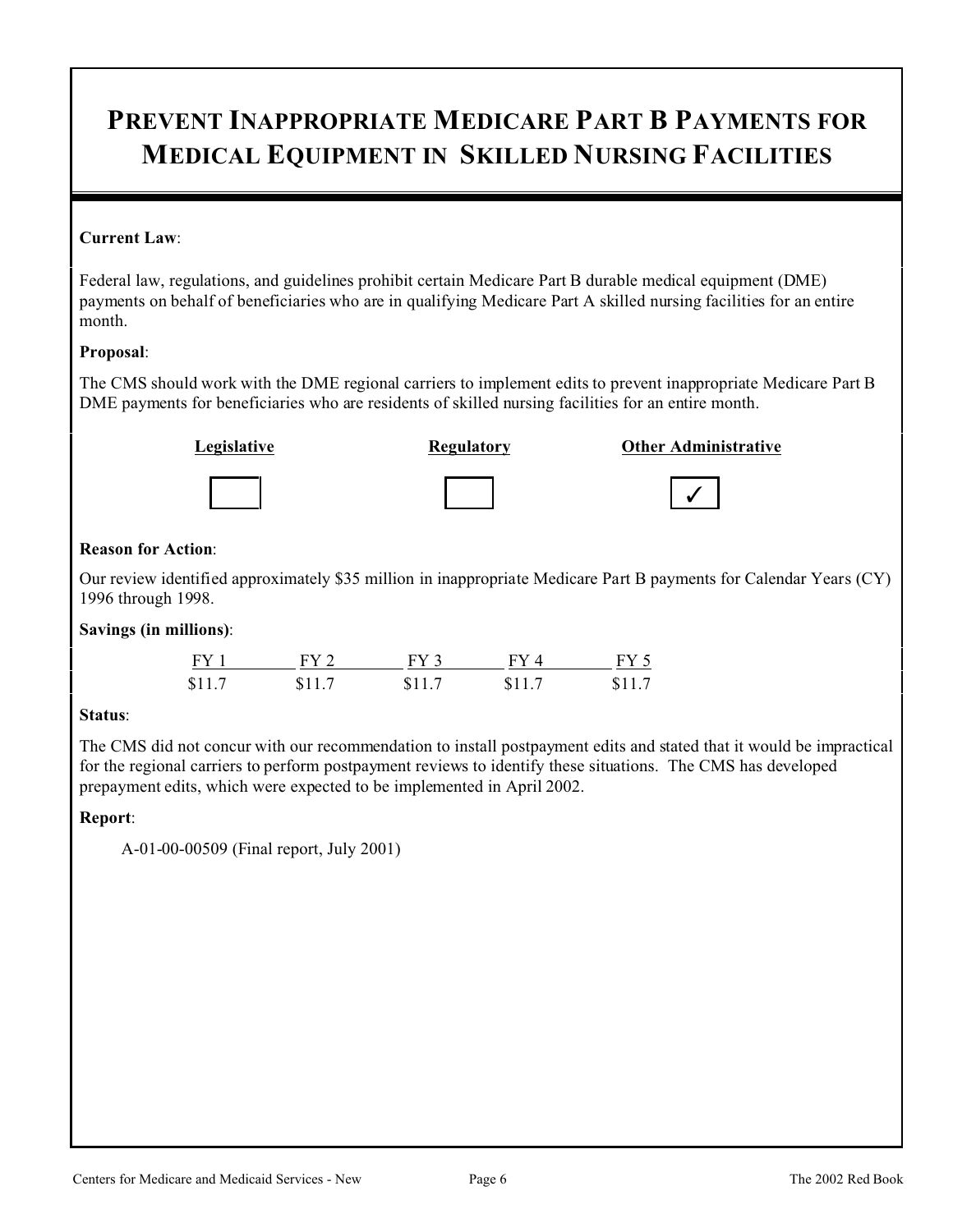### **RECLASSIFY RESPIRATORY ASSIST DEVICES WITH A BACK-UP RATE**

#### **Current Law**:

Medicare Part B covers DME provided in a beneficiary's residence when deemed medically necessary by a physician. This equipment includes respiratory assist devices with a back-up rate, a feature to detect when a patient has stopped or delayed breathing. The Omnibus Budget Reconciliation Act of 1993 amended the Social Security Act to exclude ventilators that are "either continuous airway pressure devices or intermittent assist devices with continuous airway pressure devices" from the "frequent and substantial servicing" payment category.

#### **Proposal**:

The CMS should reclassify bi-level respiratory assist devices with a back-up rate from the "frequent and substantial servicing" category to the "capped rental" category under the durable medical device benefit.



#### **Reason for Action**:

The current Medicare payment for bi-level respiratory assist devices with a back-up rate is inappropriate because the equipment requires only routine maintenance and patient monitoring.

#### **Savings (in millions)**:

| FY1    | FY 2   | $FY$ 3 | FV 4   | FY 5   |
|--------|--------|--------|--------|--------|
| \$11.5 | \$11.5 | \$11.5 | \$11.5 | \$11.5 |

#### **Status**:

The CMS concurred with our recommendation.

#### **Report**:

OEI-07-99-00440 (Final report, June 2001)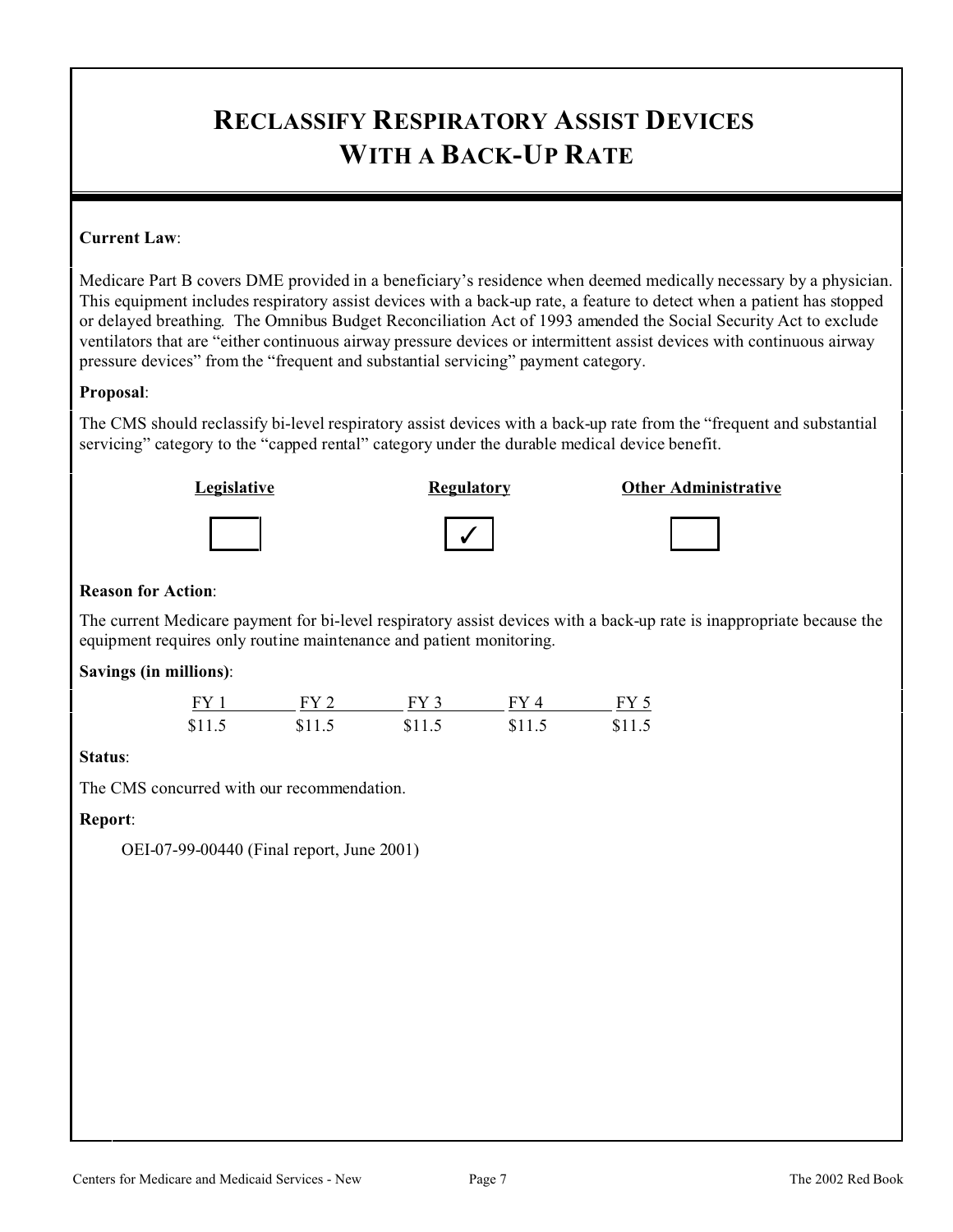### **ADJUST HOME HEALTH AGENCY PROSPECTIVE PAYMENTS**

#### **Current Law**:

The Balanced Budget Act of 1997, as amended, required CMS to develop a prospective payment system for home health agencies. This system was implemented on October 1, 2000.

#### **Proposal**:

The CMS should adjust for the costs of unnecessary services and other improper payments and eliminate them from the prospective payment system rates for home health agencies.





**Legislative Channel Regulatory Channel Administrative Channel Administrative** 



#### **Reason for Action**:

In developing the prospective payment system rates, CMS used cost reports to develop base rates. However, CMS did not make a downward adjustment for substantial unallowable costs claimed by home health agencies, which we identified in prior audits. As a result, we are concerned that the rates are inflated and that home health agencies will be overpaid.

#### **Savings (in millions)**:

| FY  | $FV$ $\hat{ }$ |     |     |      |
|-----|----------------|-----|-----|------|
| TRD | rdn            | rrn | rdn | וטיו |

#### **Status**:

While recognizing that the issue merits further review, CMS disagreed with our recommendation because it believes that actions have already been taken to ensure accurate and fair payments. The CMS believes that several factors nullify any need for further payment rate changes, including the future imposition by the Congress of a 15-percent reduction in future home health payments. The Congress has delayed the date for imposing this reduction.

#### **Report**:

A-04-99-01194 (Final report, Nov. 1999)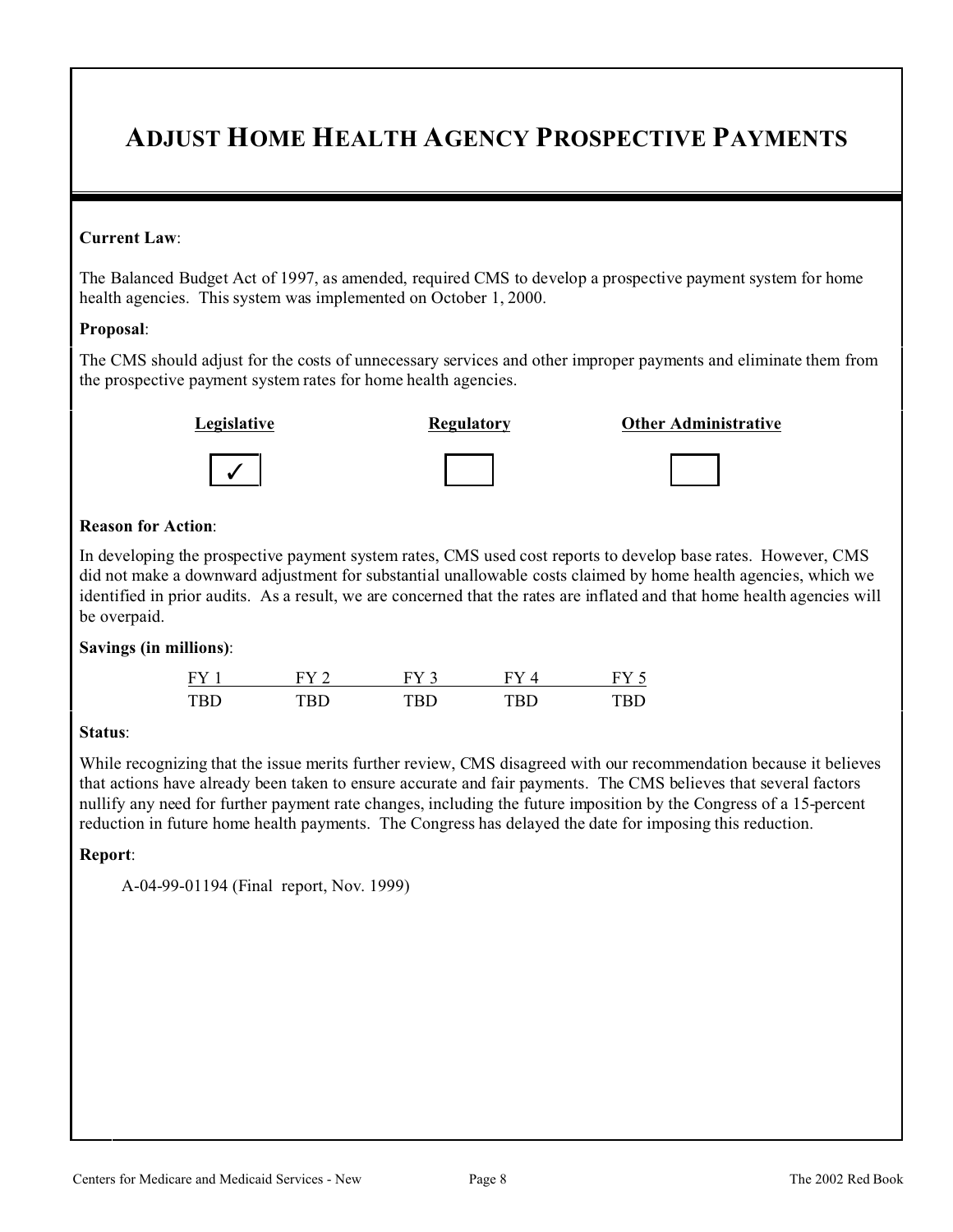### **ENSURE APPROPRIATENESS OF MEDICARE PAYMENTS FOR MENTAL HEALTH SERVICES**

#### **Current Law**:

Section 1862(a)(1)(A) of the Social Security Act requires all services, including mental health, to be reasonable and necessary for the diagnosis or treatment of an illness or injury.

#### **Proposal**:

The CMS should ensure that mental health services are medically necessary, reasonable, accurately billed, and ordered by an authorized practitioner by using a comprehensive program of targeted medical reviews, provider education, improved documentation requirements, and increased surveillance of mental health services.



#### **Reason for Action**:

Claim error rates have exceeded 34 percent, suggesting widespread problems across a variety of provider types and care settings. Billing abuses involving beneficiaries who are unable to benefit from psychotherapy demonstrate a special need for enhanced program and beneficiary protections. Also, beneficiaries with mental illness sometimes do not receive all the services that they need, so that both underutilization and overutilization problems exist.

"Partial hospitalization" services, which may be provided by both hospitals and community mental health centers, have been particularly troublesome. These intensive services are designed to reduce the need for hospitalization of beneficiaries with serious mental illness. Payment error rates for partial hospitalization in community mental health centers have been estimated as high as 92 percent. A number of these centers were terminated from the program after CMS determined that they did not meet certification requirements. Reviews of outpatient psychiatric services provided by both acute care and specialty psychiatric hospitals also revealed high payment error rates, particularly relating to partial hospitalization services.

#### **Savings (in millions)**:\*

| FY 1  | FY2   | FY 3  | FY 4  | FY <sub>5</sub> |
|-------|-------|-------|-------|-----------------|
| \$685 | \$685 | \$685 | \$685 | \$685           |

*\*Includes \$224 million for acute hospital outpatient services, \$189 million for partial hospitalization in community mental health centers, \$57 million for psychiatric hospital outpatient services, \$30 million for nursing home services, and \$185 million for other mental health services.* 

#### **Status**:

Concurring with the individual reports, CMS has initiated some efforts, particularly regarding community mental health centers.

#### **Report**:

A-01-99-00530 (Final report, Dec. 2000)

A-04-98-02145 (Final report, Oct. 1998) OEI-02-99-00140 (Final report, Jan. 2001) OEI-03-99-00130 (Final report, May 2001)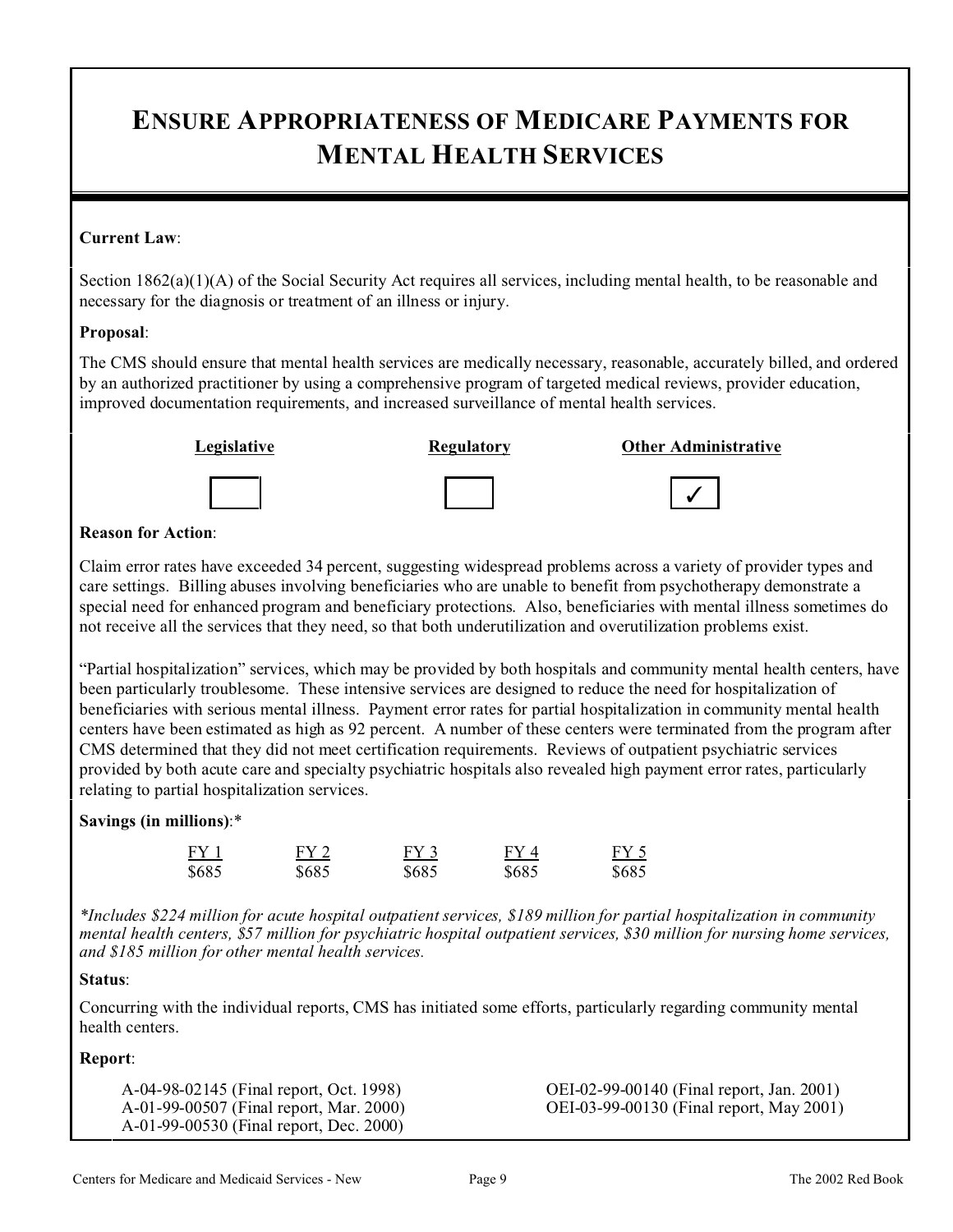### **PREVENT OVERPAYMENTS OF RURAL HEALTH CLINIC CLAIMS**

#### **Current Law**:

The Rural Health Clinics Act of 1977 was to address an inadequate supply of physicians who serve Medicare and Medicaid beneficiaries in rural areas. The act expanded reimbursement in the rural health clinic setting to include services provided by nonphysician practitioners. Fiscal intermediaries reimburse clinics a prospective amount per patient encounter based on the clinic's actual costs.

#### **Proposal**:

The CMS should design and implement Common Working File edits to detect claims containing Part B services that were paid as, or as part of, rural health clinic encounter claims.



#### **Reason for Action**:

For 13 selected States, our review identified claims containing potential Medicare overpayments totaling about \$2.8 million.

#### **Savings (in millions)**:

| FY 1   | FY 2   | FY 3   | FY 4   | FY 5   |
|--------|--------|--------|--------|--------|
| \$0.93 | \$0.93 | \$0.93 | \$0.93 | \$0.93 |

#### **Status**:

The CMS did not concur with our recommendation, stating that it would impose an undue hardship to mandate the same extensive cost reporting requirements imposed on hospitals and other health care facilities participating in the Medicare program.

#### **Report**:

A-07-00-00108 (Final report, Oct. 2001)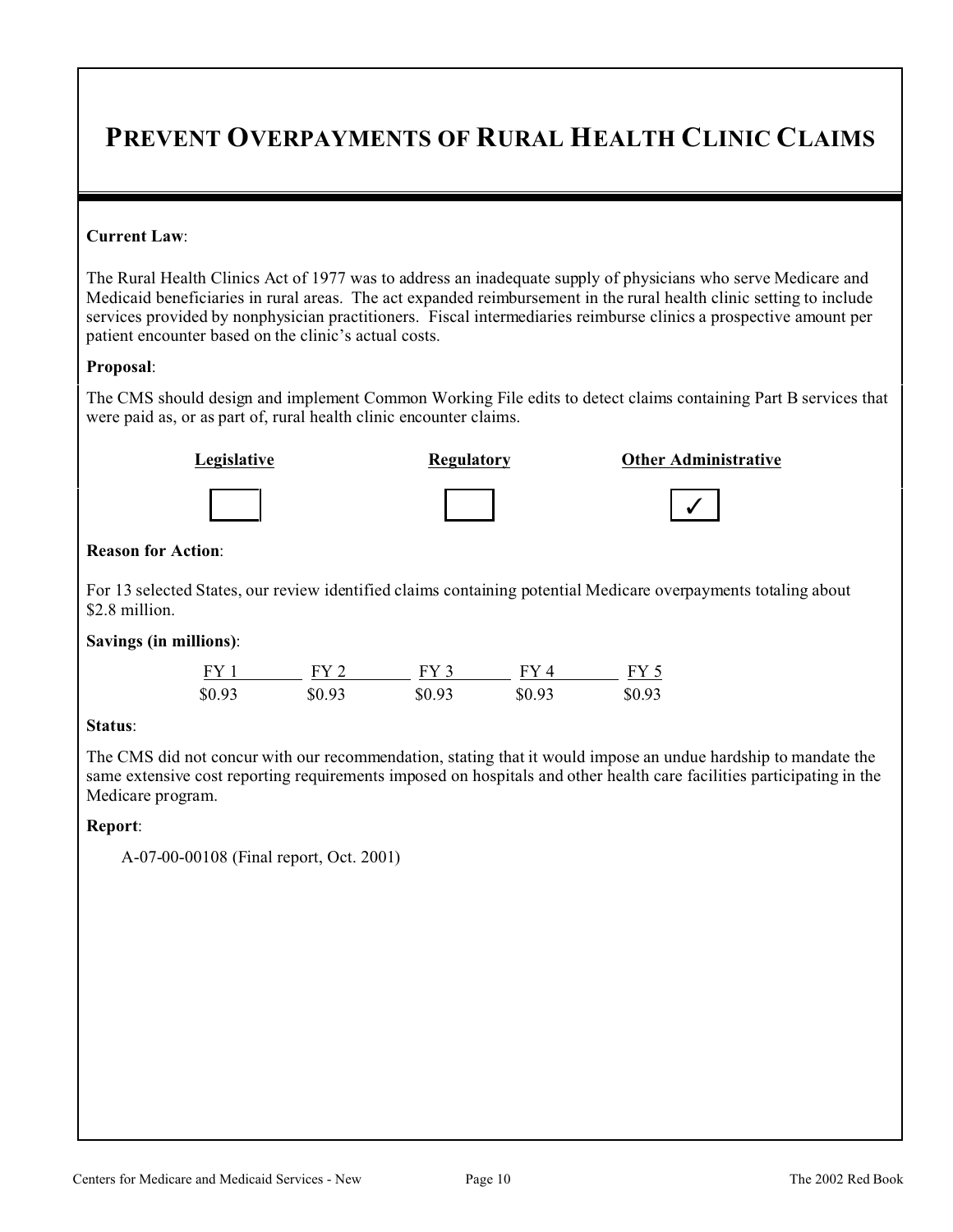### **REVISE THE LIMIT ON MEDICAID ENHANCED PAYMENTS**

#### **Current Law**:

In a final rule published in January 2001, CMS revised the Medicaid upper payment limit regulations to provide for three separate aggregate upper limits--one each for private, State, and non-State government facilities. The CMS created an exception for payments to non-State government-owned or -operated hospitals. This exemption provided that the aggregate Medicaid payments to those hospitals may not exceed 150 percent of a reasonable estimate of the amount that would be paid for the hospitals' services under Medicare payment principles.

#### **Proposal**:

The CMS should reconsider capping the aggregate upper payment limit at 100 percent for all facilities, rather than the 150 percent allowance for non-State government hospitals.



#### **Reason for Action**:

Based on our review of the States' use of intergovernmental transfers to finance enhanced payments to county or local government-owned facilities, we believe that the higher aggregate payment limit for non-State government hospitals has not been adequately supported through an analysis of these hospitals' financial operations.

#### **Savings (in millions)**:

| FY 1    | FY 2    | FY3     | FY 4    | FY 5    |
|---------|---------|---------|---------|---------|
| \$1,800 | \$1,800 | \$1,800 | \$1,800 | \$1,800 |

#### **Status**:

The CMS concurred with our recommendation and, in January 2002, issued a final rule to reduce the 150 percent upper payment limit to 100 percent. However, due to a court prohibition, this rule has not yet been implemented.

#### **Report**:

A-03-00-00216 (Final report, Sept. 2001)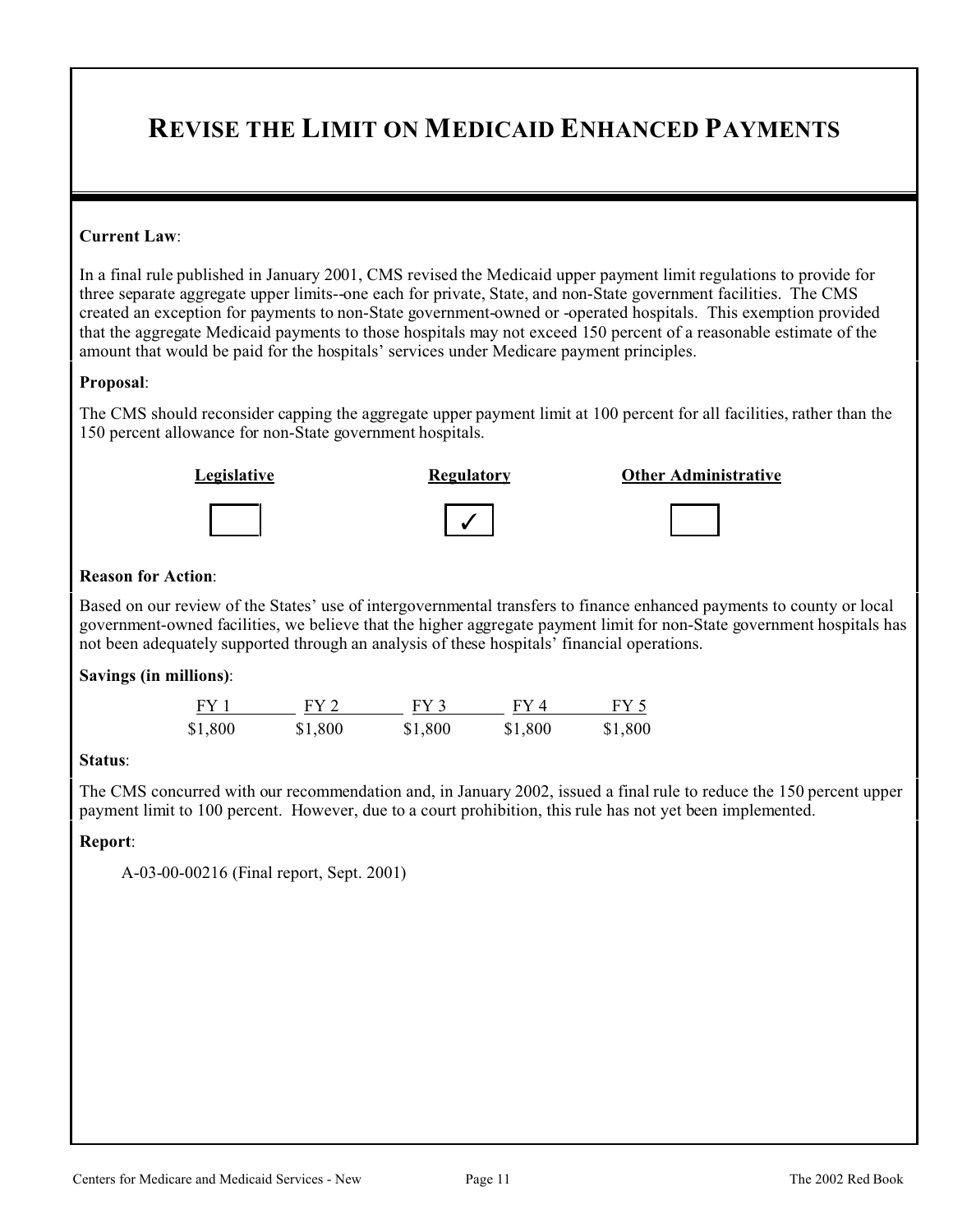### **ELIMINATE OR REDUCE TRANSITION PERIODS FOR COMPLIANCE WITH NEW MEDICAID UPPER PAYMENT LIMITS**

#### **Current Law**:

In a final rule published in January 2001, CMS revised the Medicaid upper payment limit regulations to provide for three separate aggregate upper limits--one each for private, State, and non-State government facilities. The rule included several transition periods for States with approved rate enhancement State plan amendments. Depending on the effective date of these amendments, States had 2 to 8 years to comply with the new upper limits.

#### **Proposal**:

The CMS should seek authority to eliminate or reduce the transition periods included in the new upper payment limit regulations.



#### **Reason for Action**:

We believe that the transition periods included in the regulations are longer than needed for States to adjust their financial operations in response to the new upper payment limits.

**Savings (in millions)**:

| FY 1       | $FV$ ? | $FV$ ?     | FV.  |     |
|------------|--------|------------|------|-----|
| <b>TBD</b> | TRD    | <b>TRD</b> | TRD. | трг |

#### **Status**:

The CMS did not concur with our recommendation. According to CMS, the transition periods were established pursuant to either notice-and-comment rulemaking or legislation, and offering new proposals at this time would undermine the consensus reached through those processes. Accordingly, the President's FY 2003 budget does not include our recommended proposal.

#### **Report**:

A-03-00-00216 (Final report, Sept. 2001)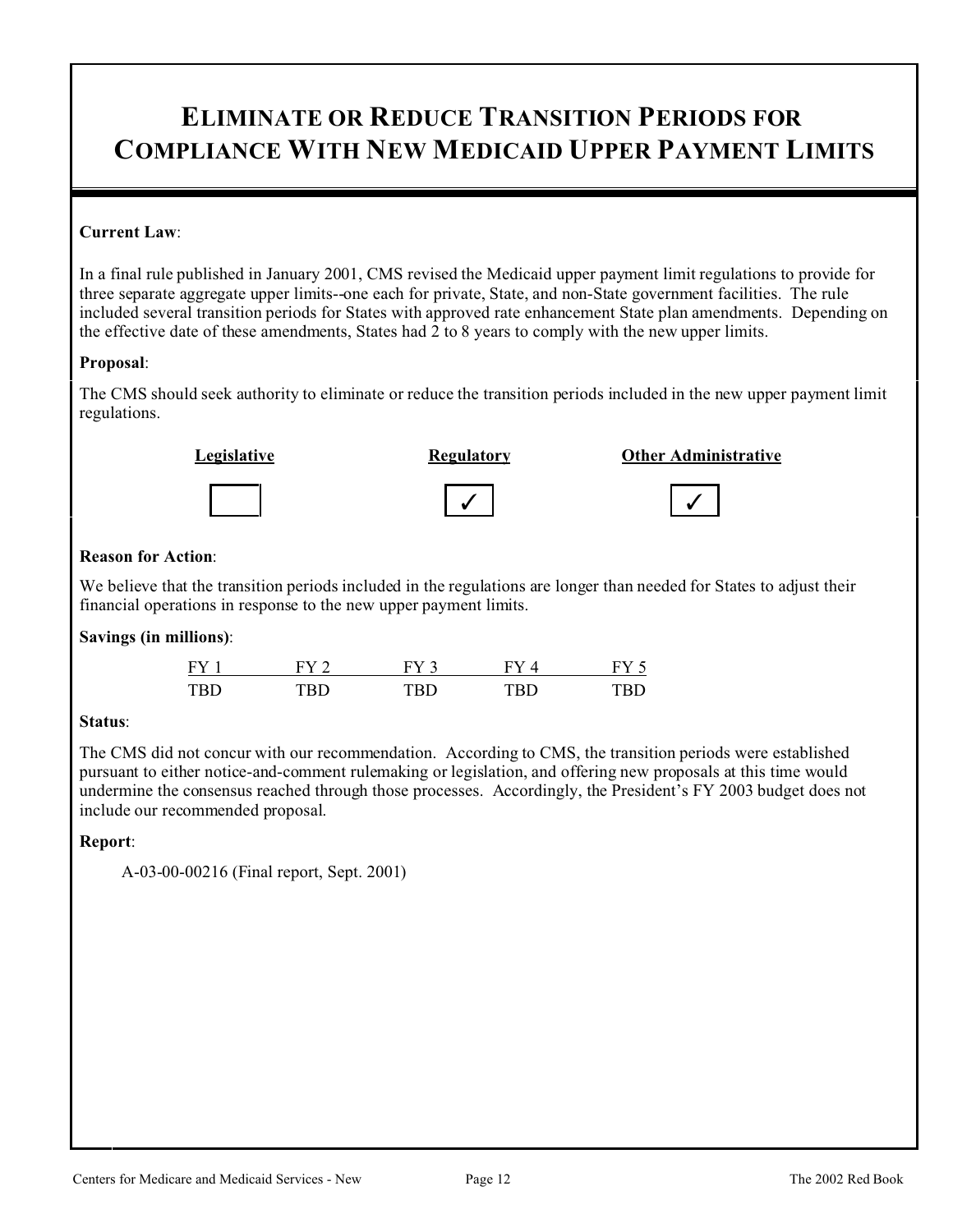### **DELAY OR REPEAL THE INCREASE IN MEDICAID DISPROPORTIONATE SHARE HOSPITAL PAYMENTS**

#### **Current Law**:

The Benefits Improvement and Protection Act of 2000 modified the disproportionate share hospital (DSH) payment limit applicable to public hospitals in all States. Beginning on the first day of the State FY that begins after September 30, 2002, and continuing for 2 years, the DSH limit will increase from 100 percent to 175 percent of uncompensated care costs.

#### **Proposal**:

The CMS should seek legislation to at least delay, if not repeal, the implementation of the increased DSH limit until the need for and use of DSH funds for the actual direct care of uninsured patients can be sufficiently reviewed. If the new limit is implemented, CMS should consider seeking legislative reform to ensure that DSH funds remain at the hospitals to provide care to vulnerable populations, rather than being returned to the States through intergovernmental transfers. The OIG also believes that any Medicaid payment returned by a provider to the State should be treated as a credit applicable to the Medicaid program. The CMS should also perform any other studies of the DSH program that it deems appropriate to evaluate the reasonableness of DSH reimbursement.



#### **Reason for Action**:

Based on audits in four States, we believe that DSH payments are not always retained and used by public hospitals and that the DSH funds received are not always calculated correctly. We are concerned that by raising the limit to 175 percent, additional DSH funds may not actually be retained by public hospitals or the amount of incorrect DSH payments may increase.

#### **Savings (in millions)**:



#### **Status**:

The CMS initially concurred with our recommendations. However, when commenting on the final report, CMS stated that the President's FY 2003 budget does not seek a change in DSH legislation.

#### **Report**:

A-06-01-00069 (Final report, Dec. 2001)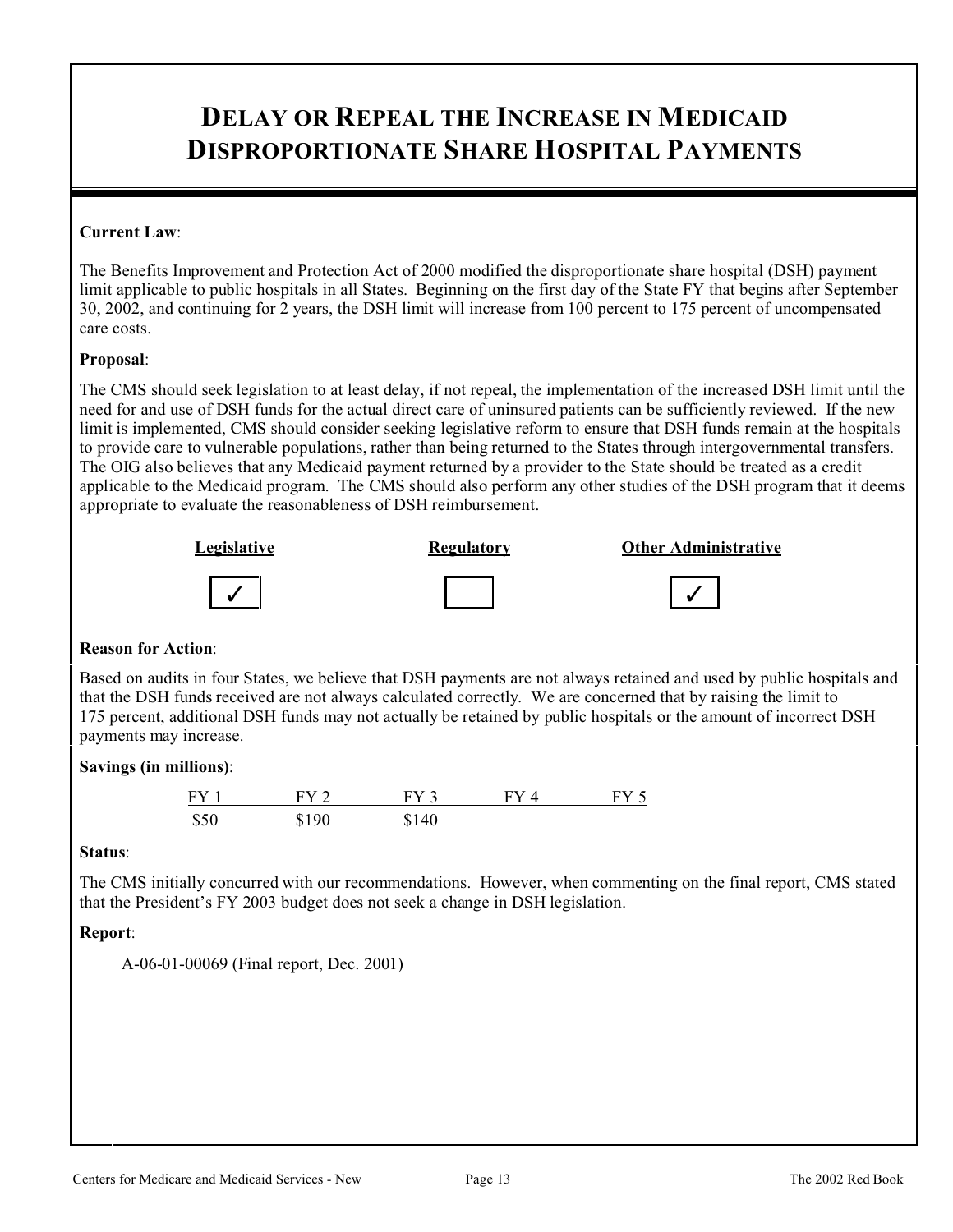### **REQUIRE THAT MEDICAID REIMBURSEMENT FOR BRAND NAME DRUGS BE MORE IN LINE WITH ACQUISITION COSTS**

#### **Current Law**:

Most States use average wholesale price (AWP) minus a percentage discount, which varies by State, as a basis for reimbursing pharmacies for drug prescriptions.

#### **Proposal**:

The CMS should require the States to bring pharmacy reimbursement more in line with the actual acquisition cost of brand name drugs being realized by pharmacies in their States.



#### **Legislative Regulatory Other Administrative**





#### **Reason for Action**:

The discount below AWP averaged 10.31 percent nationally in 1999. We believe that this is not a sufficient discount to ensure that a reasonable price is paid for drugs. Our review, based on CY 1999 data, estimated that the actual acquisition cost for brand name drugs was an average of 21.84 percent below AWP, an increase of 19.3 percent over our previous estimate based on CY 1994 data.

#### **Savings (in millions)**:

| FY 1    | FY 2.   | FY 3    | FY 4    | FY 5    |
|---------|---------|---------|---------|---------|
| \$1,080 | \$1,080 | \$1,080 | \$1,080 | \$1,080 |

#### **Status**:

The CMS concurred with our recommendation and is working with States to review their estimates of acquisition costs in light of our findings. However, our proposal was not included in the President's FY 2003 budget.

#### **Report**:

A-06-00-00023 (Final report, Aug. 2001)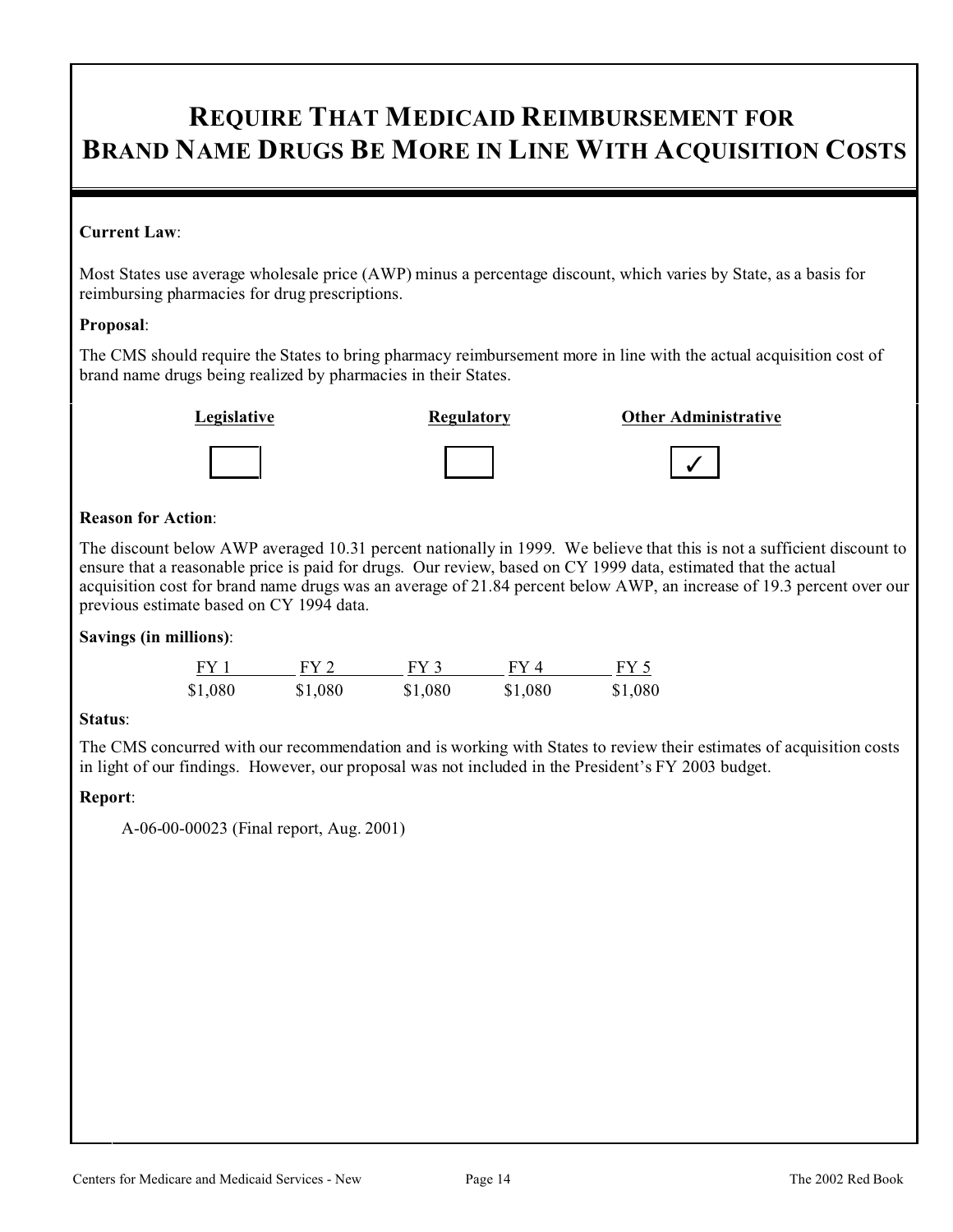### **REQUIRE THAT MEDICAID REIMBURSEMENT FOR GENERIC DRUGS BE MORE IN LINE WITH ACQUISITION COSTS**

#### **Current Law**:

Most States use AWP minus a percentage discount, which varies by State, as a basis for reimbursing pharmacies for drug prescriptions.

#### **Proposal**:

The CMS should require the States to bring pharmacy reimbursement more in line with the actual acquisition cost of generic drugs being realized by pharmacies in their States.



#### **Legislative Regulatory Other Administrative**

�

#### **Reason for Action**:

The discount below AWP averaged 10.31 percent nationally in 1999. We believe that this is not a sufficient discount to ensure that a reasonable price is paid for drugs. Our review, based on CY 1999 data, estimated that the actual acquisition cost for generic drugs was an average of 65.93 percent below AWP, an increase of over 55 percent from our previous estimate based on CY 1994 data.

#### **Savings (in millions)**:

| FY 1  | FY 2  | $FY$ 3 | FY4   | FY 5  |
|-------|-------|--------|-------|-------|
| \$470 | \$470 | \$470  | \$470 | \$470 |

#### **Status**:

The CMS concurred with our recommendation. The agency is working with States to strongly encourage them to review their estimates of acquisition costs and will follow up to ensure that they take our findings into account. However, our proposal was not included in the President's FY 2003 budget.

#### **Report**:

A-06-01-00053 (Final report, Mar. 2002)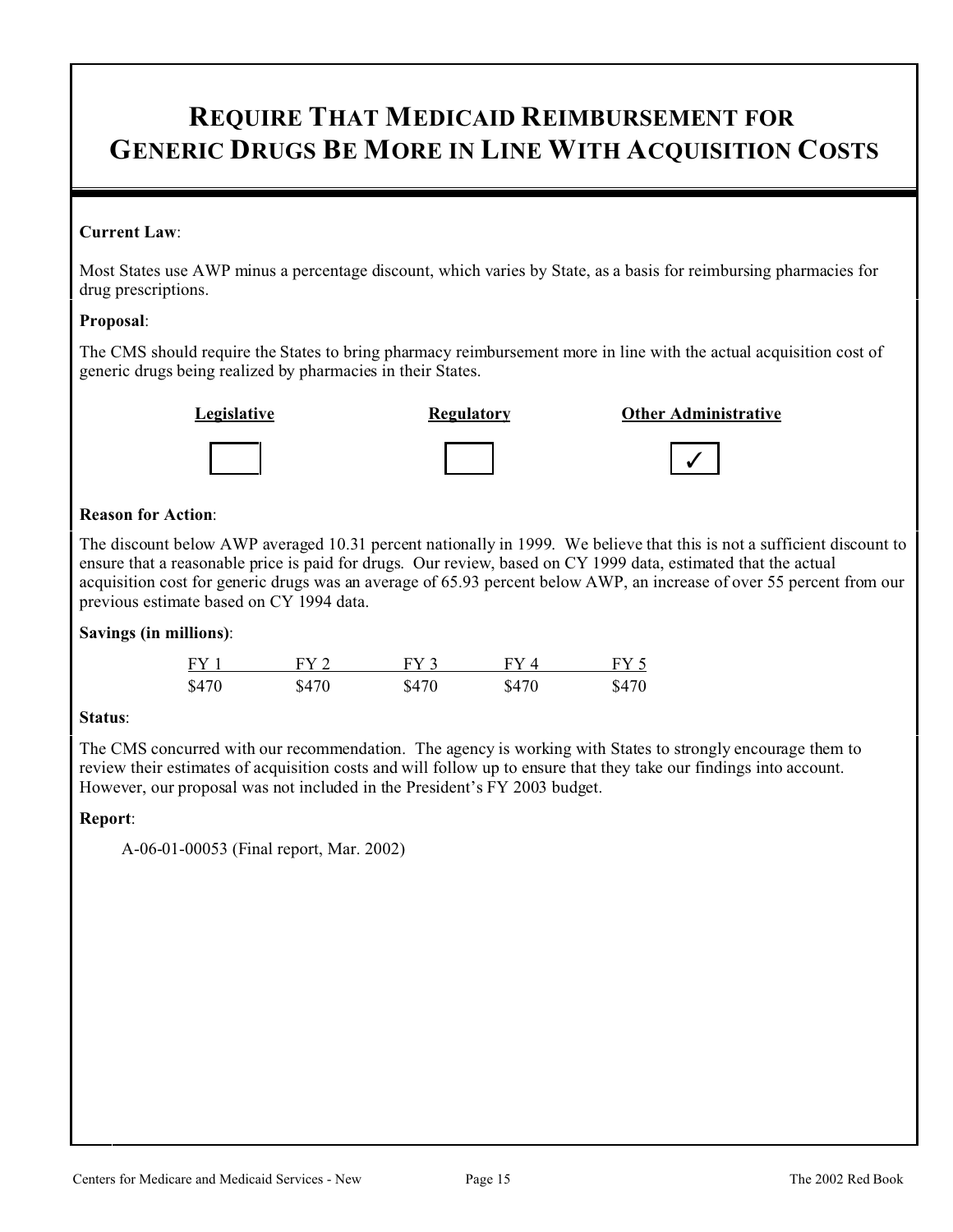### **REVIEW MEDICAID REIMBURSEMENT METHODOLOGY FOR HIV/AIDS DRUGS**

#### **Current Law**:

Title XIX of the Social Security Act established Medicaid as a jointly funded, Federal-State health insurance program to provide medical services to low-income persons. Medicaid, the largest source of public coverage for prescription drugs, provides prescription drug benefits for almost half of the 335,000 persons living with HIV/AIDS who receive regular care. In FY 1999, Medicaid spent \$617 million for antiretroviral drugs to treat HIV/AIDS.

#### **Proposal**:

The CMS should review the current reimbursement methodology and work with States to more accurately estimate pharmacy acquisition costs for 16 HIV/AIDS antiretroviral drugs examined in our report and initiate a review of Medicaid rebates for them.



#### **Reason for Action**:

Medicaid pays up to 33 percent more than other Federal Government drug discount programs for 16 HIV/AIDS antiretroviral drugs. Medicaid could have saved \$102 million in Federal/State funds (\$54 million Federal share) in FY 2000 if the 10 States we surveyed had purchased these antiretrovirals at the Federal ceiling price used by the Department of Veterans Affairs, the Department of Defense, the Coast Guard, and certain public health agencies. The program could have saved \$140 million (\$73 million Federal share) if all States' payments for HIV/AIDS antiretroviral drugs were limited by these Federal ceiling prices.

#### **Savings (in millions)**:

| FY1   | $FY$ 2 | FY 3  | FY4   | FY 5  |
|-------|--------|-------|-------|-------|
| \$140 | \$140  | \$140 | \$140 | \$140 |

#### **Status**:

The CMS no longer believes that the recommended change is necessary. The agency believes that reimbursement changes will occur through revised AWPs, based on the President's budget proposal for a legislative change that would base the Medicaid drug rebate on the difference between AWP and the best price for a drug.

#### **Report**:

OEI-05-99-00611 (Final report, July 2001)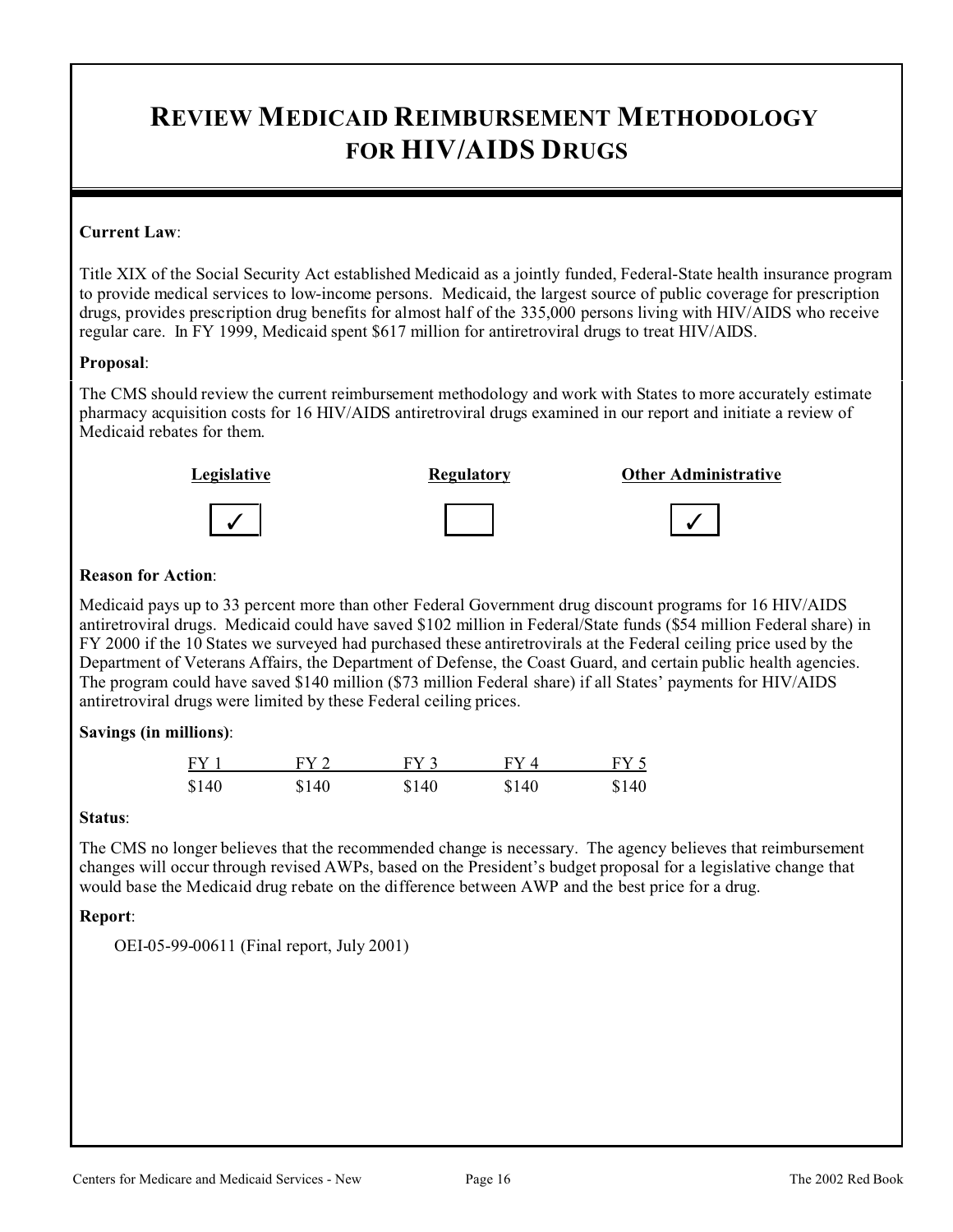### **REVIEW COST EFFECTIVENESS OF "PAY AND CHASE" METHODS FOR MEDICAID PHARMACY THIRD-PARTY LIABILITY RECOVERIES**

#### **Current Law**:

Medicaid provides a pharmacy benefit to over 32 million beneficiaries, many of whom have other forms of health insurance. In accordance with 42 CFR 433.145, when Medicaid beneficiaries have third-party insurance, Medicaid has a legal right to payment from these sources. Consequently, Medicaid agencies must avoid costs by denying these claims from providers, who can then bill the liable third party. However, if CMS grants a cost-avoidance waiver, the Medicaid agency may "pay and chase" by paying providers up front and then seeking reimbursement from the liable third party. In these cases, the State must demonstrate that paying and chasing for third-party liability is more cost effective than cost avoidance.

#### **Proposal**:

The CMS should determine whether States' cost-avoidance waivers for pharmacy claims are meeting the costeffectiveness criterion. The CMS can ascertain cost effectiveness by requiring States to track dollars that they pay and chase and the amounts that they recover. The CMS should also review States' policies to determine if States are paying and chasing pharmacy claims without waivers.



#### **Reason for Action**:

Thirty-two States are at risk of losing over 80 percent (\$367 million) of the Medicaid pharmacy payments that they tried to recover from third parties through the pay-and-chase approach. However, the cost-avoidance approach prevented \$185 million from being at risk in 17 other States. These findings suggest that the pay-and-chase method is not cost effective.

#### **Savings (in millions)**:

| FY 1  | FY 2  | FY 3  | FY 4  | FY 5  |
|-------|-------|-------|-------|-------|
| \$185 | \$185 | \$185 | \$185 | \$185 |

#### **Status**:

The CMS agreed that States' cost-avoidance waivers should be reexamined. The agency is directing the regional offices to reevaluate the waivers and determine if States are paying and chasing claims without waivers. In addition, CMS is working with States that currently cost-avoid pharmacy claims and with the National Association of Chain Drug Stores in developing guidance to assist States in implementing cost avoidance.

#### **Report**:

OEI-03-00-00030 (Final report, Aug. 2001)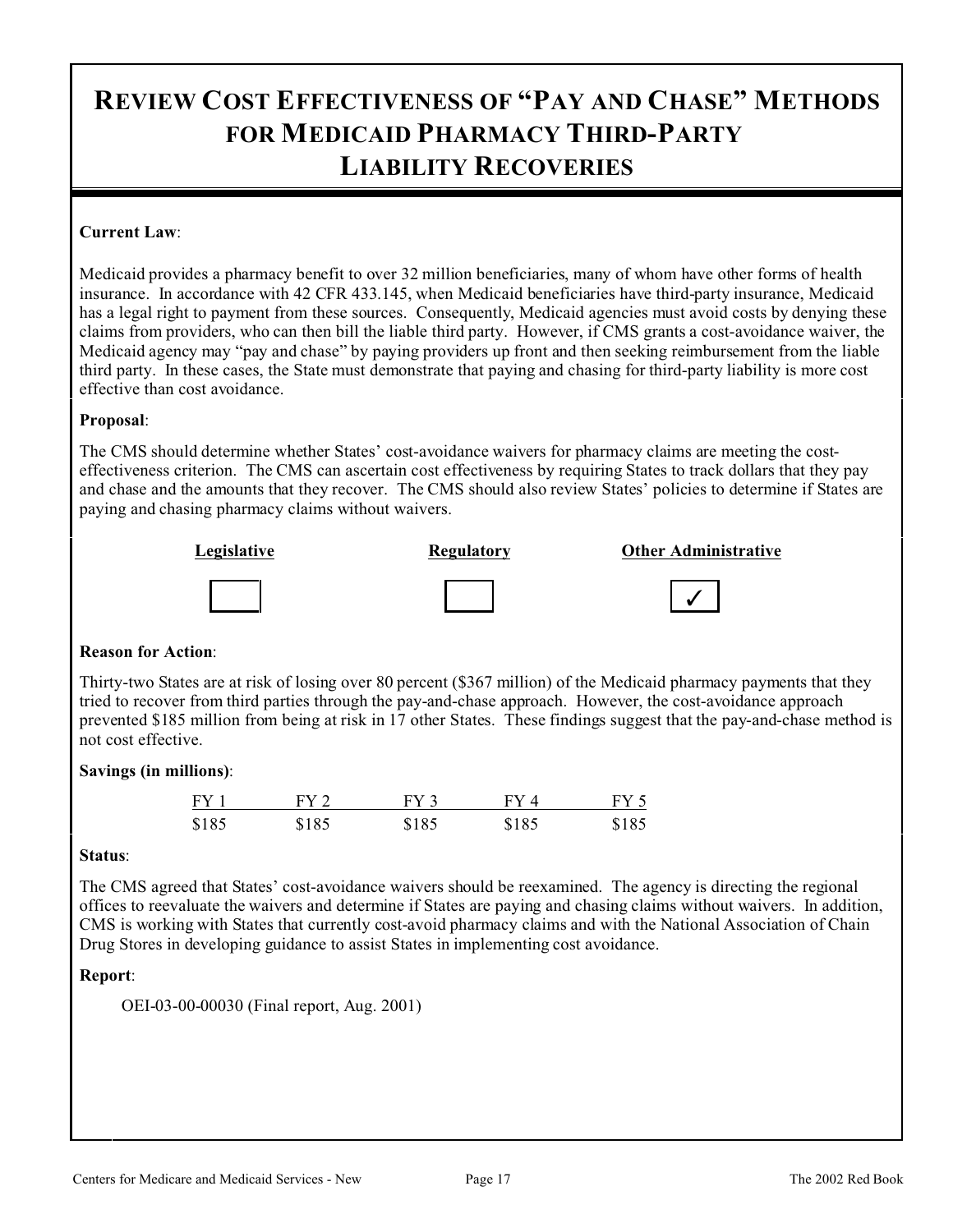### **CONTINUE MANDATED REDUCTIONS IN HOSPITAL CAPITAL COSTS**

#### **Current Law**:

On October 1, 1991, CMS began a 10-year transition period for paying inpatient hospital capital-related costs under a prospective payment system. Final regulations were promulgated August 30, 1991 (56FR43358). The rates are based on historical costs, less a mandated reduction of 7.4 percent under the Omnibus Budget Reconciliation Act of 1993.

#### **Proposal**:

The CMS should (1) seek legislative authority to continue mandated reductions in capital payments beyond FY 1995 and (2) determine the extent that capital payment reductions are needed to fully account for hospitals' excess bed capacity and report the percentage of reduction to the Congress.



#### **Reason for Action**:

Hospital capital costs soared during the first 5 years of the prospective payment system for inpatient hospital costs, despite low bed occupancy. The Medicare system of reimbursing capital costs on a pass-through basis (i.e., reimbursed outside the DRG) was a major reason for this increase. Paying capital costs prospectively, as required by regulation, should assist in curbing escalating costs. However, the prospective rates are based on historical costs that are inflated because (1) excess capacity in the hospital industry has caused more capital costs to be incurred than economically necessary and (2) inappropriate elements, such as charges for depreciation on federally funded assets, are included in the historical costs.

#### **Savings (in millions)**:

| FY <sub>1</sub> | $FY$ 2 | $FY$ 3  | FY4     | FY 5    |
|-----------------|--------|---------|---------|---------|
| \$820           | \$950  | \$1,140 | \$1,450 | \$1,840 |

#### **Status**:

The CMS did not agree with our recommendation. Although the Balanced Budget Act of 1997 reduced capital payments, it did not include the effect of excess bed capacity and other elements included in the base-year historical costs. The President's FY 2001 budget proposed reducing capital payments and saving \$630 million in FY 2001 through FY 2005.

#### **Report**:

A-09-91-00070 (Final report, Apr. 1992) A-14-93-00380 (Final report, Apr. 1993)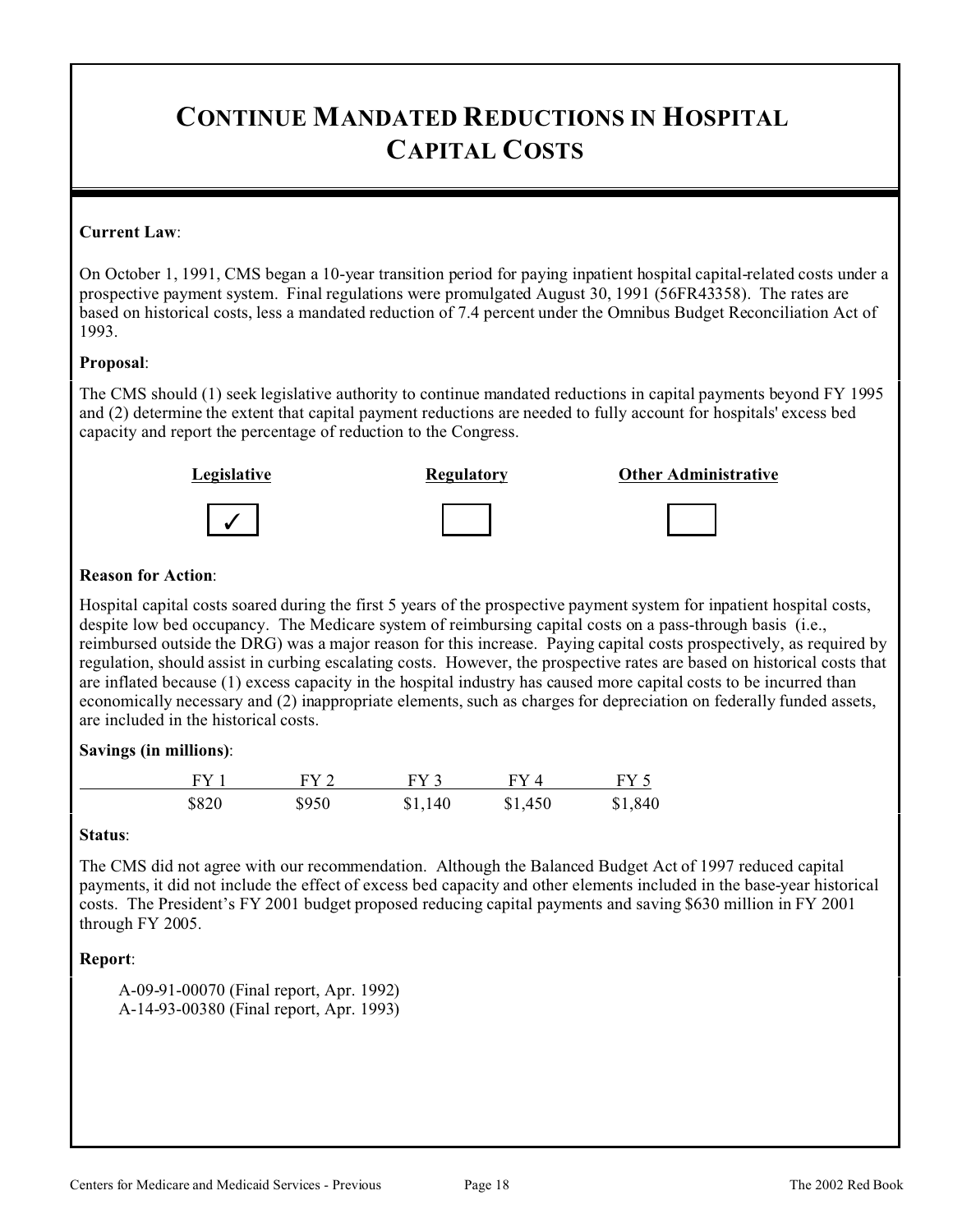### **MORE ACCURATELY REFLECT BASE-YEAR COSTS IN PROSPECTIVE PAYMENT SYSTEM'S CAPITAL COST RATES**

#### **Current Law**:

Under section 1886(d) of the Social Security Act, the Medicare program pays for the operating costs attributable to hospital inpatient services under a prospective payment system. The system pays for care using a predetermined specific rate for each discharge. Public Law 100-203 required the Secretary of Health and Human Services to establish a prospective payment system for capital costs for cost reporting periods beginning in FY 1992.

#### **Proposal**:

The CMS should (1) consider reducing payment rates by 7.5 percent to more accurately reflect costs of the base year used for the capital cost prospective payment system and (2) continue to monitor the most current data and make any necessary further adjustments to the base rate.



#### **Reason for Action**:

While CMS took care to devise and implement an equitable prospective payment system for capital costs, some future cost items had to be estimated. A few years later, when actual data were available, we compared CMS's estimates with the actual data and found, in some cases, that the estimates were too high. A 7.5-percent reduction would correct all forecasting estimates that CMS had to make in arriving at an anticipated rate to implement the capital cost prospective payment system. The total effect of overpayments in relation to cost used as the basis for this system will gradually increase from 1996 until the system is fully implemented in 2002.

#### **Savings (in millions)**:

| FY 1  | FY 2  | FV 3  | FV 4  | FY 5  |
|-------|-------|-------|-------|-------|
| \$249 | \$284 | \$319 | \$354 | \$388 |

#### **Status**:

The CMS agreed that the capital rate reflected an overestimation of base-year costs, and the Balanced Budget Act of 1997 provided for a reduction in capital payments for 1998-2002. However, we believe that CMS should continue to monitor current data since additional reductions may be warranted in the future.

#### **Report**:

A-07-95-01127 (Final report, Aug. 1995)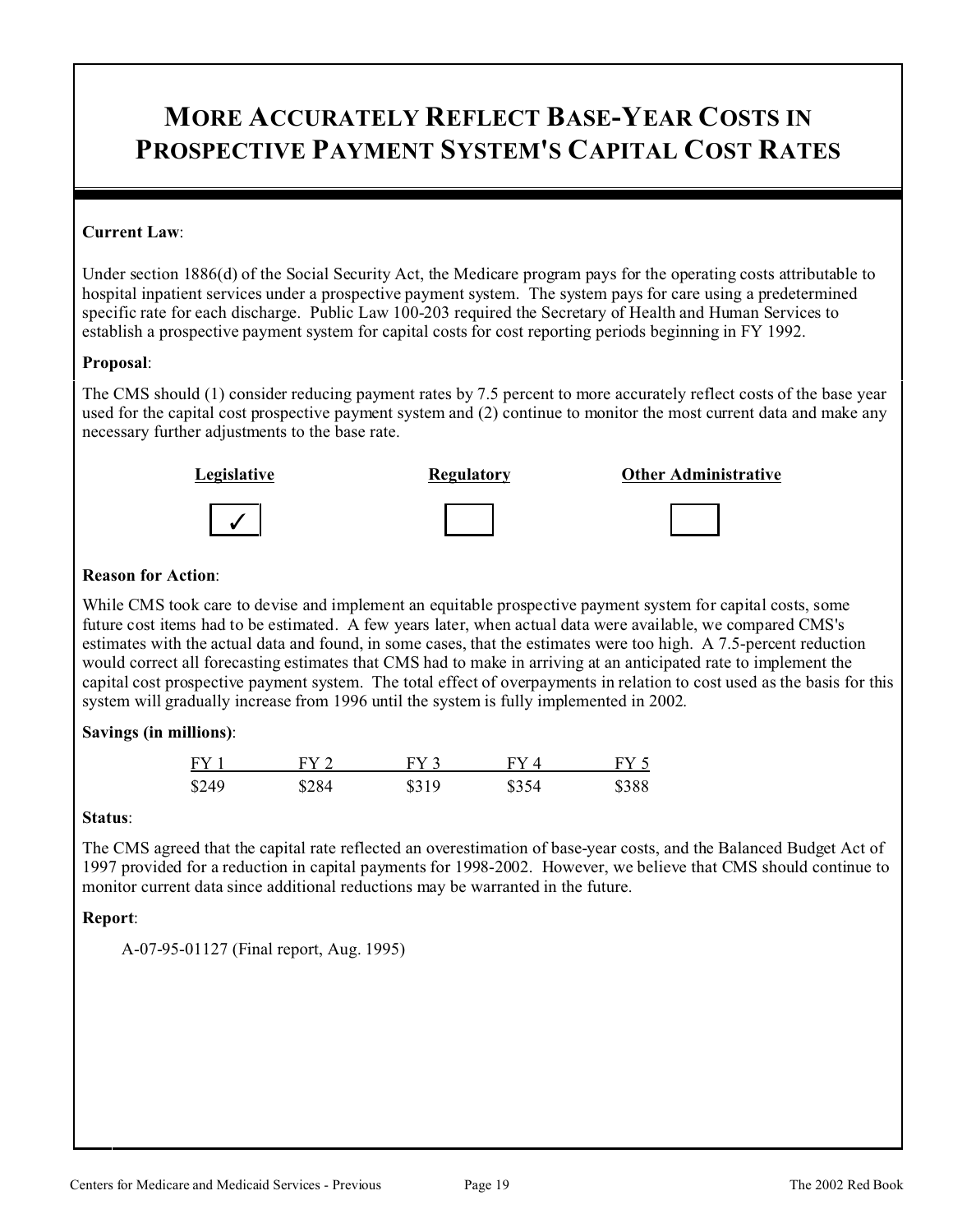## **REDUCE THE PROSPECTIVE PAYMENT SYSTEM ADJUSTMENT FACTOR FOR INDIRECT MEDICAL EDUCATION COSTS**

#### **Current Law**:

Since the inception of the Medicare prospective payment system, indirect medical education payments have been paid only to teaching hospitals to address the presumably higher costs incurred by these hospitals. The CMS and the Congress determined indirect medical education adjustment factor. Using historical data and regression analysis, CMS compared costs per case in teaching and nonteaching hospitals and determined that operating costs in hospitals with teaching programs increased approximately 5.79 percent for every 0.1 resident physician per hospital bed compared with hospitals without teaching programs. Under a congressional mandate, CMS was required to double the adjustment factor under the prospective payment system--increasing it to 11.59 percent.

The Consolidated Omnibus Budget Reconciliation Act of 1985 reduced the indirect medical education adjustment factor from 11.59 percent to 8.1 percent for discharges occurring on or after May 1, 1986, and before October 1, 1988. The Omnibus Budget Reconciliation Act of 1987 further modified the adjustment by reducing it to approximately 7.7 percent for each 0.1 in the ratio of interns and residents to beds.

#### **Proposal**:

The indirect medical education adjustment factor should be reduced to the level supported by CMS empirical data, and further studies should be made to determine whether different adjustment factors are warranted for different types of teaching hospitals.











#### **Reason for Action**:

Our extensive analytical work showed that teaching hospitals earned substantial profits. In addition, a Prospective Payment Assessment Commission report found that the indirect medical education adjustment substantially overlapped with the disproportionate share adjustment at teaching hospitals and that these payments were a major source of revenue for some hospitals.

#### **Savings (in millions)**:

| FV <sub>1</sub> | $FV$ ? | FV 3 | EV 4 |     |
|-----------------|--------|------|------|-----|
| TRD.            | TRD.   | TRD  | TRD. | TRD |

#### **Status**:

The CMS agreed with our recommendation. In addition, the Balanced Budget Act of 1997 (as amended by the Balanced Budget Refinement Act of 1999) reduced the indirect medical education adjustment factor from 7.7 percent in FY 1997 to 5.5 percent in 2002 and thereafter. We believe that the factor should be further reduced to eliminate any overlap with the disproportionate share adjustment.

#### **Report**:

A-07-88-00111 (Final report, Sept. 1989)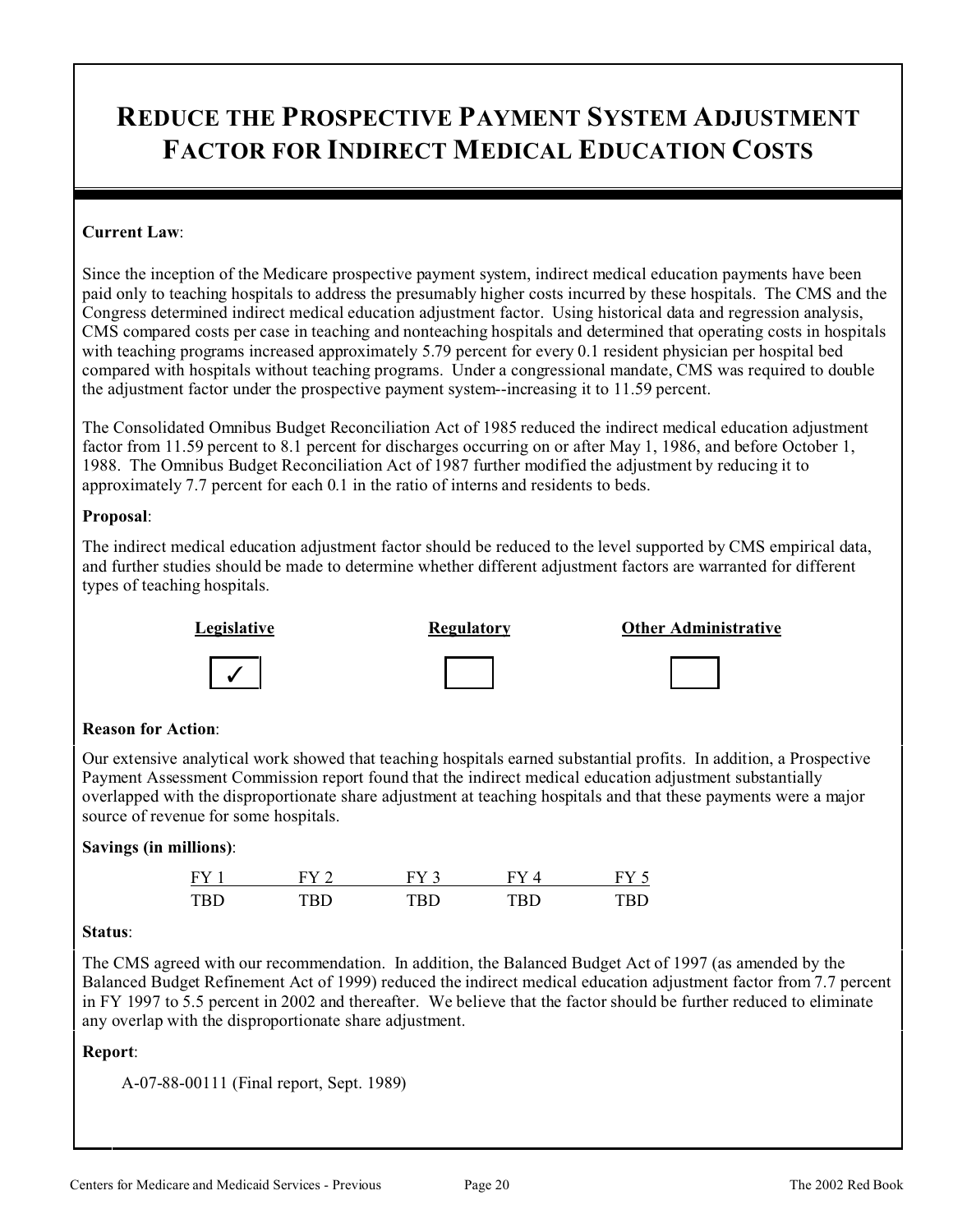### **REVISE GRADUATE MEDICAL EDUCATION PAYMENT METHODOLOGY**

#### **Current Law**:

Section 9202 of the Consolidated Omnibus Budget Reconciliation Act of 1985 and section 9314 of the Omnibus Budget Reconciliation Act of 1986 changed the way Medicare reimburses hospitals for the direct cost of graduate medical education. Under the revised methodology, costs are reimbursed on a "hospital specific" prospective payment basis, which is retroactive to cost reporting periods beginning on or after July 1, 1985.

#### **Proposal**:

The CMS should (1) revise the regulations to remove from a hospital's allowable graduate medical education baseyear costs any cost center with little or no Medicare utilization and (2) submit a legislative proposal to compute Medicare's percentage of participation under the former, more comprehensive system.



#### Legislative **Regulatory Other Administrative Constanting Constanting Constanting Constanting Constanting Constanting Constanting Constanting Constanting Constanting Constanting Constanting Constanting Constanting Const**







#### **Reason for Action**:

The CMS estimated that the revised graduate medical education methodology would result in substantial Medicare savings. Our review indicated that Medicare costs under this methodology could actually increase because of two factors. First, the revised system allows hospital cost centers with little or no Medicare patient utilization to receive increased importance in the calculation of graduate medical education reimbursement. Second, the Medicare patient load percentage used to compute Medicare's share of these costs is based on inpatient data only and is higher than Medicare's overall share of graduate medical education costs as determined under the previous method, which also included ancillary and outpatient data.

#### **Savings (in millions)**:

|            | FV     | FV     | FY 3   | $FV\Lambda$ | $FV$ 5 |
|------------|--------|--------|--------|-------------|--------|
| Factor 1   | \$39.2 | \$39.2 | \$39.2 | \$39.2      | \$39.2 |
| Factor 2   | 125.6  | 125.6  | 125.6  | 125.6       | 125.6  |
| Combined * | 157.3  | 157.3  | 157.3  | 157.3       | 157.3  |

*\* Note: When the two proposed changes are handled as one combined calculation, the savings are less than those from calculating the effect of the changes separately.* 

#### **Status**:

The CMS did not concur with our recommendations. Although the Balanced Budget Act of 1997 and the Balanced Budget Refinement Act of 1999 contained provisions to slow the growth in Medicare spending on graduate medical education, we continue to believe that our recommendations should be implemented and that further savings can be achieved.

#### **Report**:

```
A-06-92-00020 (Final report, Apr. 1994)
```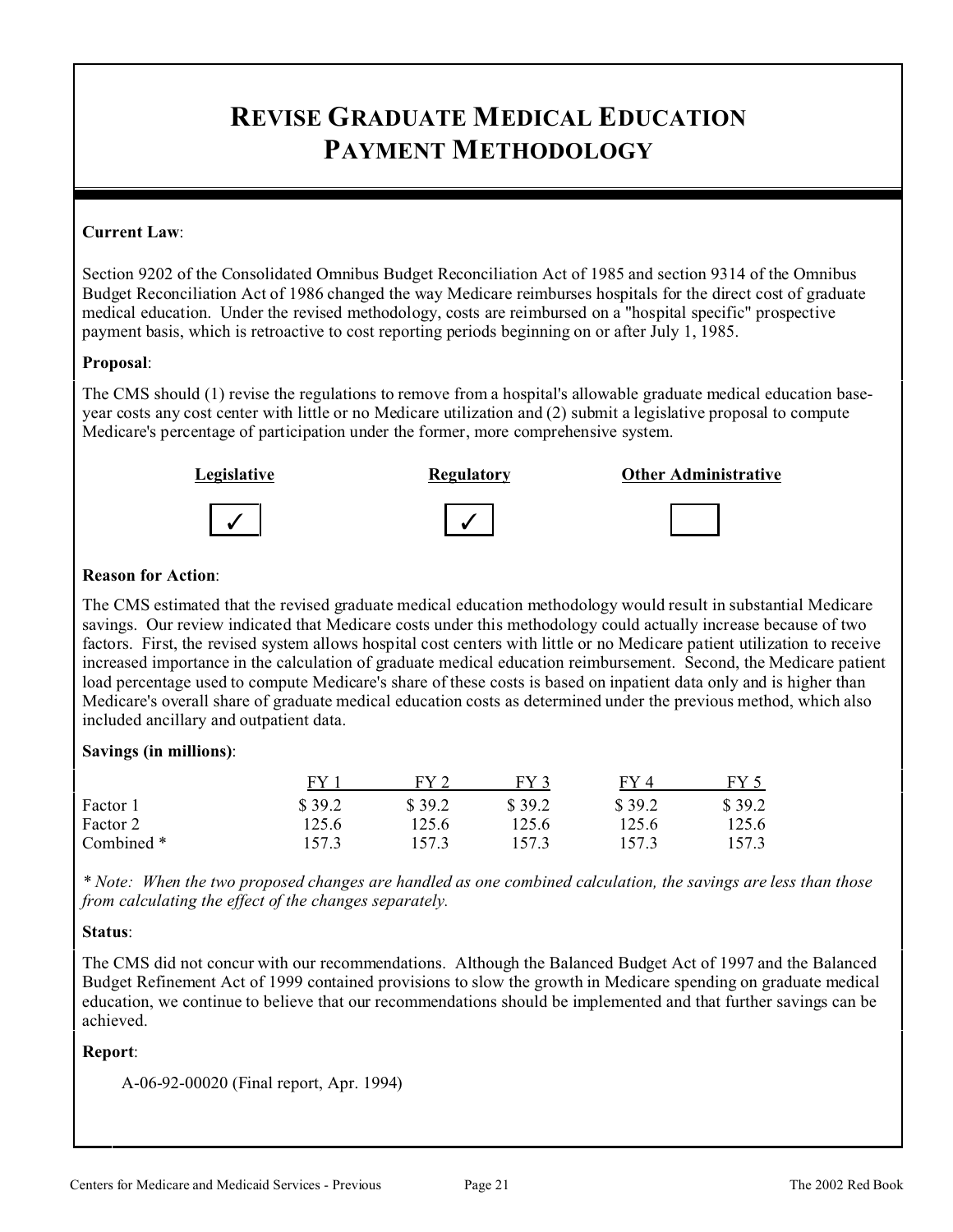### **DENY MEDICARE REIMBURSEMENT FOR PATIENTS WHO RECEIVE SUBSTANDARD MEDICAL CARE**

#### **Current Law**:

Under Medicare, hospitals receive a pre-established payment for each discharge based on an assigned DRG. Each DRG results in an associated payment that represents an average cost for patients having similar diagnoses. The Congress established peer review organizations to protect the integrity of the prospective payment system and to maintain the quality of care. The Consolidated Omnibus Budget Reconciliation Act of 1985 authorized these organizations to deny Medicare reimbursement for patients receiving substandard medical care, defined as medical care clearly failing to meet professionally recognized standards.

#### **Proposal**:

The CMS should increase efforts to identify and address poor quality care in hospitals by issuing regulations to implement the provisions of the 1985 act.



#### **Reason for Action**:

Of the patients sampled, 6.6 percent received poor quality of care.

#### **Savings (in millions)**:

| FY1        | FY 2 | FV 3 | FV 4 | FY.  |
|------------|------|------|------|------|
| <b>TRD</b> | TRD  | TRD  | TRD  | TRD. |

#### **Status**:

In 1989, CMS issued a notice of proposed rulemaking to authorize the peer review organizations to deny Medicare reimbursement for patients who received substandard medical care. The CMS has not yet issued a final regulation.

#### **Report:**

OEI-09-88-00870 (Final report, July 1989)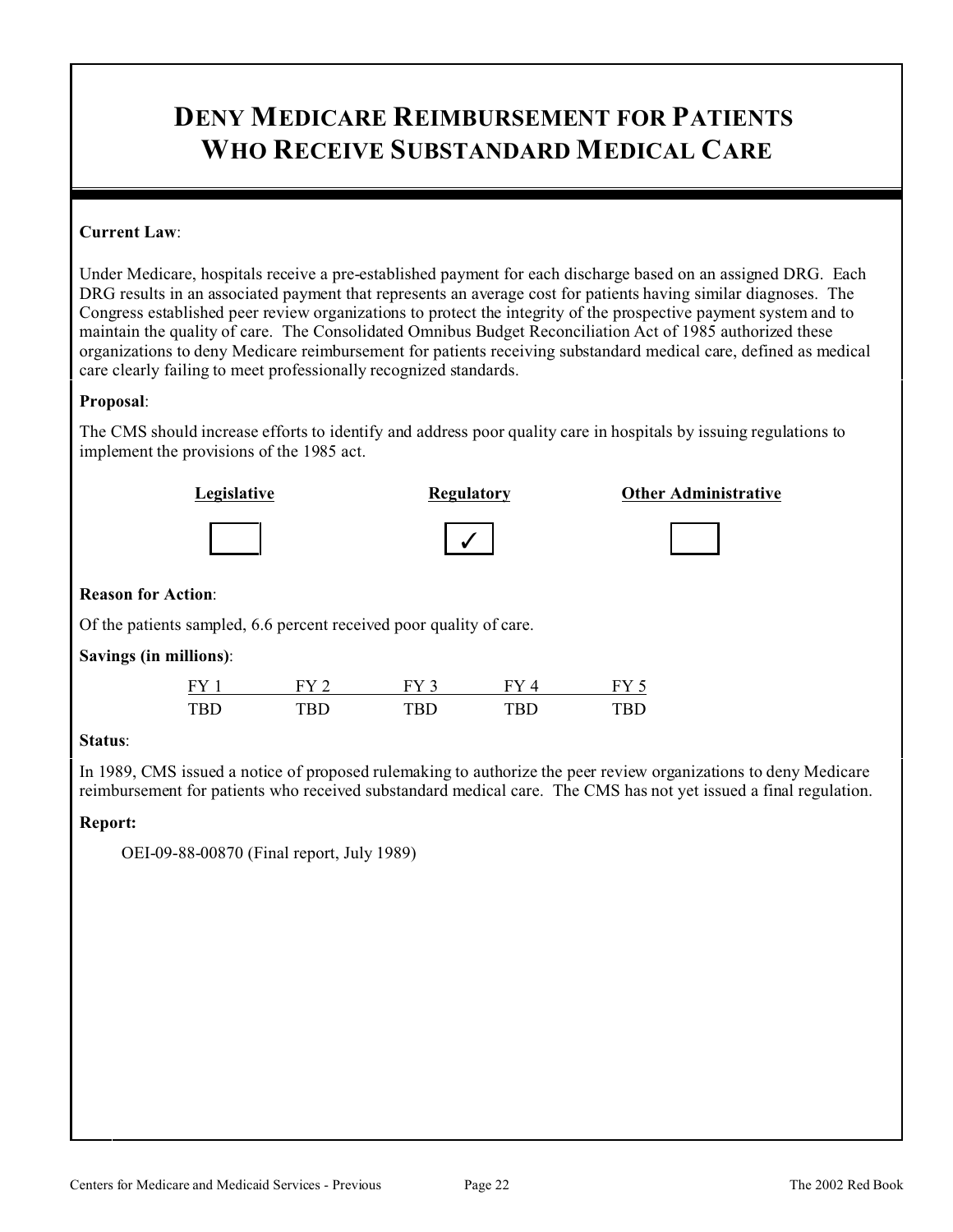## **MODIFY PAYMENT POLICY FOR MEDICARE BAD DEBTS**

#### **Current Law**:

Under Medicare's inpatient hospital prospective payment system, hospitals are reimbursed for inpatient services rendered to Medicare beneficiaries by a fixed payment amount based on a DRG. However, bad debts related to unpaid deductible and coinsurance amounts are reimbursed separately as pass-through items (i.e., reimbursed outside the DRG) under reasonable cost principles.

#### **Proposal**:

We presented an analysis of four options for CMS to consider, including the elimination of a separate payment for bad debts, the offset of Medicare bad debts against beneficiary Social Security payments, the limitation of bad debt payments to prospective payment system hospitals that are profitable in Medicare operations, and the inclusion of a bad debt factor in the DRG rates. The CMS should seek legislative authority to further modify bad debt policies.



#### **Reason for Action**:

The CMS records showed that total Medicare bad debts increased from \$366 million in FY 1993 to almost \$574 million in FY 1997. During this same period, hospitals continued to earn significant profits. Also, hospital bad debt collection efforts have often been less than adequate since there is little incentive for hospitals to collect the unpaid deductible and coinsurance amounts when Medicare pays these amounts.

#### **Savings (in millions)**:\*

| FY <sub>1</sub> | FY 2. | $FY$ 3 | FV 4  | $FY \leq$ |
|-----------------|-------|--------|-------|-----------|
| \$340           | \$485 | \$485  | \$485 | \$485     |

*\*Amounts total the savings shown in the President's FY 2001 budget.* 

#### **Status**:

In responding to our report, CMS agreed with the recommendation to include a bad debt factor in the DRG rates. The Balanced Budget Act of 1997 provided for some reduction of bad debt payments to providers. The Benefits Improvement and Protection Act of 2000 subsequently increased bad debt reimbursement. Additional legislative changes are needed to implement the modifications we recommended.

#### **Report**:

A-14-90-00339 (Final report, June 1990)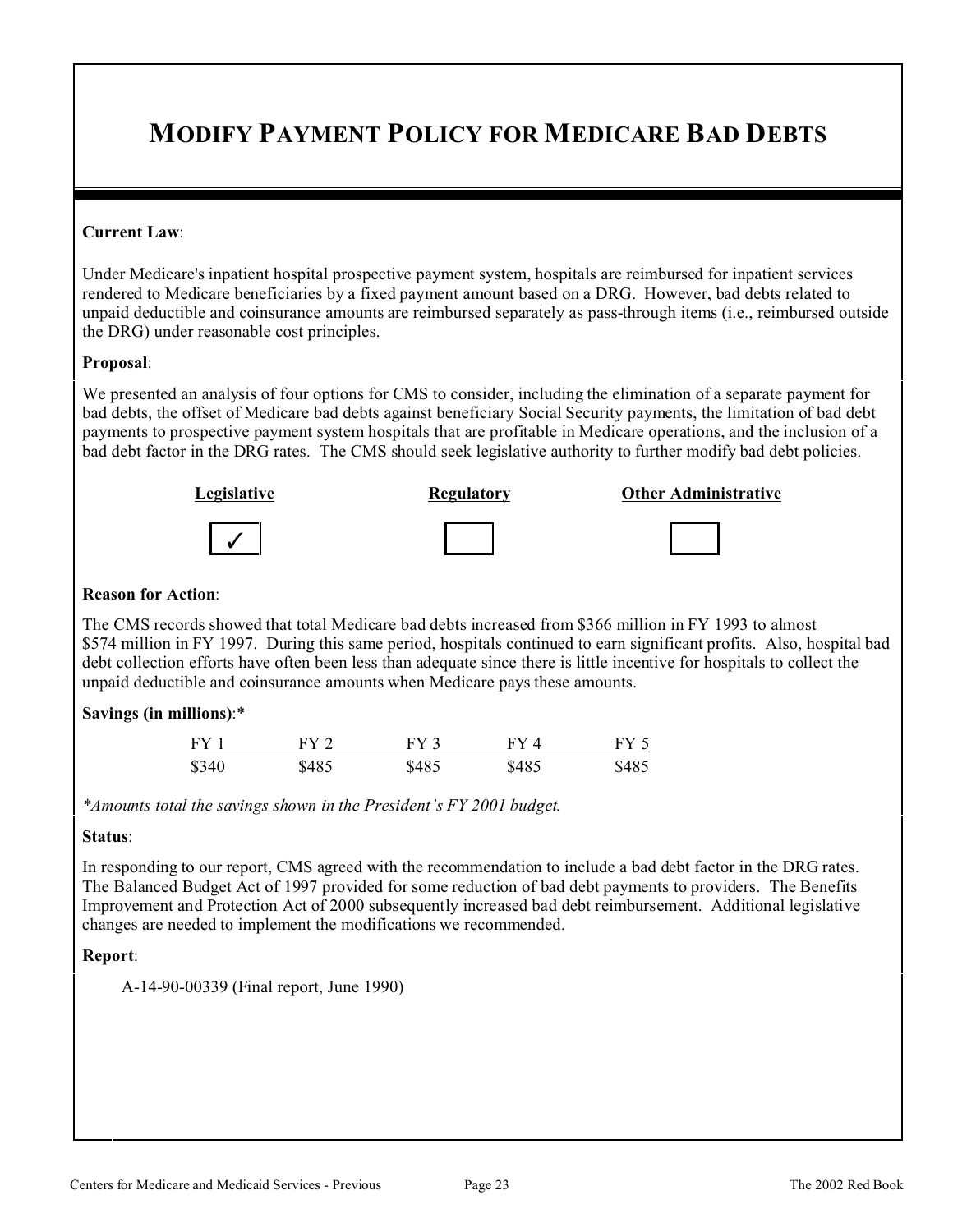### **MORE CLOSELY MONITOR SAME-DAY HOSPITAL READMISSIONS**

#### **Current Law**:

The Social Security Amendments of 1983 provided for establishing a prospective payment system for Medicare payment of the operating costs of inpatient hospital services. Under this system, hospitals are paid a predetermined rate for each patient discharge. In the past, peer review organizations regularly reviewed a CMS-generated sample of hospital readmission claims to determine whether patients were prematurely discharged from the first confinement, thus causing a readmission. These regular reviews were discontinued in 1993, but the peer review organizations continue to make retrospective reviews of premature discharges in other contexts.

#### **Proposal**:

The CMS should work with OIG in reviewing hospital readmissions to identify overpayments, monitor the quality of hospital care, profile aberrant hospital providers, and ensure that corrective action plans are instituted and appropriate referrals are made to the OIG. The CMS should also reinstate hospital readmission reviews by peer review organizations.



#### **Reason for Action**:

Hospital readmissions to the same prospective payment system hospital on the same day of discharge are vulnerable to improper payments and may be indicative of problems with quality of care, such as premature hospital discharges. Other problems include separate claims for one continuous stay, medically unnecessary readmissions for services that could have been provided in a less acute setting, and DRG upcoding.

#### **Savings (in millions)**:

| $\Gamma V$ | $EV$ $\gamma$ | $E$ $V$ $\gamma$     |      |      |
|------------|---------------|----------------------|------|------|
| \$22       | ፍንን           | $\mathcal{R}$<br>╜┵┵ | \$22 | \$22 |

#### **Status**:

The CMS agreed to further work with OIG to better monitor quality-of-care and overpayment issues associated with hospital readmissions. At CMS's request, OIG provided CMS with further analysis of the patterns of readmissions.

#### **Report**:

A-01-98-00504 (Final report, May 1999) A-14-99-00401 (Final report, Feb. 2000)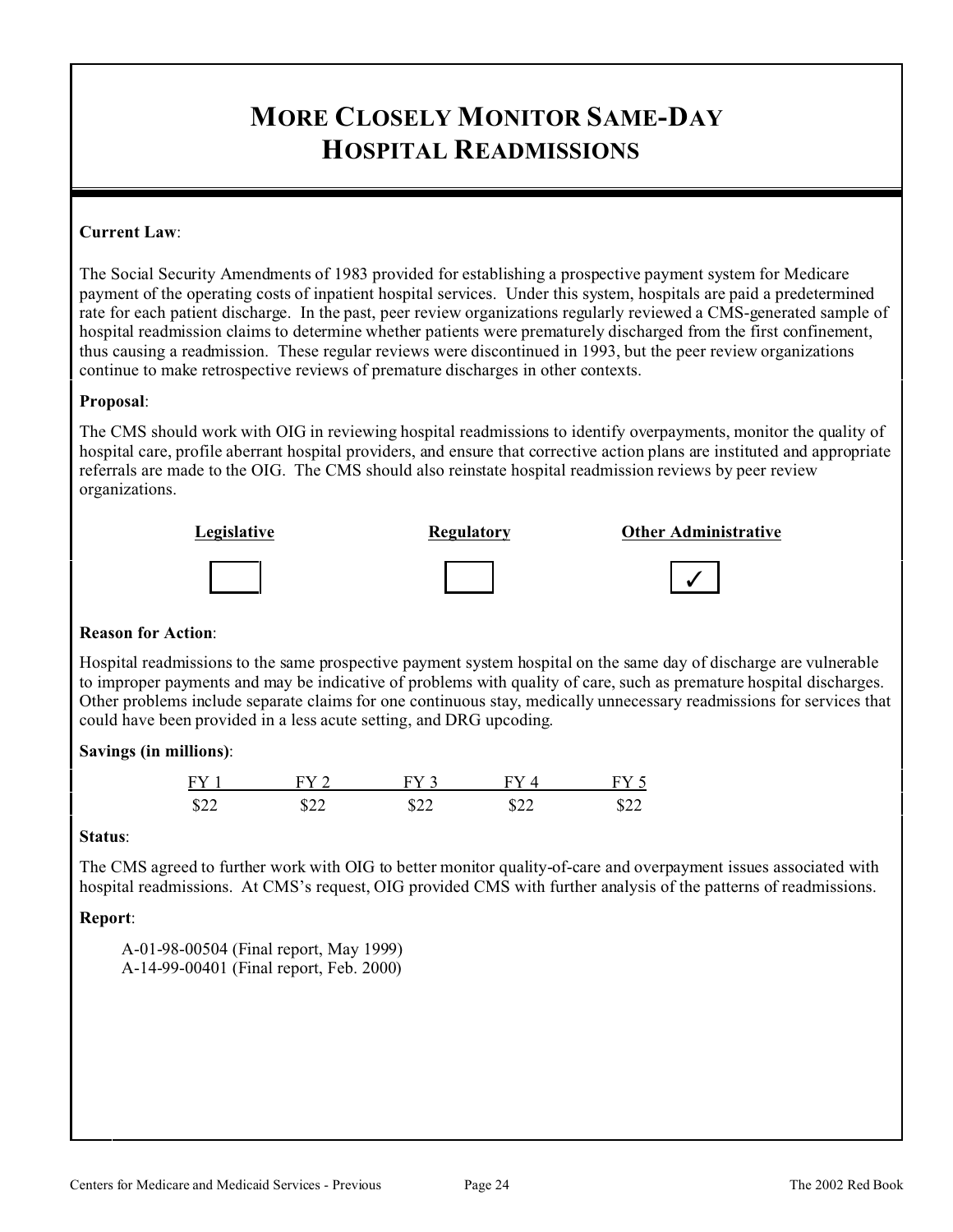### **RECOVER OVERPAYMENTS AND EXPAND THE DIAGNOSIS-RELATED GROUP PAYMENT WINDOW**

#### **Current Law**:

Under the prospective payment system for inpatient hospital services, Medicare fiscal intermediaries reimburse hospitals a predetermined amount for inpatient services furnished to Medicare beneficiaries depending on the illness and its classification under a DRG. Currently, separate payments for nonphysician outpatient services (such as diagnostic tests and laboratory tests) provided to the patient during the 3 days immediately preceding the patient's admission are not permitted under the Omnibus Budget Reconciliation Act of 1990, section 4003.

#### **Proposal**:

The CMS should propose legislation to expand the DRG payment window to at least 7 days immediately before the day of admission.







#### **Reason for Action**:

Our review identified about \$83.5 million in admission-related nonphysician outpatient services rendered 4 to 7 days immediately before an inpatient admission. Since the intent of the prospective payment system has always been to include related services under one prospective payment, it would seem appropriate that the DRG payment window encompass a longer period.

#### **Savings (in millions)**:

| FY1    | FY 2   | FY 3   | FY 4   | FY <sub>5</sub> |
|--------|--------|--------|--------|-----------------|
| \$83.5 | \$83.5 | \$83.5 | \$83.5 | \$83.5          |

#### **Status**:

The CMS did not concur with the recommendation, and no legislative proposal was included in the President's FY 2001 budget.

#### **Report**:

A-01-92-00521 (Final report, July 1994)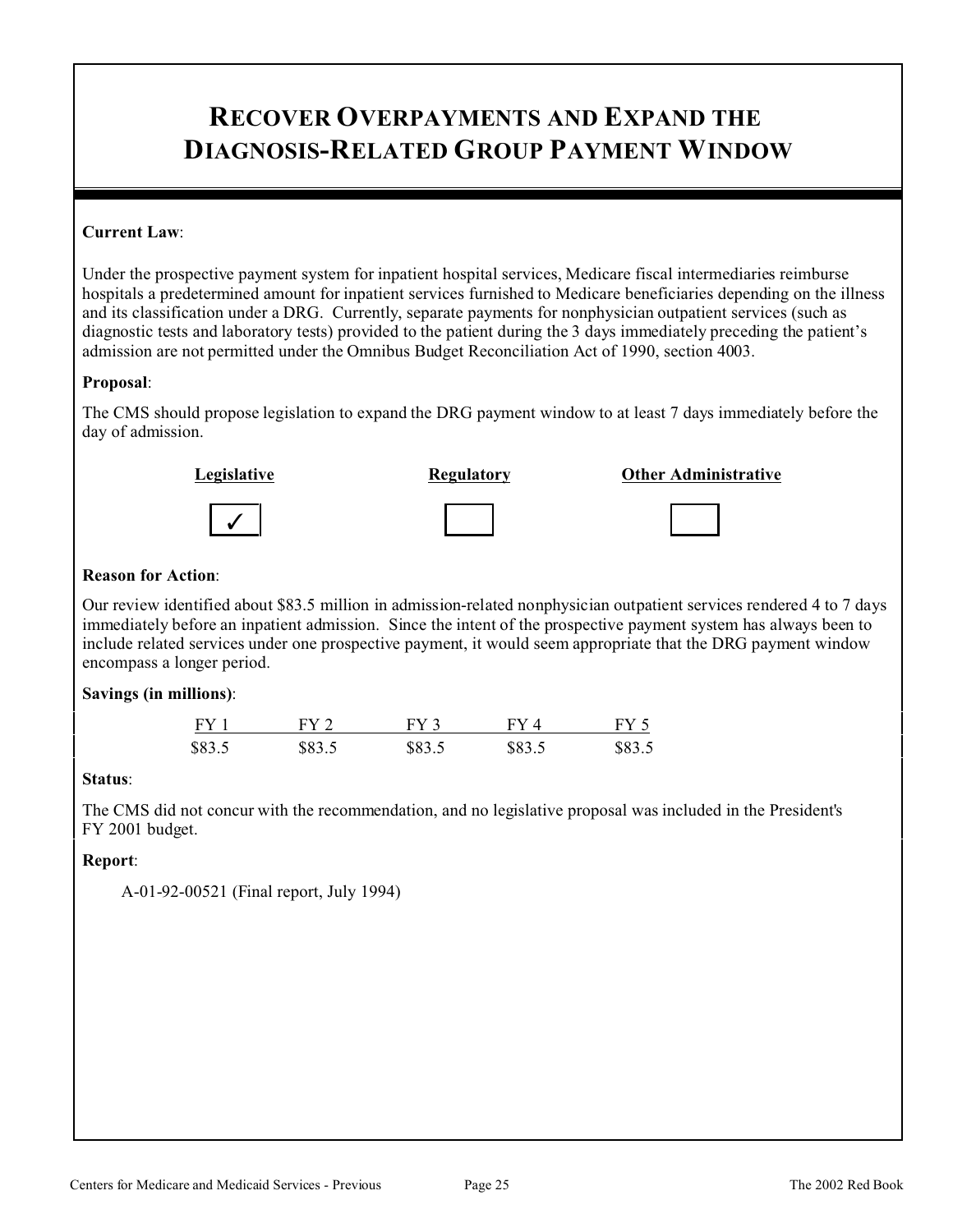### **REDUCE MEDICARE PAYMENTS FOR HOSPITAL OUTPATIENT SERVICES**

#### **Current Law**:

To bring payments for services in hospital outpatient departments more in line with payments for services in an ambulatory surgical center, the Omnibus Budget Reconciliation Act of 1990, section 4151, reduced Medicare payments for hospital outpatient services by (1) adjusting the payment formula to 58 percent of the ambulatory surgical center rates and 42 percent of the hospital's outpatient costs and (2) lowering hospital payments made on a reasonable cost basis by 5.8 percent. The Omnibus Budget Reconciliation Act of 1993 extended the 5.8-percent reduction in payments for hospital outpatient department services from FY 1996 through 1998. The prospective payment system for these services became effective August 1, 2000.

#### **Proposal**:

Legislation is needed to reduce current payments for services in outpatient departments to bring them more in line with ambulatory service center approved payments. We recommended paying outpatient departments the ambulatory service center approved rate or adjusting hospital payments by a uniform percentage.



#### **Reason for Action**:

Our study of hospital outpatient surgeries showed that the current blended rate to hospitals, in the aggregate, is greater than the payment rate for ambulatory surgical center approved services. We analyzed over 2 million hospital outpatient bills containing ambulatory center approved surgeries from 5,421 hospitals. The disparity between Medicare payments to outpatient departments and the centers for similar services still exists.

#### **Savings (in millions)**:

| FV <sub>1</sub> | $FV$ ? | $FY$ 3 | $FY \Delta$ | FVf   |
|-----------------|--------|--------|-------------|-------|
| \$90            | \$107  | \$126  | \$147       | \$175 |

#### **Status**:

The CMS acknowledged that our report would be helpful in developing a legislative proposal to bring about greater parity of payments for services performed in an outpatient setting and those performed in ambulatory surgical centers. Included in the Balanced Budget Act of 1997 was the requirement to develop a prospective payment system for hospital outpatient services, as well as provisions to eliminate a formula-driven overpayment. We are assessing the system's initial implementation procedures.

#### **Report**:

A-14-89-00221 (Final report, Mar. 1991) A-14-98-00400 (Final report, Nov. 1998) OEI-09-88-01003 (Final report, May 1989)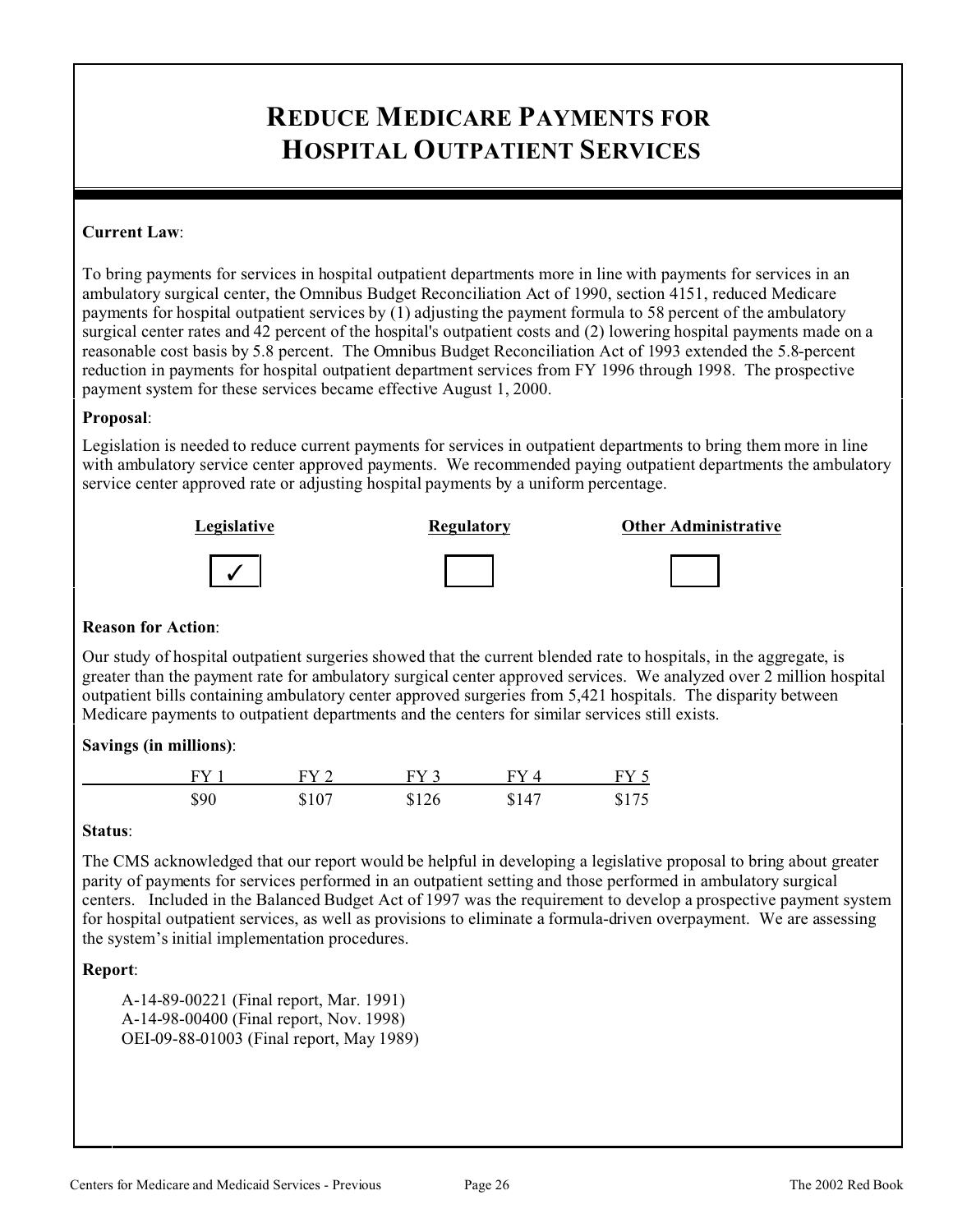# **ADJUST BASE-YEAR COSTS IN THE PROSPECTIVE PAYMENT SYSTEM FOR HOSPITAL OUTPATIENT DEPARTMENT SERVICES**

### **Current Law**:

The Balanced Budget Act of 1997 required CMS to develop a prospective payment system for hospital outpatient department services. The act required CMS to use 1996 hospital claim data and the most recent available cost report data to develop the rates.

#### **Proposal**:

The CMS, in conjunction with OIG, should further examine the extent to which the base-period costs used in the prospective payment rate calculations included unallowable costs and improper payments. If this work reveals that excessive unallowable costs and improper payments were included in the calculations, appropriate adjustments should be made.



#### **Reason for Action**:

We are concerned about the reliability of the claim and cost data that CMS used in the prospective payment rate calculations. Our prior audit work identified substantial unallowable costs in hospitals' Medicare cost reports and several areas of payment improprieties in Medicare reimbursement for outpatient department services. Since the prospective payment fee schedules and expenditure ceiling are based on prior Medicare outpatient reimbursement, we believe that the rates may be inflated and that hospitals will realize windfall profits at Medicare's expense.

# **Savings (in millions)**:

| FV    |     |     |     |     |
|-------|-----|-----|-----|-----|
| TRD - | TRN | rrn | грг | TDI |

#### **Status**:

The CMS agreed with our recommendations and stated that further work should be done to examine the adequacy of base-year costs.

#### **Report**:

A-14-98-00400 (Final report, Nov. 1998)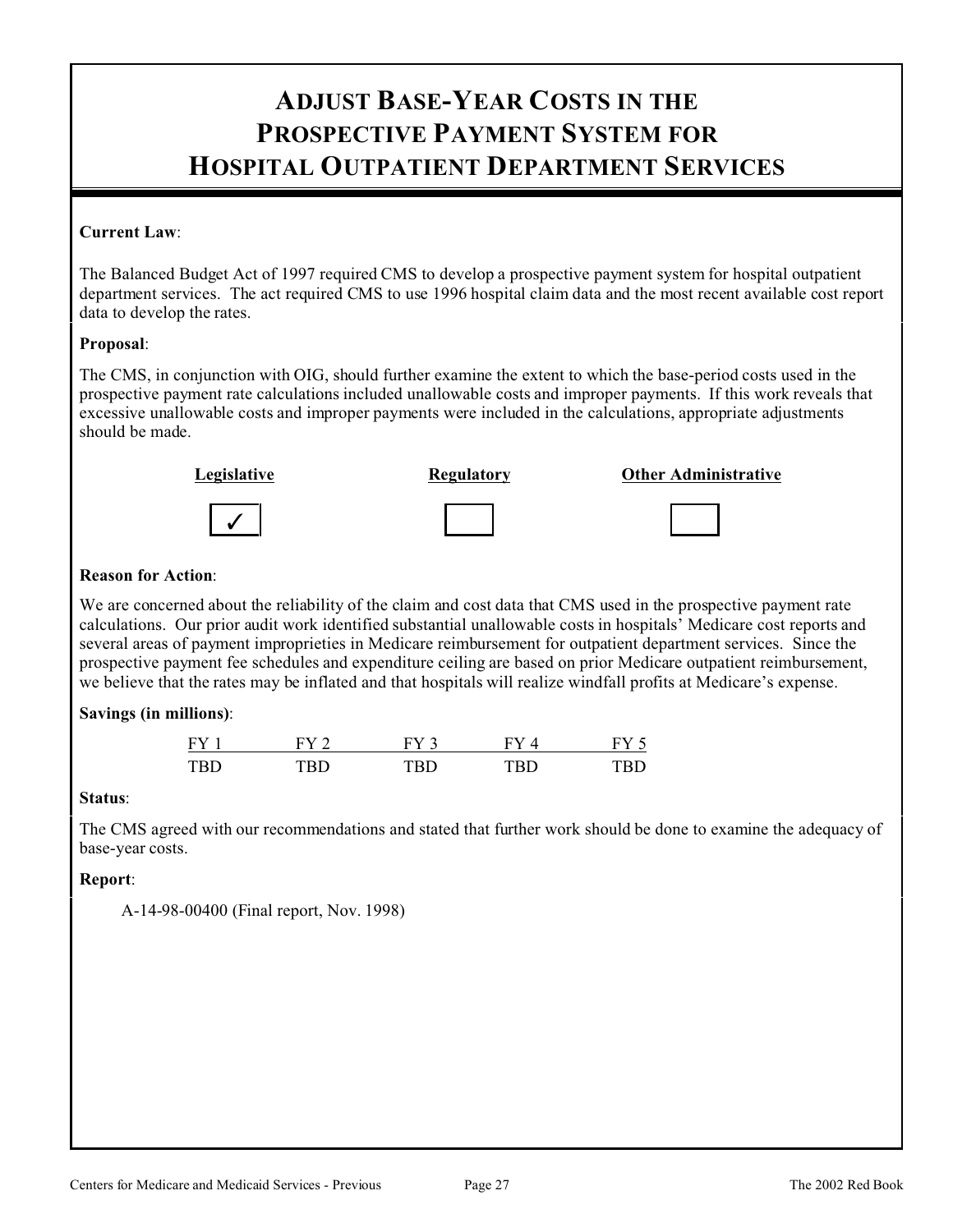# **PRECLUDE PAYMENT FOR MUTUALLY EXCLUSIVE PROCEDURE CODES FOR HOSPITAL OUTPATIENT SERVICES**

### **Current Law**:

The CMS requires Medicare carriers to implement edits for mutually exclusive procedure codes in their claim processing systems. Mutually exclusive procedure codes represent medical services that cannot reasonably be performed in the same session to the same patient by the same provider. When the edits identify pairs of mutually exclusive codes, the procedure with the lowest work-relative value unit is allowed and the matching procedure is denied.

#### **Proposal**:

The CMS should instruct fiscal intermediaries to implement edits to preclude payment for Medicare Part B mutually exclusive procedure codes and notify hospital providers that Medicare Part B will no longer pay for mutually exclusive procedure codes related to radiology and pathology/laboratory services.



### **Reason for Action**:

While CMS established edits to preclude payment for certain Medicare Part B mutually exclusive services provided in doctors' offices or clinics, payment was not prevented for the same types of services provided in hospital outpatient departments. Of particular dollar significance was payment for mutually exclusive radiology and pathology/laboratory services. Unlike Medicare carriers, fiscal intermediaries were not provided written instructions to implement edits that would preclude payment of mutually exclusive procedure codes to hospital outpatient departments.

# **Savings (in millions)**:

| $FY$ 1  | FY 2.   | $FY$ 3  | FY4     | FY <sub>5</sub> |
|---------|---------|---------|---------|-----------------|
| \$14.55 | \$14.55 | \$14.55 | \$14.55 | \$14.55         |

#### **Status**:

The CMS agreed to instruct fiscal intermediaries to implement edits addressing mutually exclusive procedure codes. The edits for hospital outpatient services were implemented as a component of the correct coding initiative edits when the new outpatient prospective payment system was implemented, effective August 1, 2000. The CMS also agreed to notify hospitals that Medicare Part B would no longer pay for mutually exclusive procedure codes related to radiology and pathology/laboratory services.

# **Report**:

A-01-98-00507 (Final report, May 1999)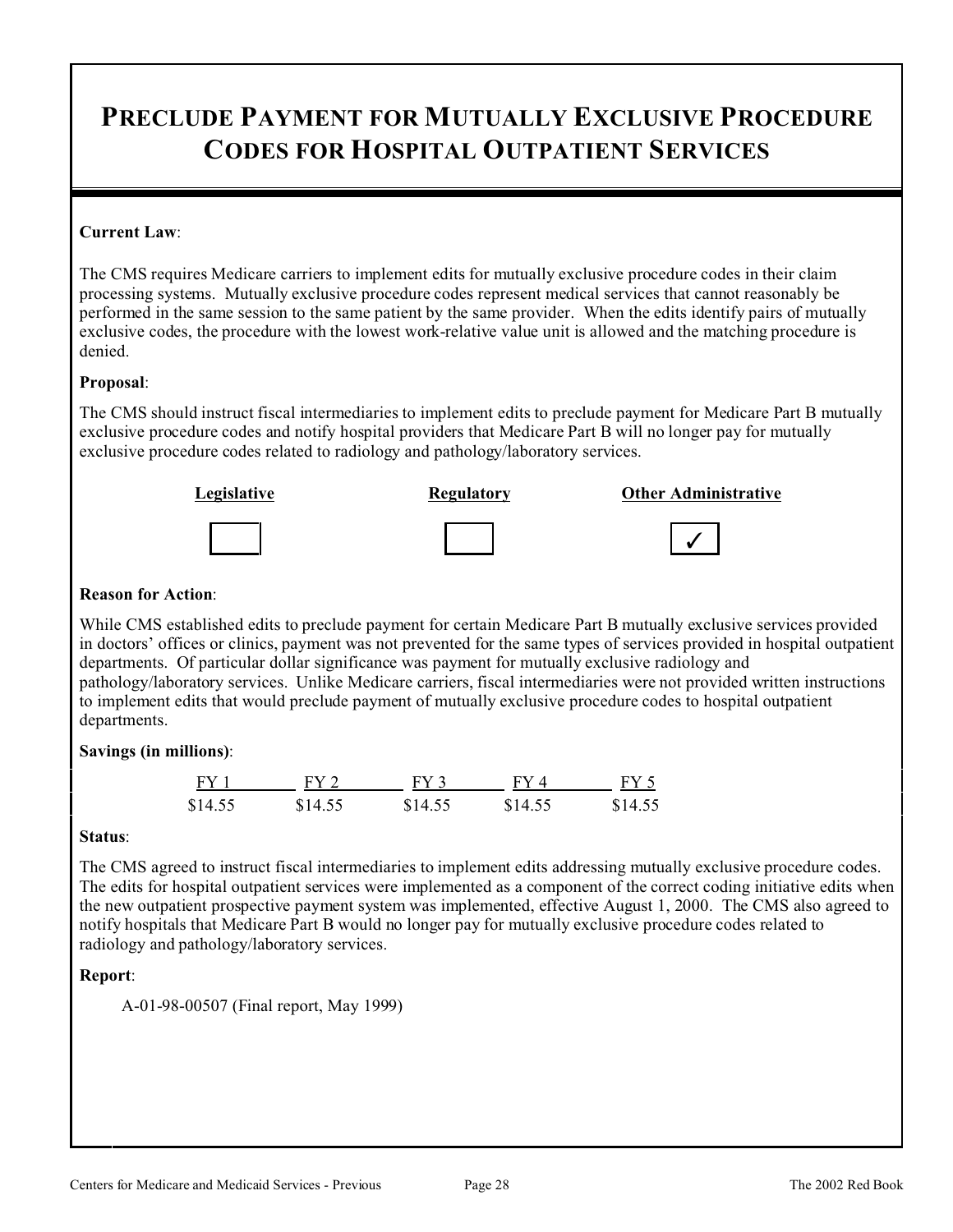# **APPLY A 190-DAY LIFETIME LIMIT FOR MEDICARE INPATIENT PSYCHIATRIC CARE AND A 60-DAY ANNUAL LIMIT**

### **Current Law**:

Medicare limits inpatient care in psychiatric hospitals to 190 days during a beneficiary's lifetime. When Medicare was passed, inpatient psychiatric care was rendered, for the most part, in State psychiatric hospitals. The Congress apparently believed that long-term care of the mentally ill was generally a State responsibility. The delivery of inpatient psychiatric care has expanded beyond the psychiatric hospitals to general hospitals with distinct psychiatric units. The 190-day limit was not extended to these more costly general hospital units.

#### **Proposal**:

The CMS should develop new limits to deal with the high cost and changing patterns of utilization of inpatient psychiatric services. A 60-day annual and a 190-day lifetime limit should be applied to all psychiatric care regardless of the place of service.



### **Reason for Action**:

The Medicare lifetime limit on psychiatric hospital care is no longer effective because of changed patterns of inpatient psychiatric care. Over 82 percent of the \$1.36 billion in program payments for inpatient psychiatric care is paid to general hospitals--where the lifetime limit does not apply. An annual limit on care, which has congressional precedence in a Department of Defense health care program, may be more acceptable than a lifetime limit. We believe that a 60-day annual limit on inpatient psychiatric services will produce significant savings over the current uneven application of the Medicare lifetime limit.

# **Savings (in millions)**:

| $FY$ 1 | FY 2.  | $FY$ 3 | FV 4   | FY <sub>5</sub> |
|--------|--------|--------|--------|-----------------|
| \$47.6 | \$47.6 | \$47.6 | \$47.6 | \$47.6          |

#### **Status**:

The CMS agreed with our findings but stated that further analysis would be required before any legislative changes could be supported.

# **Report**:

A-06-86-62045 (Final report, Feb. 1988)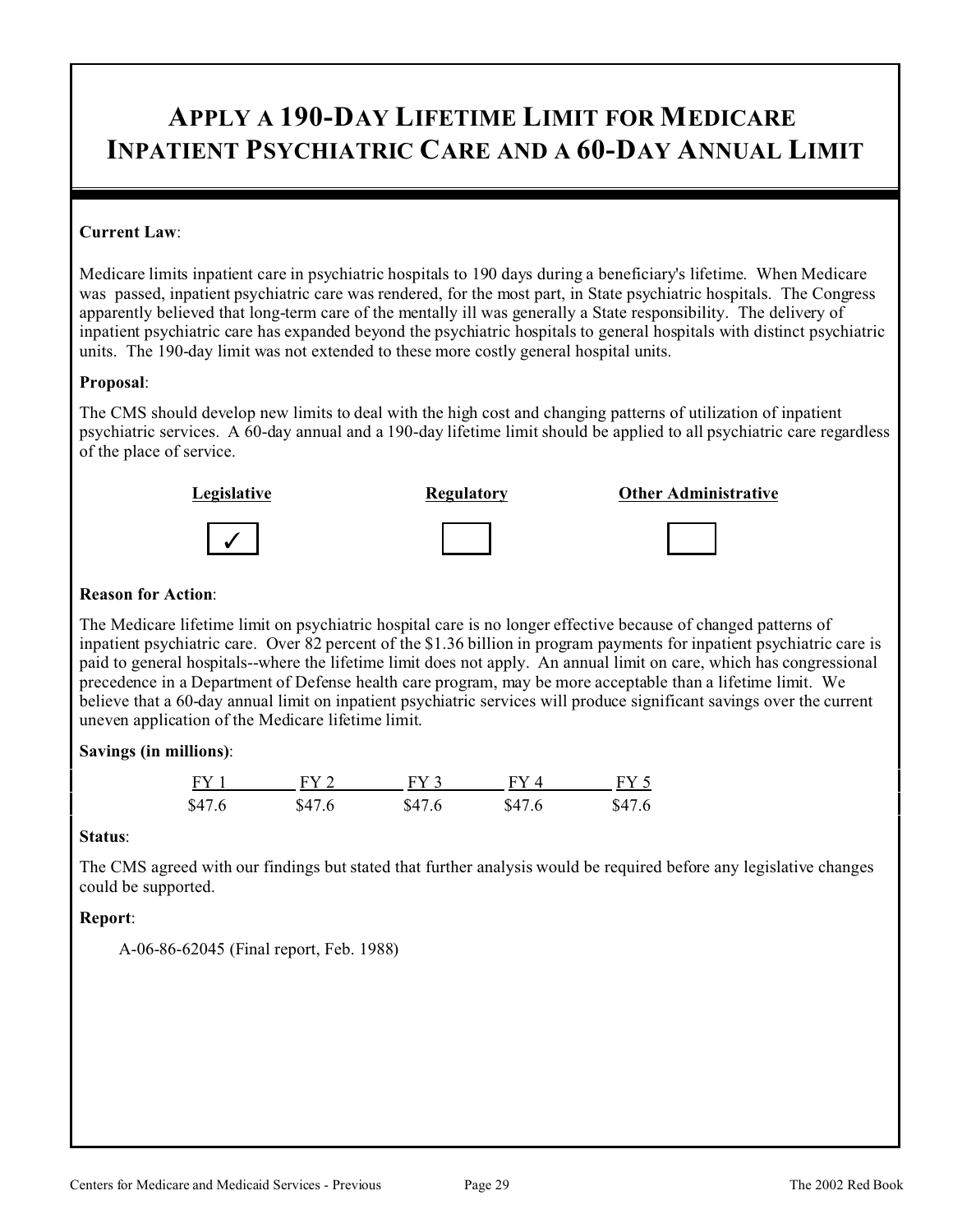# **PRECLUDE IMPROPER PAYMENTS TO HOSPITALS FOR HOSPICE BENEFICIARIES**

# **Current Law**:

When a beneficiary elects hospice care, the Medicare program reimburses the hospice a fixed rate for each day of care. The hospice then assumes fiscal responsibility for all Medicare Part A services, including hospital services, related to the beneficiary's terminal illness. A separate Medicare payment to the hospital is not allowable; instead the hospital should bill the hospice, and the hospice then receives a higher daily rate for the number of days the hospice beneficiary is hospitalized.

# **Proposal**:

The CMS should instruct its fiscal intermediaries to recover the improper payments noted in our review and to review related medical records for the potential inappropriate payments we identified.



# Legislative **Regulatory Communistrative Communistrative Regulatory Other Administrative**





# **Reason for Action**:

Our review showed that over \$21 million in overpayments to hospitals should be recovered for CY 1988-1992. In addition, more effective edits of hospital/hospice claims could result in annual savings of approximately \$4 million over the next 5 years.

# **Savings (in millions)**:



# **Status**:

The CMS agreed to recover the overpayments identified and to instruct its fiscal intermediaries to review the claims that we identified as potential overpayments.

# **Report**:

A-02-93-01029 (Final report, June 1995)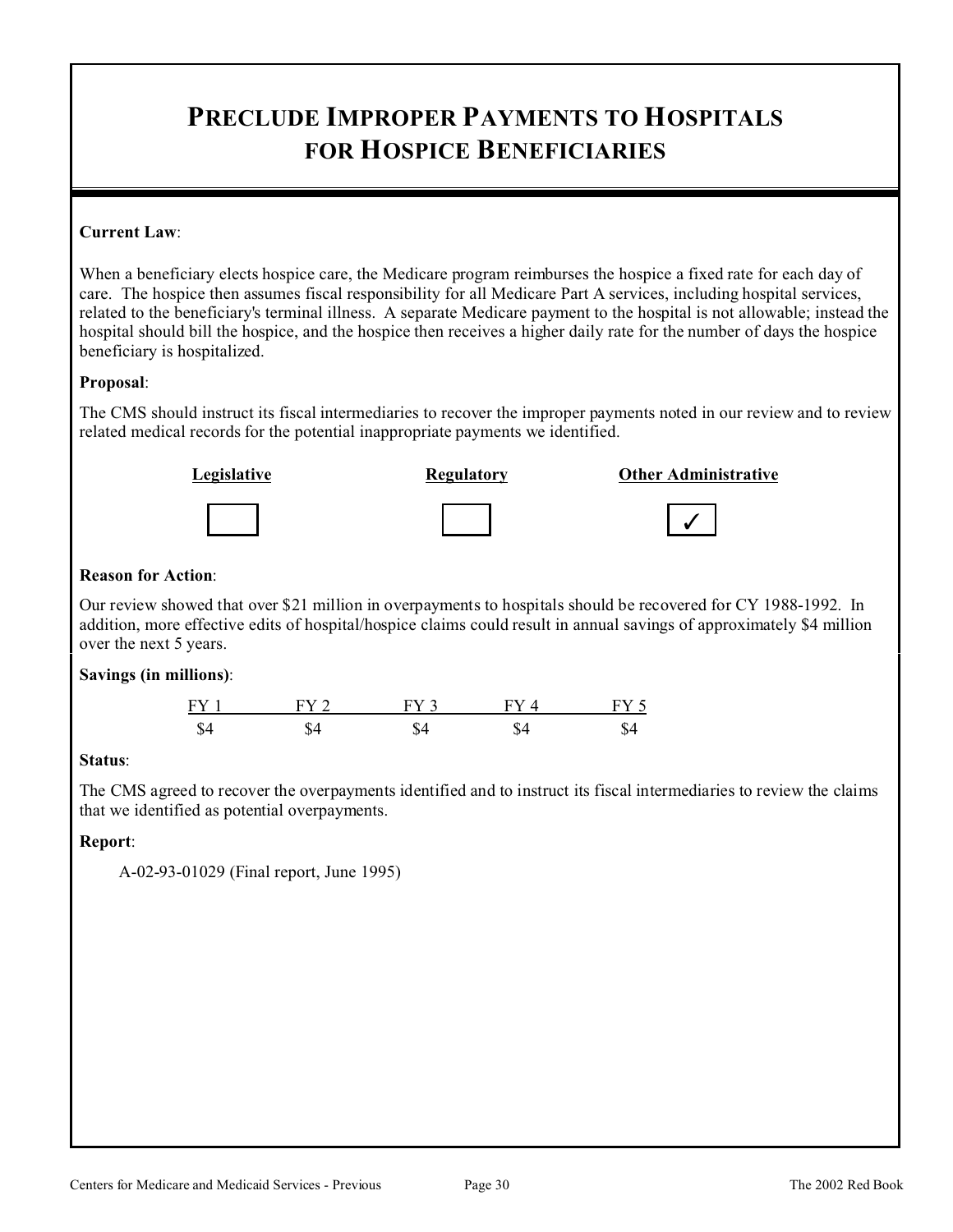# **ELIMINATE PROVIDER-BASED DESIGNATIONS OR IMPROVE MANAGEMENT AND OVERSIGHT**

### **Current Law**:

Hospitals often purchase a variety of other medical entities, such as physician practices, nursing facilities, and home health agencies. Under Medicare, hospitals may account for medical entities they own as either freestanding or as part of the hospital. If a hospital accounts for an entity as part of the hospital, it is referred to as a "provider-based" arrangement. This arrangement requires approval from CMS. Provider-based status increases costs for Medicare and its beneficiaries.

#### **Proposal**:

The CMS should eliminate provider-based designations for hospital-owned physician practices and other entities. Otherwise, CMS should (1) seek legislation to impose penalties when hospitals fail to report ownership of other entities or bill for these entities inappropriately; (2) improve the data systems used to identify and track providerbased designations and clarify policies and procedures for tracking, approving, and evaluating provider-based status; and (3) require that all hospitals claiming provider-based status reapply.



#### **Reason for Action**:

Our inspections found that hospitals purchased entities such as physician practices and billed for these entities as provider-based without CMS approval. The CMS regional offices and fiscal intermediaries did not consistently follow CMS processes for review and approval of provider-based status and were frequently unaware of hospital practices in purchasing and billing for other entities. At issue is whether the site, or ownership of the site where the service is rendered, should dictate a higher payment by Medicare and the beneficiary.

#### **Savings (in millions)**:

| FY 1       | $FV$ 2 | EV 3 | FV. |     |
|------------|--------|------|-----|-----|
| <b>TRD</b> | ren    | TRN  | TRN | וטו |

#### **Status**:

The CMS published a final rule establishing strict criteria for obtaining provider-based status. The metholology for determining such status is undergoing clarification, and a provider-based questionnaire is being developed. All provider-based physician practices will be required to obtain provider-based designations from the CMS regional offices. As part of its proposed provider revalidation effort, CMS is considering collecting information on physician practices being billed as provider-based arrangements.

#### **Report**:

OEI-05-98-00110 (Final report, Sept. 1999) OEI-04-97-00090 (Final report, Aug. 2000)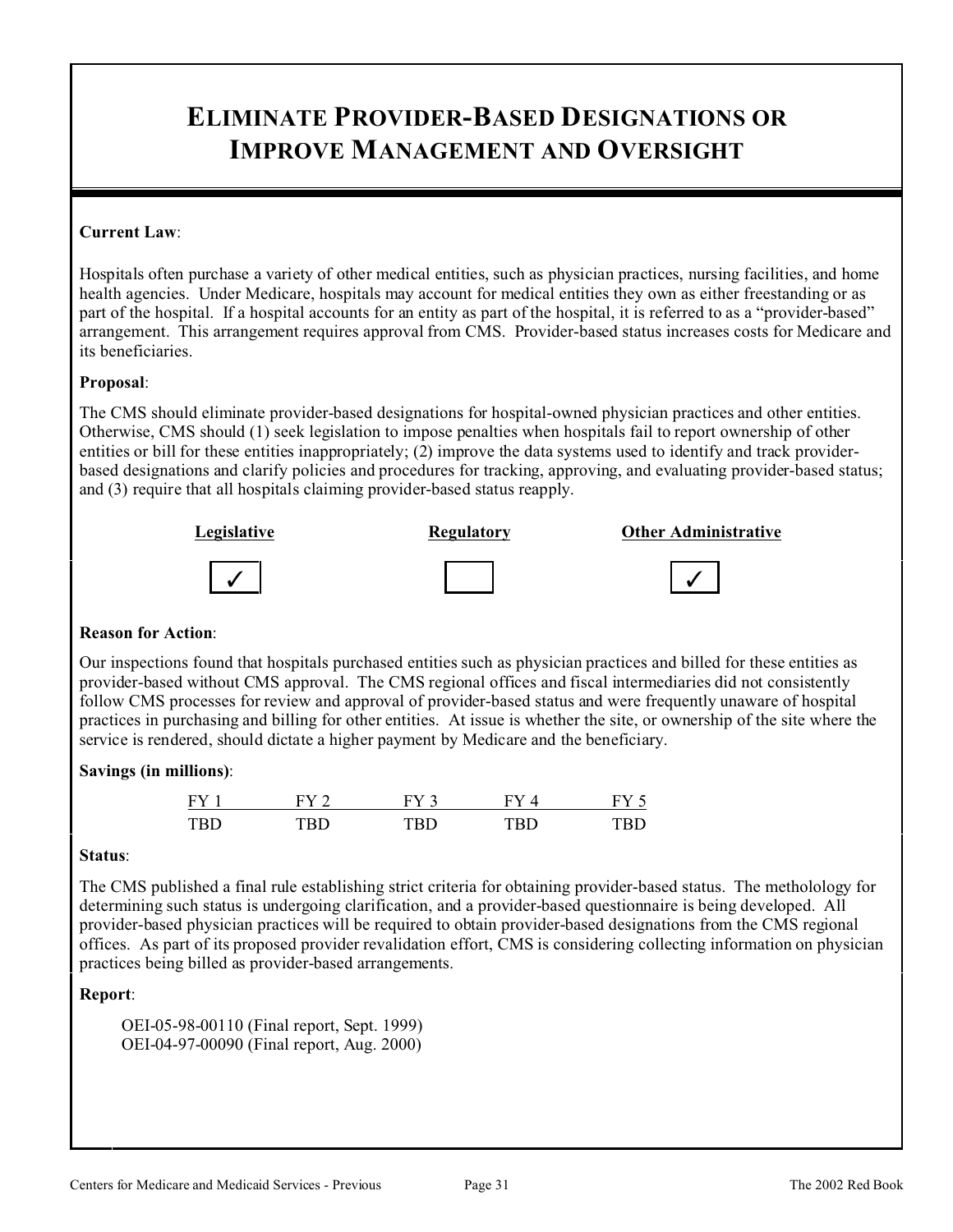# **REQUIRE MEDICARE COVERAGE OF ALL STATE AND LOCAL GOVERNMENT EMPLOYEES OR MAKE MEDICARE THE SECONDARY PAYER**

### **Current Law**:

The Consolidated Omnibus Budget Reconciliation Act of 1985 established Medicare Part A coverage and payment of hospital insurance contributions for new State and local government employees hired after March 31, 1986. However, employees hired before April 1, 1986, are not covered by Medicare Part A unless the government entity has voluntarily agreed to cover groups of its employees under the full Old-Age, Survivors and Disability Insurance program or unless, with some exceptions, they were covered under a qualified retirement system offered by their employers. (See the Omnibus Budget Reconciliation Act of 1990.)

### **Proposal**:

Medicare coverage and hospital insurance contributions should be required for all State and local employees, including those hired before April 1, 1986. If this proposal is not enacted, CMS should seek legislation making Medicare the secondary payer for retirees from exempt State and local agencies.



#### **Reason for Action**:

Retirees from exempt agencies paid significantly lower taxes than nonexempt retirees. We estimated that over a 9-year period (1982-1990), Medicare would have spent about \$16.9 billion in benefits for these retirees. However, only an estimated \$2.7 billion of taxes, with interest, would have been collected, leaving a shortfall of \$14.2 billion to be subsidized by other taxpayers. Most of these retirees qualify for Medicare through other covered employment or as a spouse of a covered worker. Those insured through other employment contributed far less for their coverage than other retirees, yet their hospital benefit protection is the same. Furthermore, exempt government agencies that did not pay the employer's share of hospital insurance contributions will have the windfall advantage of Medicare as the primary payer of health costs for retirees over age 65. Both conditions unfairly drain the hospital insurance trust fund and are inequitable to employees and employers who must contribute.

#### **Savings (in millions)**:

| FY 1    | FY 2    | FY 3    | FY 4    | FY 5    |
|---------|---------|---------|---------|---------|
| \$1,559 | \$1,552 | \$1,521 | \$1,490 | \$1,451 |

#### **Status**:

In responding to our report, CMS agreed with the recommendation to mandate Medicare coverage for all State and local government employees. However, the proposal was not included in the President's FY 2003 budget. The CMS did not agree with our recommendation to make Medicare the secondary payer, noting, among other things, that this would eventually be more costly for the exempt agencies than mandated coverage.

#### **Report**:

A-09-88-00072 (Final report, Feb. 1989)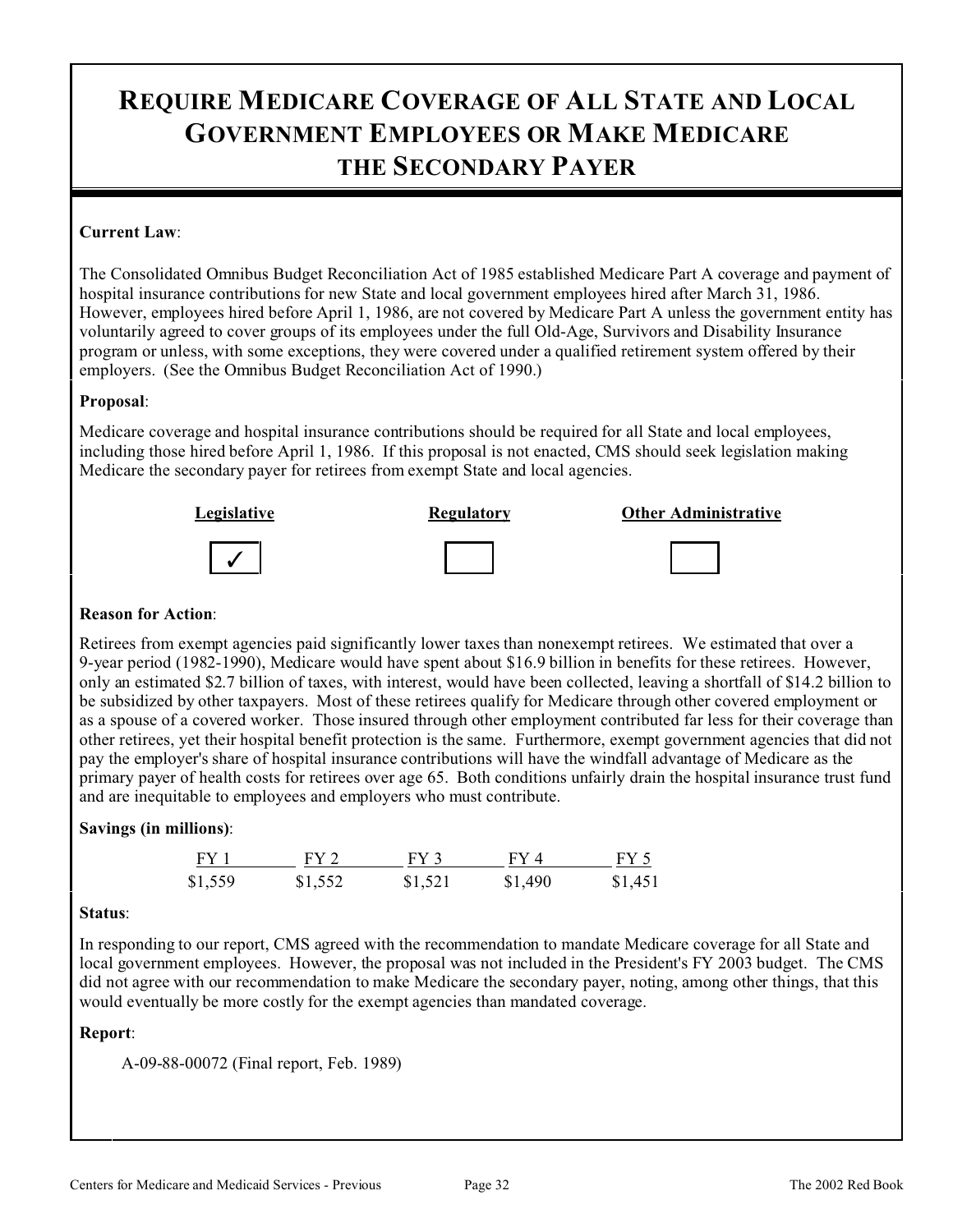# **SELECTIVELY CONTRACT FOR CORONARY ARTERY BYPASS GRAFT SURGERY**

### **Current Law**:

Medicare pays for coronary artery bypass graft surgery costs incurred for physician, hospital, and other services. Payment for hospitals is based on DRG rates, and payment for physician services is based on the applicable fee schedule.

#### **Proposal**:

The CMS should negotiate all-inclusive package payment prices with selected surgeons and medical centers for providing bypass surgery to Medicare beneficiaries.





**Legislative Regulatory Regulatory Other Administrative** 



# **Reason for Action**:

Medicare paid over \$1.5 billion in 1985 for bypass surgery (DRG codes 106 and 107) performed on about 63,000 beneficiaries. We found that hospitals and surgical teams that performed more than 200 of these surgeries a year had better outcomes in terms of mortality rates, lengths of stay, and charges. The reasonable charge allowances for physicians are often inconsistent and inequitable. Similarly, both inconsistent carrier controls/payment guidelines and the revised CMS procedure coding system have increased Medicare costs for this surgery. Current legislation does not allow the negotiation of preferred provider and fixed-price packages for bypass surgery for Medicare patients, despite the fact that these practices save the private sector millions of dollars each year.

#### **Savings (in millions)**:

| $FY$ 1 | FY 2  | $FY$ 3 | FY4   | FY 5  |
|--------|-------|--------|-------|-------|
| \$138  | \$138 | \$138  | \$138 | \$138 |

#### **Status**:

The CMS conducted a 5-year demonstration project which ended in December 1998. The Administration sought legislation to give CMS the authority to use selective contracting for bypass surgery and other procedures during the Balanced Budget Act deliberations. However, it was not approved. The President's FY 2001 budget again requested this authority.

#### **Report**:

OEI-09-89-00076 (Final report, Aug. 1987)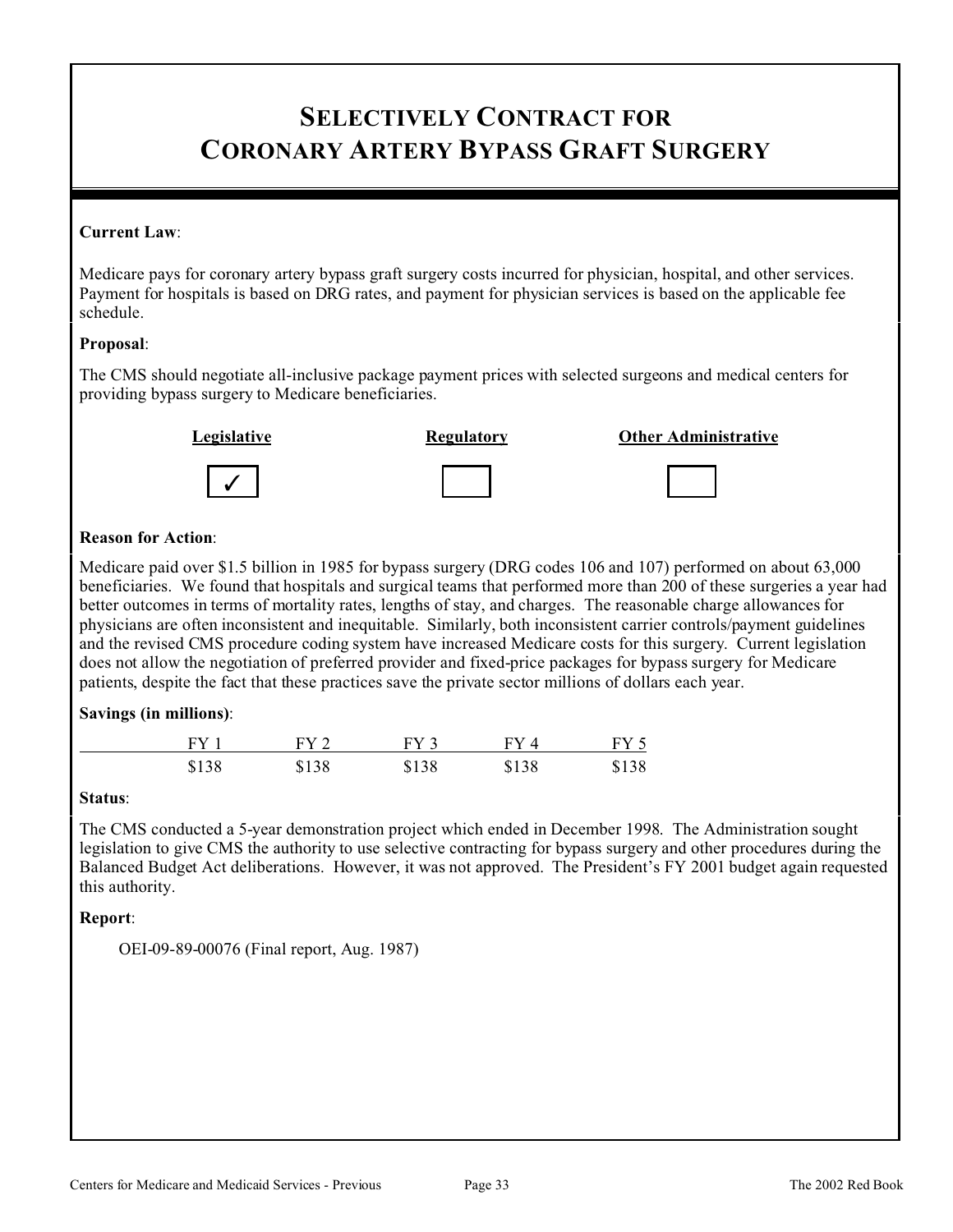# **EXPAND NATIONAL LIST OF CHEMISTRY PANEL TESTS**

### **Current Law**:

Chemistry tests are clinical laboratory services requested by physicians in order to diagnose and treat patients. Chemistry tests that are commonly performed on automated laboratory equipment are referred to as panel tests and are required by CMS to be grouped together for payment purposes. In addition, CMS requires that other chemistry tests available in a carrier's service area and commonly performed on automated laboratory equipment be reimbursed as panel tests.

#### **Proposal**:

The CMS should update its guidelines by expanding the national list of chemistry panel tests to include 10 tests identified by our audit.





#### **Reason for Action**:

Based on claims and responses to questionnaires by hospital and independent laboratories related to 18 tests identified for review, 10 are available in all carrier service areas and are commonly performed on automated equipment. These 10 tests should be paid as panel tests. However, CMS guidelines specifying chemistry tests that should be paneled by all carriers have not been updated promptly to add tests as technology has advanced.

#### **Savings (in millions)**:

| FY 1  | $FY$ 2 | $FY$ 3 | FY4   | FY 5  |
|-------|--------|--------|-------|-------|
| \$130 | \$130  | \$130  | \$130 | \$130 |

#### **Status**:

The CMS agreed with 8 of the 10 tests recommended for addition to the list and added 6 of these tests to its carrier manual. The CMS will periodically review applicable tests and related equipment. Also, although a legislative change was included in the President's 1997 budget, the Congress decided (through the Balanced Budget Act of 1997) to achieve savings through other means, including freezing laboratory payments through 2002 and reducing the national cap to 74 percent of the median of all fee schedules. A legislative proposal to reduce laboratory payments for four tests was included in the President's FY 2001 budget but was not enacted.

#### **Report**:

A-01-93-00521 (Final report, Jan. 1995)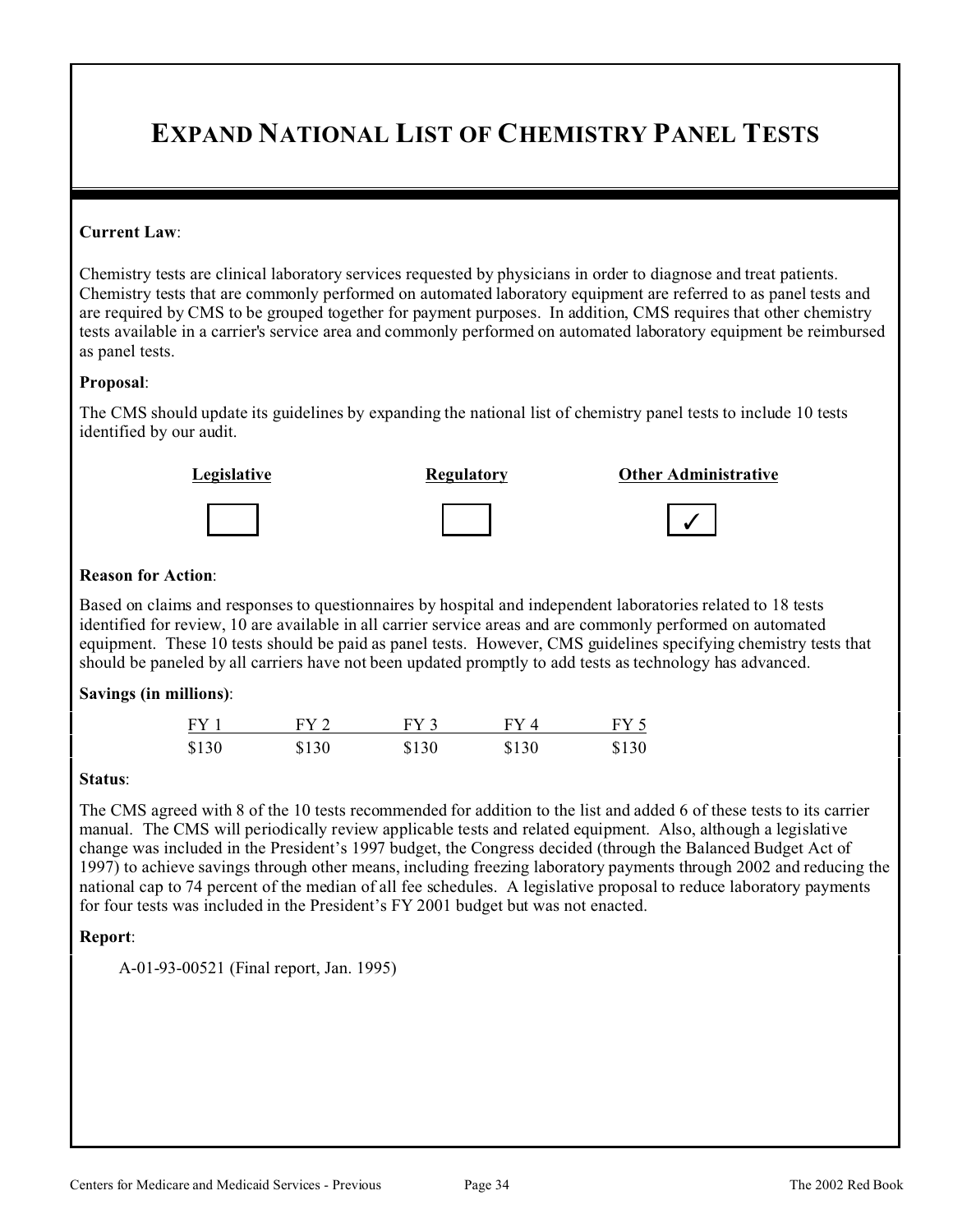# **ENCOURAGE PHYSICIANS TO SUBMIT PAPERLESS CLAIMS**

### **Current Law**:

Physicians may submit claims to Medicare in either paper or electronic form. In CY 1994, 73 percent of all physician claims were submitted electronically, and 59 percent of Medicare physicians used only paper. An approach for fostering standardization of electronic data interchange raised the rate of electronic media claims for assigned physicians to 81.3 percent in April 1999.

### **Proposal**:

The CMS should:

- Lead a target outreach effort to encourage voluntary conversion to paperless Medicare claim filing by physicians who submit claims on paper and who have a moderate to high level of interest in making the switch. This effort should be coordinated with efforts to promote further use of electronic data interchange by providers under the administrative simplification provisions of the Health Insurance Portability and Accountability Act.
- Begin to plan now for the policy changes that will be necessary to achieve an almost completely paperless environment for processing Medicare claims. These policy changes can include targeting a date when all physicians will be mandated to submit paperless claims, targeting a date when paperless claim submission will become a condition for Medicare participating physician status, or continuing to accept paper claims but imposing a filing fee to cover the incremental cost of doing so.











# **Reason for Action**:

Changes in the marketplace afford CMS an excellent opportunity to further extend electronic billing. Approximately 65 percent of physicians who submitted Medicare claims only on paper indicate a high or moderate level of interest in switching to paperless claims.

#### **Savings (in millions)**:

| FY1   | FY 2  | $FY$ 3 | FY4   | FY 5  |
|-------|-------|--------|-------|-------|
| \$126 | \$126 | \$126  | \$126 | \$126 |

#### **Status**:

The CMS concurred with our recommendations. The President's FY 2002 and 2003 budgets proposed to assess a \$1.50 fee on most claims not submitted electronically. Also, as part of implementing the CMS Claims Processing User Fee Act of 2001, significant outreach activity to providers will be conducted. The CMS anticipates that the act's standards will eventually raise physician participation in electronic media claims.

#### **Report**:

A-05-94-00039 (Final report, May 1996) OEI-01-94-00230 (Final report, May 1996)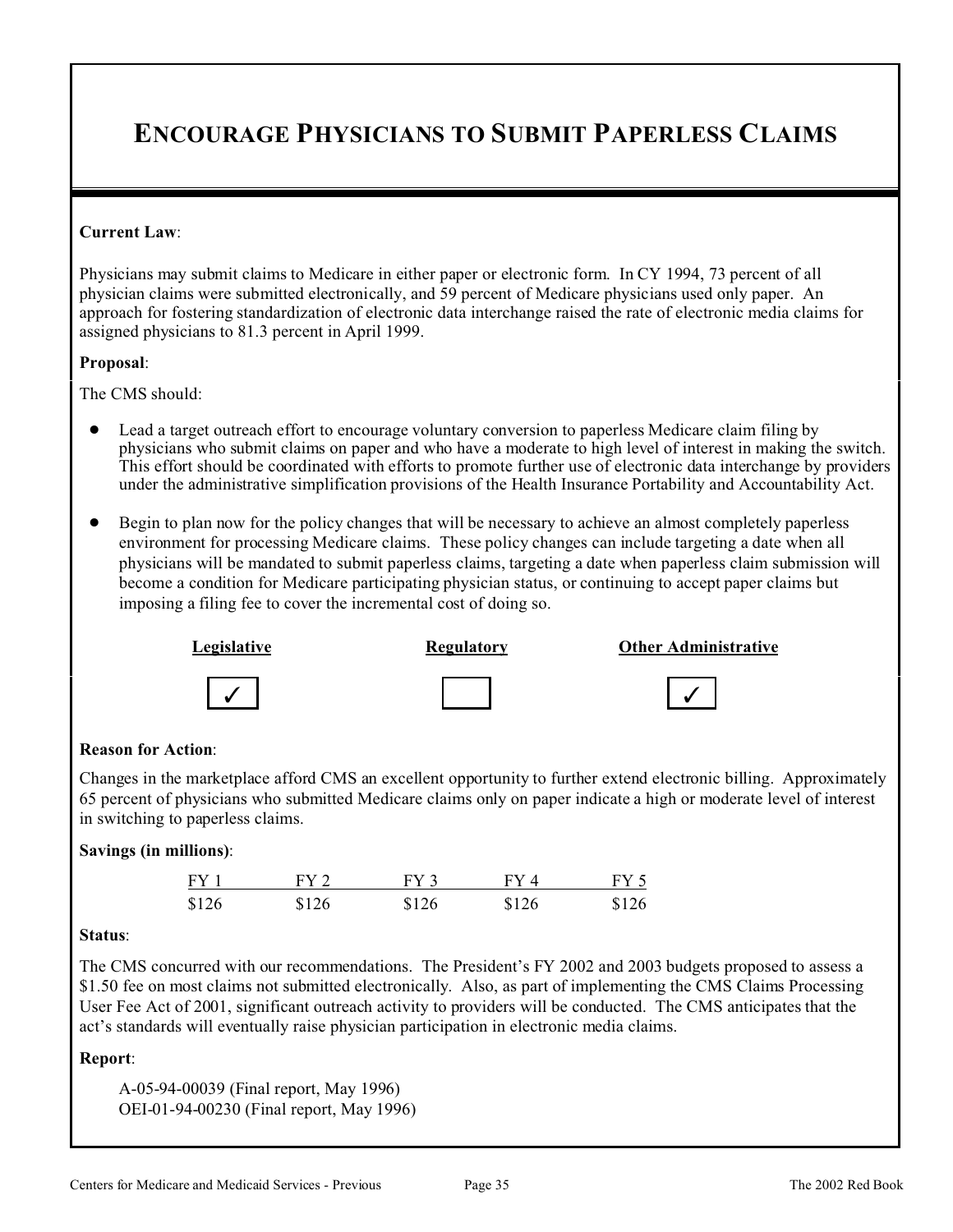# **MODIFY MEDICARE INCENTIVE PAYMENTS IN HEALTH PROFESSIONAL SHORTAGE AREAS**

# **Current Law**:

Since 1989, physicians who treat Medicare patients in HHS-defined health professional shortage areas have been entitled to bonus payments designed to improve patient access to care. The current law calls for a 10-percent bonus.

# **Proposal**:

The CMS should seek to (1) eliminate the Medicare incentive payments entirely, (2) modify the Medicare incentive payment program to target it more effectively to primary care, or (3) channel funds from the Medicare incentive payment program to new or existing mechanisms for improving access to primary care.

### **Legislative Community Regulatory Community Other Administrative**



| Regula <u>tor</u> |  |
|-------------------|--|
|                   |  |

# **Reason for Action**:

A substantial amount of the Medicare incentive money has gone to physicians who provide little or no primary care. Also, among primary care physicians, Medicare incentive payments apparently have little effect on practice location decisions.

#### **Savings (in millions)**:

| FY 1 | FY 2 | FY 3 | FY4  | FY 5 |
|------|------|------|------|------|
| \$90 | \$90 | \$90 | \$90 | \$90 |

#### **Status**:

The CMS concurred with our recommendation and had previously advanced legislation to provide larger bonuses for primary care services and to eliminate certain bonuses in urban areas. The President's FY 2001 budget proposed eliminating the bonus payments for non-primary-care physicians in urban areas.

#### **Report**:

OEI-01-93-00050 (Final report, June 1994)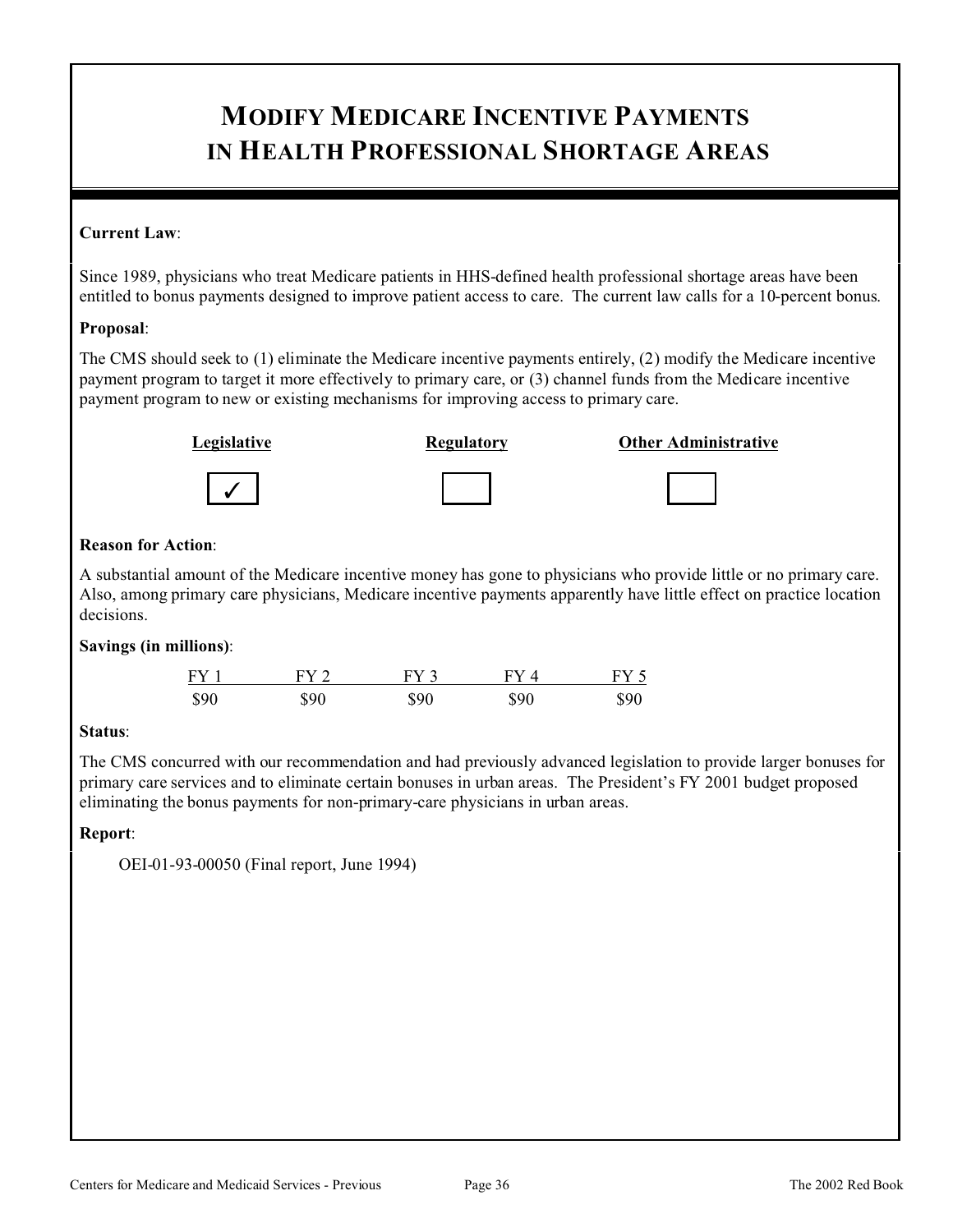# **REDUCE MEDICARE END STAGE RENAL DISEASE PAYMENT RATES**

### **Current Law**:

The Omnibus Budget Reconciliation Act of 1981 established a prospective payment system for outpatient dialysis treatments under Medicare's end stage renal disease (ESRD) program. To reimburse facilities for these treatments, CMS pays a composite rate per treatment based on audited median costs. In FY 1989, payments averaged \$125.05 per treatment for freestanding facilities and \$129.11 for hospitals.

### **Proposal**:

The CMS should reduce the payment rates for outpatient dialysis treatments to reflect current efficiencies and economies in the marketplace.



# **Reason for Action**:

Both 1985 and 1988 audited data justify a decrease in the payment rate. The 1985 data showed a median cost, including home dialysis costs, of \$108.19 per treatment. Even after considering the effect of home dialysis services, the in-facility costs decreased from 1980 to 1985 without a corresponding reduction in the prospective rates. In addition, our audit of the 1988 home office costs of a major chain of freestanding facilities showed that its costs decreased from \$117 per treatment in 1980 to \$89 in 1988. Due to the prominence of this chain, these audited costs have a significant impact on the median cost of dialysis treatments. We estimated that this chain was earning \$36 per treatment, a 29-percent profit margin for each treatment in 1988.

# **Savings (in millions)**:\*

| $FY$ 1 | $FV$ ? | EV <sub>3</sub> | EV 4       |      |
|--------|--------|-----------------|------------|------|
| \$22   | \$22   | \$22            | ぐつつ<br>╜┵┵ | \$22 |

*\*This savings estimate represents program savings of \$22 million for each dollar reduction in the composite rate.* 

#### **Status**:

The CMS agreed that the composite payment rates should reflect the costs of outpatient dialysis treatment in efficiently operated facilities, and the Balanced Budget Act of 1997 required the Secretary to audit the cost reports of each dialysis provider at least once every 3 years. The Balanced Budget Refinement Act of 1999 increased each composite rate payment for dialysis services furnished during 2000 by 1.2 percent above the payment for services provided on December 31, 1999. The Benefits Improvement and Protection Act of 2000 increased the payment rate for services provided in 2001 by 2.4 percent and required the Secretary to develop a composite rate that includes, to the maximum extent feasible, payment for clinical diagnostic laboratory tests and drugs that are routinely used in dialysis treatments but are currently separately billable by dialysis facilities.

#### **Report**:

A-14-90-00215 (Final management advisory report, July 1990)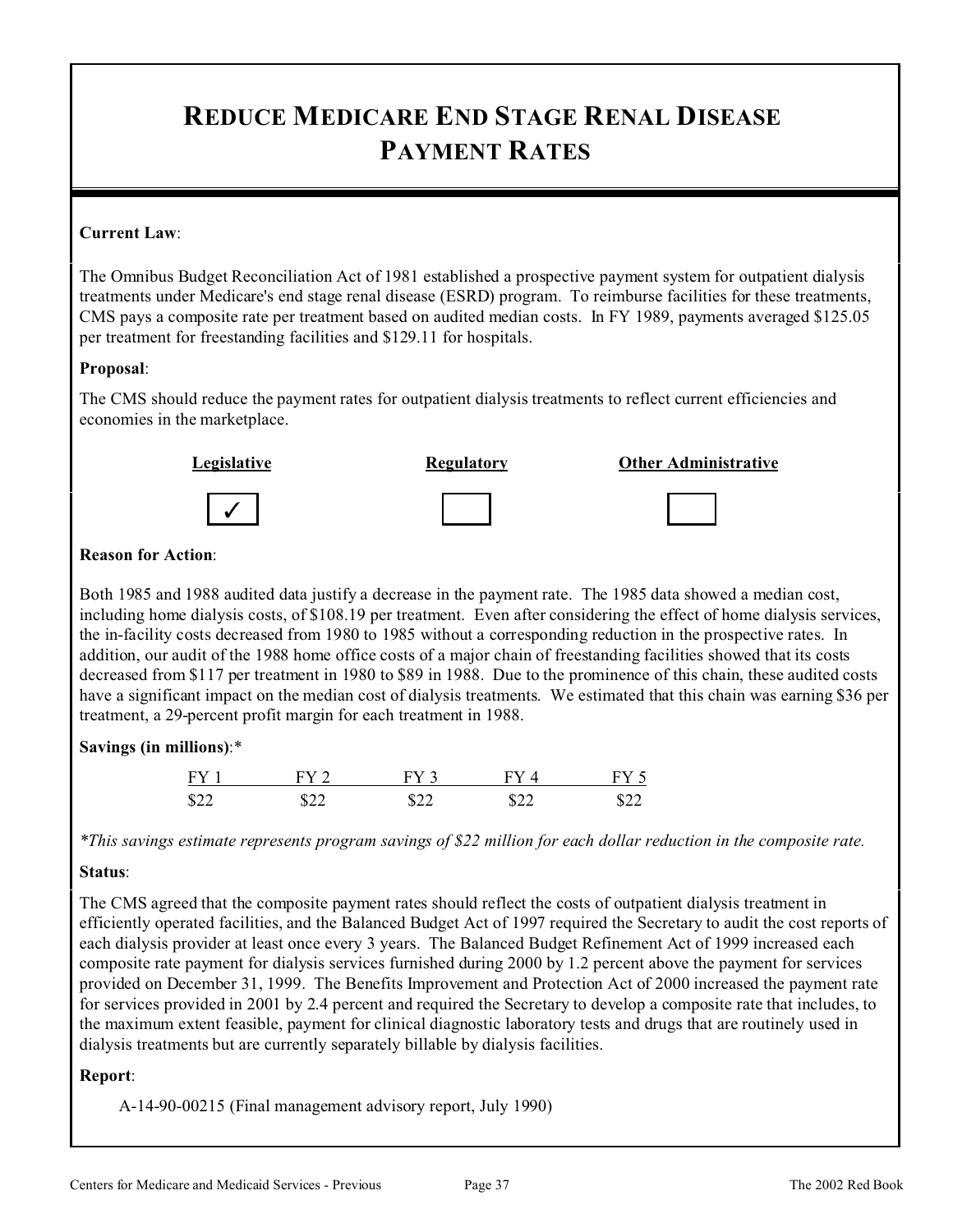# **REDUCE THE EPOGEN REIMBURSEMENT RATE**

#### **Current Law**:

Section 1881(b)(11)(B) of the Social Security Act provides that the Secretary of HHS may set an appropriate reimbursement level for the drug Epogen beginning January 1, 1995.

#### **Proposal**:

The Secretary should consider reducing the current Medicare reimbursement rate for Epogen from \$10 to \$9 per 1,000 units administered. This reduction would result in savings to Medicare of approximately \$94 million and to its beneficiaries of approximately \$24 million per year.



#### **Legislative Construction Regulatory Construction Construction Construction Construction Regulatory Other Administrative**



#### **Reason for Action**:

The current Epogen reimbursement rate of \$10 per 1,000 units administered exceeds the current purchase cost by approximately \$1. Of 105 providers randomly selected for review, 95 paid less than \$9 per 1,000 units of Epogen.

### **Savings (in millions)**:

| FY <sub>1</sub> | FY 2 | $FY$ 3 | FY 4 | FY 5 |
|-----------------|------|--------|------|------|
| \$94            | 894  | \$94   | \$94 | \$94 |

#### **Status**:

The Benefits Improvement and Protection Act increased the payment rate for services provided in 2001 by 2.4 percent and required the Secretary to develop a composite rate that includes, to the maximum extent feasible, payment for clinical diagnostic laboratory tests and drugs (including Epogen) that are routinely used in dialysis treatments but are currently separately billable by dialysis facilities.

#### **Report**

A-01-97-00509 (Final report, Nov. 1997)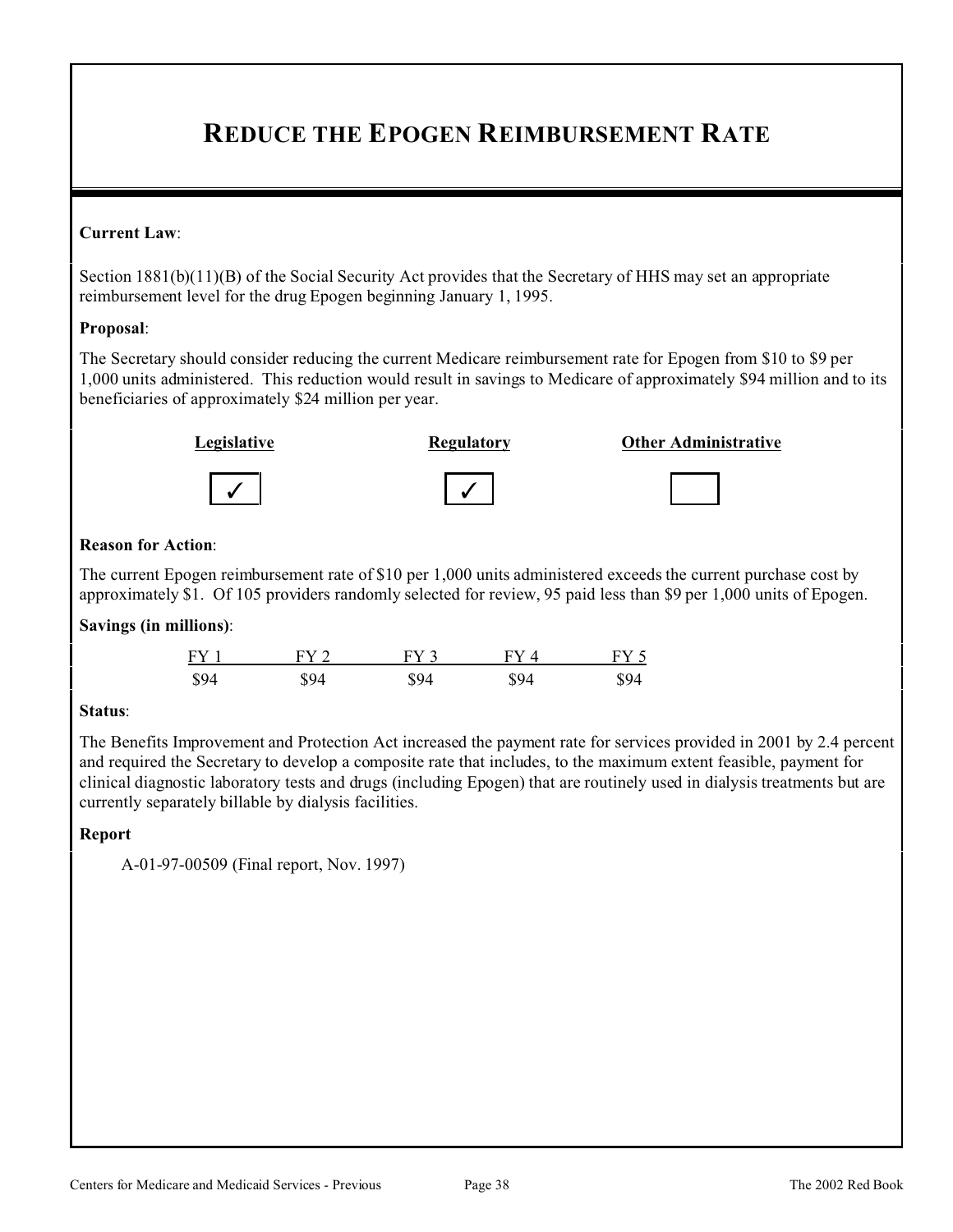# **ENSURE THAT CLAIMS FOR AMBULANCE SERVICES FOR END STAGE RENAL DISEASE BENEFICIARIES MEET COVERAGE GUIDELINES**

# **Current Law**:

The Medicare Part B benefit for ambulance service has very strict limits, as explained by CMS in the Medicare Carriers Manual, section 2120. The transport is not covered if it fails to meet the medical necessity requirement, even if it meets other requirements.

# **Proposal**:

The CMS should ensure that claims meet Medicare coverage guidelines.



**Legislative Regulatory Other Administrative** 





# �

# **Reason for Action**:

Seventy percent of transports involving dialysis in our sample did not meet Medicare guidelines for medical necessity because on the date of ambulance service, beneficiaries did not have conditions that contraindicated use of another type of transport. These claims represented an estimated \$65.7 million in 1993. Almost two-thirds of the beneficiaries (63 percent) were clearly not bed-confined.

# **Savings (in millions)**:

| FY <sub>1</sub> | FY 2 | $FY$ 3 | FY 4  | FY 5  |
|-----------------|------|--------|-------|-------|
| \$90            | \$99 | \$100  | \$101 | \$102 |

# **Status**:

The CMS concurred with our recommendation. In January 1999, CMS issued a regulation which addressed ambulance payment issues and required physician certification of nonemergency transports. However, payments for this group of beneficiaries are particularly problematic; we plan to conduct additional analytical work on this topic.

# **Report**:

OEI-03-90-02130 (Final report, Aug. 1994)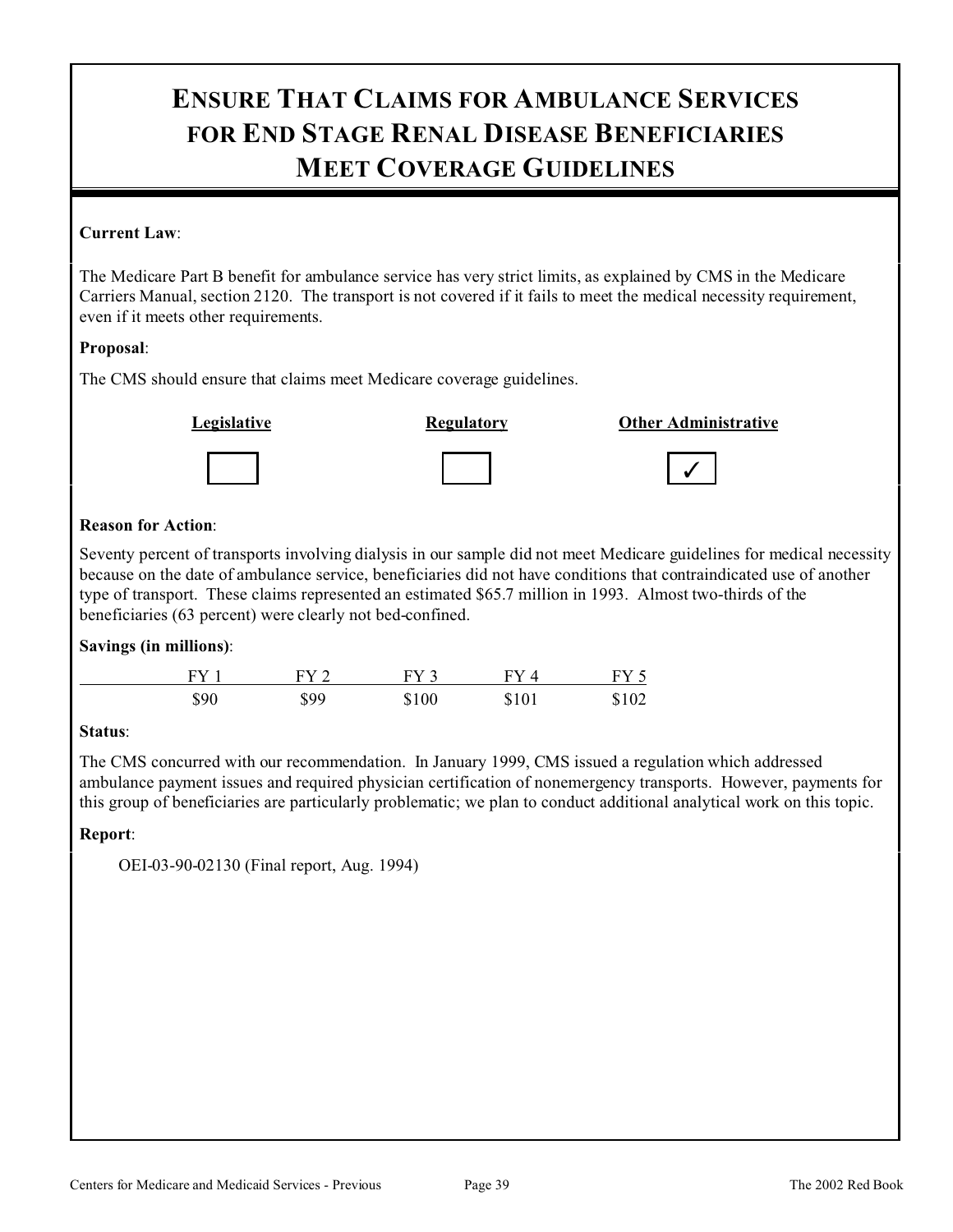# **MODIFY PAYMENT SYSTEM FOR AMBULANCE SERVICES FOR END STAGE RENAL DISEASE BENEFICIARIES**

# **Current Law**:

Medicare Part B covers ambulance services under certain conditions. Ambulance transport must be reasonable and medically necessary. Ambulance company services and charges are represented by alphanumeric codes which the Medicare program uses to analyze utilization and payments. Persons with ESRD are entitled to Medicare coverage under the 1972 amendments to the Social Security Act.

### **Proposal**:

The CMS should ensure appropriate payment for services rendered and may consider using one or more of the following strategies: (1) establish a payment schedule for ambulance transport to maintenance dialysis, and set the fee lower than that paid for unscheduled, emergency transports; (2) negotiate preferred provider agreements with ambulance companies to provide scheduled transportation for ESRD beneficiaries; (3) use competitive bidding to establish a price for scheduled transports for ESRD beneficiaries or to select companies that agree to provide such services; (4) establish a rebate program for companies that routinely transport ESRD beneficiaries; and (5) provide an add-on to the composite rate that Medicare pays dialysis facilities, and allow the facilities to negotiate agreements with ambulance companies.



#### **Reason for Action**:

The payment system does not take into account the routine, predictable nature of scheduled ambulance transports, nor does it take advantage of the lower costs associated with high-volume scheduled transports.

# **Savings (in millions)**:

|                | FV    | FV 2  | FV 3 | FYA    | FV 5   |
|----------------|-------|-------|------|--------|--------|
| Lower estimate | \$4.9 | S 6.0 |      | \$ 8.9 | \$10.9 |
| Upper estimate | 14.7  | l 8.0 | 22.0 | 26.8   | 32.7   |

#### **Status**:

The CMS established codes for scheduled transport and required uniform use of national ambulance codes but did not modify the payment method. In June 1997, CMS issued a notice of proposed rulemaking which would require physician certification of nonemergency transports. The Balanced Budget Act of 1997 authorized the establishment of a fee schedule for ambulance services which links payments to the type of services provided.

#### **Report**:

OEI-03-90-02131 (Final report, Mar. 1994)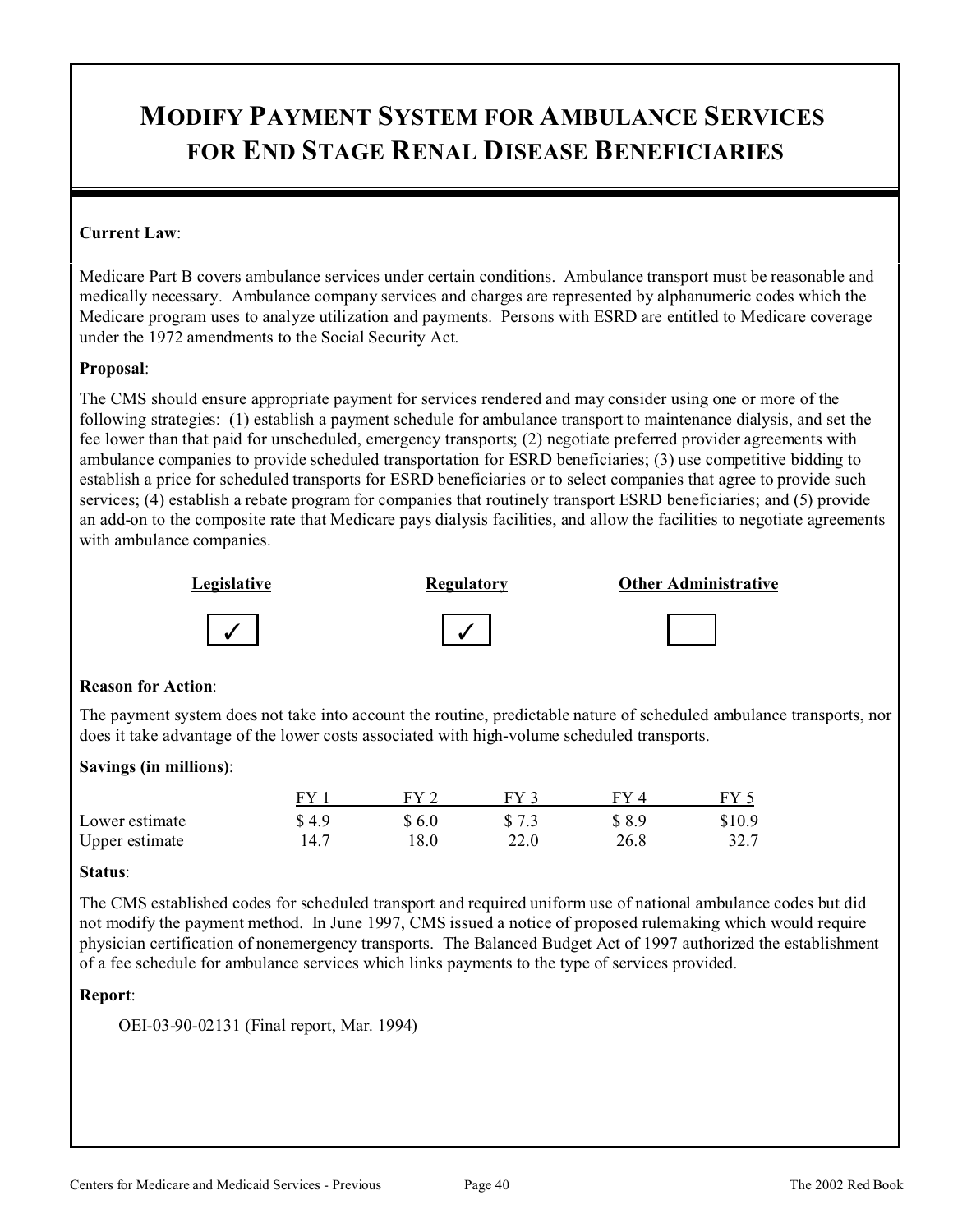# **PREVENT MEDICARE LOSSES RESULTING FROM EARLY PAYMENTS FOR MEDICAL EQUIPMENT**

# **Current Law**:

Medicare covers DME, prosthetics, orthotics, and supplies under Medicare Part B. Medicare allowed approximately \$6 billion for these claims in 1998.

# **Proposal**:

We recommend that CMS not pay for DME, prosthetics, orthotics, and supply claims before the service period has been completed.



**Legislative Channel Regulatory Channel Administrative Channel Administrative** 





# **Reason for Action**:

We found that Medicare could have earned an additional \$7.2 million in interest on 1998 payments for claims that were billed before the end of the service period. Four of seven insurers surveyed did not pay for services before the service period was completed.

# **Savings (in millions)**:

| $FY$ 1 | FY 2  | FY 3 | FY4  | FY 5  |
|--------|-------|------|------|-------|
| \$7.2  | \$7.2 | \$72 | \$72 | \$7.2 |

# **Status**:

The CMS did not concur with our recommendation**.** 

# **Report**:

OEI-03-99-00620 (Final report, June 2000)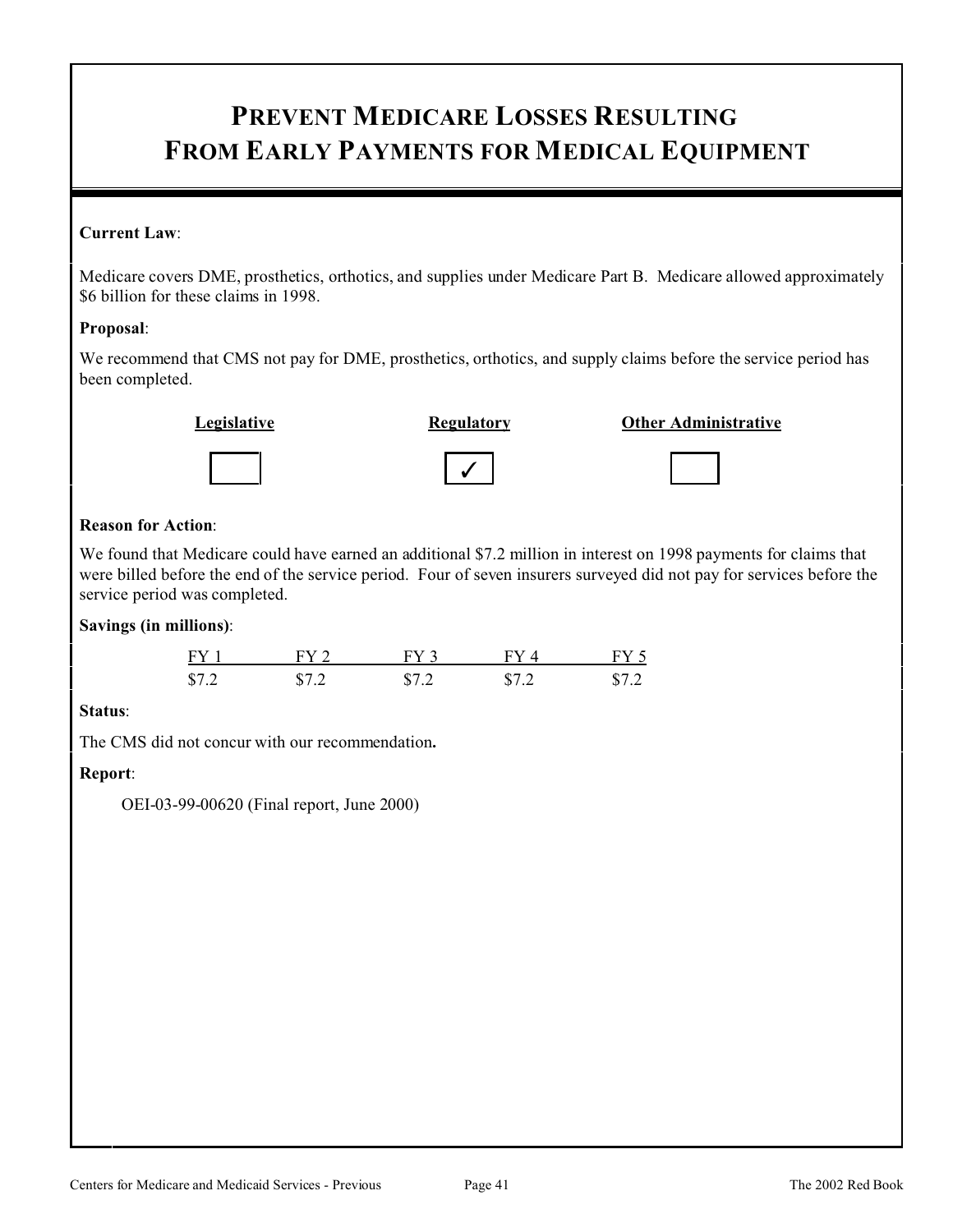# **LIMIT MEDICARE PART B REIMBURSEMENT FOR HOSPITAL BEDS**

#### **Current Law**:

Medicare Part B covers the rental of medically necessary hospital beds used in the home when prescribed by a physician. Monthly rental payments are made according to a fee schedule established by the Omnibus Budget Reconciliation Act of 1987. Medicare payments are capped at 120 percent of the allowed fee schedule amount over a maximum 15-month period.

#### **Proposal**:

The CMS should take immediate steps to reduce Medicare payments for hospital beds used in the home. This should include the elimination of the higher reimbursement rate currently paid during the first 3 months of rental.



|  | Regulatory |  |
|--|------------|--|
|  |            |  |

# **Legislative Community Regulatory** Cher Administrative

|--|



### **Reason for Action**:

Our reviews found that Medicare payments for hospital beds used in the home were substantially higher than rates paid by other payers. In addition, Medicare was the only payer we sampled that pays a higher reimbursement rate for the initial rental months. Based on work we did in Texas in 1989, we also estimate that suppliers can recover the wholesale cost of a bed within 4 months and as many as 7.5 times over the useful life of the bed.

#### **Savings (in millions)**:

|                     | FY   |      | FV 3 | FY 4 | FY 5 |
|---------------------|------|------|------|------|------|
| Inherent reasonable | \$40 | \$40 | \$40 | \$40 | \$40 |
| reduction           |      |      |      |      |      |
| Elimination of      | \$15 | \$15 | \$15 | \$15 | \$15 |
| higher rate         |      |      |      |      |      |

*Note: These savings are not additive.* 

#### **Status**:

The CMS concurred with our recommendations and is considering options to determine the best approach to achieve a fair price for hospital beds. The agency is examining payment allowances and methodologies at other payers and is reviewing data to determine if Medicare payments are excessive. However, the Balanced Budget Refinement Act of 1999 imposed a moratorium on the application of CMS "inherent reasonableness" authority. Thus, while the moratorium is in place, CMS may not act on a determination that payments are excessive. The Benefits Improvement and Protection Act increased payments for DME by 3.7 percent for 2001.

#### **Report**:

A-06-91-00080 (Final report, May 1993) OEI-07-96-00221 (Final report, Nov. 1998) OEI-07-96-00222 (Final report, Nov. 1998)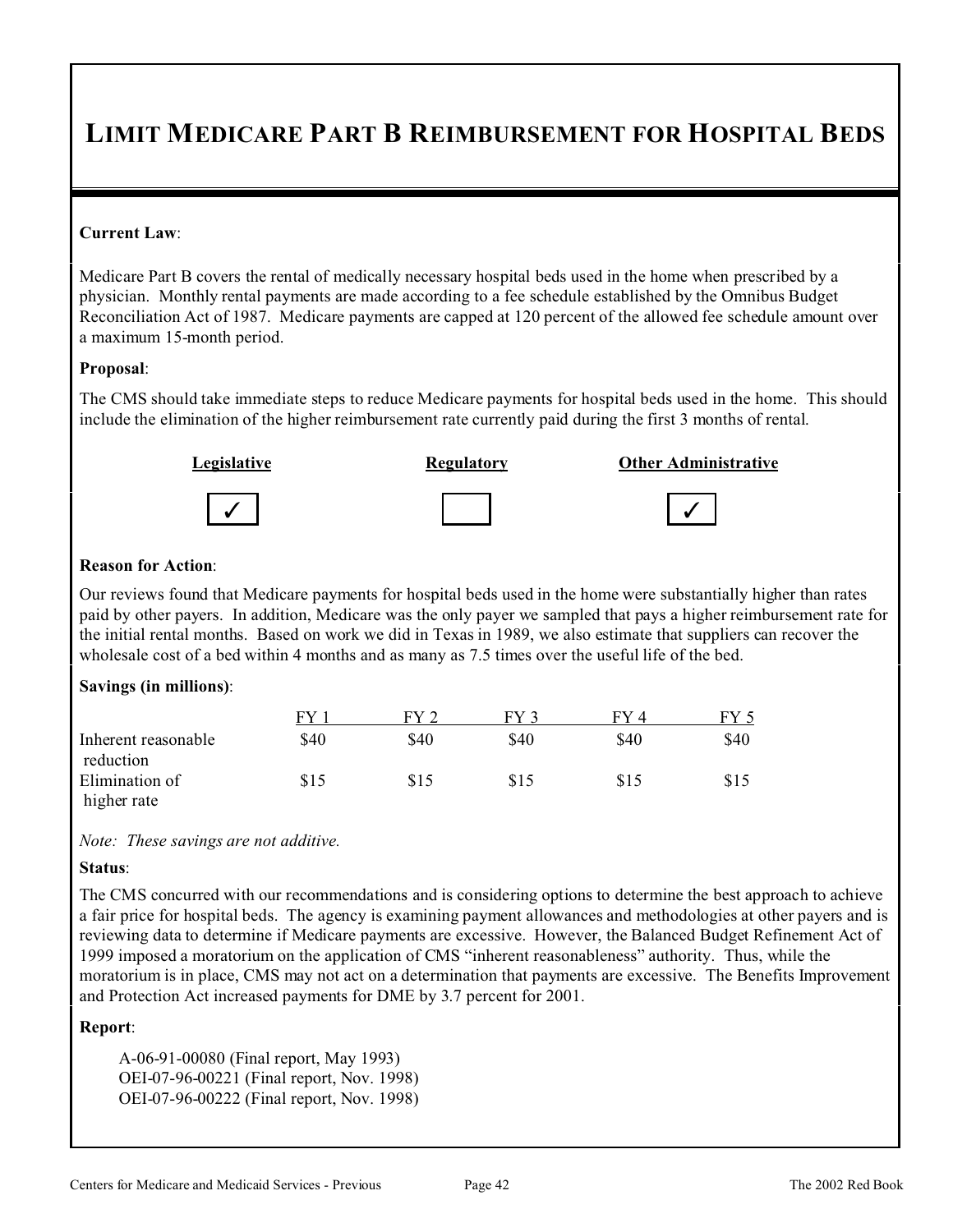# **REDUCE PAYMENTS FOR PRESSURE SUPPORT SURFACES**

### **Current Law**:

DME provided in a beneficiary's residence is generally billed to Medicare Part B. This equipment includes pressurereducing support surfaces used for the care of decubitus ulcers or pressure sores. The CMS processes equipment claims through DME regional carriers. Effective January 1, 1996, regional carrier guidelines were developed to control medically unnecessary Medicare reimbursement for support surfaces.

### **Proposal**:

The CMS should require periodic review and renewal of the certificate of medical necessity for beneficiaries' use of group 2 support surface equipment.



### **Reason for Action**:

While the 1996 guidelines appear to be having a positive impact on controlling Medicare costs for support surfaces, inappropriate payments are still noted. In 1996, 29 percent of beneficiaries sampled used support surfaces that were medically unnecessary, compared with 47 percent in 1995.

### **Savings (in millions)**:

| $FY$ 1 | $FY$ 2 | $FY$ 3 | $FY \Delta$ | FY 5 |
|--------|--------|--------|-------------|------|
| \$12   | \$12   | \$12   | \$12        | \$12 |

#### **Status**:

The CMS did not agree with our recommendation and expressed concern about the timeliness and costs associated with using a certificate of medical necessity for group 2 equipment.

#### **Report**:

OEI-02-95-00370 (Final report, June 1997)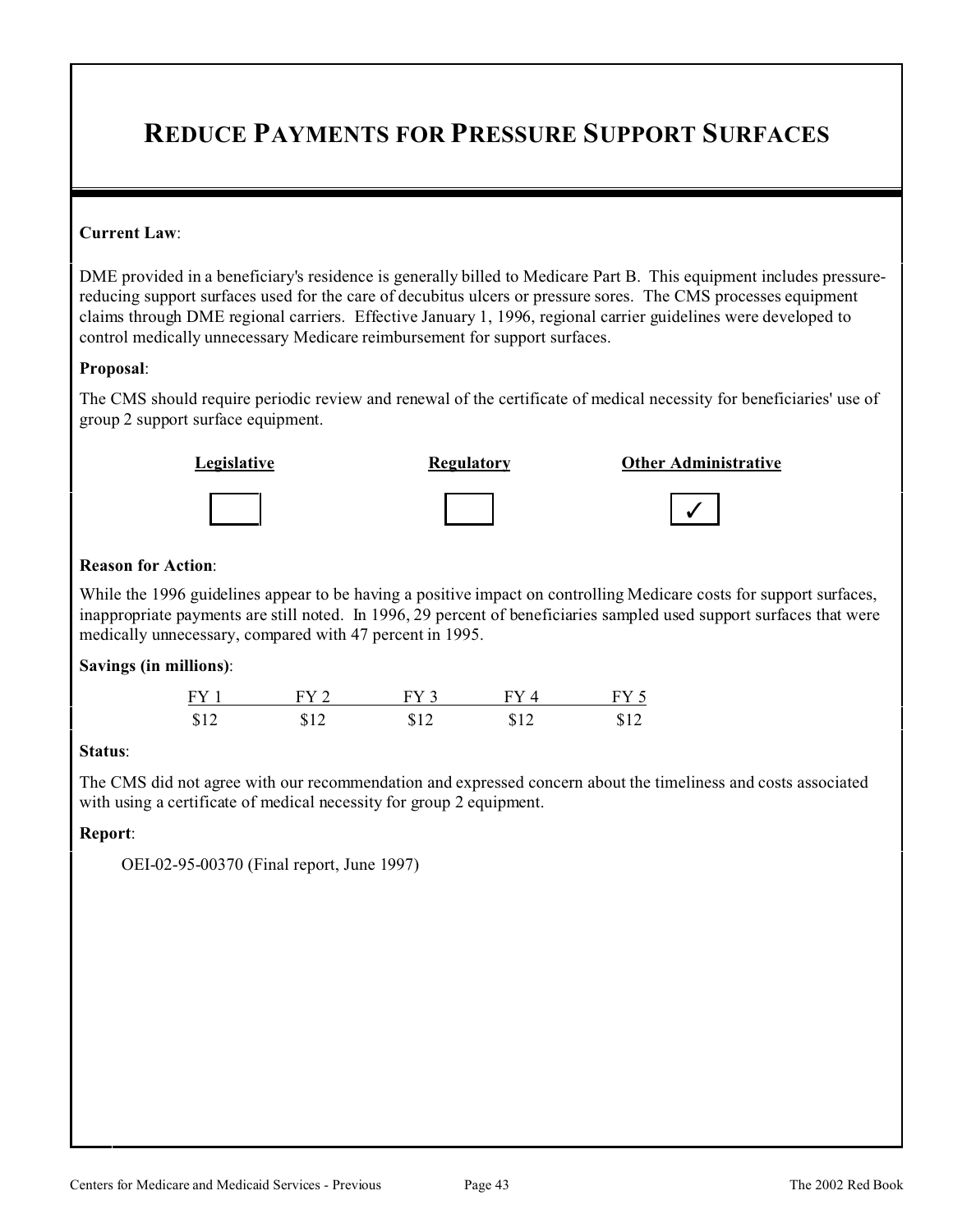# **REVISE GUIDELINES FOR CODING ORTHOTIC BODY JACKETS**

#### **Current Law**:

Body jackets are spinal orthotic devices that are covered by Medicare when prescribed by a physician. Code L0430 is defined as a custom-fitted, one-piece, molded plastic body jacket with interface material and an anterior or posterior opening.

#### **Proposal**:

The CMS should review and revise the Medicare coding guidelines for orthotic jackets and require suppliers to include more information on their Medicare claims. Specifically, CMS should use a product classification list to define exactly which products should be billed under code L0430.



# **Legislative Construction Regulatory** Cher Administrative

�

# **Reason for Action**:

We found that suppliers upcoded 42 percent of L0430 body jacket claims in 1996. Lack of uniformity and standardization in the Medicare guidelines may account for some upcoding.

#### **Savings (in millions)**:

| FY <sub>1</sub> | FY 2  | FY 3  | $FV\Lambda$ | FY 5  |
|-----------------|-------|-------|-------------|-------|
| \$0.8           | \$0.8 | \$0.8 | \$0.8       | \$0.8 |

#### **Status**:

The CMS agreed that a product classification list is an effective tool to define exactly which products should be billed under code L0430 but did not agree with our recommendation to revise Medicare coding guidelines.

#### **Report**:

OEI-04-97-00390 (Final report, Sept. 1999)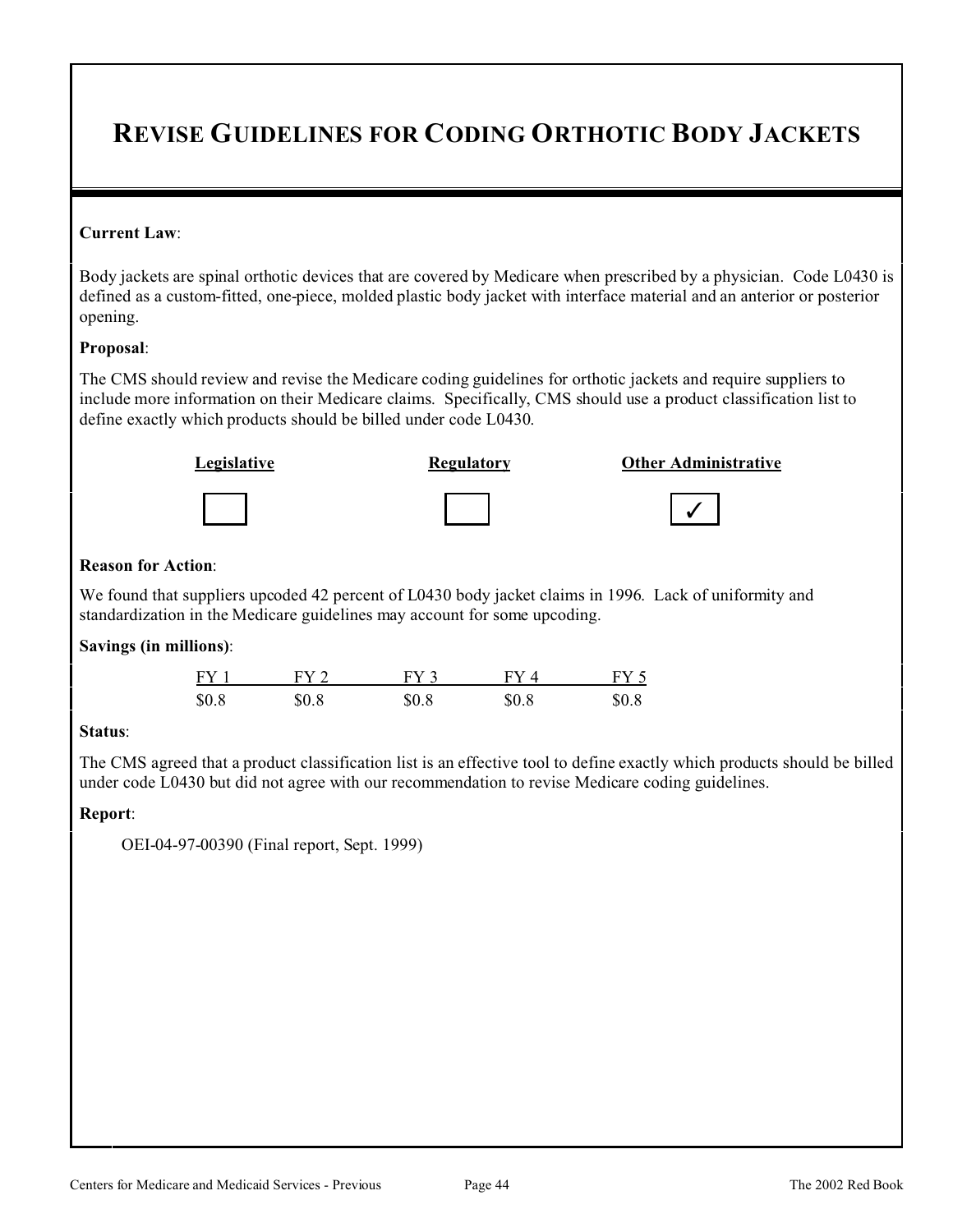# **REDUCE ALLOWED CHARGES FOR ORTHOTIC BODY JACKETS**

#### **Current Law**:

Body jackets are spinal orthotic devices that are covered by Medicare when prescribed by a physician. Code L0430 is defined as a custom-fitted, one-piece, molded plastic body jacket with interface material and an anterior or posterior opening.

#### **Proposal**:

The CMS should determine the appropriateness of Medicare-allowed charges for orthotic body jackets and adjust Medicare reimbursement accordingly.



### **Reason for Action**:

We found that Medicare often paid more for orthotic body jackets than did Medicaid or Tricare (the health care program for active duty and retired members of the uniformed services, their families, and survivors). We also found that Medicare reimbursement rates greatly exceeded the prices that suppliers paid for orthotic body jackets.

#### **Savings (in millions)**:

| FY 1          | FY 2            | FY 3            | FY4             | FY 5            |
|---------------|-----------------|-----------------|-----------------|-----------------|
| \$0.22-\$0.77 | $$0.22 - $0.77$ | $$0.22 - $0.77$ | $$0.22 - $0.77$ | $$0.22 - $0.77$ |

#### **Status**:

The CMS agreed to review Medicare-allowed amounts for orthotic body jackets once new final regulations on inherent reasonableness have been published.

# **Report**:

OEI-04-97-00391 (Final report, Mar. 2000)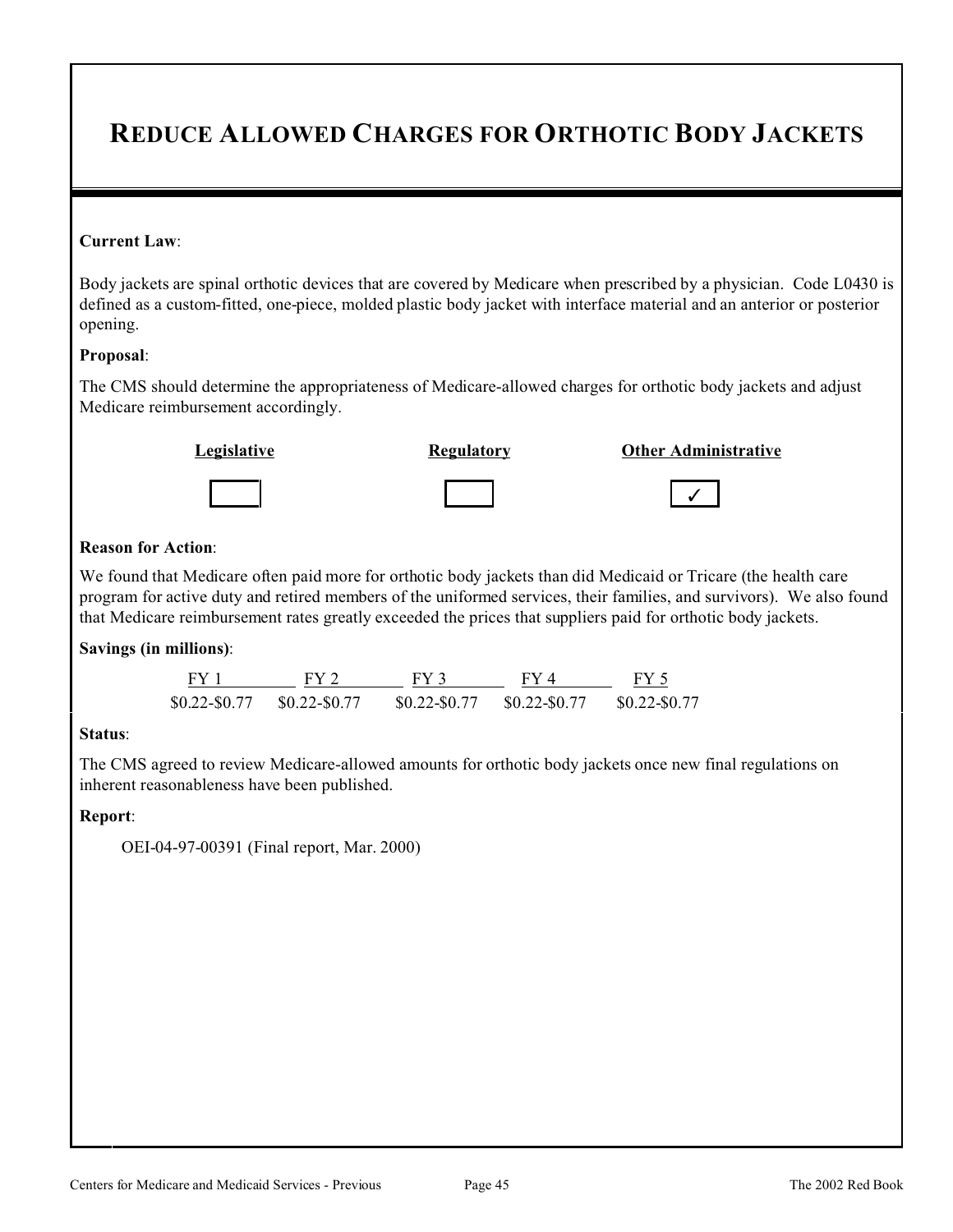# **IMPROVE BILLING PRACTICES FOR MEDICARE ORTHOTICS**

#### **Current Law**:

Medicare pays for prosthetics and orthotics, defined by regulation as leg, arm, back, and neck braces and artificial legs, arms, and eyes, including replacements if required because of a change in the beneficiary's physical condition. Orthotic devices, which are mainly covered under Medicare Part B, must be reasonable and necessary for the diagnosis or treatment of an illness or injury or to improve the functioning of a malformed body member.

### **Proposal**:

The CMS should improve Medicare billing for orthotics, including development of standards required for suppliers of custom molded/fabricated devices.



#### **Reason for Action**:

Our recent review found continued inappropriate Medicare reimbursement for orthotics at significant levels. Thirty percent of beneficiaries had one or more miscoded devices. We also found that qualifications of orthotic suppliers varied; noncertified suppliers in our sample were the most likely to provide inappropriate devices.

#### **Savings (in millions)**:

| FY1  | FV 2 | FV 3 |      | FY 5 |
|------|------|------|------|------|
| \$43 | \$43 | \$43 | \$43 | \$43 |

#### **Status**:

Although CMS concurred with our original recommendations, problems continue.

#### **Report**:

OEI-02-95-00380 (Final report, Oct. 1997) OEI-02-99-00120 (Final report, Mar. 2000) OEI-02-99-00121 (Final report, Mar. 2000)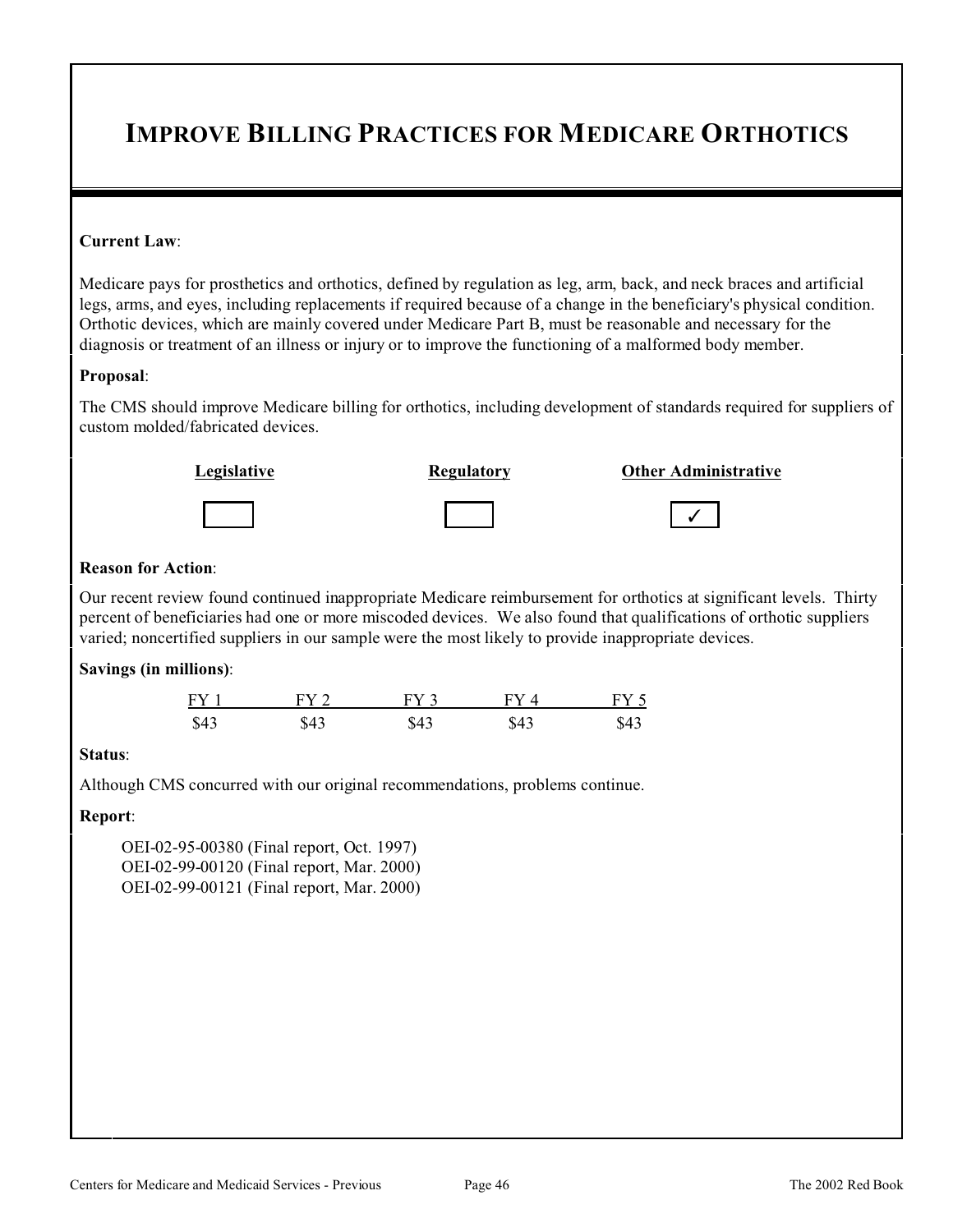# **IMPROVE GUIDELINES FOR THERAPEUTIC FOOTWEAR**

#### **Current Law**:

The Medicare Part B benefit covers therapeutic footwear for beneficiaries with diabetes and one or more of six qualifying conditions. A doctor of medicine or a doctor of osteopathy who is treating the beneficiary's systemic diabetic condition under a comprehensive plan of care must certify the need for therapeutic footwear.

#### **Proposal**:

The CMS should make Medicare coverage guidelines more explicit and improve documentation requirements for therapeutic footwear. The CMS should also ensure that the therapeutic footwear benefit contains quality assurance safeguards.



### **Reason for Action**:

We found that documentation for 57 percent of therapeutic shoe claims included in our sample was missing or inadequate. We also found that because Medicare guidelines do not clearly define qualifications of nonphysician entities that furnish therapeutic footwear, quality assurance was problematic. Because less than 1 in 50 Medicareaged diabetics received shoes in 1996, the potential for growth in the shoe program is enormous.

#### **Savings (in millions)**:



#### **Status**:

The CMS concurred with our recommendations and released a program memorandum in November 2001 requiring suppliers to indicate actual, accurate "start" and "end" dates on claim forms. The computer edits to ensure compliance with this new requirement were expected to be implemented in April 2002.

#### **Report**:

OEI-03-97-00300 (Final report, Aug. 1998)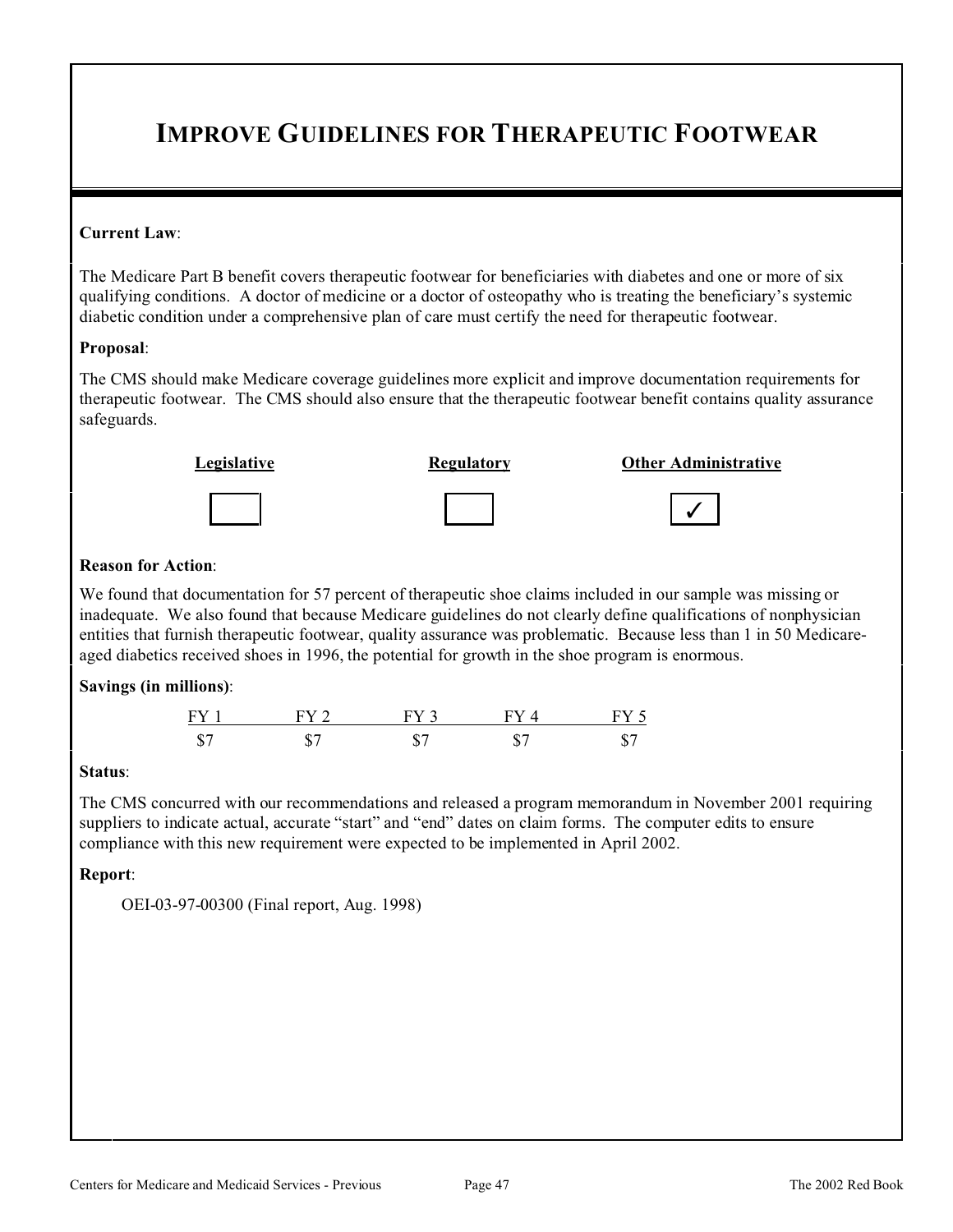# **ELIMINATE INAPPROPRIATE BILLING FOR BLOOD GLUCOSE TEST STRIPS**

# **Current Law**:

Medicare covers home blood glucose monitors and test strips for beneficiaries who must periodically test their blood sugar levels as part of their diabetes management, regardless of insulin usage.

# **Proposal**:

The CMS should (1) eliminate the inappropriate billings identified in our review by alerting suppliers to the importance of properly completing documentation to support claims for test strips and (2) require suppliers to indicate actual, accurate "start" and "end" dates on claim forms.



### **Legislative Community Regulatory Community Other Administrative**





# �

# **Reason for Action**:

We found that Medicare allowed \$79 million for blood glucose test strips based on claims with missing or flawed documentation.

### **Savings (in millions)**:

| $FY$ 1 | $FV$ 2 | EV <sub>3</sub> | $\rm{FV}$ $\rm{4}$ | FV 4 |
|--------|--------|-----------------|--------------------|------|
| \$79   | ¢70    | \$79            | \$79               |      |

#### **Status**:

The CMS concurred with our recommendations.

# **Report**:

OEI-03-98-00230 (Final report, June 2000)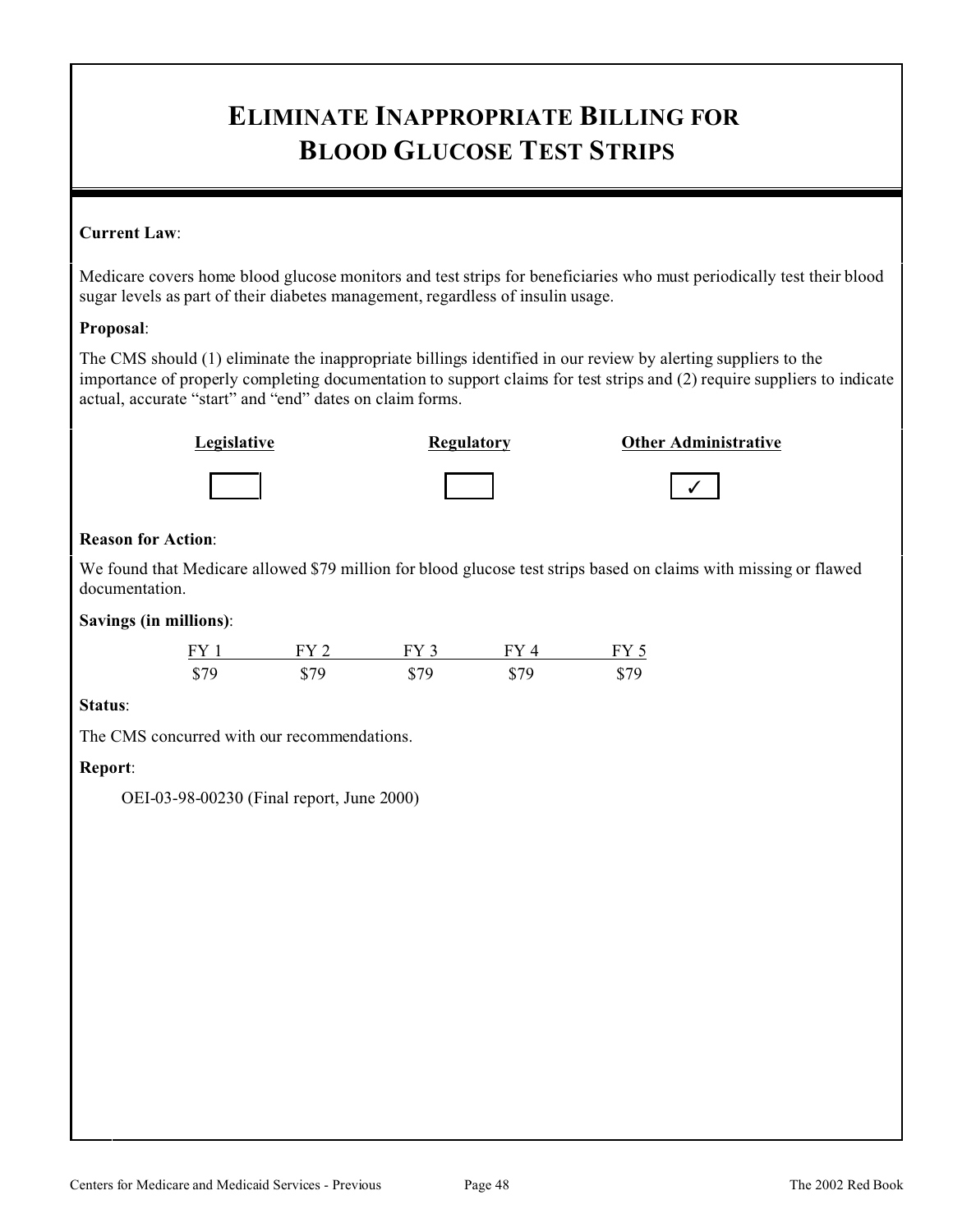# **EXAMINE PAYMENT METHOD FOR PARENTERAL NUTRITION**

#### **Current Law**:

Parenteral nutrition, a liquid solution provided intravenously through use of an indwelling catheter and infusion pump, is covered under Medicare's Part B prosthetic device provision. Medicare uses the reasonable charge methodology to determine allowances for 23 parenteral nutrition procedure codes.

#### **Proposal**:

The CMS should examine other payment methods that could lead to more cost-effective reimbursement for parenteral nutrition solutions. We suggest three alternative payment methods: (1) inherent reasonableness, (2) acquisition cost, and (3) competitive bidding.



#### **Reason for Action**:

For four parenteral nutrition codes, Medicare pays an average of 45 percent more than Medicaid agencies and 78 percent more than Medicare risk health maintenance organizations.

#### **Savings (in millions)**:

| $FY$ 1 | FY 2 | $FV$ 3 | $\Gamma V \Delta$ | $FY$ : |
|--------|------|--------|-------------------|--------|
| \$65   | \$65 | \$65   | \$65              | \$65   |

#### **Status**:

The Balanced Budget Act of 1997 enacted several provisions that would address our recommendation. Section 4316 authorized CMS to make "inherent reasonableness" adjustments up to 15 percent for all Part B services other than physician services. However, the Balanced Budget Refinement Act of 1999 imposed a moratorium on the application of this authority. While the moratorium is in place, CMS may neither make a determination that payments are excessive nor establish new rates. Also, section 4319 of the 1997 act authorized up to five competitive bidding demonstrations. The CMS convened a workgroup to focus on ways to reduce costs for parenteral nutrition. While there is a statutory freeze on payment updates for 2001 and 2002, the President's FY 2001 budget proposed reducing the payment updates for parenteral and enteral items from 2003 through 2005.

#### **Report**:

OEI-03-96-00230 (Final report, July 1997)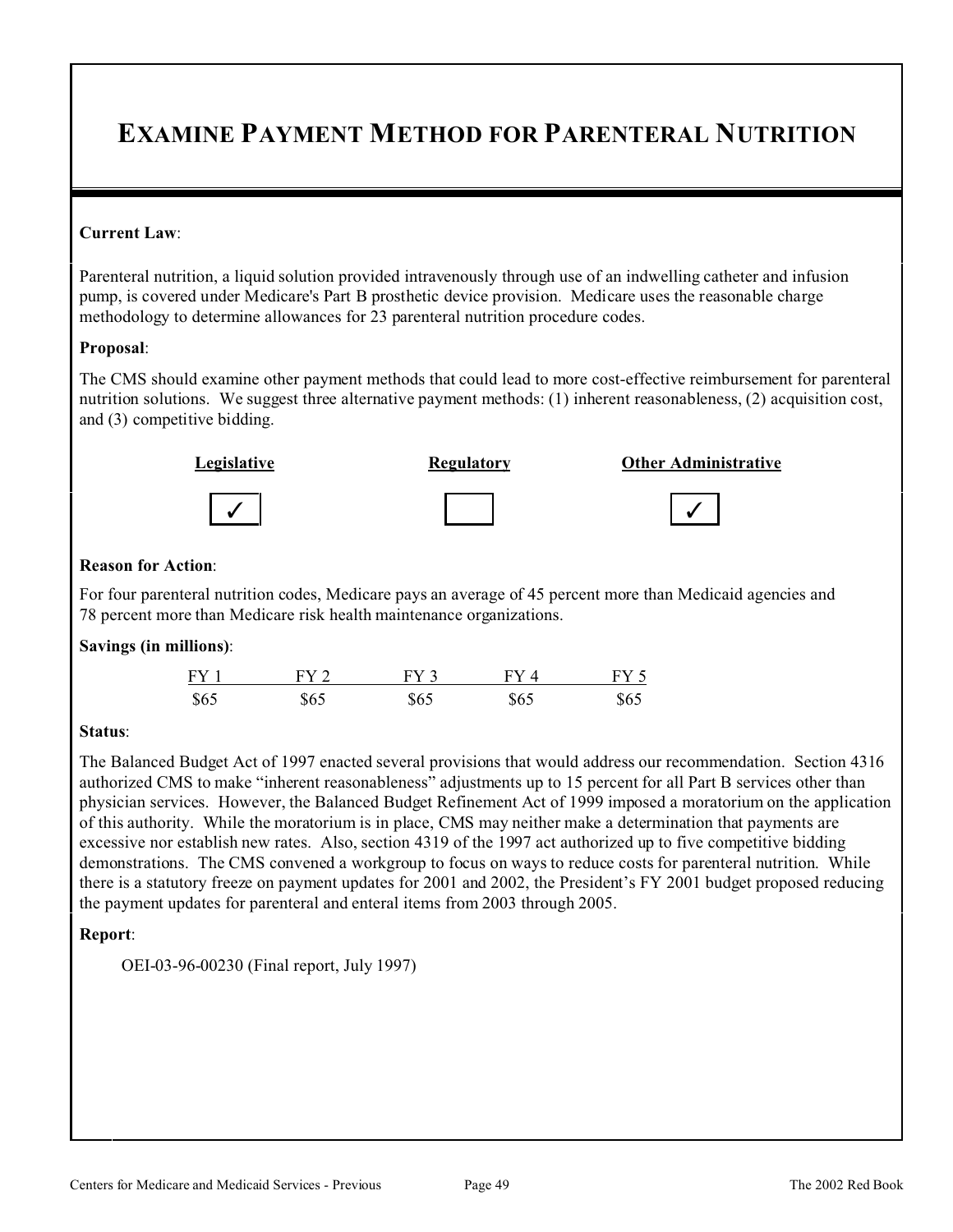# **REDUCE AND CONTROL ENTERAL NUTRITION EQUIPMENT COSTS**

#### **Current Law**:

Enteral nutrition therapy, commonly called tube feeding, provides nourishment to patients who cannot swallow because of severe or permanent medical problems. This therapy, covered under Medicare Part B as a prosthetic benefit, is limited to patients unable to eat normally who require enteral therapy as their primary source of nutrition. The DME regional carriers establish medical policy and guidelines for the review of DME claims.

### **Proposal**:

The DME regional carriers should consider selecting claims for special formulas, pump equipment, and/or pump supply kits when they determine target areas for focused medical reviews.



| L | ш | , | . . |  |  |
|---|---|---|-----|--|--|
|   |   |   |     |  |  |
|   |   |   |     |  |  |
|   |   |   |     |  |  |
|   |   |   |     |  |  |

# **Legislative Communistrative Regulatory Communistrative Communistrative Communistrative**

�

# **Reason for Action**:

Eighty percent of the beneficiaries sampled met Medicare criteria for enteral nutrition therapy in 1995. However, vulnerabilities were identified with the use of special enteral formulas and the pump delivery method.

# **Savings (in millions)**:

| FV <sub>1</sub> | $FV$ 2 | FY 3 | $\rm{FV}$ $\rm{ \Lambda}$ | FY : |
|-----------------|--------|------|---------------------------|------|
| \$28            | \$28   | \$28 | \$28                      | \$28 |

#### **Status**:

The CMS agreed with our recommendation. The Balanced Budget Refinement Act of 1999 imposed a moratorium on the application of the "inherent reasonableness" adjustments authorized by the Balanced Budget Act of 1997. While the moratorium is in place, CMS may neither make a determination that payments are excessive nor establish new rates. In addition, there is a statutory freeze on payment updates for 2001 and 2002.

#### **Report**:

OEI-03-94-00022 (Final report, June 1997)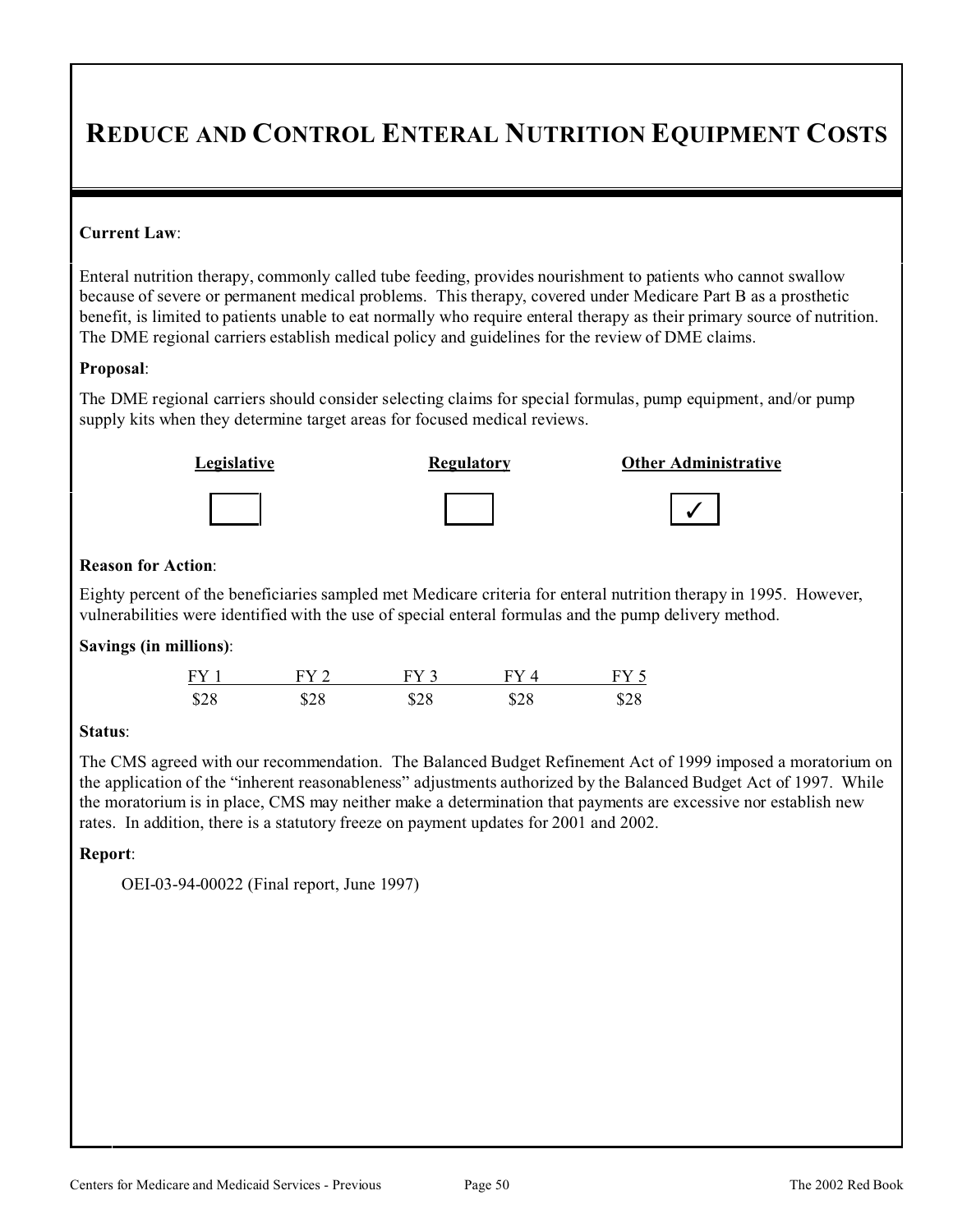# **REDUCE MEDICARE PART B PAYMENTS FOR ENTERAL NUTRITION AT HOME**

# **Current Law**:

Enteral nutrition therapy is covered under Medicare Part B as a prosthetic benefit, limited to patients unable to eat normally who require enteral therapy as their primary source of nutrition. While the majority of payments are for patients in nursing homes, some patients receive enteral therapy as part of home care.

# **Proposal**:

The CMS should reduce payments through competitive acquisition strategies for patients receiving enteral nutrition at home.





**Legislative Community Regulatory Community Community Community Community Community Community Community Community Regulatory Community Community Regulatory Community Community Community Regulatory Community Community Regul** 



| ີ |  |  |
|---|--|--|



# **Reason for Action**:

Payments for enteral nutrition therapy are excessive because reimbursement rates are high and competitive acquisition strategies are not fully used. In our review of other payers of enteral nutrition, we found that payers who negotiated prices, taking advantage of discounts and other competitive acquisition strategies, reimbursed from 17 to 48 percent less than Medicare.

# **Savings (in millions)**:

| FY 1 | $FY$ 2 | $FY$ 3 | FY4  | FY 5 |
|------|--------|--------|------|------|
| \$15 | \$15   | \$15   | \$15 | \$15 |

# **Status**:

The CMS concurred that Medicare paid too much for enteral nutrients and supported the recommendation to reduce payments for enteral therapy administered at home. Included in section 4552(a) of the Balanced Budget Act of 1997 was a provision to freeze Medicare payments for parenteral and enteral nutrition, equipment, and supplies for 1998 through 2002. The DME regional carriers proposed additional payment reductions through their inherent reasonableness authority. The President's FY 2001 budget proposed reducing the payment updates for parenteral and enteral items from 2003 through 2005.

# **Report**:

OEI-03-94-00021 (Final report, Apr. 1996)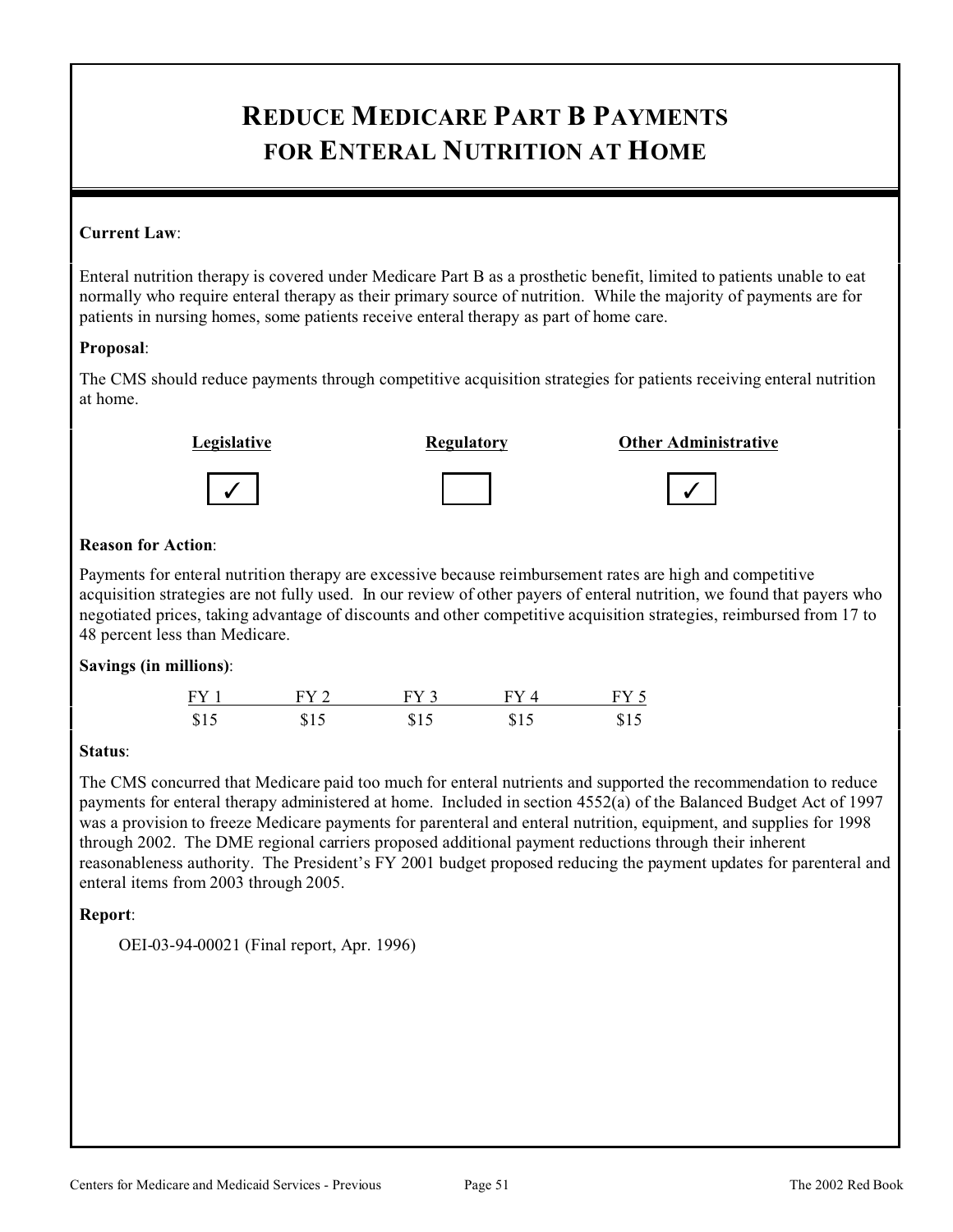# **IMPROVE MEDICAL REVIEWS FOR HOME OXYGEN THERAPY**

#### **Current Law**:

Medicare covers home oxygen therapy for beneficiaries diagnosed with significant hypoxemia (a deficiency in the amount of oxygen in the blood). A physician-signed certificate of medical necessity is required for payment. The Balanced Budget Act of 1997 mandated that the Secretary establish specific service standards for oxygen equipment as soon as practicable. Home oxygen therapy accounts for the largest portion of Medicare DME payments.

#### **Proposal**:

The CMS should target oxygen equipment claims for focused medical review and ensure that edits are in place at DME regional carriers to identify incomplete certificates of medical necessity. Further, CMS should establish specific service standards for home oxygen equipment as mandated by the Balanced Budget Act of 1997.



#### **Reason for Action**:

Nearly one-quarter of oxygen certificates of medical necessity included in our study were inaccurate or incomplete. We estimate that the resultant cost to Medicare in 1996 was \$263 million. We also found that while all beneficiaries in our sample used their stationary oxygen equipment, 13 percent never used their portable systems, which resulted in a cost to Medicare of about \$9.7 million in 1996.

#### **Savings (in millions)**:

|                  | FV      |         | EV <sub>2</sub> | FV 4    | $FV$ 5  |
|------------------|---------|---------|-----------------|---------|---------|
| Certificates     | \$263.0 | \$263.0 | \$263.0         | \$263.0 | \$263.0 |
| Portable systems |         |         |                 |         |         |

#### **Status**:

The CMS concurred with our recommendations and formed a regulation team to develop proposed standards for suppliers of home oxygen equipment.

#### **Report**:

OEI-03-96-00090 (Final report, Aug. 1999)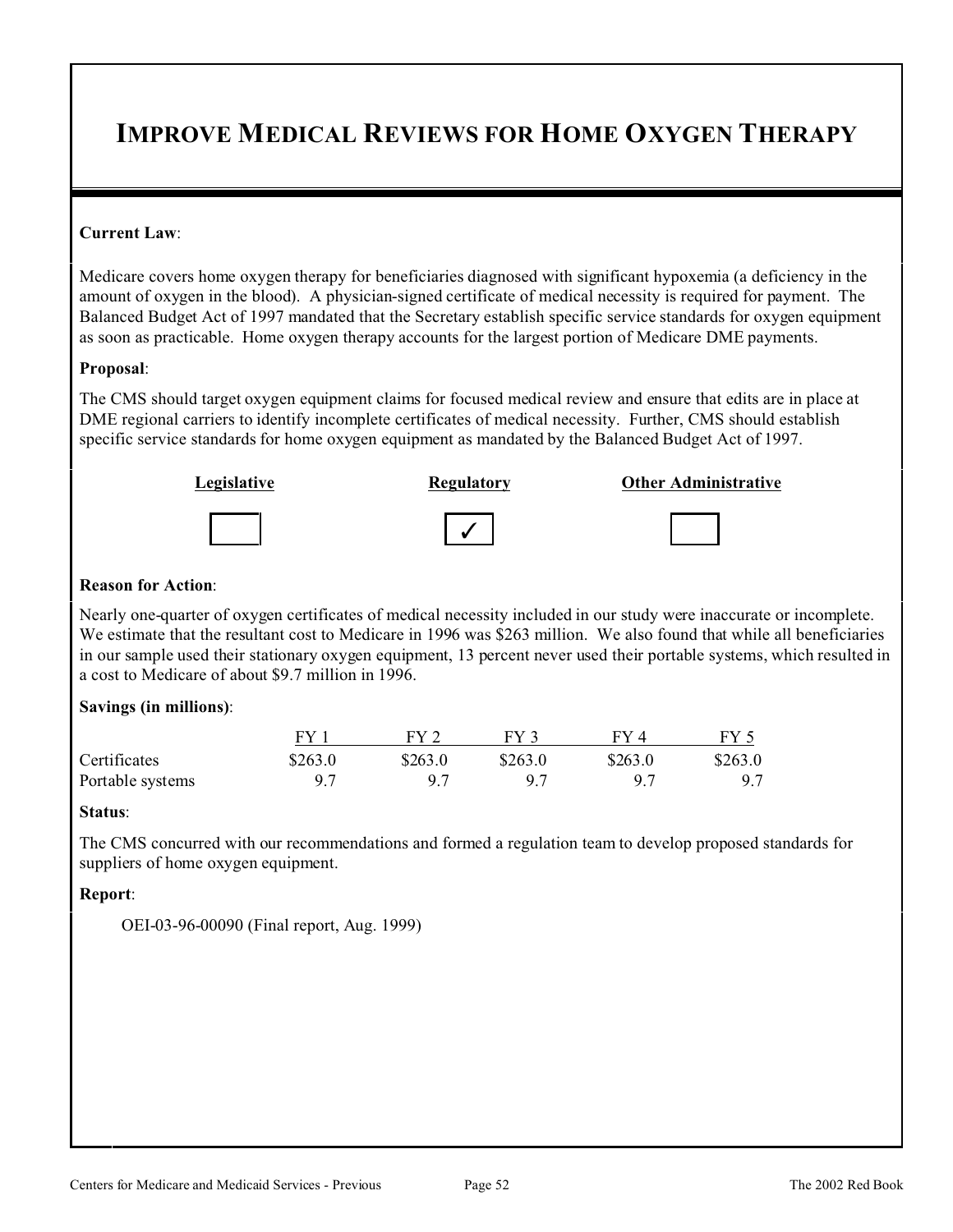# **STOP INAPPROPRIATE PAYMENTS FOR HYPERBARIC OXYGEN THERAPY**

# **Current Law**:

Hyperbaric oxygen therapy (HBO2) was originally developed for the treatment of decompression sickness, but its primary use in the United States is for wound care. The CMS Coverage Instruction Manual, section 35-10, establishes 14 conditions for which hyperbaric therapy is reimbursable.

#### **Proposal**:

The CMS should (1) initiate its national coverage decision process for HBO2, (2) strengthen policy guidance by clarifying existing language and incorporating new guidance on issues such as physician attendance and documentation, and (3) improve oversight of this therapy by requiring contractors to implement appropriate edits and medical review standards.



### **Reason for Action**:

Our inspection found substantial inappropriate payments in the \$49.9 million allowed for outpatient hospital and physician charges for HBO2 in 1997-98. Inappropriate payments were made for treatments that either were not in compliance with CMS guidelines or did not have sufficient documentation to support reimbursement, treatments deemed to be excessive, and treatments that lacked appropriate testing or monitoring. Inappropriate payments resulted from abuse of or confusion over the current coverage policy, treating physicians' medical opinions that did not align with CMS guidelines, inconsistent application of coverage criteria, inadequate documentation, and a failure by contractors to implement appropriate edits and medical review standards.

# **Savings (in millions)**:

| FY1    | $FV$ 2 | FY 3  | $FV\Lambda$ | FY 5   |
|--------|--------|-------|-------------|--------|
| \$19.1 | \$19.1 | \$101 | \$191       | \$19.1 |

#### **Status**:

The CMS generally concurred with our recommendations and reported several ongoing efforts to address our concerns.

# **Report**:

OEI-06-99-00090 (Final report, Oct. 2000)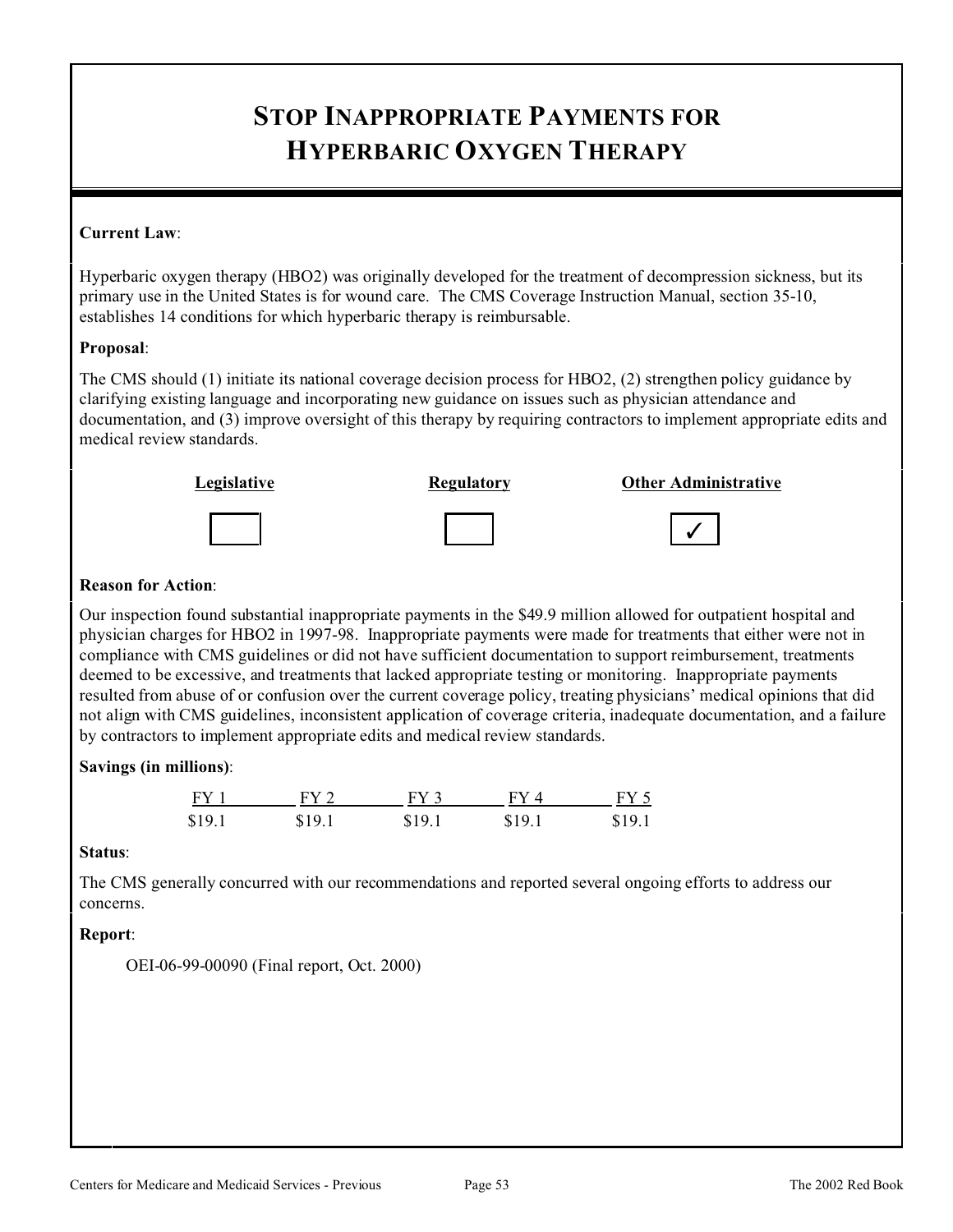# **MODIFY PAYMENTS TO MANAGED CARE ORGANIZATIONS**

#### **Current Law**:

The Balanced Budget Act of 1997 established the Medicare+Choice program with the primary goal of providing a wider range of health plan choices to Medicare beneficiaries. The act also modified the payment methodology under the program to correct excess payments, reduce geographic variations in payment, and align managed care organization (MCO) payments to reflect beneficiaries' health status.

#### **Proposal**:

The CMS should modify monthly capitation rates to a level fully supported by empirical data.





|--|

### **Reason for Action**:

Based on numerous OIG reviews, studies by other agencies, and MCO data, we concluded that MCOs receive more than an adequate amount of funds to deliver the Medicare package of covered services. The basis used to calculate monthly capitation payments to MCOs was flawed, resulting in higher-than-necessary payments; Medicare payments funded excessive administrative costs; and MCOs did not account for investment income earned on Medicare funds.

#### **Savings (in millions)**:

| FY1     | FY2     | FY 3    | FY 4    | FY 5    |
|---------|---------|---------|---------|---------|
| \$3,500 | \$3,500 | \$3,500 | \$3,500 | \$3,500 |

#### **Status**:

The CMS agreed that Medicare+Choice payments were adequate to fund the Medicare package of covered services. Agency officials stated that they would move toward full implementation of a risk adjustment methodology incorporating diagnosis data from physician services and hospital outpatient services. Subsequently, the Benefits Improvement and Protection Act of 2000 increased payments to MCOs. In addition, implementation of the risk adjustment methodology was extended over a longer period.

#### **Report**:

A-14-00-00212 (Final report, Sept. 2000)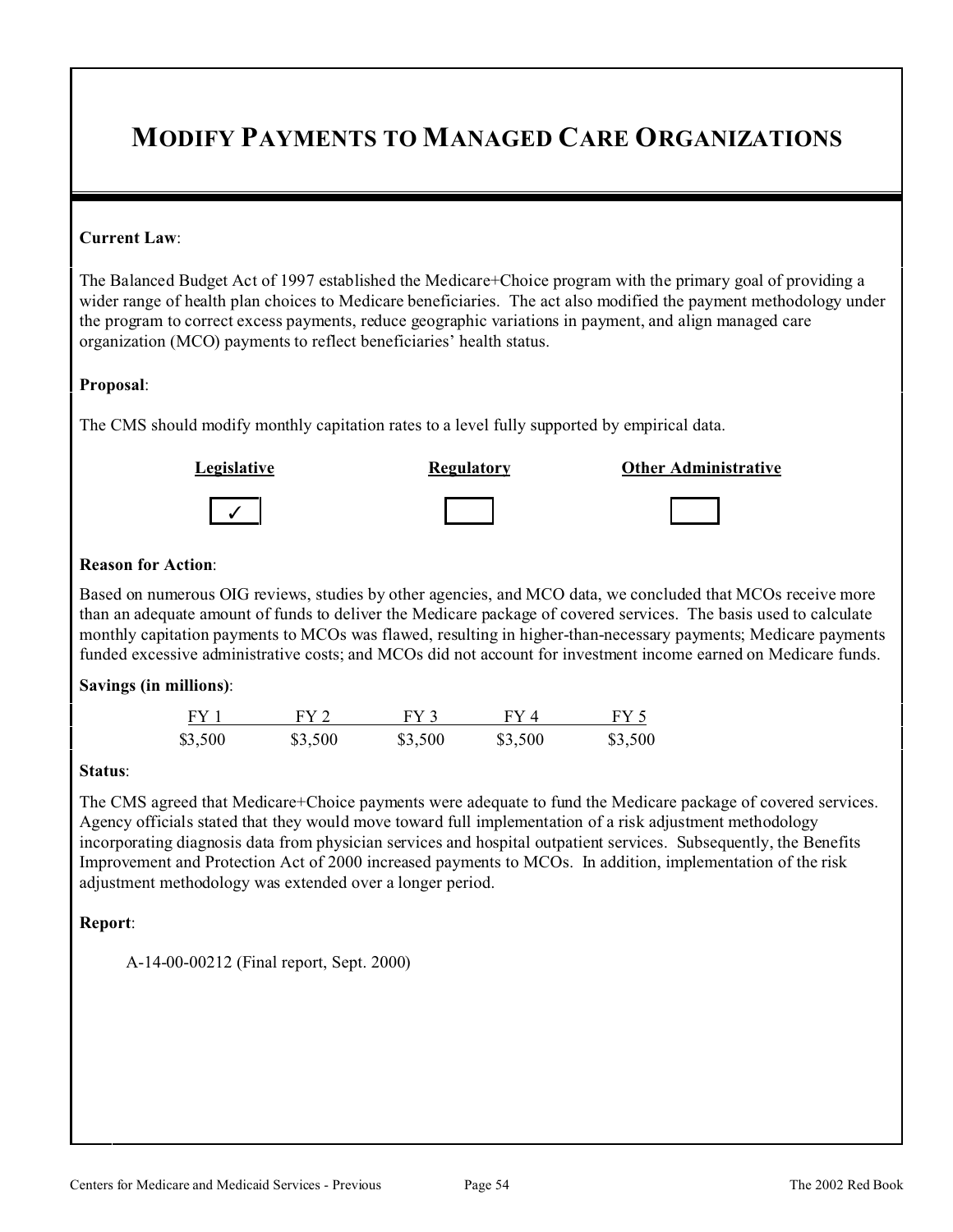# **PAY MANAGED CARE ORGANIZATIONS ONLY REASONABLE ADMINISTRATIVE COSTS**

### **Current Law**:

Following a CMS-prescribed methodology, each risk-based MCO is required to submit an adjusted community rate proposal before the beginning of the contract period. Through this process, MCOs present to CMS their estimate of the funds needed to provide the Medicare package of covered services to enrolled beneficiaries. The estimated funds are calculated to cover the plan's medical and administrative costs for the upcoming year. Administrative costs include marketing, taxes, depreciation, reinsurance, interest, and other nonmedical compensation.

#### **Proposal**:

The CMS should pursue legislation to require risk-based MCOs, when estimating administrative costs, to follow Medicare's general principle of paying only reasonable costs. The CMS should also publish the administrative cost rates of all MCOs participating in the Medicare program.



#### **Reason for Action**:

Our review of the administrative costs included in the 1997 proposals submitted by nine MCOs found that \$66.3 million of the actual administrative costs incurred would have been recommended for disallowance had the MCOs been required to follow Medicare's general principle of paying only reasonable costs. Since no statutory or regulatory authority exists governing allowability of costs included in the rate proposal, the MCOs were not required to adhere to this principle.

Conducted at CMS's request, our subsequent review included 10 MCOs' adjusted community rate proposals for 2000. We found that \$97.1 million in base-year administrative costs would have been recommended for disallowance had the MCOs been required to follow Medicare's general principle of paying only reasonable costs.

#### **Savings (in millions)**:

| FY         | $FV$ $\hat{ }$ | $E$ V $\tilde{ }$ |     |               |
|------------|----------------|-------------------|-----|---------------|
| <b>TRD</b> | rd D           | TRN               | TRT | $T\mathbf{R}$ |

#### **Status**:

The CMS did not agree with our recommendations.

#### **Report**:

A-03-98-00046 (Final report, Jan. 2000)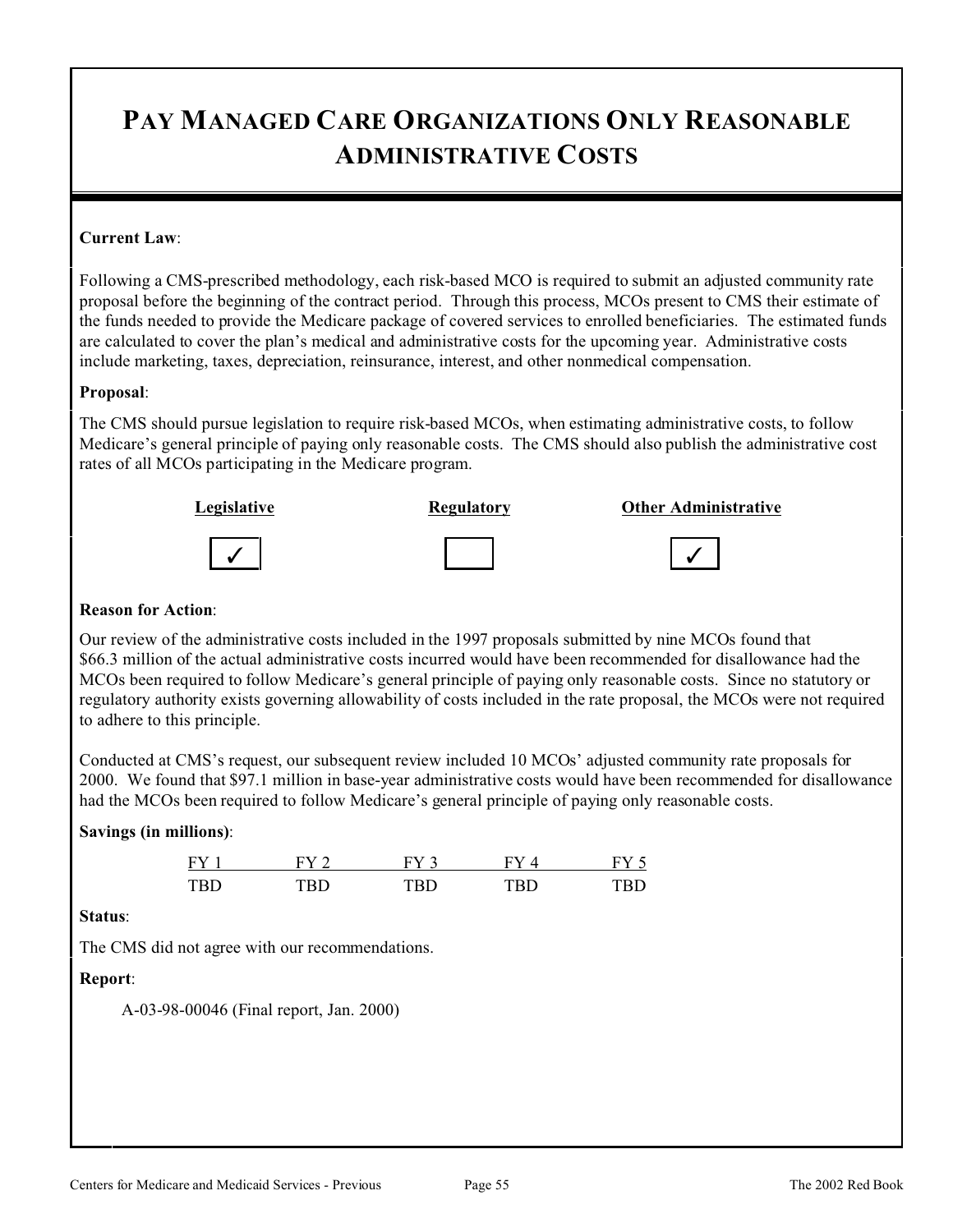# **PLACE A CEILING ON ADMINISTRATIVE COSTS INCLUDED IN MANAGED CARE ORGANIZATIONS' RATE PROPOSALS**

#### **Current Law**:

Each risk-based MCO is required to submit an adjusted community rate proposal to CMS before the beginning of the contract period. Administrative costs, which are one component of the proposal, include costs associated with facilities, marketing, taxes, depreciation, reinsurance, interest, and other nonmedical compensation. The CMS does not require a reasonable percentage or ceiling on the administrative cost rate proposed as it does in other areas of the Medicare program.

### **Proposal**:

The CMS should institute a reasonable ceiling on the administrative costs permitted in an MCO proposal. We suggest an administrative rate ceiling of 15 percent of total revenue requirements, which was MCOs' average rate during our review period (1996 to 1999).



#### **Reason for Action**:

As a percentage of the total rate proposed, the administrative rate varied widely among MCOs reviewed, regardless of the type of MCO (individual practice association, group, or staff) or the tax status (profit or nonprofit). For the 1999 rate proposals, the amount allocated for administrative purposes ranged from a high of 32 percent to a low of 3 percent. Using 1998 data, if a 15-percent ceiling had been applied to the MCOs we reviewed, an additional \$1 billion could have been passed on to the beneficiaries in the form of additional benefits or reduced payments (e.g., deductibles and/or coinsurance).

# **Savings (in millions)**:

| FY         | EV   | н          |     |     |
|------------|------|------------|-----|-----|
| <b>TRD</b> | חטוי | <b>TRD</b> | TDN | וטו |

#### **Status**:

Although CMS agreed that it should more thoroughly analyze rate proposals, it did not agree with our recommendation to institute a ceiling on the administrative costs included in an MCO rate proposal. During our review period, administrative costs included amounts for additional revenues (i.e., profits). Effective Contract Year 2000, administrative costs exclude amounts for additional revenues. Therefore, the 15-percent ceiling would be more than reasonable.

#### **Report**:

A-14-98-00210 (Final report, Jan. 2000)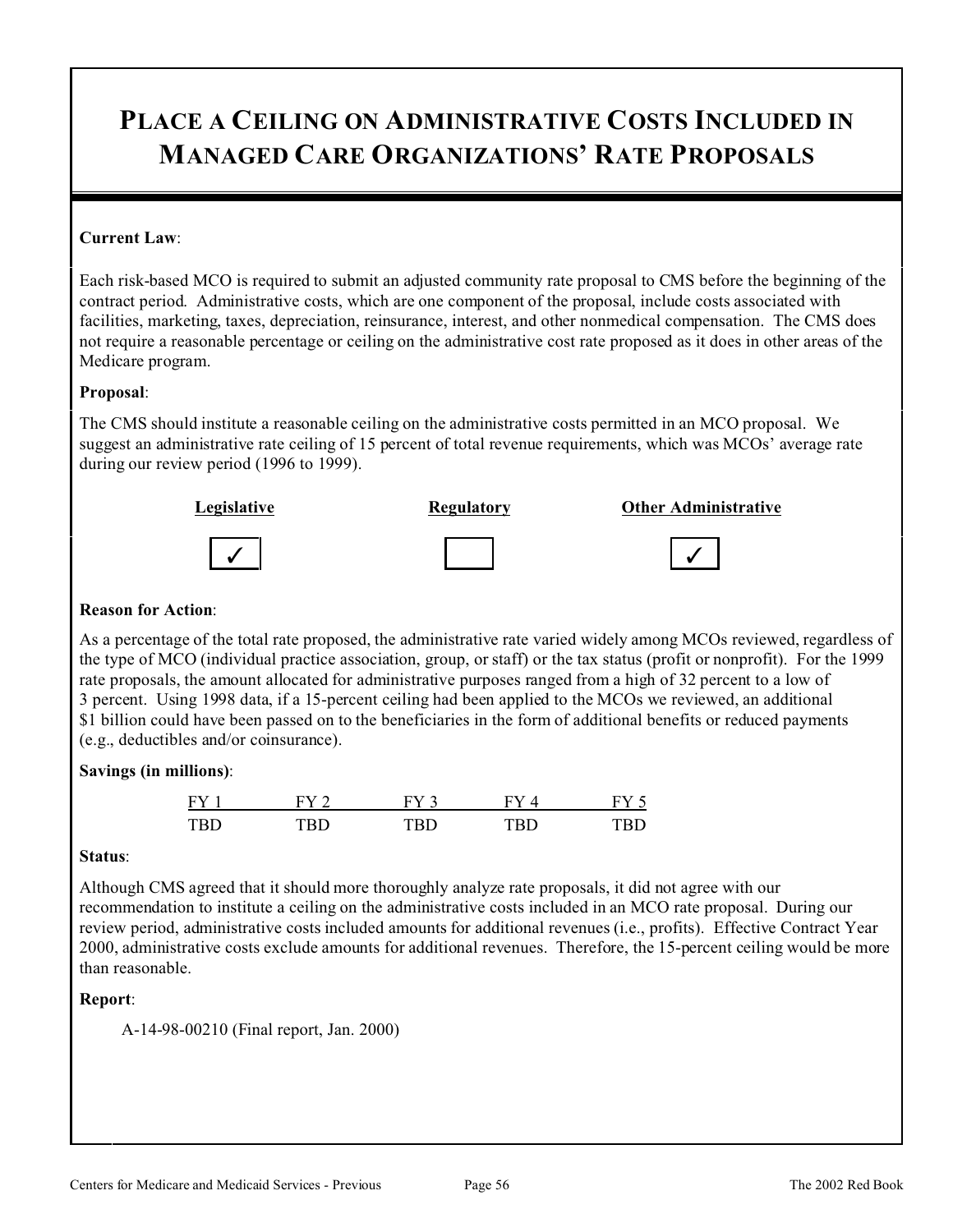# **MONITOR INVESTMENT INCOME EARNED BY RISK-BASED MANAGED CARE ORGANIZATIONS**

### **Current Law**:

Under the Medicare+Choice program, Medicare pays predetermined per capita payments to MCOs by the first of every month. In exchange for these capitation payments, MCOs are required to provide all Medicare-covered services to their members.

### **Proposal**:

The CMS should pursue legislation to either (1) adjust the timing of Medicare prepayments to MCOs to maximize the Health Insurance Trust Fund's earnings while minimizing MCOs' opportunities to earn investment income on Medicare funds or (2) adjust MCO payment rates to recognize the impact of investment income on the total funding available to MCOs for servicing their Medicare enrollees. Until such legislation is enacted, CMS should develop policies on tracking, estimating, and reporting investment income to ensure that investment income funds are used for program purposes and for the benefit of Medicare enrollees.



#### **Reason for Action**:

There is no present requirement for MCOs with risk contracts to account for investment income. Investment income is earned from the time MCOs receive payment from CMS until these funds are disbursed to providers. We found that MCOs earned in excess of \$100 million a year on current-year Medicare funding during 1996 and 1997 and continued to earn significant amounts of investment income in 1998. On average, plans earned an estimated 5-percent return from short-term investments of Medicare prepayment funding. As a result, we are concerned that MCOs were effectively funded at a greater amount (approximately 0.4 percent more) than the 95 percent of Medicare fee-for-service costs used as a basis for calculating MCO payment rates.

#### **Savings (in millions)**:

| FY 1  | FY 2. | $FY$ 3 | FY 4  | FY <sub>5</sub> |
|-------|-------|--------|-------|-----------------|
| \$150 | \$150 | \$150  | \$150 | \$150           |

#### **Status**:

The CMS agreed that its policies should hold MCOs accountable for investment income earned on current Medicare funds and should ensure that such income is used to benefit Medicare enrollees. However, CMS did not intend to pursue immediate legislative changes.

# **Report**:

A-02-98-01005 (Final report, Aug. 2000)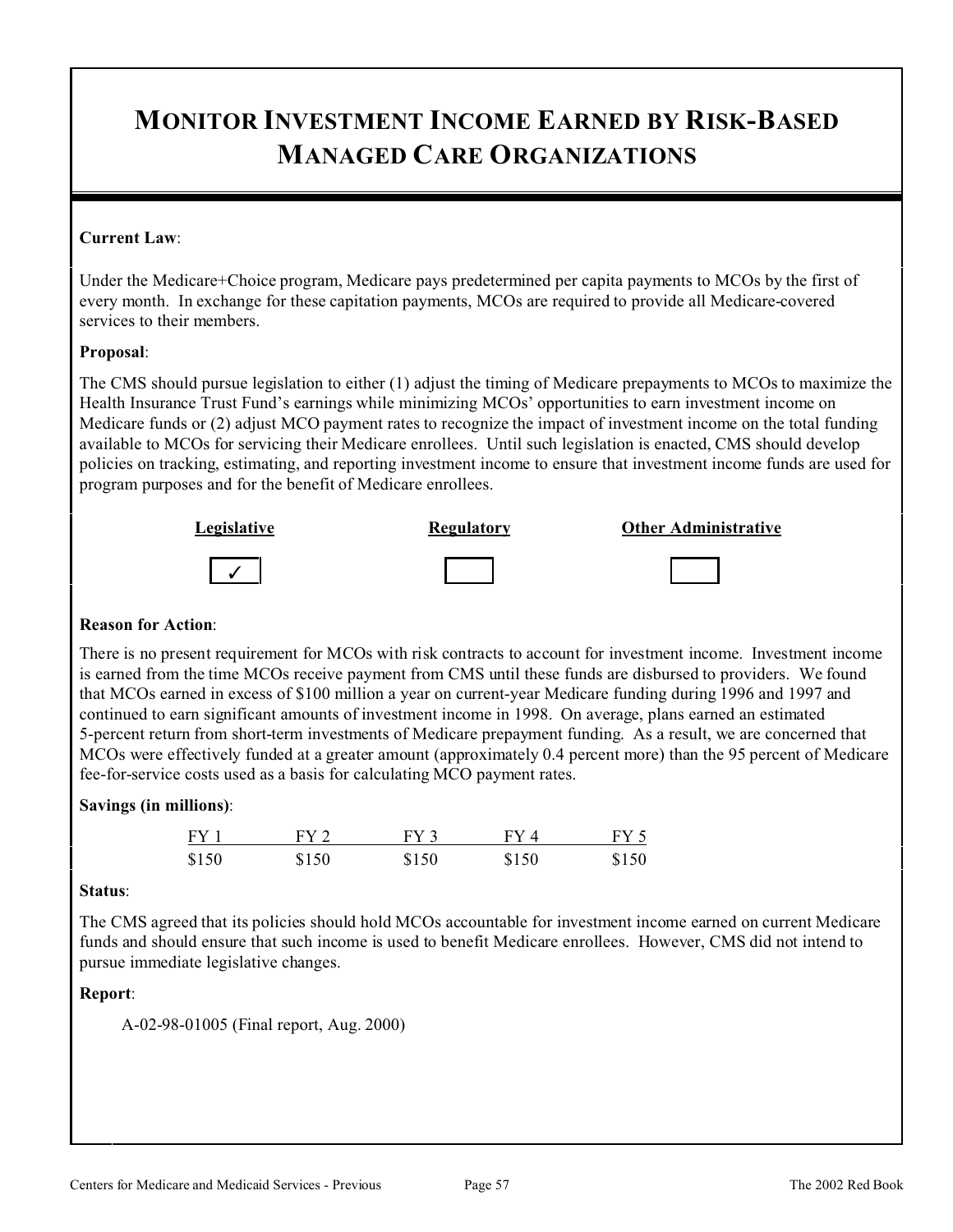# **MONITOR PAYMENTS FOR END STAGE RENAL DISEASE BENEFICIARIES IN MANAGED CARE PLANS**

### **Current Law**:

Under the Medicare managed care risk program, CMS contracts with MCOs to provide comprehensive health services to enrolled beneficiaries on a prepayment, capitated basis. For each enrolled beneficiary, CMS authorizes a fixed monthly payment which is adjusted by a set of risk factors, such as the beneficiary's age and gender. An enhanced payment is made for certain high-cost categories of beneficiaries, such as those having ESRD. The monthly payment for an ESRD beneficiary (average of \$3,393 per month) is approximately seven times greater than the regular non-ESRD payment rate (average of \$460 per month).

### **Proposal**:

The CMS should make procedural and systems changes to prevent further erroneous misclassifications of ESRD status and instruct all ESRD networks to verify the status of beneficiaries and to submit census data on a timely basis.



#### **Reason for Action**:

Our review of beneficiary Medicare records and information obtained from the CMS Renal Beneficiary and Utilization System found that 18 percent of the beneficiaries reviewed were ESRD-misclassified during 1997, resulting in \$112,486 in gross payment errors. We believe that these errors occurred because CMS received incomplete data from ESRD networks concerning the eligibility status of ESRD beneficiaries. As a result, we are concerned that these errors could affect the risk-adjusted payments that were implemented in January 2000 by a revision in the Balanced Budget Act of 1997.

# **Savings (in millions)**:

| FY  | $_{\rm FV}$ $\sim$ | $\mathbf{F} \mathbf{V}$ $\hat{\mathbf{C}}$ |     |      |
|-----|--------------------|--------------------------------------------|-----|------|
| TRD | רו טיי             | l`RT                                       | חפר | ונדי |

#### **Status**:

The CMS agreed with all of our recommendations. Currently, CMS has information management projects underway that are focused on improved business processes within the ESRD program and better data management.

# **Report**:

A-14-98-00211 (Final report, July 2000)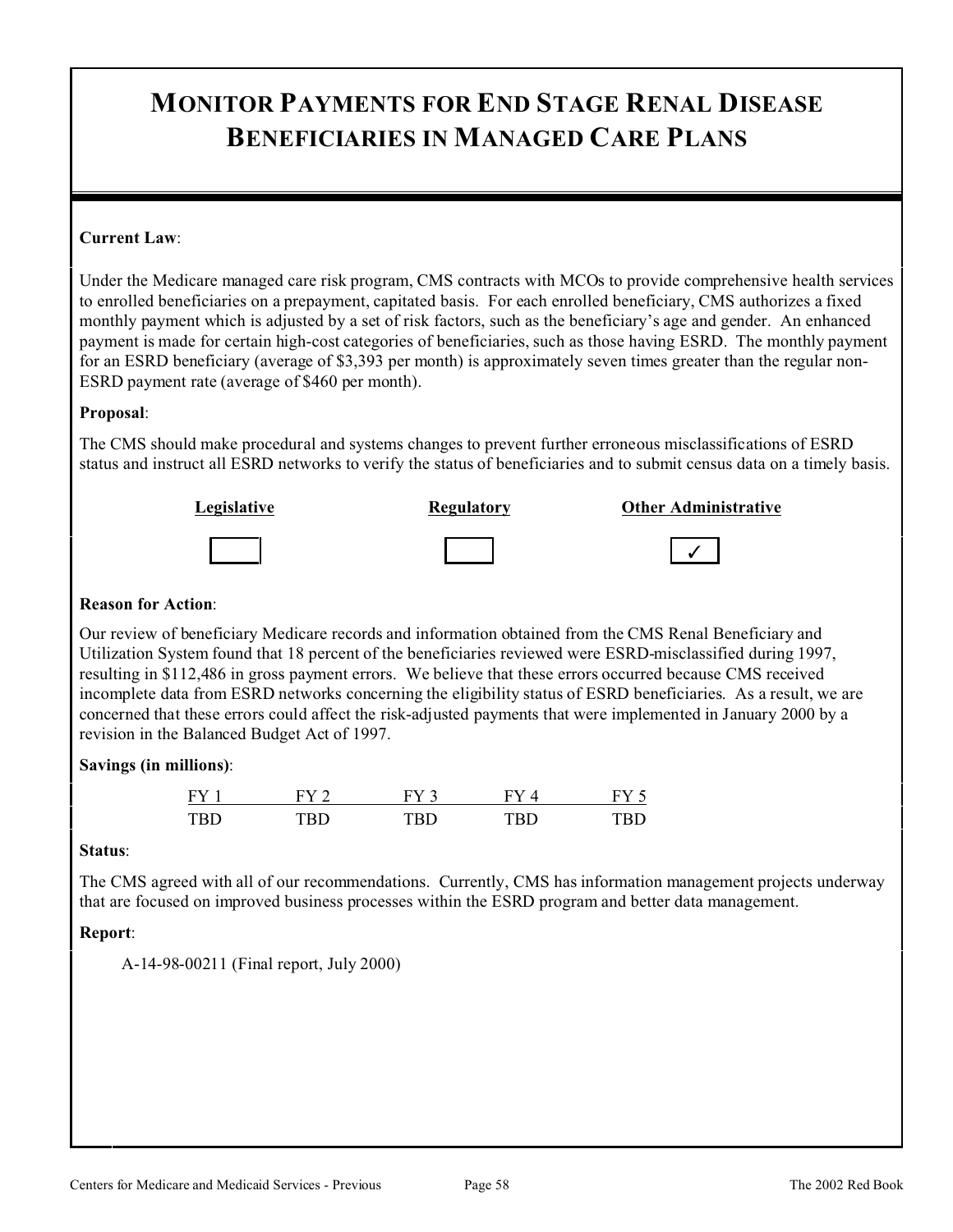# **PREVENT PAYMENTS TO MANAGED CARE PLANS FOR DECEASED BENEFICIARIES**

### **Current Law**:

Enrollment in MCOs becomes effective on the first day of the month. Under Medicare risk-based contracts, MCOs receive a capitated payment every month for each of their Medicare enrollees. When an enrollee dies, the disenrollment becomes effective on the first day of the month immediately following death. Thus, the final Medicare payment to the MCO should be for the month in which the beneficiary died.

#### **Proposal**:

The CMS should make immediate corrections to its computer system to prevent payments to MCOs for deceased beneficiaries. It should also recover the improper capitation payments that were paid to the MCOs for deceased beneficiaries.



### **Reason for Action**:

The CMS paid \$4.2 million in capitated payments to MCOs after beneficiaries died. Although CMS recouped \$1.2 million of the improper payments, \$3 million remained outstanding because CMS was unaware of the deaths and did not act to collect some identified overpayments. The improper payments started as early as January 1993 and continued through June 1999. In addition, CMS continued to pay at least \$1.3 million a year for deceased beneficiaries.

Our later review found that CMS paid MCOs \$4.1 million in capitated payments for deceased beneficiaries through at least October 2000. The CMS recouped only \$0.8 million of these improper payments, leaving over \$3.2 million outstanding. In addition, CMS continued to pay at least \$700,000 a year for the beneficiaries identified in our review.

# **Savings (in millions)**:

| FY1 | FY 2  | $FY$ 3 | FV 4  | FY 5  |
|-----|-------|--------|-------|-------|
| \$3 | \$1.3 | \$1.3  | \$1.3 | \$1.3 |

#### **Status**:

The CMS stated that it was aware that payments were being made to MCOs for deceased beneficiaries and made system corrections in mid-1998 to address the problem. The CMS agreed to investigate and collect, if appropriate, any OIG-identified overpayments for deceased beneficiaries.

#### **Report**:

A-07-99-01283 (Final report, Feb. 2000) A-07-99-01298 (Final report, May 2001)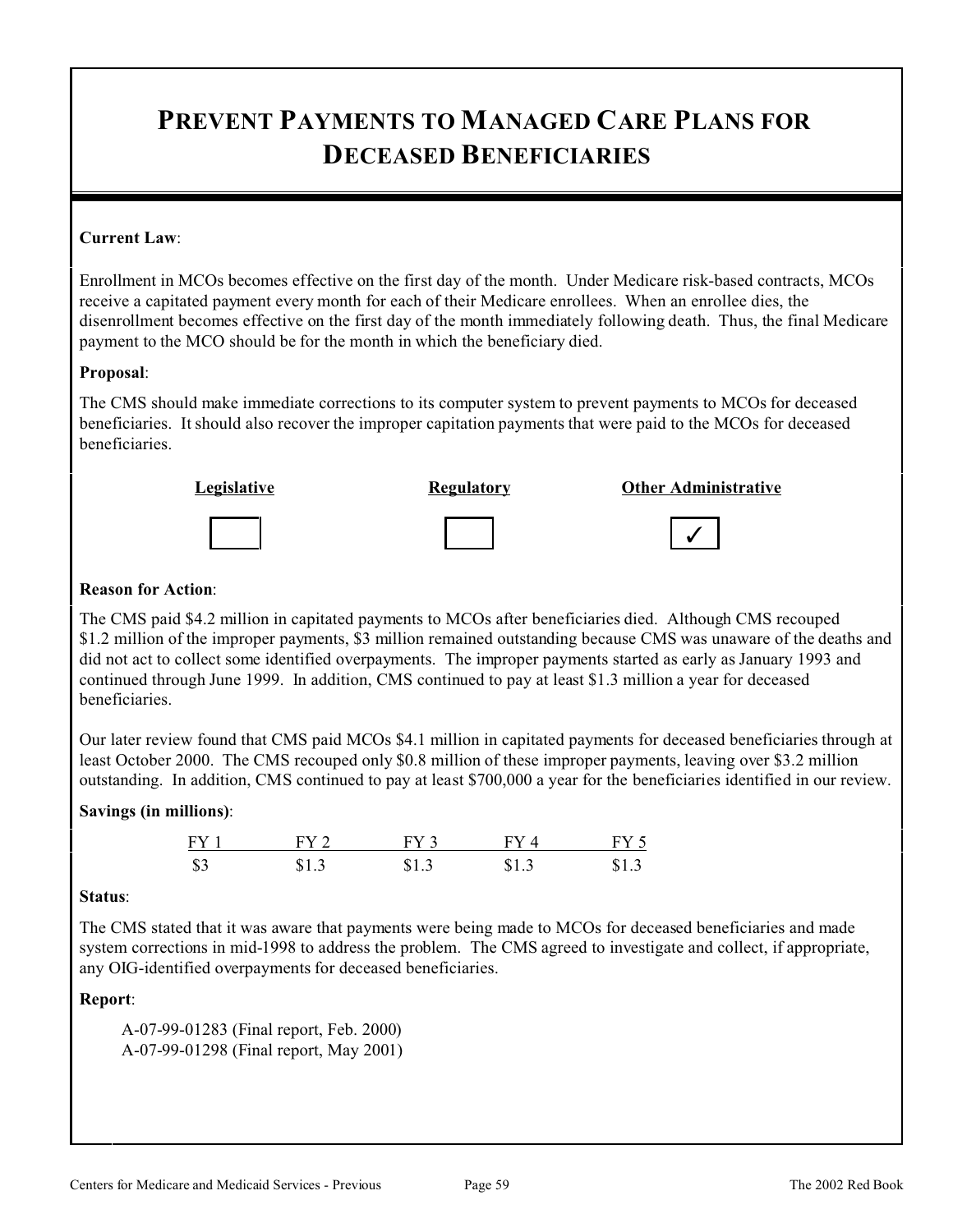# **ELIMINATE MEDICARE PAYMENTS FOR SERVICES AFTER DEATH**

#### **Current Law**:

Medicare's Common Working File host sites receive daily updated beneficiary information, including date of death, from the CMS enrollment database, which receives daily data from the Social Security Administration and the Railroad Retirement Board. In addition, the Common Working File receives some date-of-death information directly from institutional claims submitted by intermediaries.

#### **Proposal**:

The CMS should require Medicare contractors to conduct annual postpayment reviews to identify and recover payments for services after death.



# **Legislative Channel Regulatory Channel Channel Administrative**

#### **Reason for Action**:

Medicare paid \$20.6 million in 1997 for services that started after beneficiaries' death. Further, we found that Medicare did not have uniform postpayment procedures to identify and recover payments for deceased beneficiaries.

#### **Savings (in millions)**:

| FY 1   | FY 2-  | FY 3   | FV 4   | FY 5   |
|--------|--------|--------|--------|--------|
| \$20.6 | \$20.6 | \$20.6 | \$20.6 | \$20.6 |

#### **Status**:

The CMS concurred with our recommendations and took a number of actions to correct the deficiencies identified in the report. In addition to providing special funding for contractors to identify and recover improper payments, CMS planned to issue instructions for FY 2001, requiring all Medicare contractors to perform these reviews.

#### **Report**:

OEI-03-99-00200 (Final report, Mar. 2000)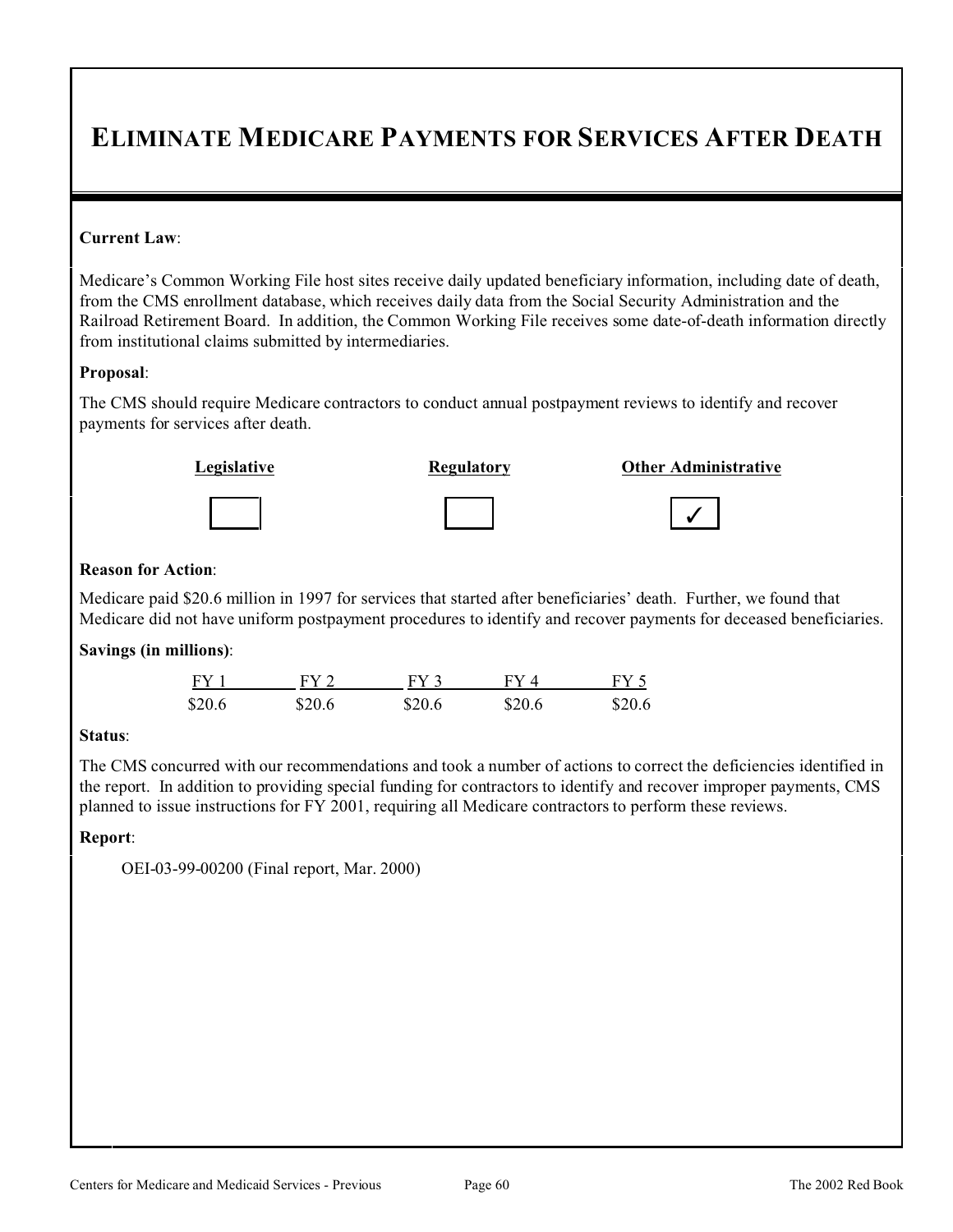# **CHANGE THE WAY MEDICARE PAYS FOR CLINICAL LABORATORY TESTS**

#### **Current Law**:

The amount that Medicare pays for most clinical lab tests is based on fee schedules. These schedules, effective July 1, 1984, generally were established by each carrier at 60 percent of the Medicare prevailing charge (the charge most frequently used by all suppliers). The Balanced Budget Act of 1997 reduced fee schedule payments by lowering the cap to 74 percent of the median for payment amounts beginning in 1998. Also, no inflation update was permitted between 1998 and 2002.

#### **Proposal**:

The CMS should (1) develop a methodology and legislative proposal to pay for tests ordered as custom panels at substantially less than the full price for individual tests and (2) study reinstating the beneficiary coinsurance and deductible provisions for laboratory services as a means of controlling utilization.



#### **Reason for Action**:

Although prices on individual tests are being reduced by legislation, panels are still generally being billed as individual tests. Medicare policies are not sufficient to control the billing of profile tests because there is no requirement that the tests ordered as a panel by the physician be billed only as a panel. The CMS guidelines do not address the problem of panels as a marketing mechanism of the laboratory industry or the problem of industry billing for the contents of the panels individually. In our opinion, these conditions have contributed to the significant increase in the use of laboratory services.

#### **Savings (in millions)**:

|           | $FY_{\rightarrow}$ | $FV$ 2  | FY 3         | <u>FY 4</u> | <u>FY 5</u> |
|-----------|--------------------|---------|--------------|-------------|-------------|
| Panel     | TBD.               | TBD     | $_{\rm TBD}$ | TBD         | TBD         |
| Copayment | \$1,130            | \$1,240 | \$1,370      | \$1,520     | \$1,690     |

#### **Status**:

The CMS initially concurred with our first recommendation but not our second. A proposal to reduce payment updates from 2003 through 2005 was included in the President's FY 2001 budget, as well as a proposal to reinstate laboratory cost sharing. Neither of these proposals was enacted. In addition, the Balanced Budget Act of 1997 required the Secretary to contract with the Institute of Medicine for a study of Part B laboratory test payments; CMS may use the results to develop new payment methodologies.

#### **Report**:

A-09-89-00031 (Final report, Jan. 1990) A-09-93-00056 (Follow-up report, Jan. 1996)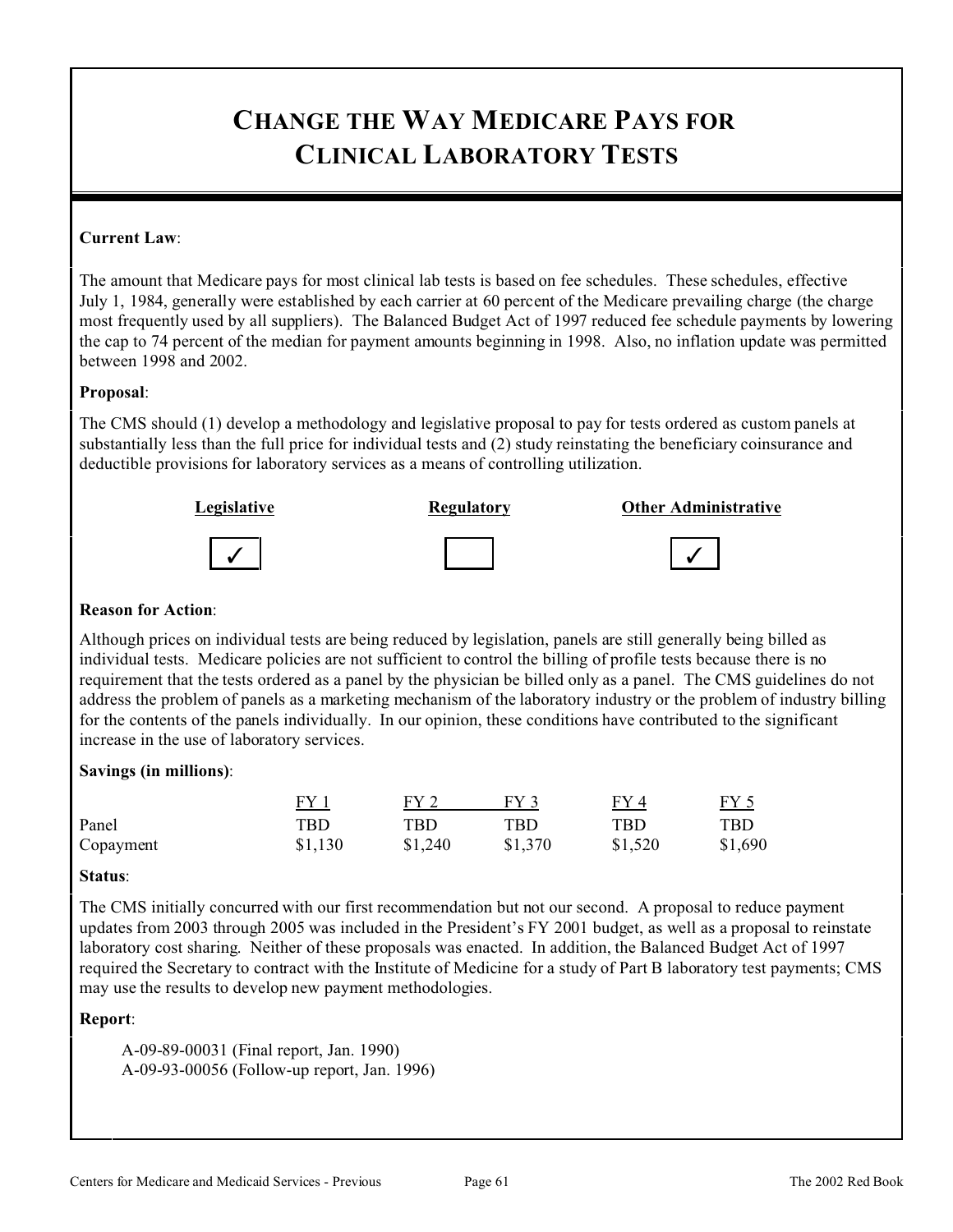# **PREVENT INAPPROPRIATE MEDICARE PAYMENTS FOR CLINICAL LABORATORY TESTS**

### **Current Law**:

Clinical laboratory services performed by independent laboratories, physicians, and hospital outpatient department laboratories include chemistry, hematology, and urinalysis tests. The Medicare carrier and fiscal intermediary manuals refer to tests that can be and are frequently performed together on automated multichannel equipment as panels. Carriers are directed to pay the lesser panel amount if the sum of the payment allowance for the separately billed tests exceeds the payment allowance for the panel that includes these tests. For claims submitted by hospital outpatient department laboratories, fiscal intermediaries are required to apply the carrier fee schedule and to follow the practices in effect for the carrier's locality.

### **Proposal**:

The CMS should direct carriers and intermediaries to (1) implement procedures and controls to ensure that clinical laboratory tests are appropriately grouped together and not duplicated for payment purposes and (2) recover potential overpayments from providers. The CMS should also consider eliminating separate reimbursement for additional indices on the basis that they are a byproduct of analyses performed on automated equipment.







�

#### **Reason for Action**:

Medicare carriers and fiscal intermediaries did not always have adequate controls to detect and prevent inappropriate payments for laboratory tests. Contrary to applicable laws, regulations, and Medicare reimbursement policies, carriers and intermediaries reimbursed providers for claims involving (1) unbundled and/or duplicate chemistry, hematology, and urinalysis tests that should have been grouped together and paid at a lesser amount and (2) additional indices that were not ordered, received, or needed by a physician.

#### **Savings (in millions)**:

|        | $FV$ ? | $FY$ 3 | FV 4   | FV f   |
|--------|--------|--------|--------|--------|
| \$12.5 | \$12.5 | \$12.5 | \$12.5 | \$12.5 |

#### **Status**:

The CMS concurred with all recommendations. The CMS also agreed to institute new coding procedures and will remove codes for additional indices from Medicare fee schedules. As of 1999, two codes for indices were removed from the physicians' current procedural terminology.

#### **Report**:

A-01-96-00509 (Final report, Nov. 1997) A-01-96-00527 (Final report, Nov. 1998) A-01-99-00522 (Final report, Oct. 2000)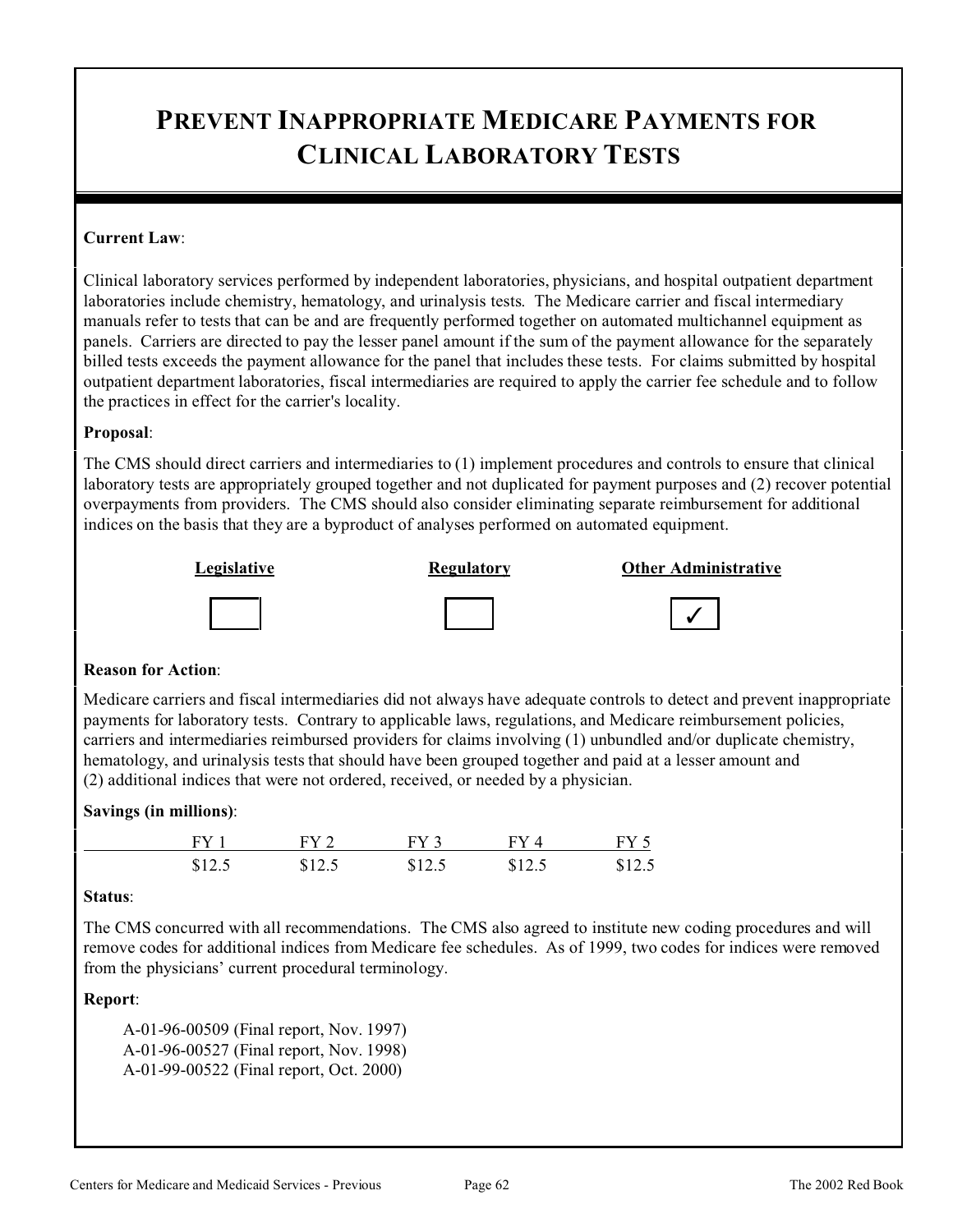## **ELIMINATE VULNERABILITIES TO MEDICARE FROM INDEPENDENT DIAGNOSTIC TESTING FACILITIES**

#### **Current Law**:

Independent physiological laboratories (IPLs) operate independently of a hospital, physician's office, or rural health clinic. IPL testing modalities include neurological and neuromuscular tests, echocardiograms, ultrasounds, x-rays, pulmonary function tests, cardiac monitoring, and nuclear medicine. New regulations affecting IPLs (now designated independent diagnostic testing facilities, or IDTFs) went into effect January 1, 1998.

#### **Proposal**:

The CMS should more clearly define the term "operating independent," establish a more stringent enrollment and verification process, and strengthen monitoring and control processes. As an option, CMS could completely reform the payment system by eliminating direct payment to IPLs/IDTFs.



#### **Reason for Action**:

Based on our sample, nearly 1,000 of the 5,000 provider numbers issued to IPLs may have been issued to entities that no longer exist. We estimated that Medicare could have paid about \$11.6 million in 1996 to such entities. We also noted that a number of IPLs in our sample were owned by hospitals, physicians, or rural health clinics that did not consider their IPLs to be "operating independent" as the services provided were principally for their own patients.

### **Savings (in millions)**:\*

| $FY$ 1 | FY 2   | $FY$ 3 | FY4    | FY 5   |
|--------|--------|--------|--------|--------|
| \$11.6 | \$11.6 | \$11.6 | \$11.6 | \$11.6 |

*\* Possible payments to IPLs that do not exist.* 

#### **Status**:

The CMS has site-visited and desk-reviewed all existing IDTFs and has verified all information that these entities provided on their required Provider Enrollment Forms. This includes information concerning their qualifications. The CMS is also in the process of revising these forms. The revision, coupled with corresponding updated Medicare contractor operating manual provisions, will aid in determining what qualifies as an IDTF.

#### **Report**:

OEI-05-97-00240 (Final report, Aug. 1998) OEI-05-97-00241 (Final report, Aug. 1998)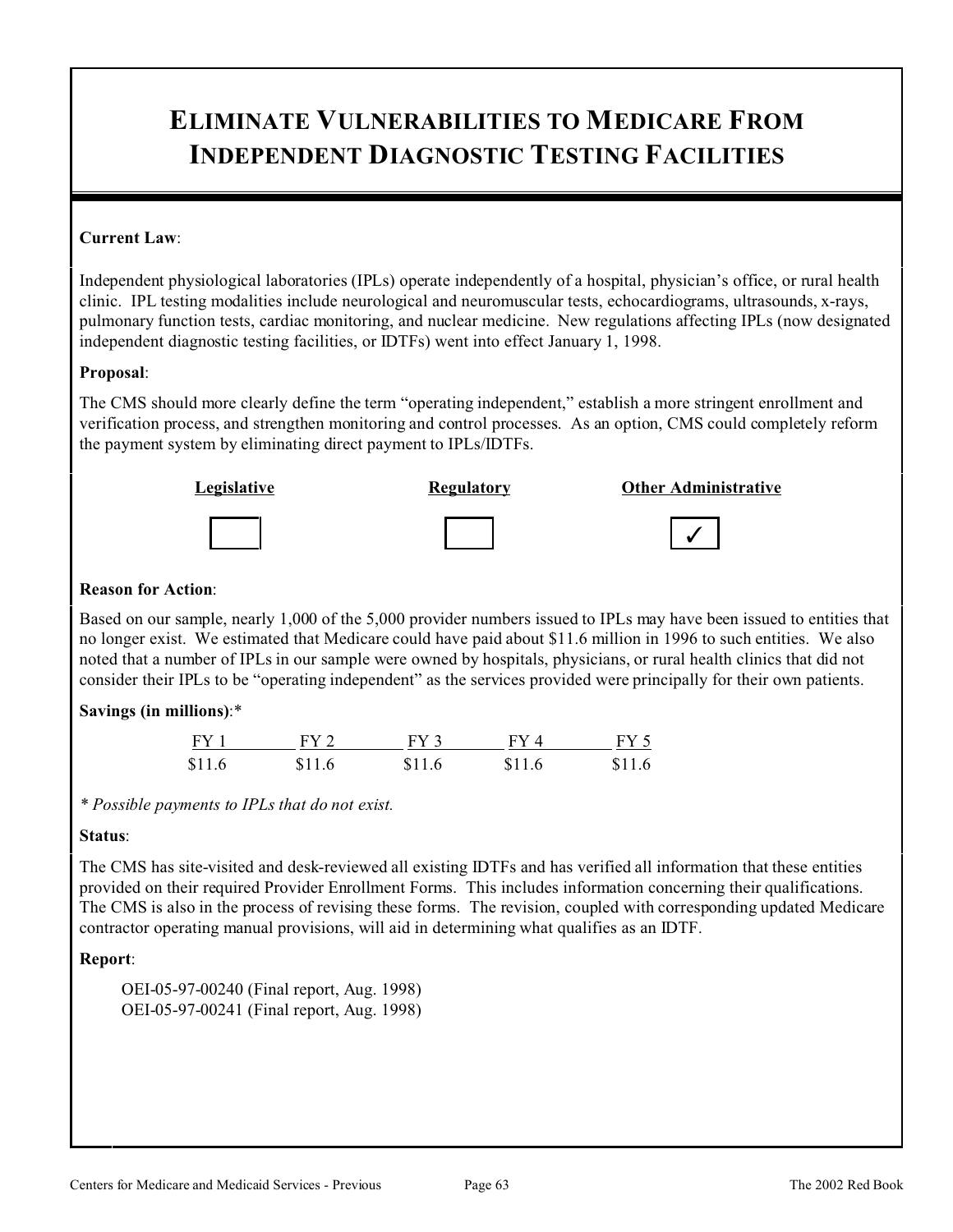## **REQUIRE PHYSICIAN EXAMINATION BEFORE ORDERING HOME HEALTH SERVICES**

#### **Current Law**:

Section 1861 of Title XVIII of the Social Security Act authorized Medicare Part A payments for home health services. Before October 1, 2000, when the prospective payment system for home health services was implemented, providers were reimbursed for the cost of each visit up to limits established by the Department. Home health agencies are now reimbursed under the prospective payment system.

#### **Proposal**:

Medicare regulations should be revised to require physicians to examine patients before ordering home health care. As discussed under "Status," other recommendations to correct abusive and wasteful practices are being addressed.





�

### **Legislative Channel Regulatory Channel Channel Administrative Channel Channel Administrative**

### **Reason for Action**:

Audits and investigations have identified medically unnecessary care and inappropriate fraudulent billing by specific home health agencies. Other OIG studies describe extreme variations and broad patterns of billing by these agencies, which raise questions about the appropriateness of some billings. We therefore believe that it is necessary to place systematic controls on the home health benefit to prevent abuse.

#### **Savings (in millions)**:

| FY 1       | $FV$ 2 | EV <sub>3</sub> | FV 4 | $FY$ $\cdot$ |
|------------|--------|-----------------|------|--------------|
| <b>TRD</b> | ‴RD -  | TRN             | TRN  | דו גוידי     |

#### **Status**:

Although the Balanced Budget Act of 1997 included provisions to restructure home health benefits, CMS still needs to revise regulations to require that physicians examine Medicare patients before ordering home health services. After the act, our four-State review found that unallowable services continued to be provided because of inadequate physician involvement. While agreeing in principle, CMS said that it would continue to examine both coverage rules and conditions of participation to develop the discipline necessary for ensuring proper certification. The CMS also provided additional payments for physician care plan oversight and education for physicians and beneficiaries.

#### **Report**:

| A-04-94-02078 (Final report, Feb. 1995)  |
|------------------------------------------|
| A-04-94-02087 (Final report, June 1995)  |
| A-04-95-01103 (Final report, Mar. 1996)  |
| A-04-95-01106 (Final report, Mar. 1996)  |
| A-04-95-01104 (Final report, June 1996)  |
| A-04-95-01105 (Final report, Sept. 1996) |
| A-04-95-01107 (Final report, Sept. 1996) |
| A-03-95-00011 (Final report, Nov. 1996)  |
| A-04-96-02121 (Final report, July 1997)  |
| A-02-97-01026 (Final report, Sept. 1997) |
| A-04-97-01166 (Final report, Apr. 1999)  |
|                                          |

A-04-97-01169 (Final report, Apr. 1999) A-04-97-01170 (Final report, Apr. 1999) A-02-97-01034 (Final report, Sept. 1999) A-04-98-01184 (Final report, Sept. 1999) A-04-99-01194 (Final report, Nov. 1999) A-04-99-01195 (Final report, Mar. 2001) OEI-12-94-00180 (Final report, May 1995) OEI-02-94-00170 (Final report, June 1995) OEI-04-93-00260 (Final report, July 1995) OEI-04-93-00262 (Final report, Sept. 1995)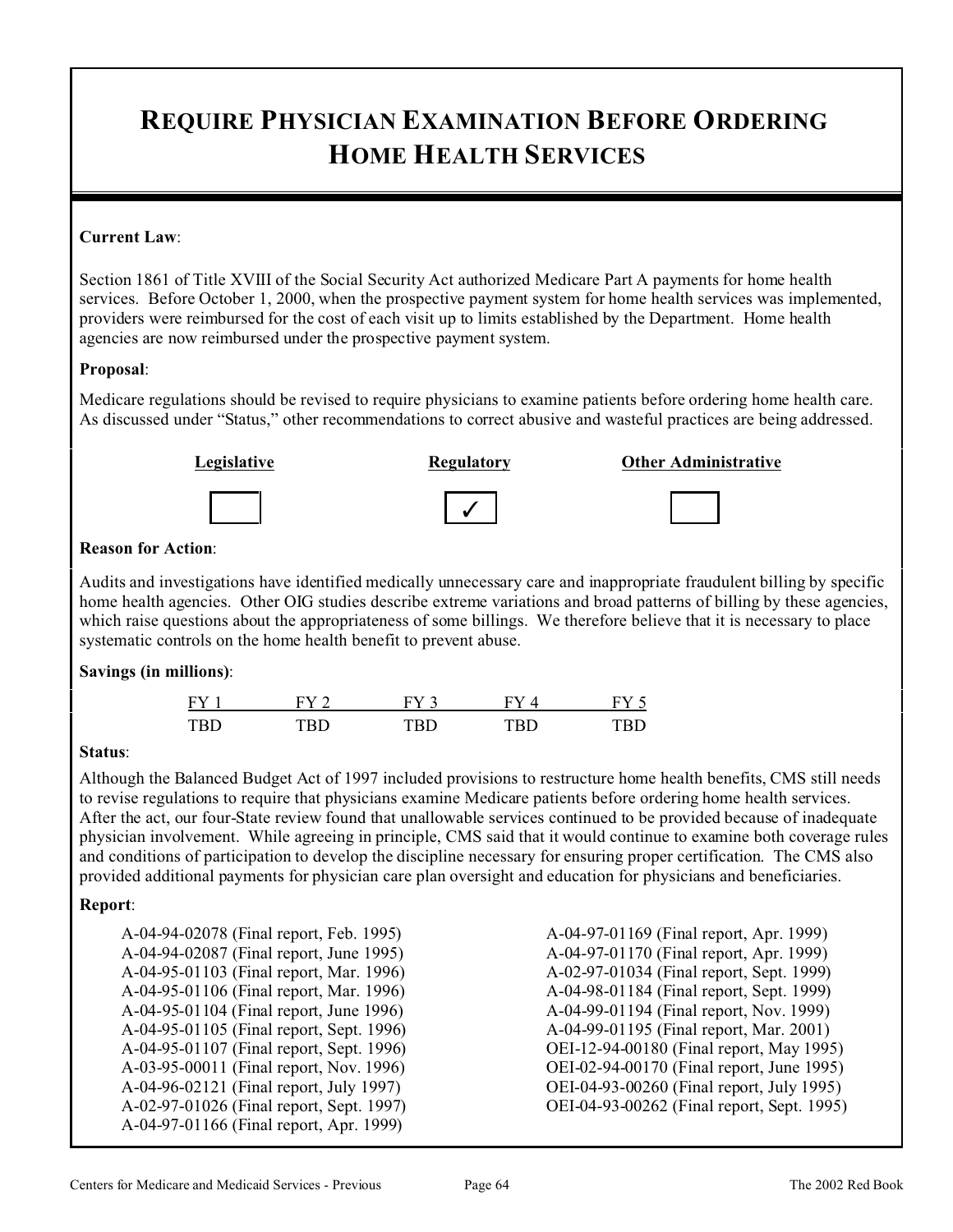### **ENSURE VALIDITY OF MEDICARE HOSPICE ENROLLMENTS**

#### **Current Law**:

Hospice care is a treatment approach which recognizes that the impending death of an individual warrants a change in focus from therapeutic to palliative care (such as pain control and symptom management). To qualify for Medicare hospice benefits, which began in 1983, a patient must be entitled to Medicare Part A and be certified as terminally ill, which is defined as having a life expectancy of 6 months or less if the illness runs its normal course.

#### **Proposal**:

The CMS should strengthen its controls over the hospice program, such as by reinforcing the 6-month terminal prognosis requirement, holding hospice physicians more accountable for certifications of terminal prognosis, strengthening claim processing controls, and prohibiting hospices from paying nursing facilities more for "room and board" than the hospices receive from State Medicaid agencies on behalf of dually eligible beneficiaries. The CMS should also seek legislation to change the payment methodology for dually eligible nursing facility residents, to restructure the use of benefit periods, and to establish a more meaningful cap on hospice payments.



#### **Reason for Action**:

Our audits of 12 large hospices identified a substantial number of ineligible enrollments. Working with OIG, physicians from Medicare peer review organizations reviewed the medical files of 2,109 long-term beneficiaries in hospice care over 210 days and concluded that 1,373 beneficiaries were ineligible because they were not terminally ill. Also, analysis of the CMS database for hospice beneficiaries showed evidence of many long-term beneficiaries in other hospices across the country.

#### **Savings (in millions)**:

| <b>FY</b>  |        |     |     |     |
|------------|--------|-----|-----|-----|
| <b>TRD</b> | רו טיי | TRD | TRN | וטו |

#### **Status**:

The Balanced Budget Act of 1997 modified the hospice benefit but did not address the above recommendations. The CMS has increased its scrutiny of hospice claims by subjecting an increased number of claims to medical review. Also, the Benefits Improvement and Protection Act of 2000 clarified that certification regarding terminal illness is to be based on the physician's clinical judgment, and CMS informed providers of this clarification. No changes have been proposed to modify the payment methodology for dually eligible nursing facility residents. The President's FY 2001 budget proposed civil monetary penalties for false certification of the need for hospice care.

#### **Report**:

A-05-96-00023 (Final report, Nov. 1997) OEI-05-95-00250 (Final report, Sept. 1997) OEI-05-95-00251 (Final report, Nov. 1997)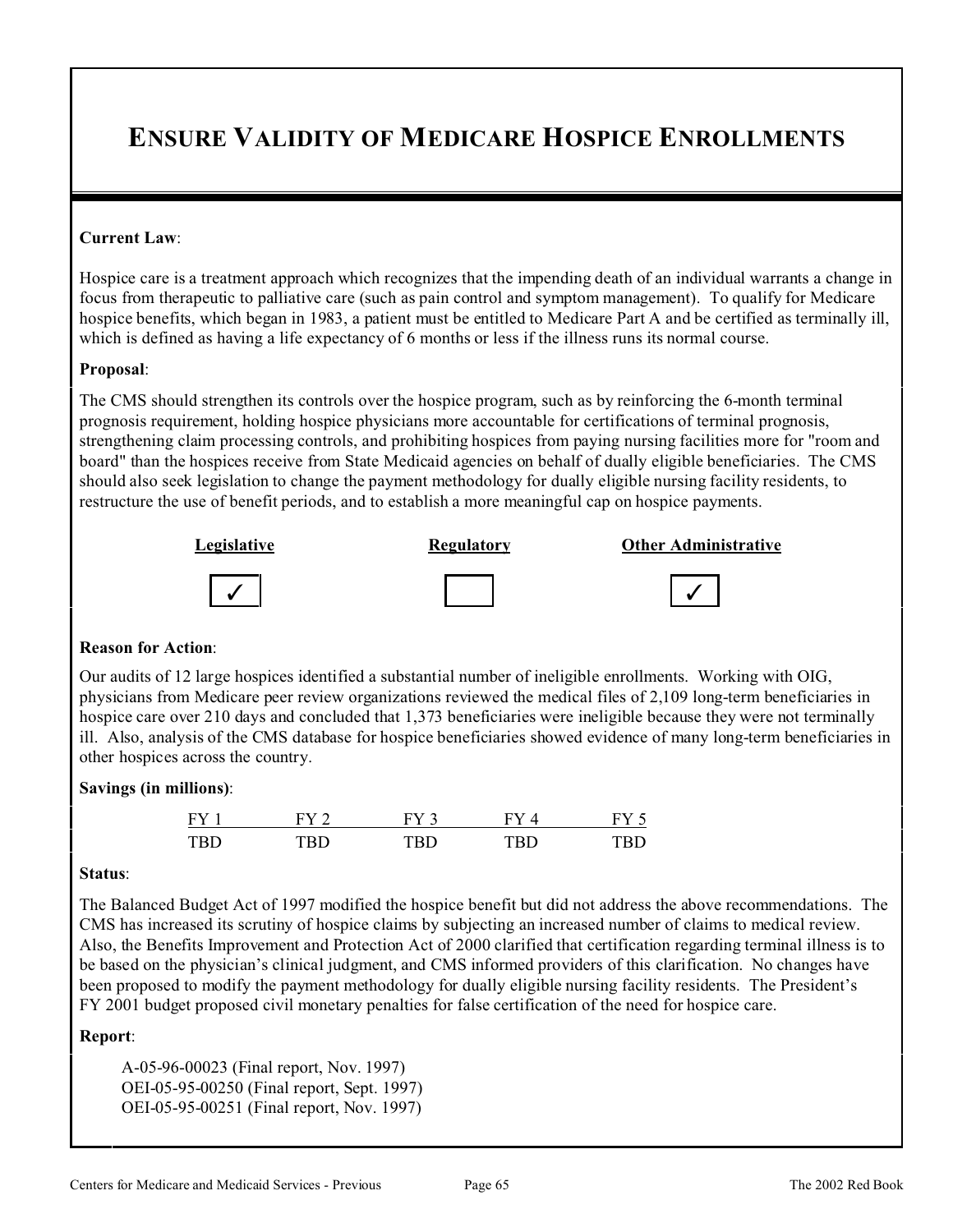### **ADJUST BASE-YEAR COSTS IN THE PROSPECTIVE PAYMENT SYSTEM FOR SKILLED NURSING FACILITIES**

#### **Current Law**:

The Balanced Budget Act of 1997 required CMS to develop a prospective payment system for skilled nursing facilities effective for cost reporting periods beginning July 1, 1998.

#### **Proposal**:

The CMS should determine the costs of unnecessary services and other improper payments and eliminate them from the prospective payment system rates for skilled nursing facilities.



#### **Reason for Action**:

To develop the prospective payment system rates, CMS used cost reports for reporting periods beginning in FY 1995. However, CMS did not make a downward adjustment for substantial unallowable costs claimed by nursing facilities, which we identified in prior audits. As a result, we are concerned that the rates are inflated and that nursing facilities will be overpaid. Also, we found that improper Medicare payments for physical and occupational therapy in skilled nursing facilities totaled more than \$1 billion in 1998. The cost of unnecessary and undocumented therapy, as well as the markup on occupational therapy, was not identified before implementation of the prospective payment system.

#### **Savings (in millions)**:

|                                      | FV        | $FV$ ?     | $FV$ 3    | FV 4      | FY 5       |
|--------------------------------------|-----------|------------|-----------|-----------|------------|
| Physical and occupational<br>therapy | $$1,000+$ | $$1,000+$  | $$1,000+$ | $$1,000+$ | $$1,000+$  |
| All other                            | TBD       | <b>TBD</b> | TBD       | TBD       | <b>TBD</b> |

#### **Status**:

The CMS agreed with our recommendation and indicated in its interim final rule implementing the prospective payment system that OIG, in conjunction with CMS, proposed to further examine the extent to which the base-year cost data used to develop the rates included costs that were inappropriately allowed. We subsequently advised CMS of the significant problems found during our review of infusion therapy services provided by some suppliers to skilled nursing facilities and recommended that CMS consider our findings when updating or refining the payment rates. The CMS concurred.

#### **Report**:

A-14-98-00350 (Final report, July 1998) A-06-99-00058 (Final report, Dec. 1999) OEI-09-97-00122 (Final report, Nov. 2000)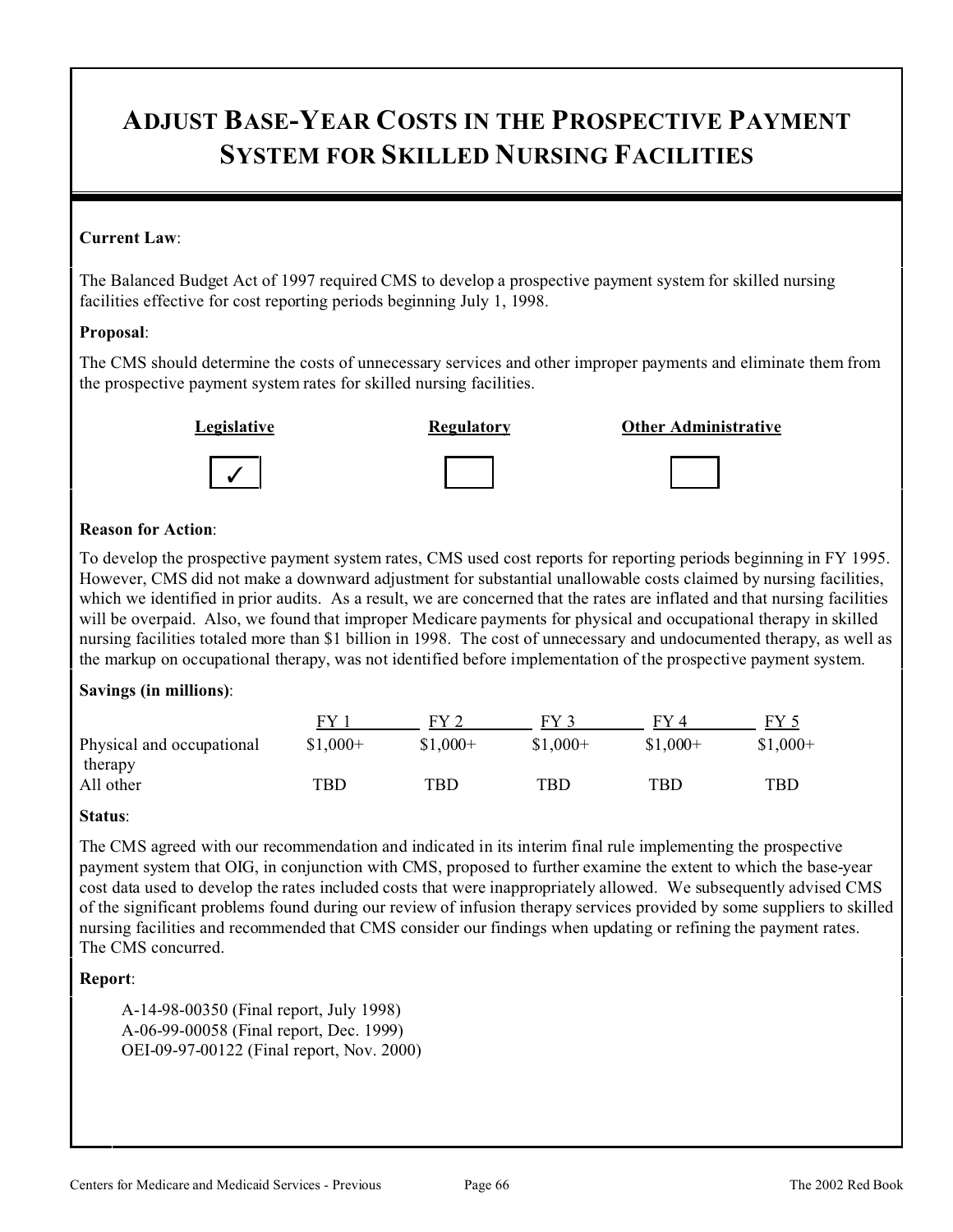## **ELIMINATE OVERPAYMENTS UNDER CONSOLIDATED BILLING BY SKILLED NURSING FACILITIES**

#### **Current Law**:

The Balanced Budget Act of 1997 required implementation of a prospective payment system for skilled nursing facilities and required consolidated billing by these facilities. Under the prospective payment system, a skilled nursing facility is reimbursed a prospective payment for all covered skilled nursing services rendered to its residents in a Part A stay, and outside providers and suppliers must bill the facility for services rendered. Under consolidated billing, the facility is responsible for billing all covered skilled nursing services, including services provided under arrangement with outside parties.

#### **Proposal**:

The CMS should establish payment edits in its Common Working File and Medicare contractors' claim processing systems to ensure compliance with consolidated billing requirements.



#### **Reason for Action**:

For over one-third of the claims examined in our pilot review, we found that Medicare contractors made separate Part B payments to outside suppliers for services that were subject to consolidated billing. These services were included in the prospective payments that Medicare made to the skilled nursing facilities. As a result, the Medicare program paid twice for the same service--once to the nursing facility under the Part A prospective payment and again to the outside supplier under Part B. Our subsequent nationwide review identified \$47.6 million in potential improper payments made by Medicare during CY 1999 for services that were subject to consolidated billing.

### **Savings (in millions)**:

| FY1    | FY 2   | FY 3   | FV 4   | FY 5   |
|--------|--------|--------|--------|--------|
| \$47.6 | \$47.6 | \$47.6 | \$47.6 | \$47.6 |

#### **Status**:

The CMS concurred with our recommendation and expected to implement edits in the spring of 2002. Until the edits are in place, we will continue our work to identify additional overpayments.

### **Report**:

A-01-99-00531 (Final report, Mar. 2000) A-01-00-00538 (Final report, June 2001)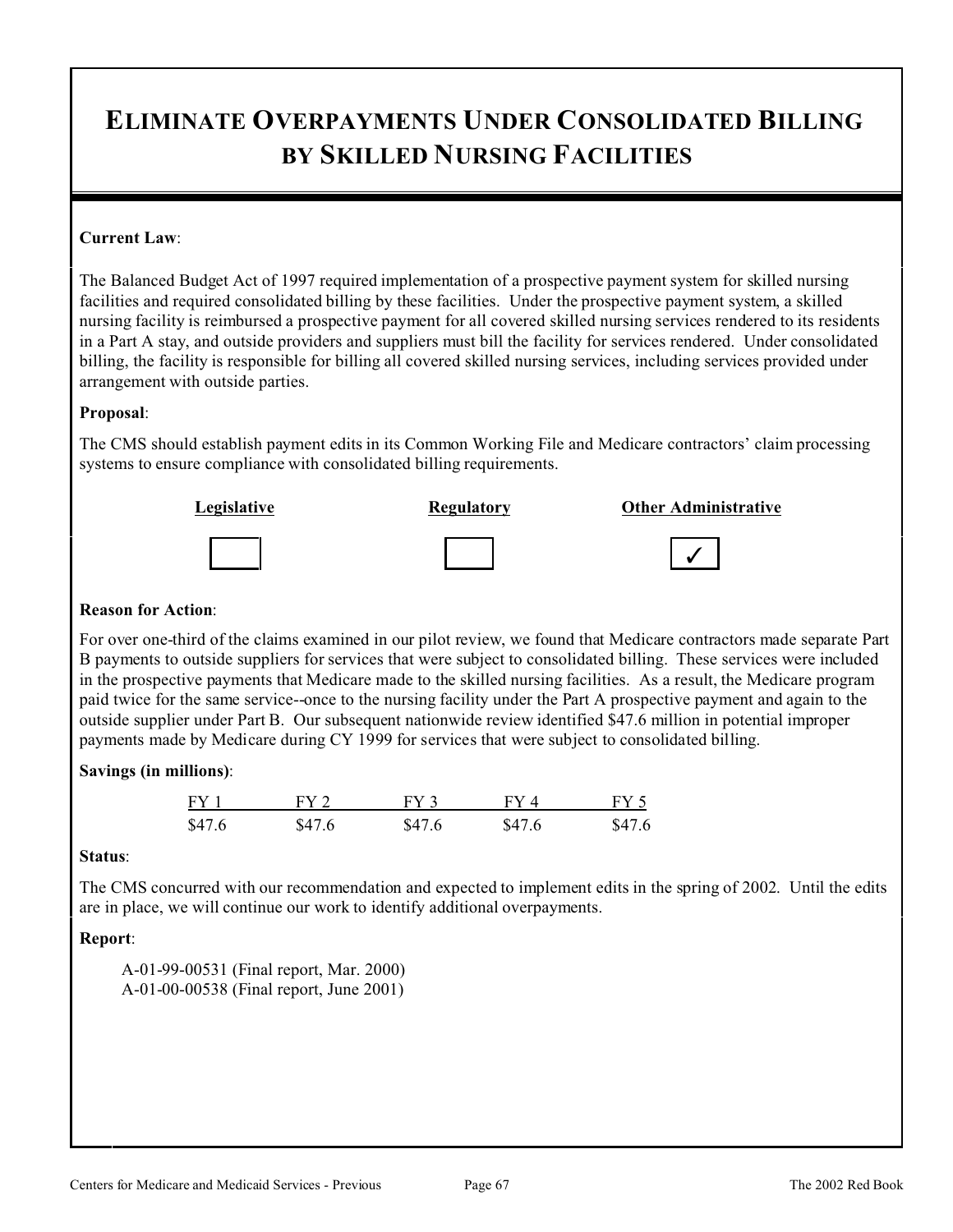### **CONDUCT MEDICAL REVIEWS OF PART B THERAPY SERVICES**

#### **Current Law**:

Medicare coverage guidelines state that therapy must be reasonable, necessary, specific, and an effective treatment for the patient's condition.

#### **Proposal**:

The CMS should instruct fiscal intermediaries to conduct focused medical reviews of therapy payments and encourage them to educate providers about documentation requirements. Additionally, CMS should consider options when developing a new reimbursement system for Part B therapy, such as a system based on an episode of therapy and prior authorization for therapy that exceeds a separate monetary cap for each type of therapy.



#### **Reason for Action**:

We found that 14 percent of sampled physical, occupational, and speech therapy services in 1999 were not medically necessary and that approximately 10 percent were not adequately supported by documentation. We estimated that Medicare allowed \$97 million for unnecessary, undocumented, and inadequately documented therapy.

#### **Savings (in millions)**:

| FY 1 | $FY$ 2 | $FY$ 3 | FY4  | FY 5 |
|------|--------|--------|------|------|
| \$97 | \$97   | \$97   | \$97 | \$97 |

#### **Status**:

The CMS instructed its contractors to concentrate their efforts on random reviews of all claims and planned to use the results of those reviews to focus additional efforts. The Balanced Budget Refinement Act of 1999 required the Secretary to conduct focused medical reviews of therapy services during 2000 and 2001. Using Medicare Integrity Program funds, CMS awarded a contract for the Therapy Review Program, a study of the utilization of therapy services in 1998, 1999, and 2000. It will perform a significant number of focused medical reviews of therapy claims in skilled nursing facilities and other therapy settings.

#### **Report**:

OEI-09-97-00122 (Final report, Aug. 1999) OEI-09-99-00550 (Final report, Nov. 2000) OEI-09-99-00560 (Final report, Aug. 2001)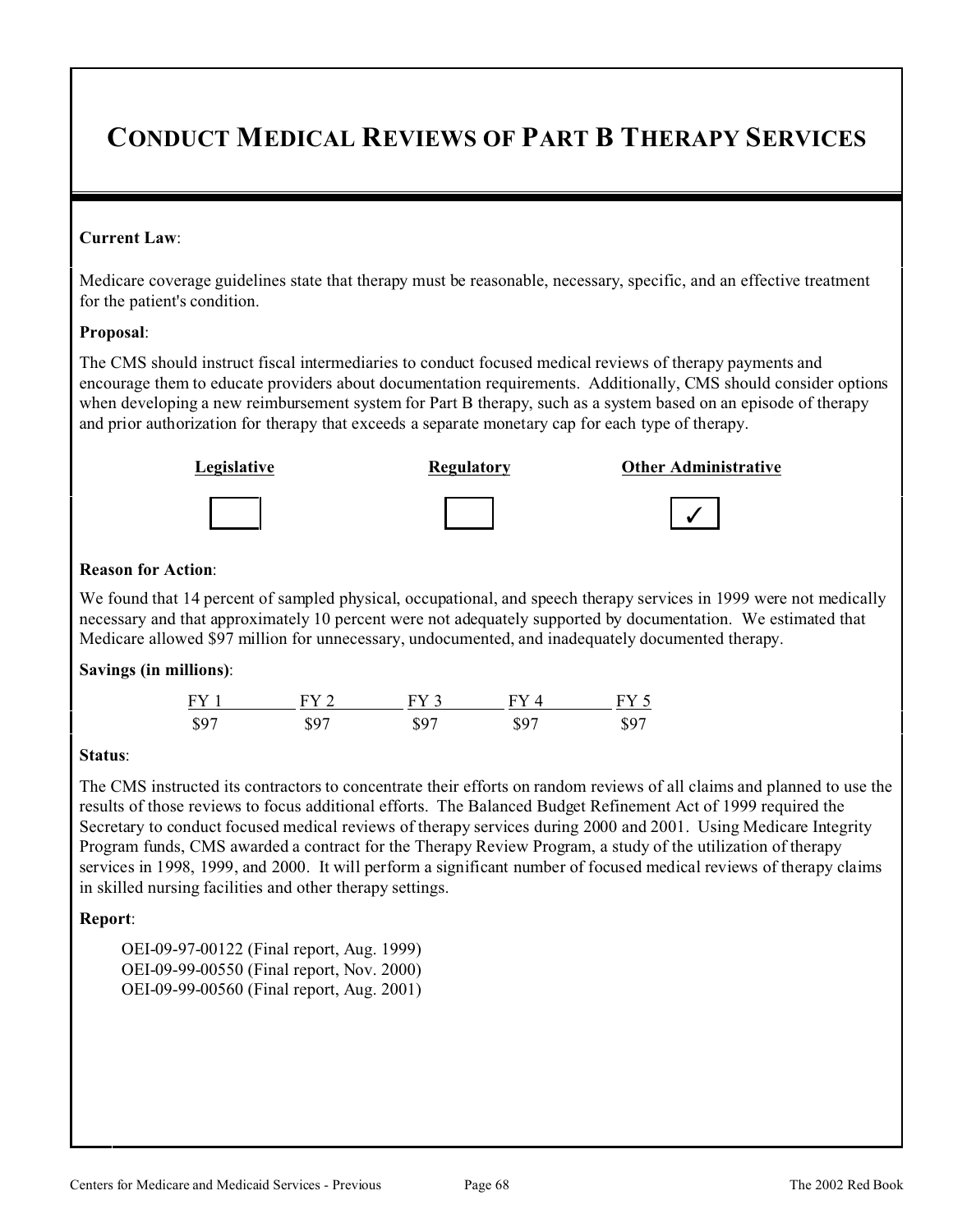### **REVISE MEDICARE PRESCRIPTION DRUG PAYMENT METHODS**

#### **Current Law**:

Medicare Part B covers prescription drugs incident to a physician's services for drugs that cannot be selfadministered; for certain medical disorders, such as end stage renal disease and cancer; and when necessary for the effective use of DME. Reimbursement is based on the lower of estimated actual charges or a national AWP less 5 percent.

#### **Proposal**:

The CMS should reduce excessive Medicare drug reimbursement amounts.



#### **Reason for Action**:

Several OIG reports demonstrate that Medicare and its beneficiaries are making excessive payments for prescription drugs. The published AWPs currently used by Medicare carriers to determine reimbursement bear little or no resemblance to actual wholesale prices available to the physician and supplier communities that bill for these drugs. Our most recent report found that Medicare and its beneficiaries could have saved \$1.6 billion a year if 24 drugs had been reimbursed at amounts available to the Department of Veterans Affairs. We also found that Medicare carriers did not establish consistent reimbursement amounts for certain drugs.

#### **Savings (in millions)**:\*

| FY 1    | FY 2.   | FY 3    | FY4     | FY 5    |
|---------|---------|---------|---------|---------|
| \$1,600 | \$1,600 | \$1,600 | \$1,600 | \$1,600 |

\**Includes beneficiary copayment amounts.* 

#### **Status**:

The CMS concurred with our recommendation. The agency has attempted administrative remedies to lower payments for albuterol sulfate by using "inherent reasonableness," but the Congress suspended use of this authority pending the issuance of Federal rulemaking. The CMS also announced plans to lower prices for certain drugs using newly available AWPs developed for Medicaid as a result of Department of Justice investigations. However, legislation passed on December 21, 2000, requires the General Accounting Office to complete a comprehensive drug pricing study before CMS can begin using these new data.

#### **Report**:

OEI-03-97-00390 (Final report, July 1997) OEI-03-00-00310 (Final report, Jan. 2001)

OEI-03-94-00390 (Final report, Mar. 1996) OEI-03-97-00292 (Final report, Aug. 1998) OEI-03-95-00420 (Final report, May 1996) OEI-03-97-00293 (Final report, Nov. 1998)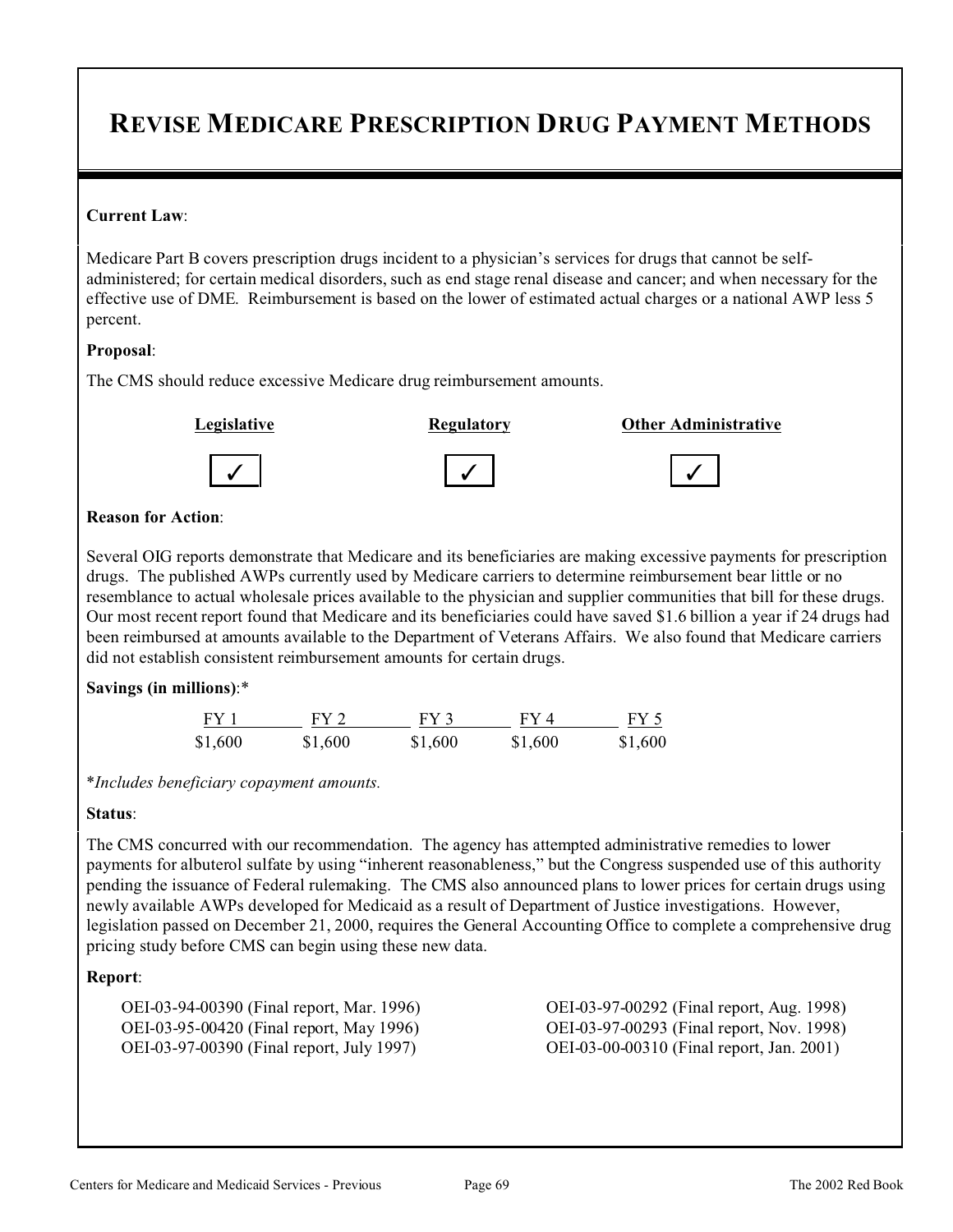## **ALLOW PAYMENT FOR NONEMERGENCY ADVANCED LIFE SUPPORT AMBULANCE SERVICES ONLY WHEN MEDICALLY NECESSARY**

#### **Current Law**:

The Social Security Act, section 1861(s)(7), provides for coverage of ambulance services when medically necessary. The limitations for this coverage, as specified in 42 CFR 410.40, include the requirement that the services be medically necessary, specifically that other means of transportation are contraindicated by the beneficiary's condition. However, because CMS does not make a coverage distinction between advanced life support and basic life support services, payments are based on the type of transportation furnished, not the level of service required by the beneficiary. Effective March 1, 1982, CMS allowed separate reimbursement rates for advanced and basic life support ambulances.

#### **Proposal**:

The CMS should modify its Medicare policy to allow payment for nonemergency advanced life support services only when that level of service is medically necessary, instruct carriers to institute controls to ensure that payment is based on the medical need of the beneficiary, and closely monitor carrier compliance.



#### **Reason for Action**:

For CY 1986-1989, the number of trips by Medicare beneficiaries in advanced life support ambulances increased by 131 percent, while the number of trips in basic life support ambulances increased by only 14 percent. Of a sample of 400 claims in 1989, 18 percent were for services not medically necessary at the advanced level and were reimbursed at the advanced level even though basic life support services were available in the same city or town.

### **Savings (in millions)**:

| FY <sub>1</sub> | FY 2 | $FY$ 3 | $FV\Lambda$ | $FY \subset$ |
|-----------------|------|--------|-------------|--------------|
| \$47            | \$47 | \$47   | \$47        | \$47         |

#### **Status**:

The Balanced Budget Act of 1997 required that CMS link payments to services provided and that the definitions of basic life support and advanced life support ambulance services be subject to negotiated rulemaking. The Negotiated Rulemaking Committee Statement on the Medicare Ambulance Services Fee Schedule was signed in February 2000. The CMS published the final rule in the Federal Register in February 2002.

#### **Report**:

A-01-91-00513 (Final report, Oct. 1992) A-01-94-00528 (Final report, June 1995)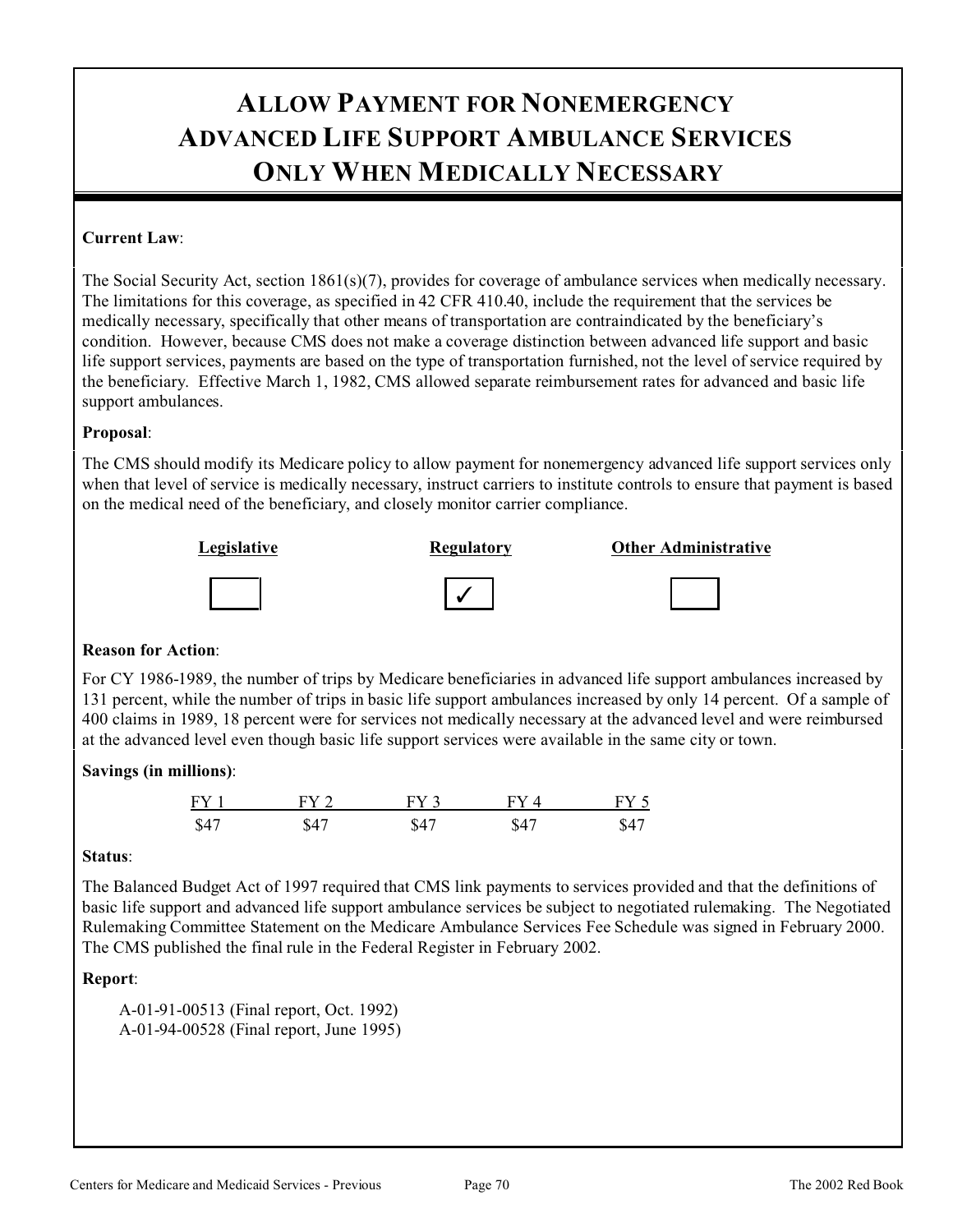### **ENSURE THE MEDICAL NECESSITY OF AMBULANCE CLAIMS**

#### **Current Law**:

The CMS regulations state that Medicare covers ambulance services only if other forms of transportation are contraindicated by the beneficiary's condition. The Balanced Budget Act of 1997 mandated that CMS work with the industry to establish a negotiated fee schedule for ambulance payments effective January 1, 2000.

#### **Proposal**:

The CMS should develop a prepayment edit to verify the medical necessity of ambulance claims that are not associated with hospital or nursing home admissions or emergency room care. This proposal would provide a solution for one group of ambulance services until CMS and the industry can better address issues of medical necessity, including clear and consistent definitions.



#### **Reason for Action**:

Two-thirds of ambulance services that did not result in hospital or nursing home admissions or emergency room care on the same date were medically unnecessary. We estimate that Medicare allows approximately \$104 million each year for these medically unnecessary services.

#### **Savings (in millions)**:\*

| FY 1  | $FY$ 2 | FY 3  | FY 4  | FY 5  |
|-------|--------|-------|-------|-------|
| \$104 | \$104  | \$104 | \$104 | \$104 |

\**Savings may depend on the timing and nature of the fee schedule mandated by the Balanced Budget Act.* 

#### **Status**:

The CMS has completed negotiated rulemaking on development of the Medicare ambulance fee schedule and is in the process of proposing regulations. The fee schedule was to take effect in April 2002. The CMS contracted for a study related to nonemergency ambulance transportation and is currently reviewing the results to determine the appropriate actions to take in light of the new fee schedule and the codes associated with the schedule. As the new codes are established, CMS intends to explore appropriate edits.

#### **Report**:

OEI-09-95-00412 (Final report, Dec. 1998)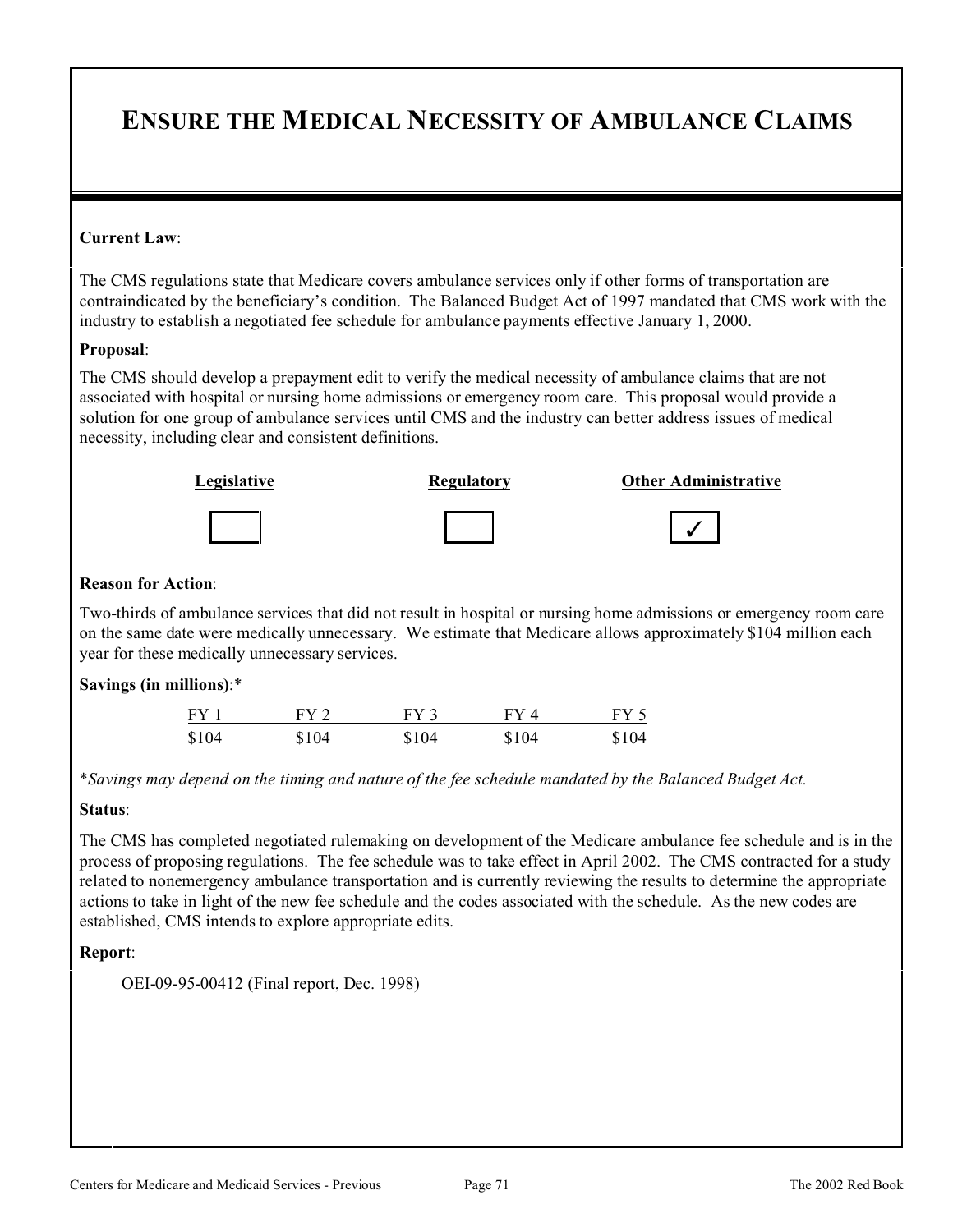### **STOP INAPPROPRIATE PAYMENTS FOR CHIROPRACTIC MAINTENANCE TREATMENTS**

#### **Current Law**:

In 1972, section 273 of the Social Security Amendments (P.L. 92-603) expanded the definition of "physician" under Medicare Part B to include chiropractors. Currently, the only Medicare reimbursable chiropractic treatment is manual manipulation of the spine to correct a subluxation. Effective January 1, 2000, the Balanced Budget Act of 1997 eliminated the requirement for an x-ray to demonstrate subluxation of the spine; a subluxation may now be demonstrated by an x-ray or by physical examination. The act also required the development of utilization guidelines for chiropractic services and treatment.

#### **Proposal**:

The CMS should develop system edits to detect and prevent unauthorized payments for chiropractic maintenance treatments. Examples include (1) requiring chiropractic physicians to use modifiers to distinguish the categories of spinal joint problems and (2) requiring all Medicare contractors to implement system utilization frequency edits to identify beneficiaries receiving consecutive months of minimal therapy.



### **Reason for Action**:

We found that Medicare, Medicaid, and private insurers rely, in varying degrees, on utilization caps, x-rays, physician referrals, copayments, and prepayment and postpayment reviews to control utilization of chiropractic benefits. Utilization copayments are the most widely used, but these and other controls did not detect or prevent unauthorized Medicare maintenance treatments. We concluded that in 1996, 759,400 Medicare beneficiaries received 2.9 million probable chiropractic maintenance treatments at a cost to the Medicare program of almost \$69 million.

### **Savings (in millions)**:

| $FY$ 1 | FY 2 | FV 3 | $\rm{FV}$ $\rm{4}$ | FV'  |
|--------|------|------|--------------------|------|
| \$78   | \$78 | \$78 | \$78               | \$78 |

#### **Status**:

Now that Y2K issues have been resolved, CMS plans to move forward with its efforts to require that all contractors establish systems utilization frequency edits and that chiropractic physicians use modifiers distinguishing the categories of spinal joint problems. In the interim, in some instances, contractors are reviewing chiropractic claims on a postpayment basis and are detecting maintenance therapy through data analysis.

#### **Report**:

OEI-06-97-00480 (Final report, Sept. 1998) OEI-04-97-00490 (Final report, Nov. 1998)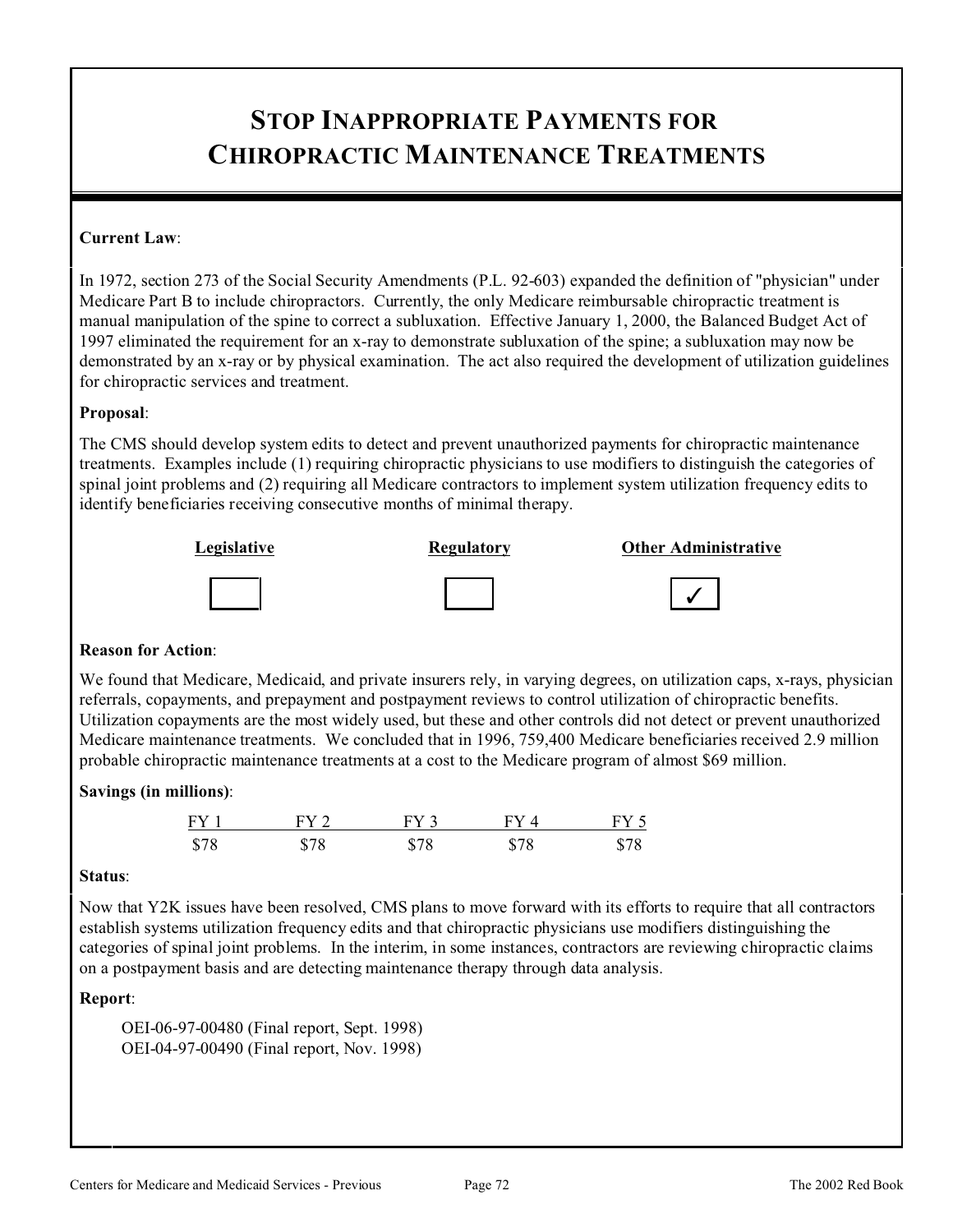### **ESTABLISH UTILIZATION PARAMETER FOR CHIROPRACTIC TREATMENTS**

#### **Current Law**:

The Balanced Budget Act of 1997 required CMS to establish new utilization guidelines for Medicare chiropractic care. The CMS currently allows each carrier to establish its own utilization review parameter for chiropractic treatments.

#### **Proposal**:

The CMS should require carriers to use 12 services as a maximum review parameter. This parameter does not mean that payments for services above 12 should be disallowed, but rather it should trigger a more intensive review of claims to ensure that the billed services are necessary and covered. Once this parameter is implemented, CMS should collect data on the cost of administering it, related edits and frequency screens, and medical reviews with a view to finding the best mix of these controls and recalibrating them after 1 or 2 years of experience.



#### **Reason for Action**:

We found that Medicare savings would be higher with a cap of 12 rather than 18 treatments per year. This is the number most commonly used by Medicare carriers; 29 of the 55 carriers already have chiropractic utilization parameters set at 12 treatments per year. Therefore, implementing a utilization parameter of 12 will result in the least administrative change for carriers overall.

### **Savings (in millions)**:

| FY.    | EV 2   | FY 3   |        | $\mathbf{F}\mathbf{V}$ $^{\prime}$ |
|--------|--------|--------|--------|------------------------------------|
| \$30.2 | \$32.3 | \$34.5 | \$36.9 | \$39.4                             |

#### **Status**:

The CMS is currently developing utilization guidelines as specified in the Balanced Budget Act of 1997. It is using the information in our report to help determine the most appropriate utilization screen.

### **Report**:

OEI-04-97-00496 (Final report, Nov. 1999)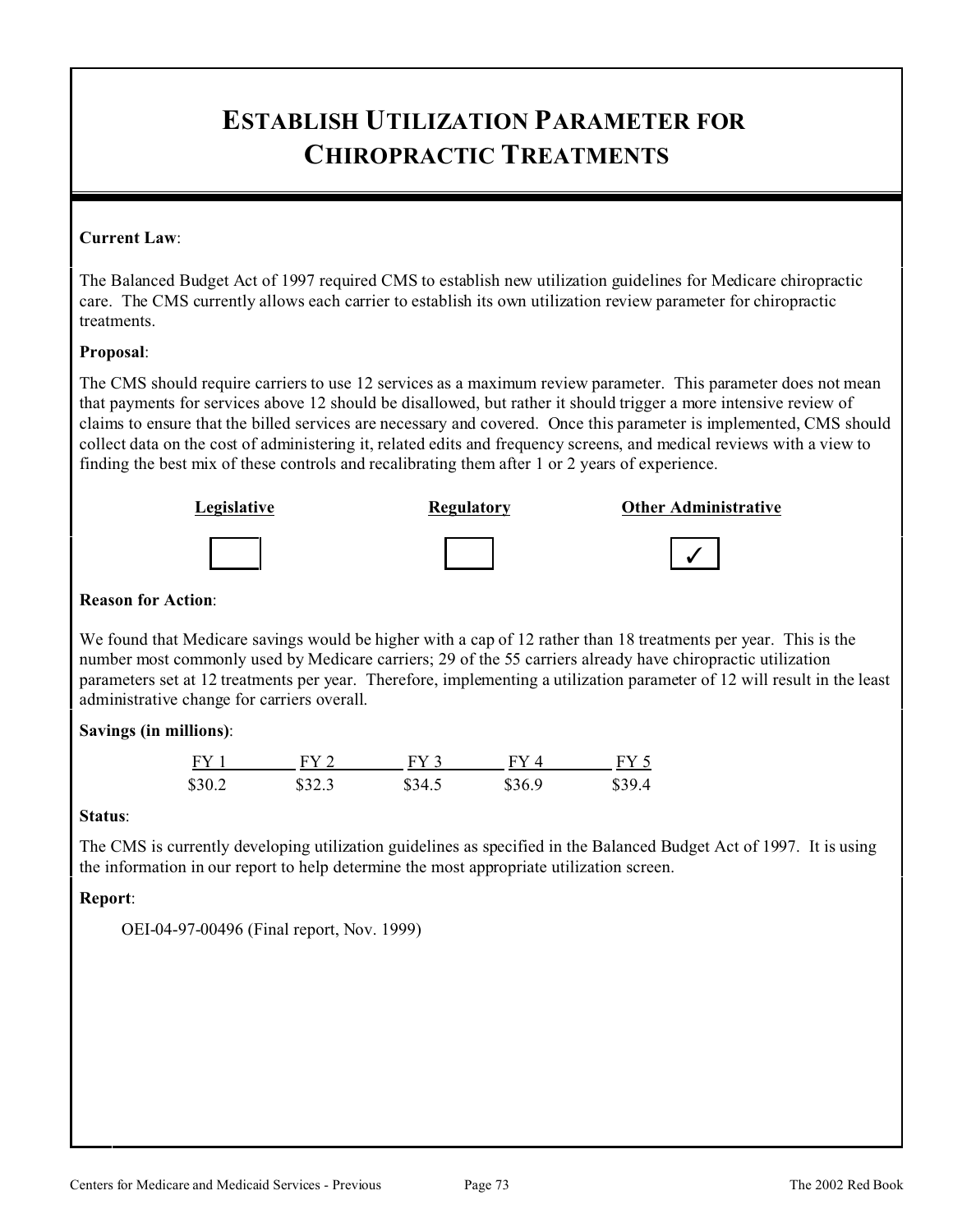## **DISCONTINUE USE OF A SEPARATE CARRIER TO PROCESS MEDICARE CLAIMS FOR RAILROAD RETIREMENT BENEFICIARIES**

#### **Current Law**:

From the inception of the Medicare supplementary medical insurance program (Part B), claims for Railroad Retirement beneficiaries have been processed by a single carrier. This carrier, currently Palmetto Government Benefits Administrators, has a contract with the Railroad Retirement Board to process Medicare Part B claims for Railroad Retirement beneficiaries. All other Medicare carriers contract with CMS to process claims. The authority for this unique contracting arrangement is section  $1842(g)$  of the Social Security Act, as amended.

#### **Proposal**:

The CMS should discontinue the use of a separate carrier to process Medicare claims for Railroad Retirement beneficiaries.



#### **Reason for Action**

Since 1979, the General Accounting Office, the Grace Commission, and CMS have recommended that Railroad Retirement beneficiaries be placed under the CMS carrier system. In following up on these recommendations, we found that cost savings of \$9.1 million could be achieved by implementing the proposal. In addition, provider billings would be simplified since the service providers would no longer need to separate and submit Railroad Retirement claims for payment to the Railroad Retirement Board's carrier and other Medicare claims to a different carrier. A further benefit is that beneficiaries would be assured that their claims would be processed timely and not routed to the wrong carrier for payment, as has sometimes happened in the past.

#### **Savings (in millions)**:

| $FY$ 1 | $\mathbf{F} \mathbf{V}$ $\mathbf{\Omega}$ | EV <sub>3</sub> |      | FY 5 |
|--------|-------------------------------------------|-----------------|------|------|
| \$9.1  | 59 I                                      | 90 I            | SQ 1 | 89.  |

#### **Status**:

The President's FY 2002 and 2003 budgets did not include such a proposal.

### **Report**:

A-14-90-02528 (Final report, Dec. 1990)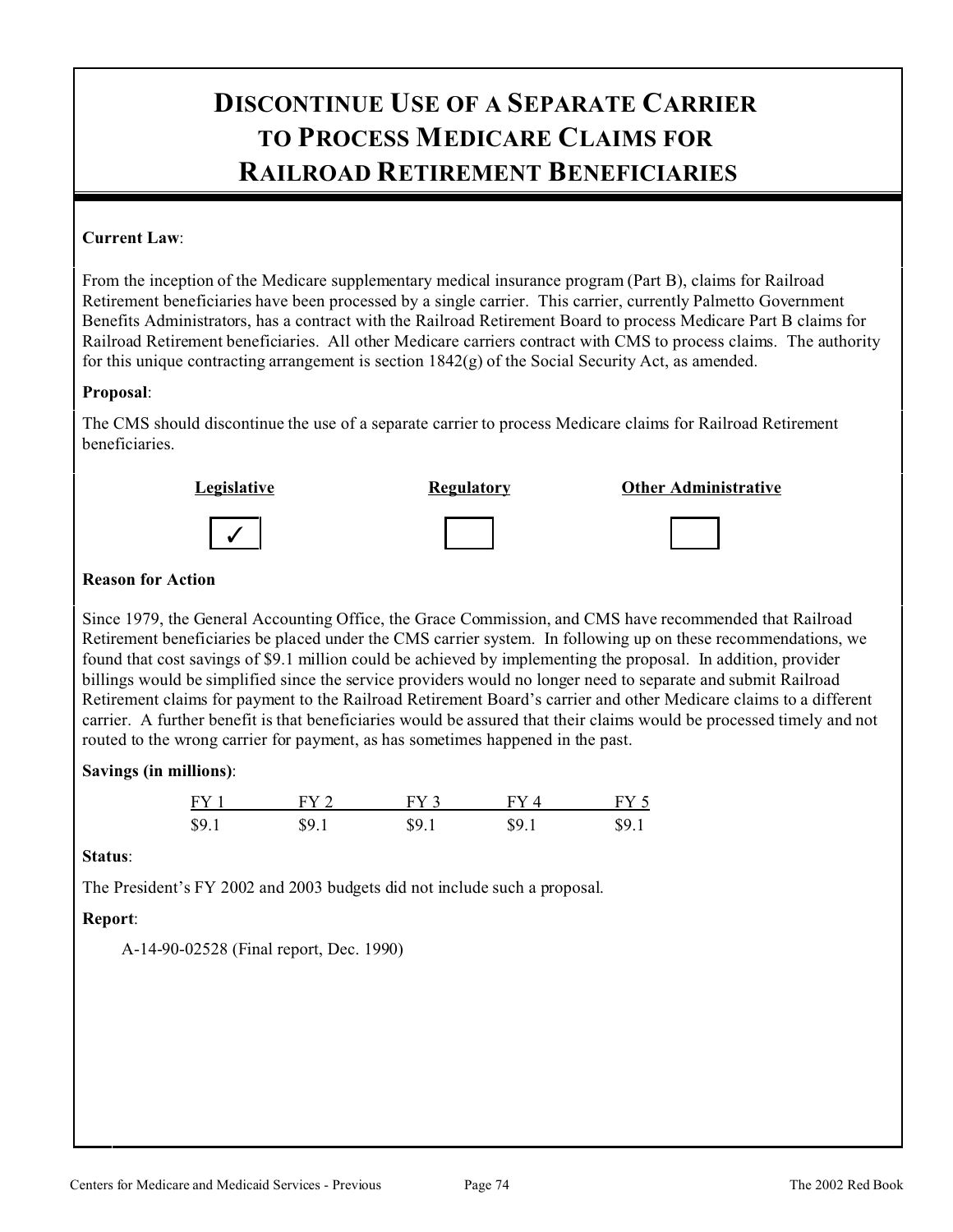### **IMPROVE MEDICARE SECONDARY PAYER SAFEGUARDS**

#### **Current Law**:

Medicare is the secondary payer to certain group health plans in instances where medical services were rendered to Medicare-entitled employees or to the Medicare-entitled spouses and other family members of employees. Medicare is also the secondary payer in situations involving coverage under Worker's Compensation; black lung benefits; automobile and nonautomobile, no fault, or liability insurance; and Department of Veterans Affairs programs. The CMS provides administrative funds to Medicare contractors to monitor and collect incorrect primary benefits paid on behalf of Medicare beneficiaries.

#### **Proposal**:

The CMS should (1) ensure that contractor resources are sufficient and instruct contractors to recover improper primary payments from insurance companies; (2) implement financial management systems to ensure that all overpayments (receivables) are accurately recorded; (3) develop detailed procedures to properly handle employers that refuse to provide other health insurance coverage information; and (4) resubmit justification of a legislative proposal to require insurance companies, underwriters, and third-party administrators to periodically submit private insurance coverage data directly to CMS.





 $\checkmark$  and  $\checkmark$  and  $\checkmark$  and  $\checkmark$  and  $\checkmark$  and  $\checkmark$  and  $\checkmark$  and  $\checkmark$  and  $\checkmark$  and  $\checkmark$  and  $\checkmark$  and  $\checkmark$  and  $\checkmark$  and  $\checkmark$  and  $\checkmark$  and  $\checkmark$  and  $\checkmark$  and  $\checkmark$  and  $\checkmark$  and  $\checkmark$  and  $\checkmark$  and  $\checkmark$  and



#### **Reason for Action**:

Measures are needed to collect accurate and timely information on primary payers. This will help to reduce future Medicare overpayments that result from unidentified Medicare secondary payer cases and improve the recovery process for overpayments.

#### **Savings (in millions)**:\*

| $FY$ 1 | FY 2  | FY <sub>3</sub> | FV 4  | FY 5  |
|--------|-------|-----------------|-------|-------|
| \$40   | \$190 | \$190           | \$190 | \$190 |

*\*Amounts total the savings shown in the President's FY 2001 budget.* 

#### **Status**:

The CMS is pursuing the recommended administrative actions through improved processes to identify and recover Medicare secondary payer overpayments. In this regard, a coordination-of-benefits contract has been awarded. The President's FY 2001 budget proposed a requirement that insurance companies provide Medicare secondary payer information. The CMS is negotiating data-sharing agreements with several State workers' compensation boards. In addition, CMS has signed several voluntary reporting agreements with employers and insurers to exchange eligibility information and is negotiating agreements with other interested entities.

#### **Report**:

A-09-89-00100 (Final management advisory report, Mar. 1990) A-14-94-00391 (Final report, Dec. 1993)  $OEI-07-90-00760$  (Final report, Aug. 1991) OEI-03-90-00763 (Management advisory report, Nov. 1991) A-02-98-01036 (Final report, July 2000) A-09-91-00103 (Final report, Aug. 1992)

Centers for Medicare and Medicaid Services - Previous Page 75 The 2002 Red Book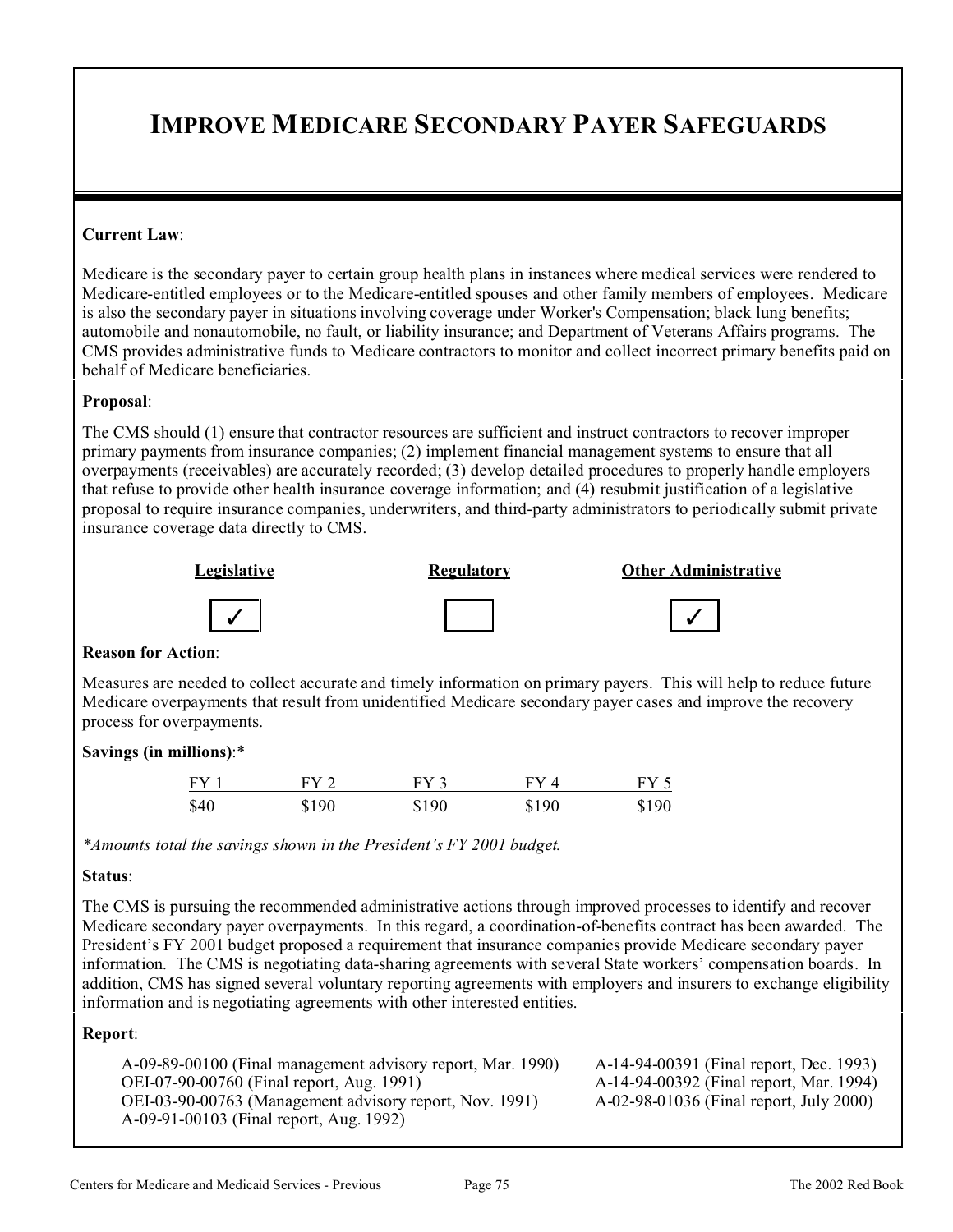### **EXPAND MEDICARE SECONDARY PAYER PROVISIONS FOR END STAGE RENAL DISEASE BENEFITS**

#### **Current Law**:

The Omnibus Budget Reconciliation Act of 1981 changed the status of Medicare from primary to secondary payer for beneficiaries with ESRD for the first 12 months of Medicare eligibility or entitlement. Effective November 5, 1990, Medicare became secondary payer for the first 18 months of Medicare entitlement. The Balanced Budget Act of 1997 made Medicare the secondary payer for the first 30 months of Medicare eligibility.

#### **Proposal**:

The Medicare secondary payer provision should be extended to include ESRD beneficiaries without a time limitation.



#### **Reason for Action**:

The proposed change for ESRD beneficiaries would make Medicare secondary payer provisions consistent with legislation passed by the Congress for aged and disabled beneficiaries, which does not restrict the period that Medicare is the secondary payer.

#### **Savings (in millions)**:

| FV  | Ħ,  | FV  |     |       |
|-----|-----|-----|-----|-------|
| TRD | TRD | TRD | TRD | 1'D I |

#### **Status**:

The CMS was concerned that an indefinite secondary payer provision might encourage insurers to drop uneconomical services, namely facility dialysis and transplantation. We continue to advocate that when Medicare eligibility is due solely to ESRD, the group health plan should remain primary until the beneficiary becomes entitled to Medicare based on age or disability and is not currently employed. At that point, Medicare would become the primary payer.

#### **Report**:

```
A-10-86-62016 (Final report, Dec. 1987)
```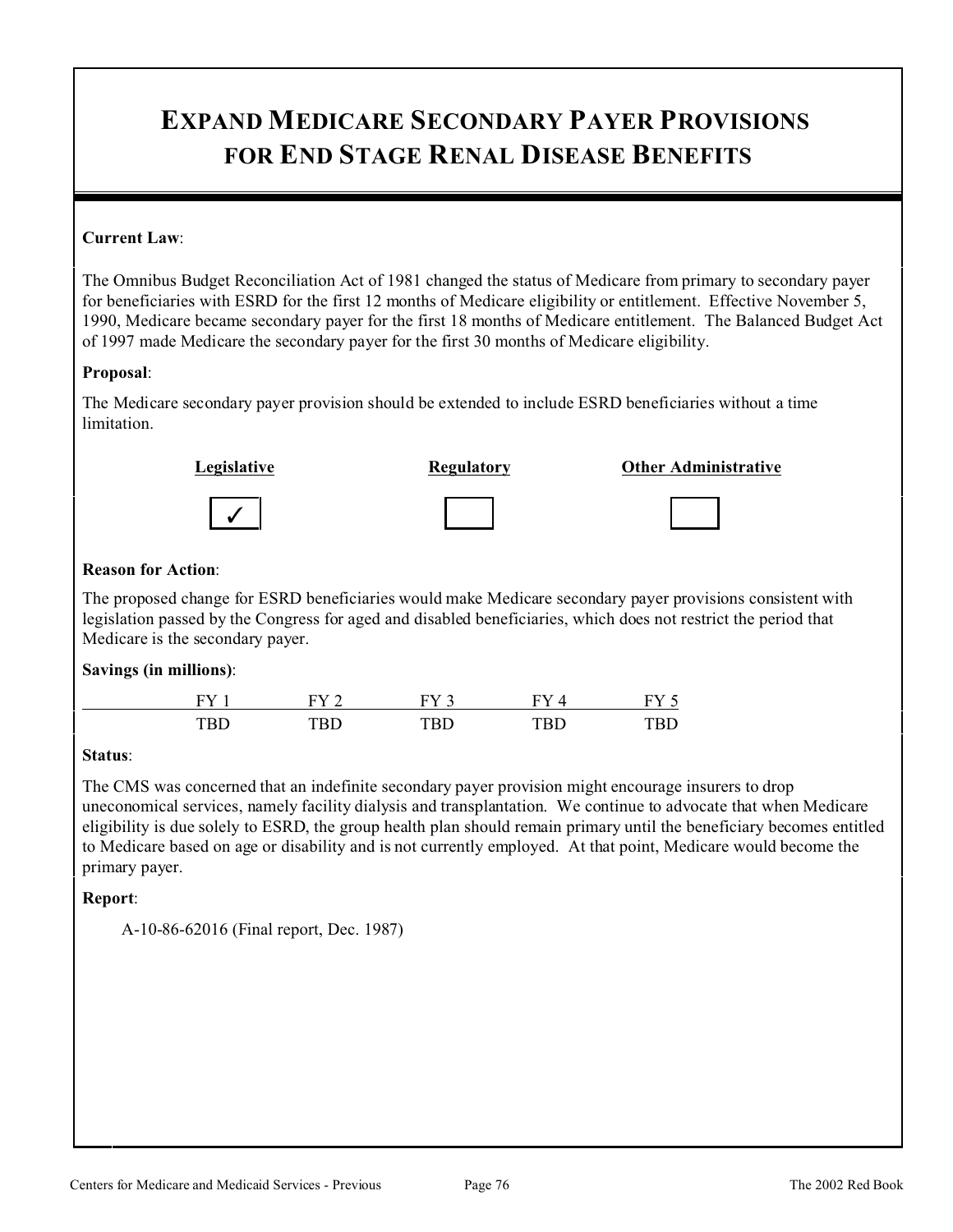## **LIMIT MEDICAID REIMBURSEMENT FOR HIGHER PRICED GENERIC DRUGS TO THAT FOR LOWER PRICED BRAND NAME DRUGS**

#### **Current Law**:

Each State Medicaid agency has the authority to develop its own reimbursement methodology for prescription drugs, subject to upper limits set by CMS. For the most part, State Medicaid agencies use either a discounted AWP or estimated/wholesale acquisition costs as the basis for calculating reimbursement for individual prescription drugs.

#### **Proposal**:

The CMS should limit Medicaid reimbursement for higher priced generic drugs to the amount reimbursed (prior to rebate) for lower priced brand name drugs or appropriately priced generic drugs.



#### **Legislative Regulatory Other Administrative**





### **Reason for Action**:

Currently, Medicaid reimburses certain generic prescription drugs at a higher level than lower priced brand name drugs. We found that one Medicaid agency would have saved half a million dollars for just eight drugs in 1996 if reimbursement had been limited to the lower priced brand name drugs. We estimate that the Medicaid program, as a whole, would have saved \$7 million in 1996 for these eight drugs.

### **Savings (in millions)**:

| FY 1 | FY 2 | $FV$ 3 | FVA | – FY ≛ |
|------|------|--------|-----|--------|
| \$7  | \$7  |        | \$7 | JЭ.    |

### **Status**:

The CMS did not concur with our recommendation. The agency agreed that high-priced drugs could adversely affect Medicaid reimbursement but believed that States already had the authority to institute programs to ensure appropriate prescription drug payments. However, we found that the current authorities provided to States did not prevent Medicaid from paying more for generic versions of drugs than for brand name products.

### **Report**:

OEI-03-97-00510 (Final report, July 1998)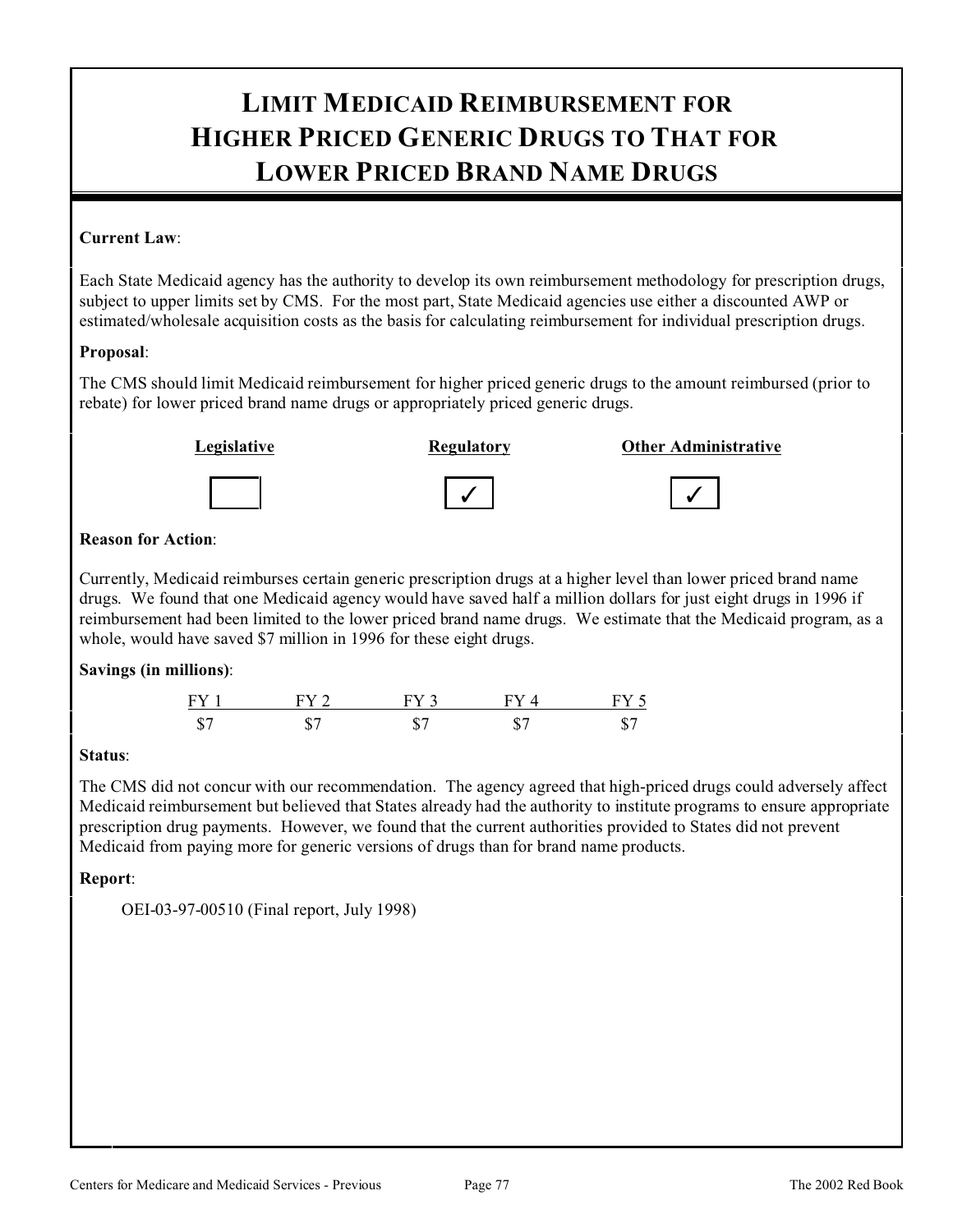### **ESTABLISH CONNECTION BETWEEN THE CALCULATION OF MEDICAID DRUG REBATES AND DRUG REIMBURSEMENT**

#### **Current Law**:

The Omnibus Budget Reconciliation Act of 1990 authorized States to collect rebates from drug manufacturers for drug purchases made under the Medicaid program. Rebates are calculated using average manufacturer price (AMP), the manufacturer's best price, and other factors. In contrast, most States reimburse pharmacies for Medicaid prescription drugs based on the AWP of the drug.

#### **Proposal**:

The CMS should seek legislation that would require drug manufacturers participating in the Medicaid outpatient prescription drug program to pay Medicaid drug rebates based on AWP or study other viable alternatives to the current program of using AMP to calculate the rebates.



#### **Reason for Action**:

Requiring manufacturers to pay Medicaid drug rebates based on AWP would (1) eliminate inconsistencies in the present methods used by drug manufacturers to calculate AMP; (2) establish a much-needed connection between the calculation of Medicaid drug rebates and the calculation of Medicaid reimbursement for drugs at the pharmacy level; and (3) reduce the burden of administering the Medicaid drug rebate program at the Federal, State, and manufacturer levels.

### **Savings (in millions)**:\*

| $\mathbf{F}\mathbf{V}$ |      |      |        |
|------------------------|------|------|--------|
| רוטיד                  | ·∟ ≀ | `P.I | - וטיי |

\**The legislative change would have resulted in about \$1.15 billion in added rebates for 100 brand name drugs that had the greatest amount of Medicaid reimbursement in CY 1994-96.* 

### **Status**:

The CMS agreed to pursue a change in the Medicaid drug rebate program similar to that recommended. The President's FY 2003 budget proposes a legislative change that would base the Medicaid drug rebate on the difference between AWP and the best price for a drug.

#### **Report**:

A-06-97-00052 (Final report, May 1998)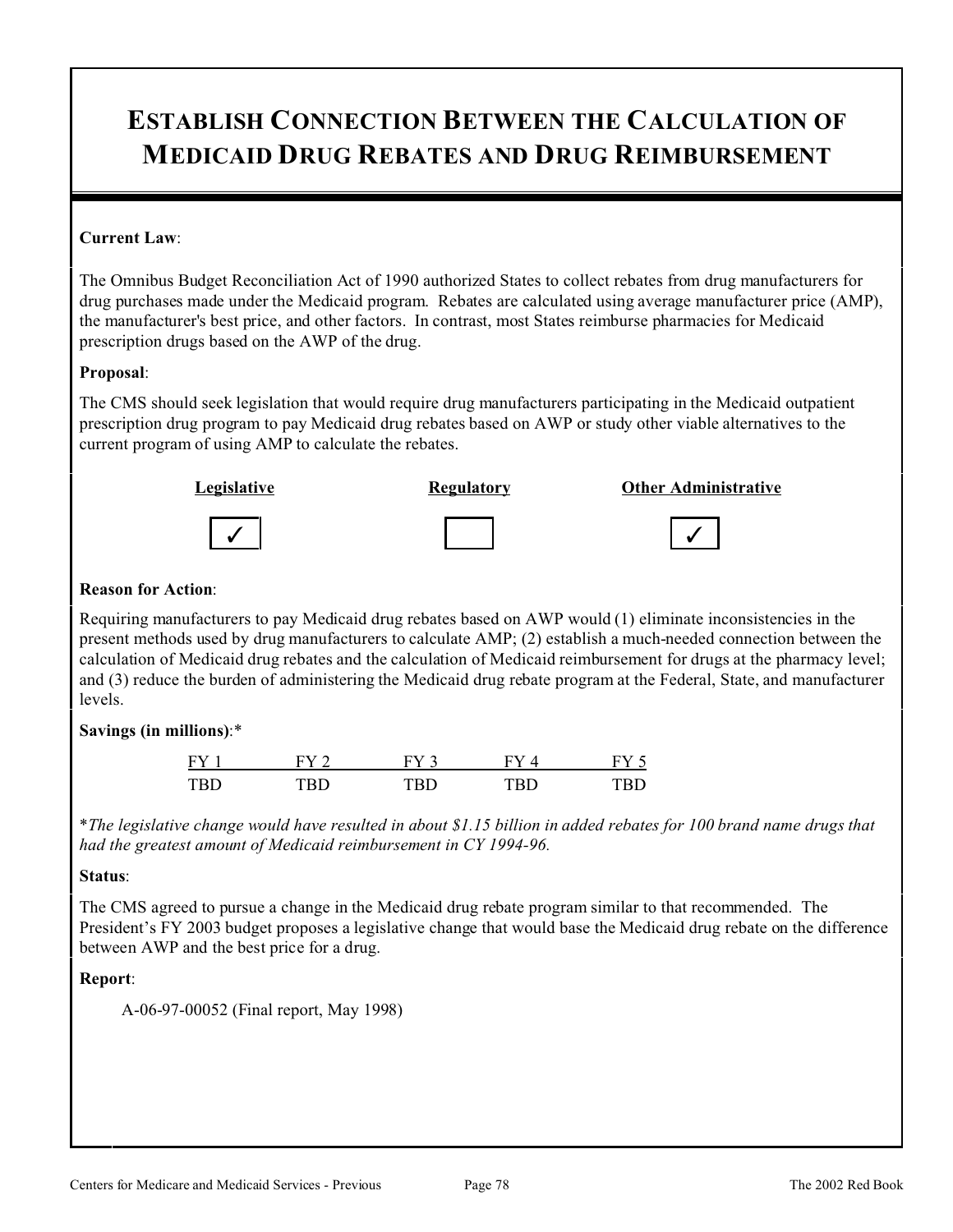## **IMPLEMENT AN INDEXED BEST PRICE CALCULATION IN THE MEDICAID DRUG REBATE PROGRAM**

#### **Current Law**:

The Omnibus Budget Reconciliation Act of 1990 authorized States to collect rebates from drug manufacturers for drug purchases made under the Medicaid program. Rebates are calculated using AMP, the manufacturer's best price, and other factors. To discourage drug manufacturers from raising AMP amounts, the basic rebate amount is increased by the amount that AMP increases over and above the consumer price index for all urban consumers. However, no similar indexing of best price is made, even though best price is part of the basic rebate calculation for brand name drugs.

#### **Proposal**:

The best price calculation in the Medicaid drug rebate program should be indexed.



#### **Reason for Action**:

Drug manufacturers have consistently increased best prices in excess of the consumer price index for all urban consumers since the inception of the Medicaid drug rebate program. To determine the potential effect that increases in best price (beyond the rate of inflation) had on rebates, we calculated the difference in rebates that would have resulted from using an indexed best price. We estimate that drug rebates would have increased by about \$123 million for the 406 drugs included in our review.

### **Savings (in millions)**:

| $FY$ 1 |       | $E$ V $\sim$ |       |        |
|--------|-------|--------------|-------|--------|
| \$123  | \$123 | \$123        | \$123 | XI 174 |

#### **Status**:

The CMS continues to nonconcur with the recommendation. The agency believes that savings will be achieved through the President's budget proposal for a legislative change that would base the Medicaid drug rebate on the difference between AWP and the best price for a drug. We are continuing to monitor the drug rebate program; audits will continue to focus on enhancing the collection of rebates and providing potential savings to the rebate program.

### **Report**:

A-06-94-00039 (Final report, Oct. 1995)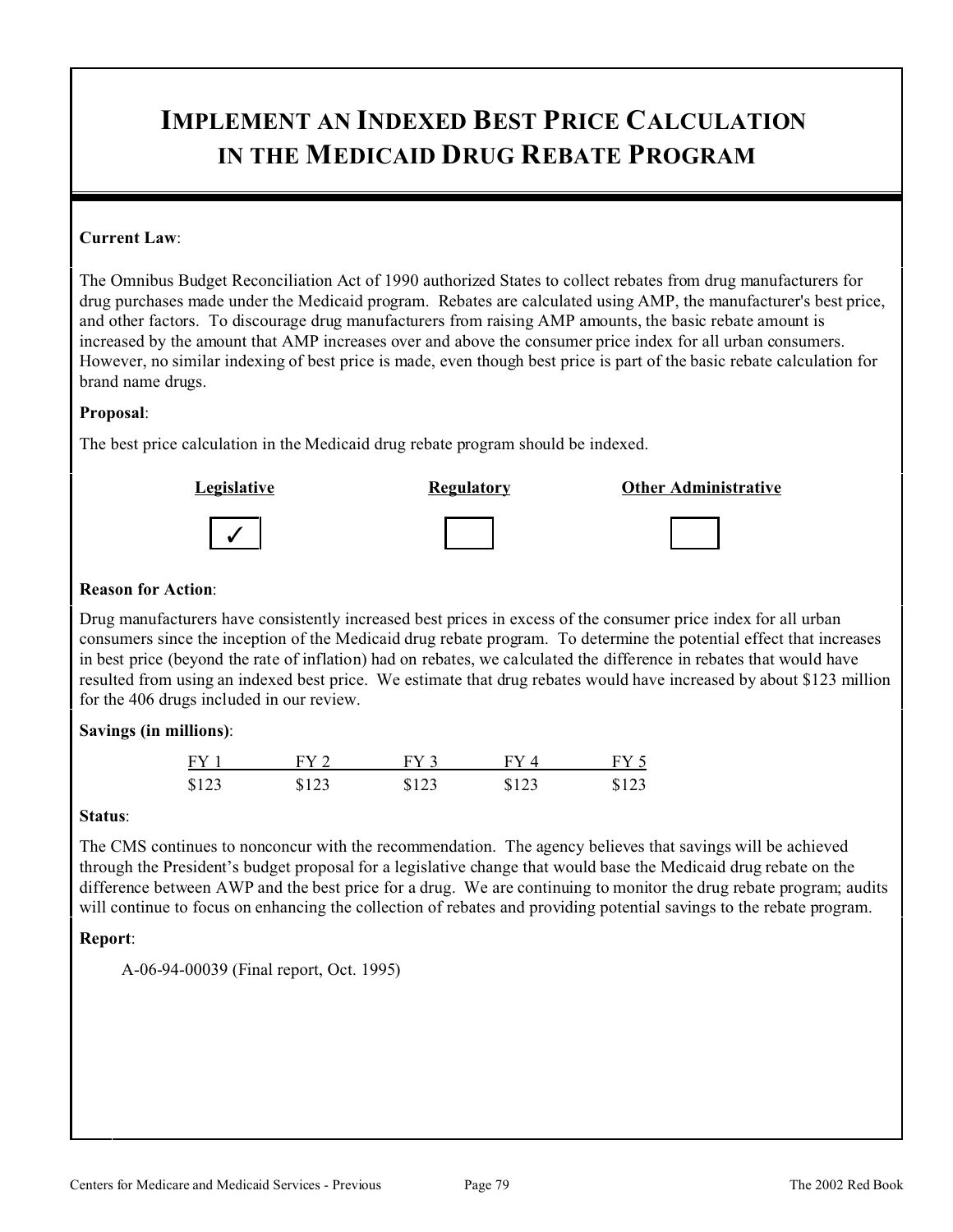### **INSTALL EDITS TO PRECLUDE IMPROPER MEDICAID REIMBURSEMENT FOR CLINICAL LABORATORY SERVICES**

#### **Current Law**:

Clinical diagnostic laboratory tests performed in a physician's office, by an independent laboratory, or by a hospital laboratory for outpatients are reimbursed on the basis of fee schedules. Medicaid reimbursement for these tests may not exceed the amount that Medicare recognizes, and each Medicare carrier in a State is to provide its fee schedule to the State agency. For purposes of the fee schedule, clinical diagnostic laboratory services include laboratory tests listed in codes 80002 - 89399 of the Current Procedural Terminology Manual. Federal matching funds are not available for any amount over the amount recognized by Medicare for such tests.

#### **Proposal**:

The State agencies should (1) install edits to detect and prevent payments that exceed the Medicare limits and billings that contain duplicative tests, (2) recover overpayments for clinical laboratory services identified in each of the reviews, and (3) make adjustments for the Federal share of the amounts recovered by the State agencies.



#### **Reason for Action**:

State agencies reimbursed providers for laboratory services that exceeded the Medicare limits or were duplicatively billed. These overpayments occurred because the State agencies did not have adequate computer edits in place to prevent the payment of unbundled or duplicated claims for chemistry, hematology, or urinalysis tests.

#### **Savings (in millions)**:

| $FY$ 1 | FY 2.  | FY3    | FY4    | FY <sub>5</sub> |
|--------|--------|--------|--------|-----------------|
| \$17.8 | \$17.8 | \$17.8 | \$17.8 | \$17.8          |

#### **Status**:

In January 1997, CMS alerted all State Medicaid directors to our findings, encouraged them to use Medicare bundling policies, and urged them to install appropriate payment edits in their claim processing systems. We are performing several follow-up reviews in this area and will update the status as these reviews progress.

#### **Report**:

| A-07-95-01139 (Final report, Sept. 1995) | A-04-95-01109 (Final report, Apr. 1996)  |
|------------------------------------------|------------------------------------------|
| A-07-95-01147 (Final report, Oct. 1995)  | A-09-95-00072 (Final report, May 1996)   |
| A-06-95-00078 (Final report, Nov. 1995)  | A-01-95-00006 (Final report, June 1996)  |
| A-04-95-01108 (Final report, Dec. 1995)  | A-06-95-00100 (Final report, July 1996)  |
| A-06-96-00031 (Final report, Dec. 1995)  | A-06-96-00002 (Final report, July 1996)  |
| A-01-95-00005 (Final report, Jan. 1996)  | A-03-96-00200 (Final report, Aug. 1996)  |
| A-01-96-00001 (Final report, Feb. 1996)  | A-03-96-00202 (Final report, Nov. 1996)  |
| A-04-95-01113 (Final report, Feb. 1996)  | A-05-95-00062 (Final report, Dec. 1996)  |
| A-05-95-00035 (Final report, Feb. 1996)  | A-02-95-01009 (Final report, Mar. 1997)  |
| A-05-96-00019 (Final report, Mar. 1996)  | A-03-96-00203 (Final report, Mar. 1997)  |
| A-07-95-01138 (Final report, Mar. 1996)  | A-04-98-01185 (Final report, Sept. 1999) |
| A-10-95-00002 (Final report, Mar. 1996)  | A-03-00-00204 (Final report, Dec. 2001)  |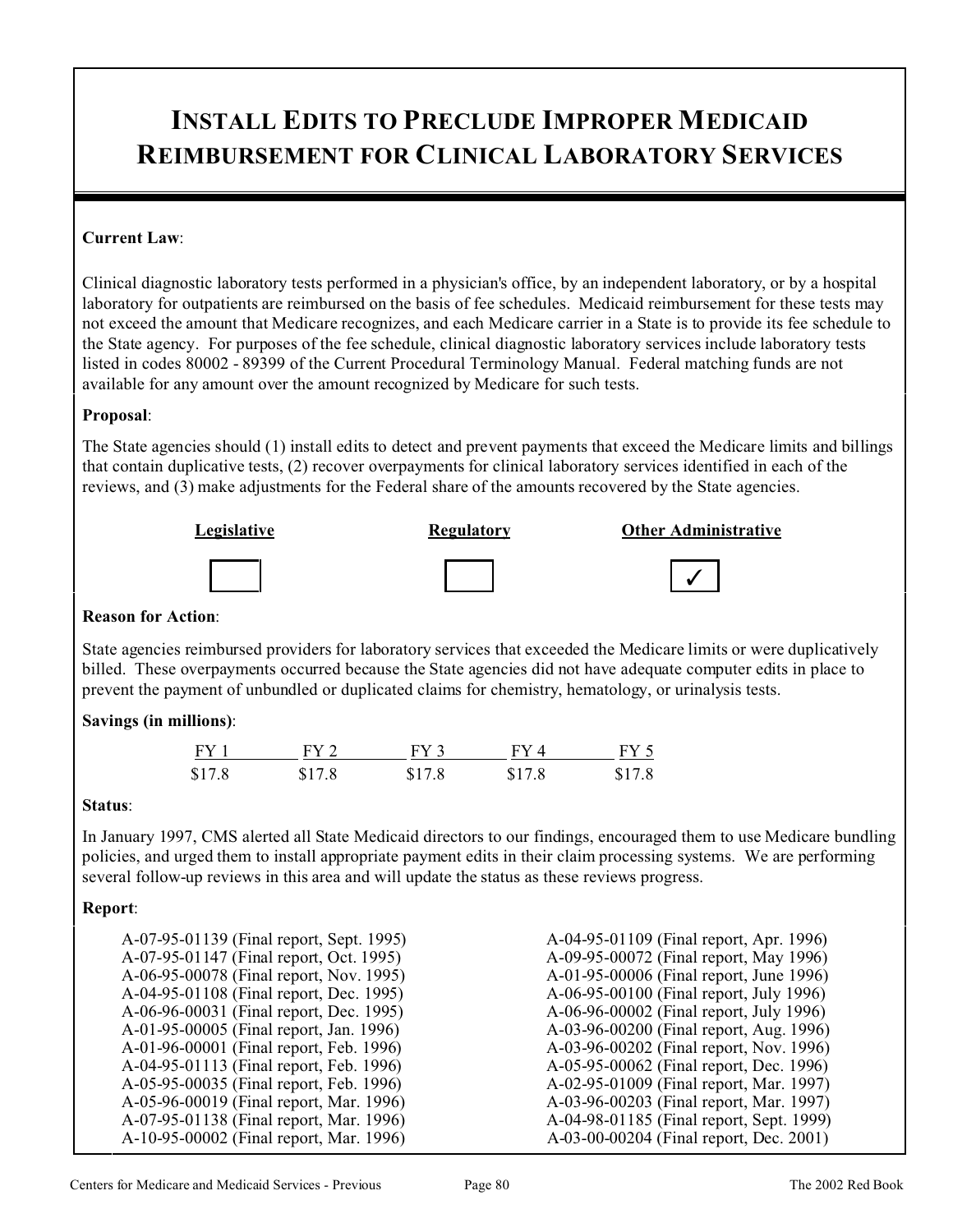### **IMPROVE FUNDING SYSTEM FOR MEDICAID ADMINISTRATIVE COSTS**

#### **Current Law**:

The Federal Government pays for half of the administrative costs for most types of administrative activities in the Medicaid program. States have considerable latitude in defining their administrative costs. Costs need only be considered "reasonable and necessary" as outlined in Office of Management and Budget (OMB) Circular A-87, "Cost Principles for State and Local Governments." In 1996, the Congress enacted the Temporary Assistance for Needy Families (TANF) block grant, which provides grants to States to provide cash to low-income individuals. Since administrative costs are included in this grant, Federal reimbursement for these costs is limited. No such limits apply to the Medicaid program, however.

#### **Proposal**:

One of the following options should be used to fund administrative costs in the Medicaid program:

- ! *Reduction in Medicaid special match rates to 50 percent*.
- ! *Block grant*. Set a base amount, then provide inflationary increases each year.
- ! *Standard cost per recipient*. Fund States based on a standard per recipient allocation amount.
- ! *Cost-per-recipient cap*. Impose a cap on Federal reimbursement of the cost per recipient.



#### **Legislative Regulatory Other Administrative**



#### **Reason for Action**:

The current method for reimbursing States for administrative costs is unwieldy, inefficient, and unpredictable. In addition, there is considerable unexplained disparity in administrative costs among States and significant risk of an increase in administrative costs overall. With the new limits imposed on Federal funding of TANF administrative costs, States have incentives to use accounting techniques to shift administrative costs to the Medicaid program in order to receive Federal reimbursement for these costs.

#### **Savings (in millions)**:

| Options                     |       | $_{\rm{FV}}$ ? |       | FY 4  |       |
|-----------------------------|-------|----------------|-------|-------|-------|
| Reduced special match       | \$276 | \$326          | \$377 | \$432 | \$497 |
| Block grant                 | 137   | 450            | 803   | 1,187 | .,617 |
| Standard cost per recipient | 38    | 12             | 161   | 233   | 309   |
| Capped cost per recipient   | 62    | 69             | 79    | 90    | 100.  |

#### **Status**:

Medicaid administrative costs continue to be paid as they have in the past. The FY 1999 Federal share of administrative costs was \$5.3 billion.

#### **Report**:

OEI-05-91-01080 (Final report, Jan. 1995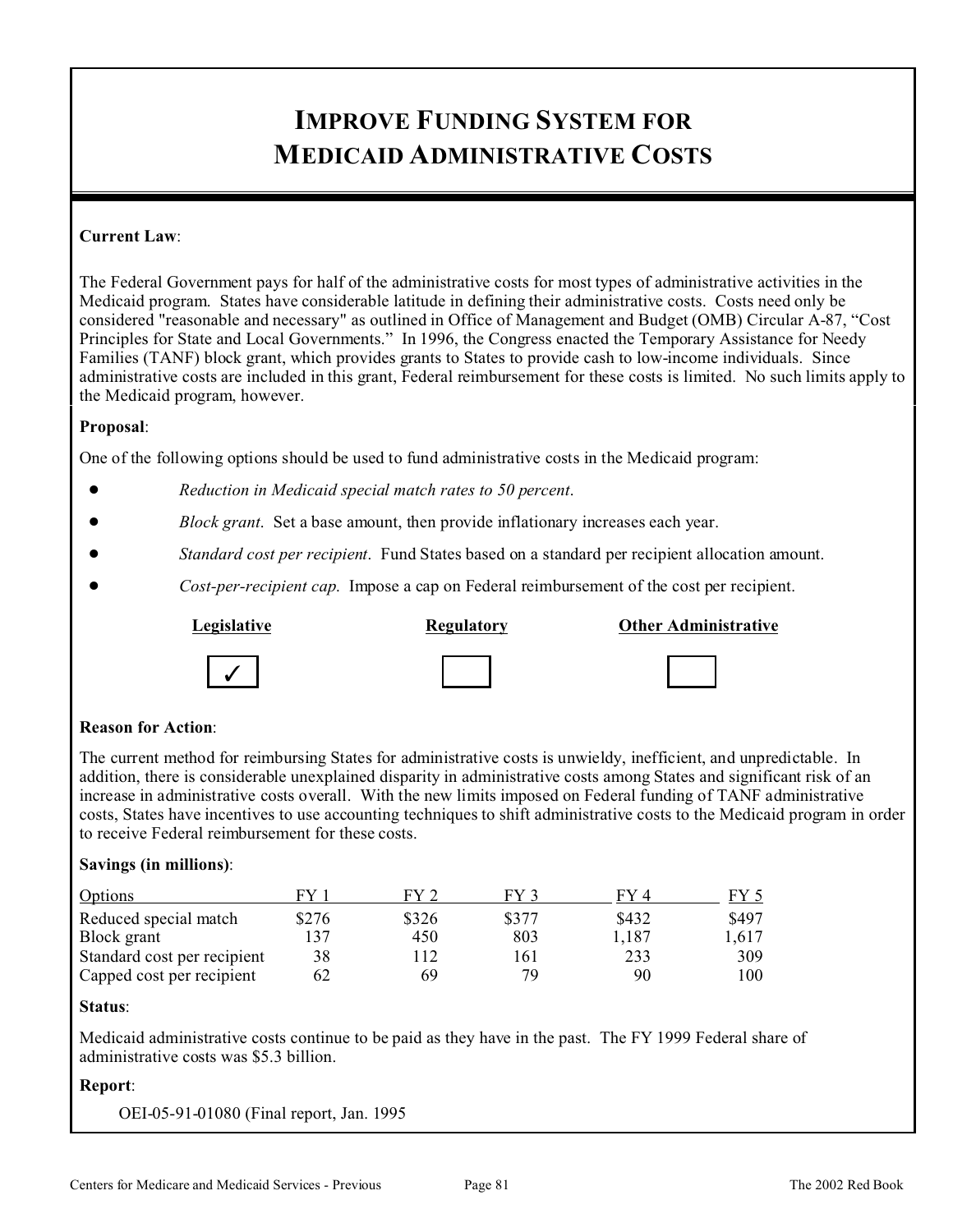# **OTHER OPERATING DIVISIONS**: *Previous Recommendations*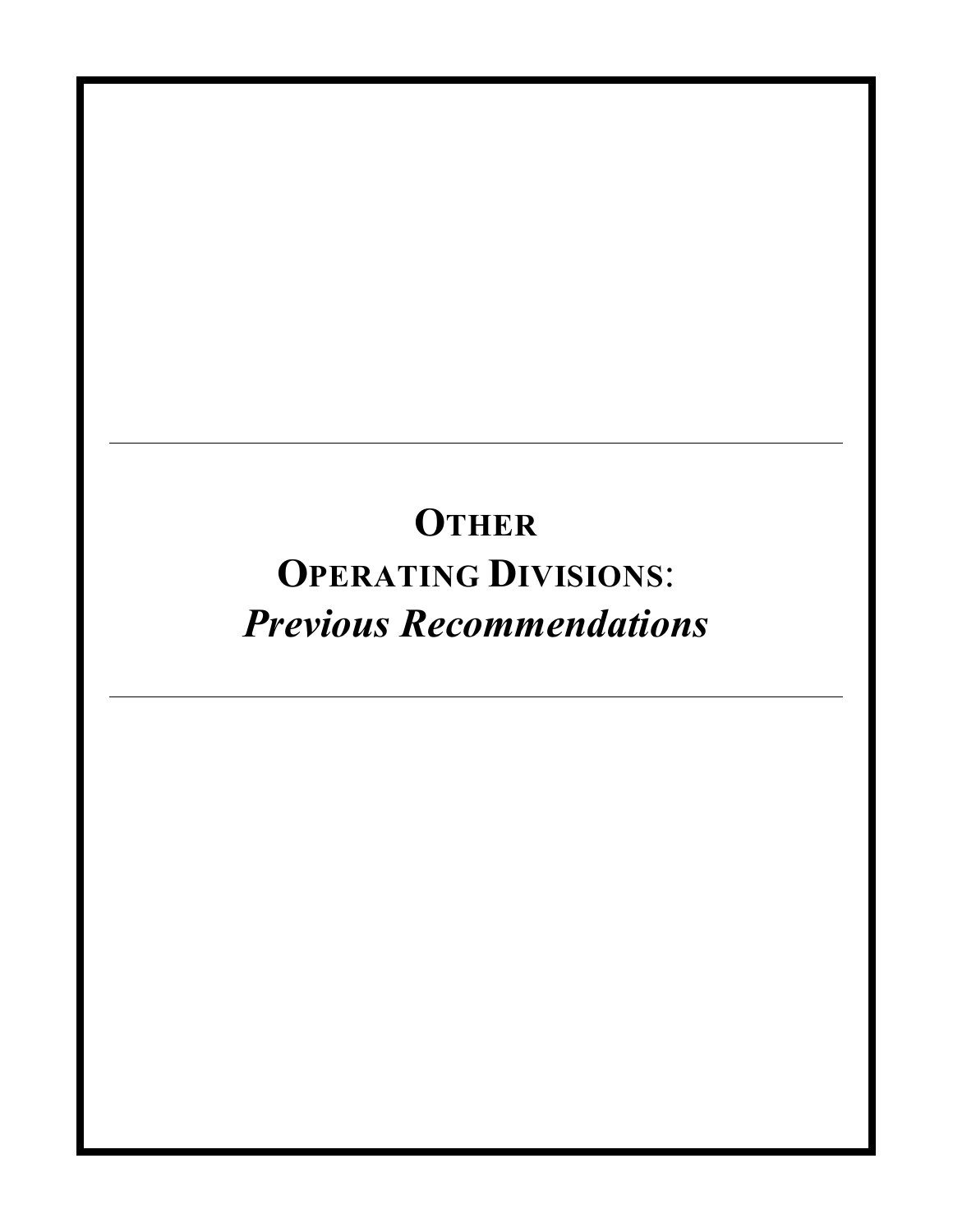### **Other Operating Divisions**

*Overview* **Public Health Agencies**. The activities conducted and supported by the public health agencies provide the foundation for the Nation's efforts in promoting and enhancing the continued good health of the American people. These agencies include the National Institutes of Health (NIH), to advance our knowledge through research; the Food and Drug Administration (FDA), to ensure the safety and efficacy of marketed drugs, biological products, and medical devices and the safety of food and cosmetics; the Centers for Disease Control and Prevention (CDC), to combat preventable diseases and protect the public health; the Health Resources and Services Administration (HRSA), to support health care services for low-income and vulnerable populations; the Indian Health Service (IHS), to improve the health status of Native Americans; the Agency for Toxic Substances and Disease Registry (ATSDR), to address issues related to Superfund toxic waste sites; the Agency for Healthcare Research and Quality (AHRQ), to enhance health care services and access to services through scientific research and improvements in clinical practice and in the organization, financing, and delivery of services; and the Substance Abuse and Mental Health Services Administration (SAMHSA), to assist States in refining and expanding treatment and prevention services.

> **Administration for Children and Families.** The Administration for Children and Families (ACF) provides Federal direction and funding for State, local, and private organizations as well as for State-administered programs designed to promote stability, economic security, responsibility, and self-support for the Nation's families. It also oversees a variety of programs that provide social services to the Nation's children, youth, and families; persons with developmental disabilities; and Native Americans.

### *Significant OIG Activities*

The OIG concentrates on such public health issues as biomedical research, substance abuse, acquired immune deficiency syndrome, and food and drug safety. The OIG also reviews the cost effectiveness of ACF social services and assistance programs, including determining whether authorized services are provided to recipients at the lowest costs.

Significant unimplemented monetary recommendations identified by the OIG relate to obtaining favorable rates for inpatient care under the IHS Contract Health Services program and changing OMB Circular A-21 to effect more productive use of Federal research dollars at the Nation's colleges and universities.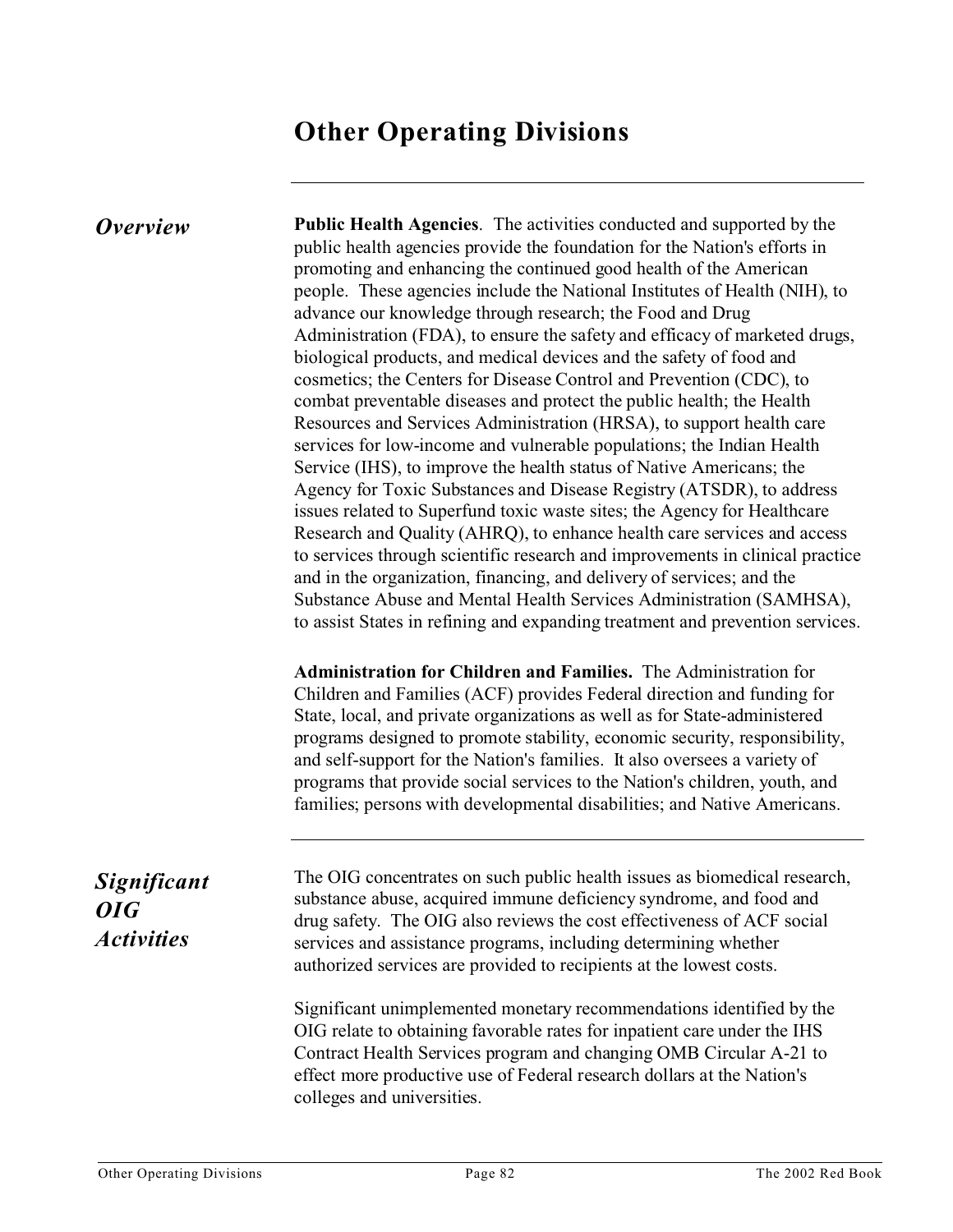## **REQUIRE HOSPITALS TO ACCEPT MEDICARE RATES IN THE INDIAN HEALTH SERVICE'S CONTRACT HEALTH SERVICES PROGRAM**

#### **Current Law**:

In administering its Contract Health Services program--a private sector health care purchasing program--IHS relies on voluntary procurement activities with hospitals to obtain favorable rates for inpatient care. Although the law requiring hospitals to accept Medicare rates as payment in full applies to other Federal agencies with similar programs, it does not apply to IHS.

#### **Proposal**:

The IHS should revise its legislative proposal to incorporate the updated savings figures presented in our report and should identify elements to be included in the implementing regulations. Also, IHS should continue to pursue the most favorable rates at hospitals that have previously offered less than Medicare rates and should strategically identify and pursue other opportunities where lower rates may be negotiated.



#### **Reason for Action**:

As a Federal purchaser of inpatient health care from the private sector, IHS should receive rates commensurate with those received by other Federal agencies that engage in similar purchases. However, IHS paid as much as \$8.2 million more than Medicare rates for services provided in FY 1995 because there is no law requiring providers to offer Medicare or lower rates and because the agency has not been fully successful in its efforts to obtain favorable rates through contracts and other procurement mechanisms. If the favorable Medicare rates were legislatively required, the dollars saved could be applied to the backlog of patient services that cannot be accommodated in the Contract Health Services program.

#### **Savings (in millions)**:



*\*Recurring, undetermined savings would result with the legislative change.* 

### **Status**:

The IHS fully concurred with our recommendations. However, this item was not included in the Department's FY 2003 budget.

#### **Report**:

A-15-97-50001 (Final report, Jan. 1999)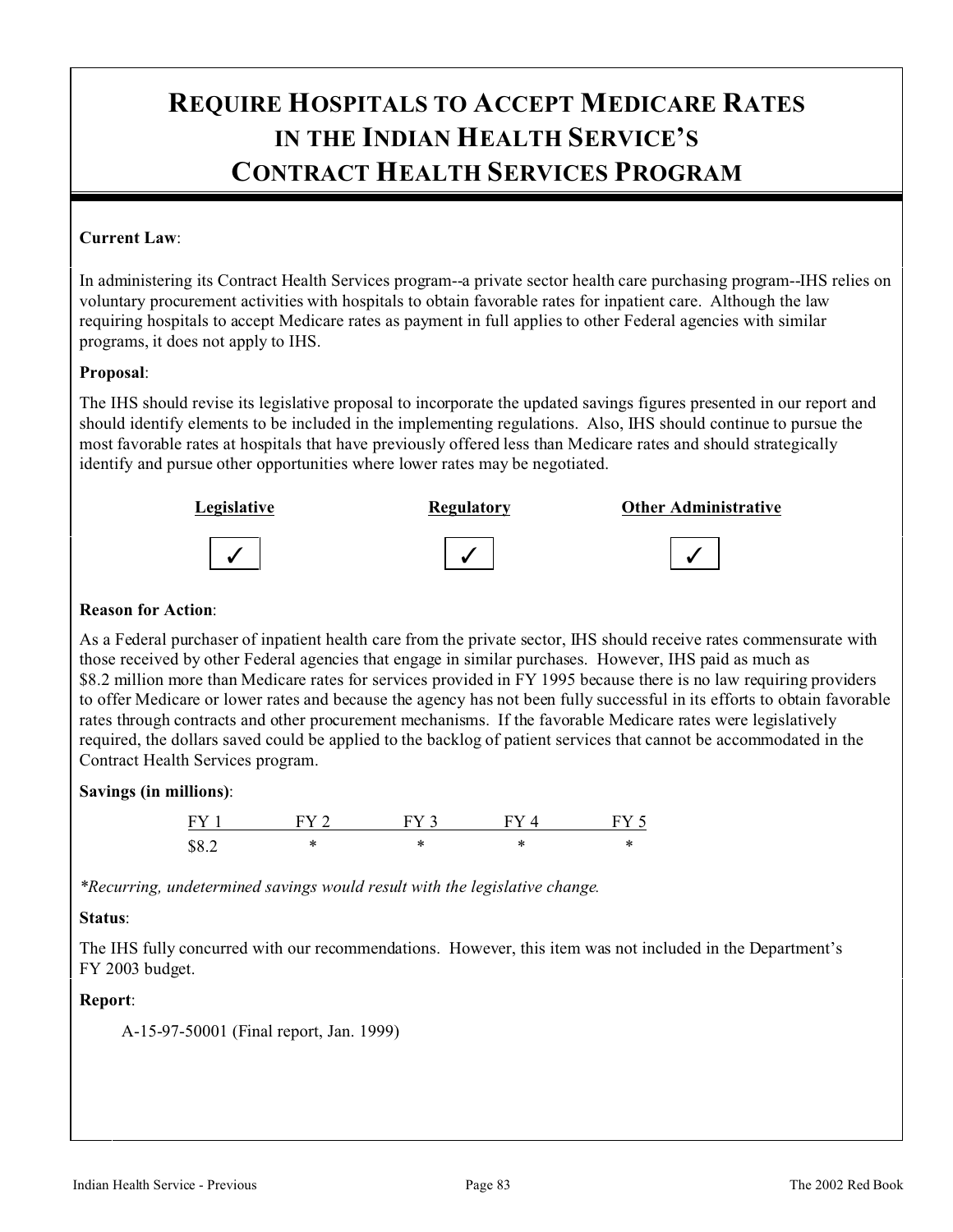### **PROPOSE CHANGES TO OFFICE OF MANAGEMENT AND BUDGET CIRCULAR A-21 REGARDING RECHARGE CENTERS**

#### **Current Law**:

The OMB Circular A-21, "Cost Principles for Educational Institutions," requires that billing rates for specialized service funds (recharge centers) be based on actual costs, designed to recover the aggregate cost of goods or services, and reviewed periodically.

#### **Proposal**:

The Assistant Secretary for Administration and Management should propose changes to OMB Circular A-21 to improve guidance on the financial management of recharge centers. The revision should include criteria for (1) establishing, monitoring, and adjusting billing rates to eliminate accumulated surpluses and deficits; (2) preventing the use of recharge funds for unrelated purposes and excluding unallowable costs from the calculation of recharge rates; (3) ensuring that Federal projects are billed equitably; and (4) excluding recharge costs from the recalculation of facility and administrative cost rates.



#### **Reason for Action**:

At 15 universities, 21 of the 87 recharge centers (1) accumulated surplus fund balances and deficits that were not used in the computation of subsequent billing rates, (2) overstated billing rates by transferring funds from center accounts or including unallowable costs in rate calculations, (3) billed users inequitably, and (4) used recharge center fund balances (surpluses or deficits) inappropriately to calculate facility and administrative cost rates. These practices resulted in overcharges to the Federal Government of \$1.9 million during FYs 1995 and 1996.

### **Savings (in millions)**:

| FY <sub>s</sub> 1 & 2 | FV <sub>3</sub> | EV 4 | FV ' |
|-----------------------|-----------------|------|------|
| \$19                  |                 |      |      |

*\* Recurring, undetermined savings would result with the circular change.* 

#### **Status**:

The Deputy Assistant Secretary for Grants and Acquisition Management concurred with our recommendations, and OMB plans to revise Circular A-21 when additional changes are needed. In addition, the Council on Government Relations generally agreed and stated that the proposed criteria should be included in the Compliance Supplement to OMB Circular A-133, which provides guidance to independent auditors in conducting compliance audits of educational institutions. This suggestion has been forwarded to OMB for consideration.

### **Report**:

A-09-96-04003 (Final report, Mar. 1997)